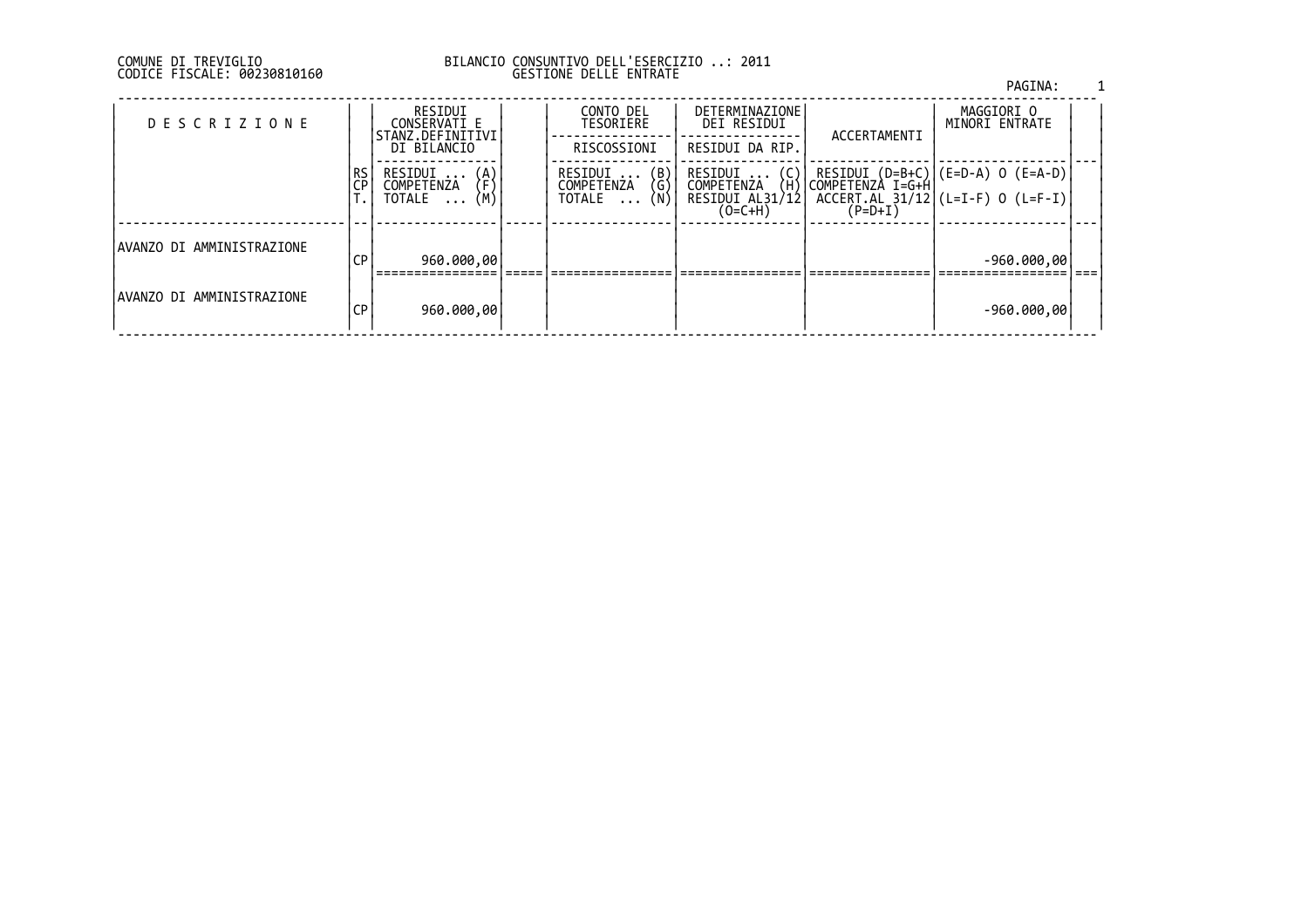#### DI TREVIGLIO BILANCIO CONSUNTIVO DELL'ESERCIZIO ..: 2011 TITOLO ..: 1 FISCALE: 00230810160 GESTIONE DELLE ENTRATE

| DESCRIZIONE                                                                     |                | RESIDUI<br>CONSERVATI E<br>STANZ.DEFINITIVI              | CONTO DEL<br>TESORIERE                          | DETERMINAZIONE<br>DEI RESIDUI                                    |                                                  | MAGGIORI 0<br>MINORI ENTRATE                              |  |
|---------------------------------------------------------------------------------|----------------|----------------------------------------------------------|-------------------------------------------------|------------------------------------------------------------------|--------------------------------------------------|-----------------------------------------------------------|--|
|                                                                                 |                | DI BILANCIO                                              | RISCOSSIONI                                     | RESIDUI DA RIP.                                                  | ACCERTAMENTI                                     |                                                           |  |
|                                                                                 | RS<br>CP<br>T. | RESIDUI<br>$\binom{A}{F}$<br>COMPETENZA<br>(М)<br>TOTALE | RESIDUI<br>(B)<br>COMPETENZA (G)<br>TOTALE  (N) | RESIDUI<br>(C)<br>COMPETENZA (H)<br>RESIDUI AL31/12<br>$(O=C+H)$ | RESIDUI (D=B+C)<br>COMPETENZA I=G+H<br>$(P=D+I)$ | (E=D-A) 0 (E=A-D)<br>$ACCERT. AL_31/12$ (L=I-F) 0 (L=F-I) |  |
| TITOLO: 1<br> ENTRATE TRIBUTARIE                                                |                |                                                          |                                                 |                                                                  |                                                  |                                                           |  |
| CATEGORIA: 01<br><b>IMPOSTE</b>                                                 |                |                                                          |                                                 |                                                                  |                                                  |                                                           |  |
| RISORSA: 01 01 0010<br>COMPARTECIPAZIONE IRPEF                                  | RS<br>CP<br>Ť. | 1.863.561,76<br>1.863.561,96                             | 1.863.561,76<br>1.863.561,76                    |                                                                  | 1.863.561,76<br>1.863.561,76                     | $-$ , 20 INS<br>$-1,20$                                   |  |
| RISORSA: 01 01 0015<br>ADDIZIONALE IRPEF                                        | RS<br>CP<br>Ť. | 1.224.215,20<br>1.850.000,00<br>3.074.215,20             | 1.224.215,20<br>503.600,00<br>1,727,815,20      | 1.246.400,00<br>1.246.400,00                                     | 1.224.215,20<br>1.750.000,00<br>2.974.215,20     | -100.000,00<br>100.000,00                                 |  |
| RISORSA: 01 01 0020<br> IMPOSTA COMUNALE SUGLI IMMOBIL RS                       | CP<br>Т.       | 258.975,84<br>5.400.000,00<br>5.658.975,84               | 328.958,59<br>5.143.040,24<br>5.471.998,83      | 860,90<br>326.929,47<br>327.790,37                               | 329.819,49<br>5.469.969,71<br>5.799.789,20       | $+70.843,65$<br>$+69.969,71$<br>$+140.813,36$             |  |
| RISORSA: 01 01 0025<br>COMPARTECIPAZIONE I.R.A.P.                               | RS<br>CP<br>Ť. |                                                          |                                                 |                                                                  |                                                  |                                                           |  |
| RISORSA: 01 01 0030<br>IMPOSTA COMUNALE INCREMENTO VA RS<br>LORE DEGLI IMMOBILI | Ť.             |                                                          |                                                 |                                                                  |                                                  |                                                           |  |
| RISORSA: 01 01 0040<br>ADDIZIONALE ENEL                                         | RS<br>CP<br>T. | 1.973,26<br>290.000,00<br>291.973,26                     | 1.973,26<br>290.647,58<br>292.620,84            | 19.901,86<br>19.901,86                                           | 1.973,26<br>310.549,44<br>312.522,70             | +20.549,44<br>+20.549,44                                  |  |
| RISORSA: 01 01 0050<br>IMPOSTA CŎMŪŇĀLĔ ŠŬLLA PUBBLIC RS<br> ITA'               | Ť.             | 56.985,69<br>321.000,00<br>377.985,69                    | 56.985,69<br>276.970,45<br>333.956,14           | 56.387,44<br>56.387,44                                           | 56.985,69<br>333.357,89<br>390.343,58            | $+12.357,89$<br>$+12.357,89$                              |  |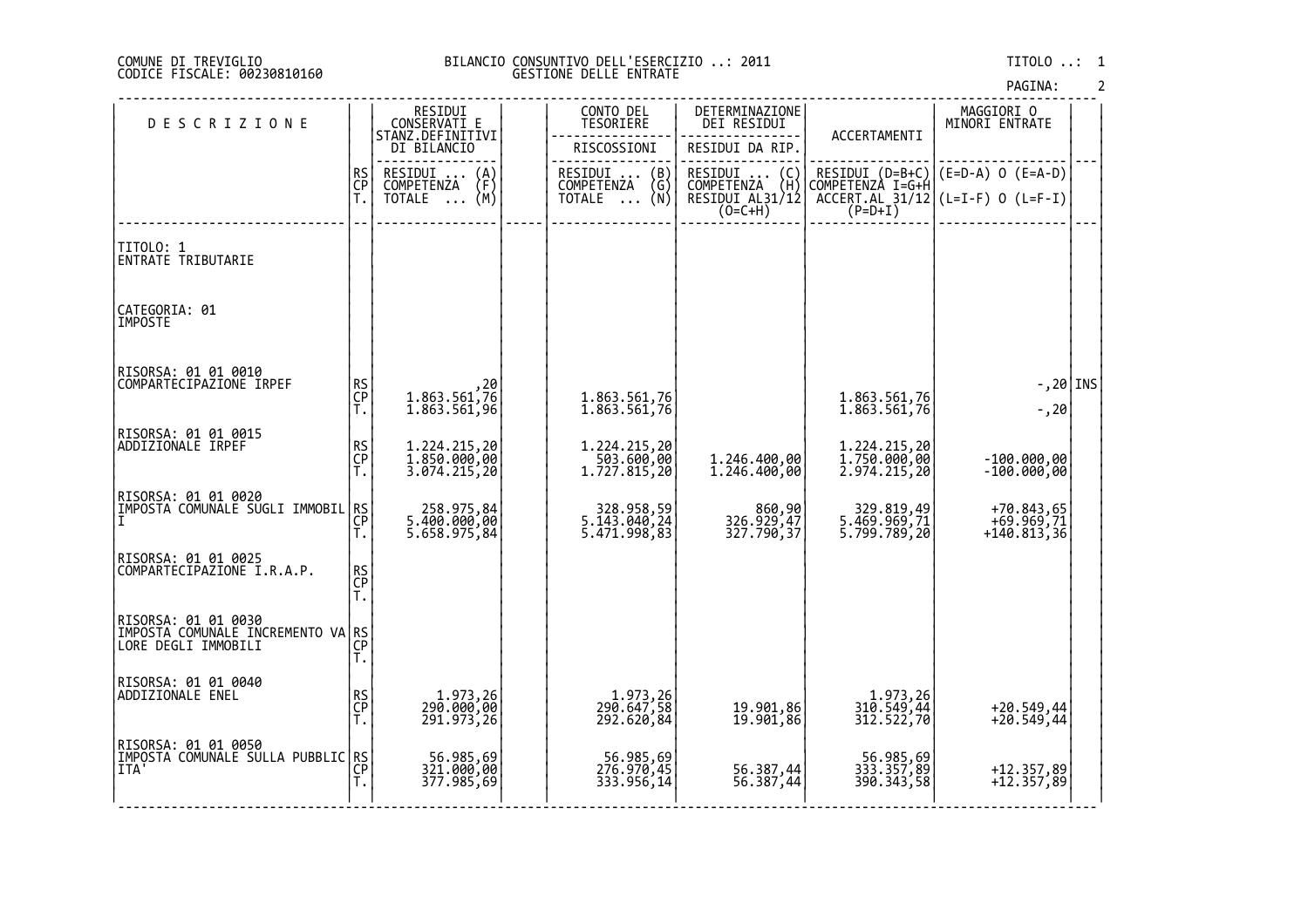#### DI TREVIGLIO BILANCIO CONSUNTIVO DELL'ESERCIZIO ..: 2011 TITOLO ..: 1 FISCALE: 00230810160 GESTIONE DELLE ENTRATE

| <b>DESCRIZIONE</b>                                 |                       | RESIDUI<br>CONSERVATI E                                         |      | CONTO DEL<br>TESORIERE                                                         | DETERMINAZIONE<br>DEI RESIDUI                                                                          | ACCERTAMENTI                                   | MAGGIORI 0<br>MINORI ENTRATE                                                                         |      |
|----------------------------------------------------|-----------------------|-----------------------------------------------------------------|------|--------------------------------------------------------------------------------|--------------------------------------------------------------------------------------------------------|------------------------------------------------|------------------------------------------------------------------------------------------------------|------|
|                                                    |                       | STANZ.DEFINITIVI<br>DI BILANCIO                                 |      | RISCOSSIONI                                                                    | RESIDUI DA RIP.                                                                                        |                                                |                                                                                                      |      |
|                                                    | <b>RS</b><br>CP<br>Ť. | RESIDUI<br>$\binom{A}{F}$<br><b>COMPETENZA</b><br>(M)<br>TOTALE |      | RESIDUI<br>$\binom{B}{G}$<br><b>COMPETENZA</b><br>TOTALE $\ldots$ (N)          | RESIDUI<br>$\begin{pmatrix} C \\ H \end{pmatrix}$<br><b>COMPETENZA</b><br>RESIDUI AL31/12<br>$(0=C+H)$ | COMPETENZÀ I=G+H                               | RESIDUI $(D=B+C)$ $(E=D-A)$ 0 $(E=A-D)$<br>$\overline{ACCERT.AL}$ 31/12 (L=I-F) 0 (L=F-I)<br>(P=D+I) |      |
| RISORSA: 01 01 0060<br>IMPOSTE COMUNALI DIVERSE    | <b>RS</b><br>CP<br>T. | 624.533,00<br>555.101,00<br>1.179.634,00                        |      | 198.911,40<br>195.158,19<br>394.069,59                                         | 428.646,32<br>368.344,81<br>796.991,13                                                                 | 627.557,72<br>563.503,00<br>1.191.060,72       | $+3.024,72$<br>$+8.402,00$<br>$+11.426,72$                                                           |      |
| RISORSA: 01 01 0070<br>QUOTA 0,5 PER MILLE         | RS<br>CP<br>T.        | 15.692,09                                                       |      | 7.692,09                                                                       | 8.000,00                                                                                               | 15.692,09                                      |                                                                                                      |      |
| RISORSA: 01 01 0100<br>COMPARTECIPAZIONE IVA       | RS<br>CP<br>T.        | 15.692,09                                                       |      | 7.692,09                                                                       | 8.000,00                                                                                               | 15.692,09                                      |                                                                                                      |      |
| TOTALE CATEGORIA: 01                               | RS<br>CP<br>T.        | 2.182.375,28<br>10.279.662,76<br>12.462.038,04                  | ==== | $\begin{matrix} 1.818.736, 23 \\ 8.272.978, 22 \\ 10.091.714, 45 \end{matrix}$ | 437.507,22<br>2.017.963,58<br>2.455.470,80                                                             | 2.256.243,45<br>10.290.941,80<br>12.547.185,25 | +73.868,17<br>$+11.279,04$<br>+85.147,21                                                             | $==$ |
| CATEGORIA: 02<br><b>TASSE</b>                      |                       |                                                                 |      |                                                                                |                                                                                                        |                                                |                                                                                                      |      |
| RISORSA: 01 02 0002<br>CONCESSIONI                 | RS<br>CP<br>T.        |                                                                 |      |                                                                                |                                                                                                        |                                                |                                                                                                      |      |
| RISORSA: 01 02 0003<br>SMALTIM.RIFIUTI             | RS<br>CP<br>T.        |                                                                 |      |                                                                                |                                                                                                        |                                                |                                                                                                      |      |
| RISORSA: 01 02 0060<br> CONTRIBUTI PER COSTRUZIONE | RS<br>CP<br>T.        |                                                                 |      |                                                                                |                                                                                                        |                                                |                                                                                                      |      |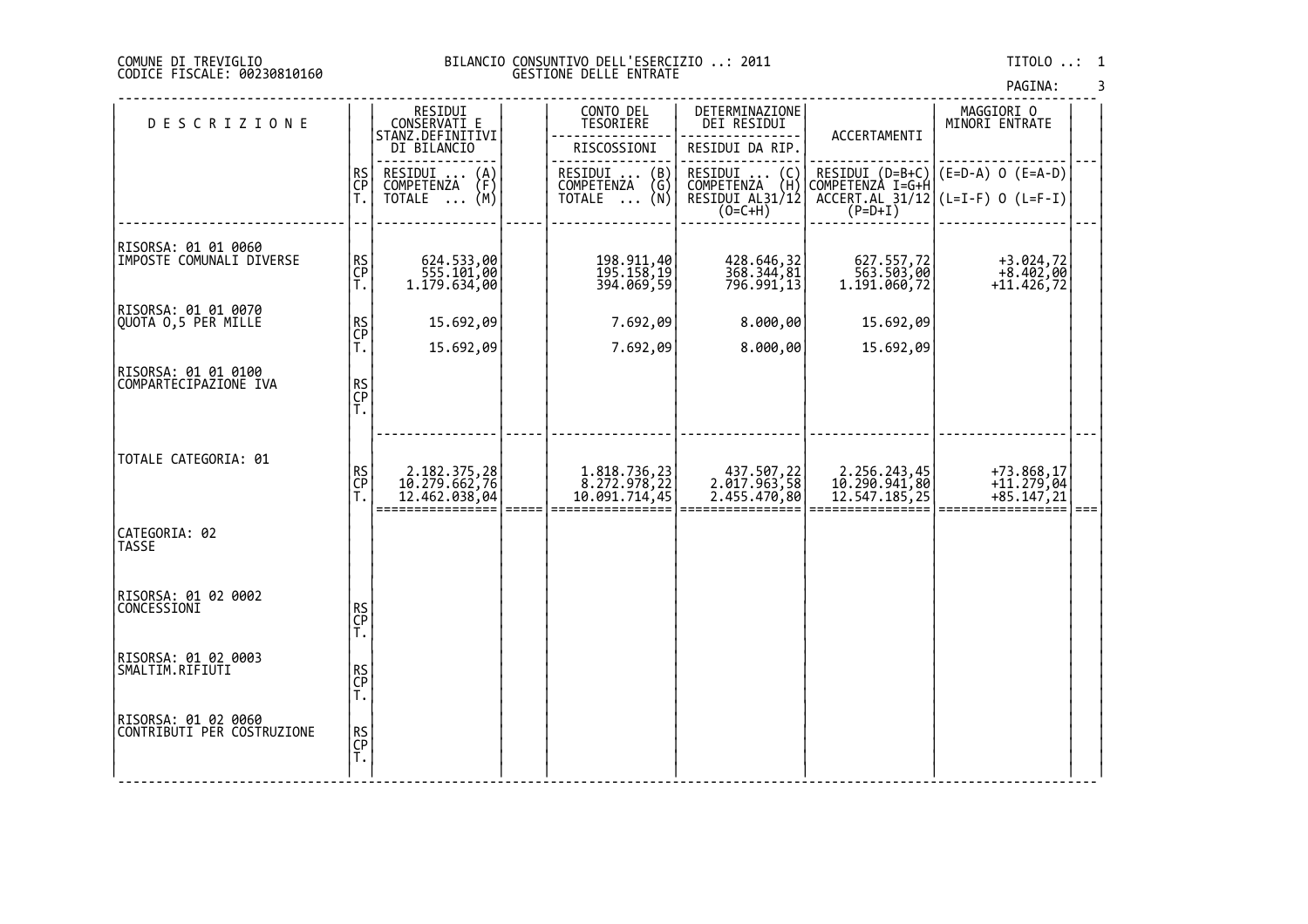#### DI TREVIGLIO BILANCIO CONSUNTIVO DELL'ESERCIZIO ..: 2011 TITOLO ..: 1 FISCALE: 00230810160 GESTIONE DELLE ENTRATE

| <b>DESCRIZIONE</b>                                                       |                       | RESIDUI<br>CONSERVATI E                                         | CONTO DEL<br>TESORIERE                                   | DETERMINAZIONE<br>DEI RESIDUI                                                                   |                                                  | MAGGIORI 0<br>MINORI ENTRATE                                  |      |
|--------------------------------------------------------------------------|-----------------------|-----------------------------------------------------------------|----------------------------------------------------------|-------------------------------------------------------------------------------------------------|--------------------------------------------------|---------------------------------------------------------------|------|
|                                                                          |                       | STANZ.DEFINITIVI<br>DI BILANCIO                                 | RISCOSSIONI                                              | RESIDUI DA RIP.                                                                                 | ACCERTAMENTI                                     |                                                               |      |
|                                                                          | <b>RS</b><br>CP<br>Ť. | RESIDUI<br>$\binom{A}{F}$<br><b>COMPETENZA</b><br>(M)<br>TOTALE | RESIDUI<br>$\binom{B}{G}$<br>COMPETENZA<br>∖Ñ)<br>TOTALE | RESIDUI<br>$\begin{pmatrix} C \\ H \end{pmatrix}$<br>COMPETENZA<br>RESIDUI AL31/12<br>$(O=C+H)$ | RESIDUI (D=B+C)<br>COMPETENZÀ I=G+H<br>$(P=D+I)$ | $(E=D-A)$ O $(E=A-D)$<br>$ACCERT. AL_31/12$ (L=I-F) 0 (L=F-I) |      |
| RISORSA: 01 02 0070<br>TASSA OCCUPAZIONE SPAZI ED ARE RS<br>E PUBBLICHE  | CP<br>T.              | 28.708,66<br>375.000,00<br>403.708,66                           | 24.756,22<br>331.028,60<br>355.784,82                    | 2.794,00<br>21.318,96<br>24.112,96                                                              | 27.550,22<br>352.347,56<br>379.897,78            | $-1.158,44$ INS<br>$-22.652,44$<br>$-23.810,88$               |      |
| RISORSA: 01 02 0080<br>TASSE CONCESSIONI COMUNALI                        | RS<br>CP<br>T.        |                                                                 |                                                          |                                                                                                 |                                                  |                                                               |      |
| RISORSA: 01 02 0090<br> TĀŠŠA SMALTIMĒNTO RIFIUTI SOLI RS<br> DI URBANI  | T.                    | 1.094.123,89<br>4.096.668,35<br>5.190.792,24                    | 373.970,91<br>3.537.021,42<br>3.910.992,33               | 552.224,25<br>559.852,93<br>1.112.077,18                                                        | 926.195,16<br>4.096.874,35<br>5.023.069,51       | $-167.928,73$ INS<br>$+206,00$<br>$-167.722,73$               |      |
| RISORSA: 01 02 0100<br>TASSE DIVERSE                                     | RS<br>CP<br>T.        | 201.955,80<br>614.000,00<br>815.955,80                          | 71.857,52<br>525.054,78<br>596.912,30                    | 110.002,34<br>86.418,12<br>196.420,46                                                           | 181.859,86<br>793.332,76                         | $-20.095,94$ INS<br>$-2.527,10$<br>-22.623,04                 |      |
| TOTALE CATEGORIA: 02                                                     | RS<br>CP<br>Ť.        | 1.324.788,35<br>5.085.668,35<br>6.410.456,70                    | 470.584,65<br>4.393.104,80<br>4.863.689,45               | 665.020,59<br>667.590,01<br>1.332.610,60                                                        | 1.135.605,24<br>5.060.694,81<br>6.196.300,05     | $-189.183, 11$ INS<br>$-24.973,54$<br>$-214.156,65$           | $==$ |
| CATEGORIA: 03<br>TRIBUTI SPECIALI ED ALTRE<br>ENTRATE TRIBUTARIE PROPRIE |                       |                                                                 |                                                          |                                                                                                 |                                                  |                                                               |      |
| RISORSA: 01 03 0110<br> DIRITTI SULLE PUBBLICHE AFFISS RS<br> IONI<br> - |                       | 18.442,03<br>105.000,00<br>123.442,03                           | 18.442,03<br>73.986,63<br>92.428,66                      | 30.509,85<br>30.509,85                                                                          | 18.442,03<br>104.496,48<br>122.938,51            | 52, 503-<br>52, 503-                                          |      |
| RISORSA: 01 03 0115<br>COMPARTECIPAZIONE I.R.A.P.                        | RS<br>CP<br>T.        |                                                                 |                                                          |                                                                                                 |                                                  |                                                               |      |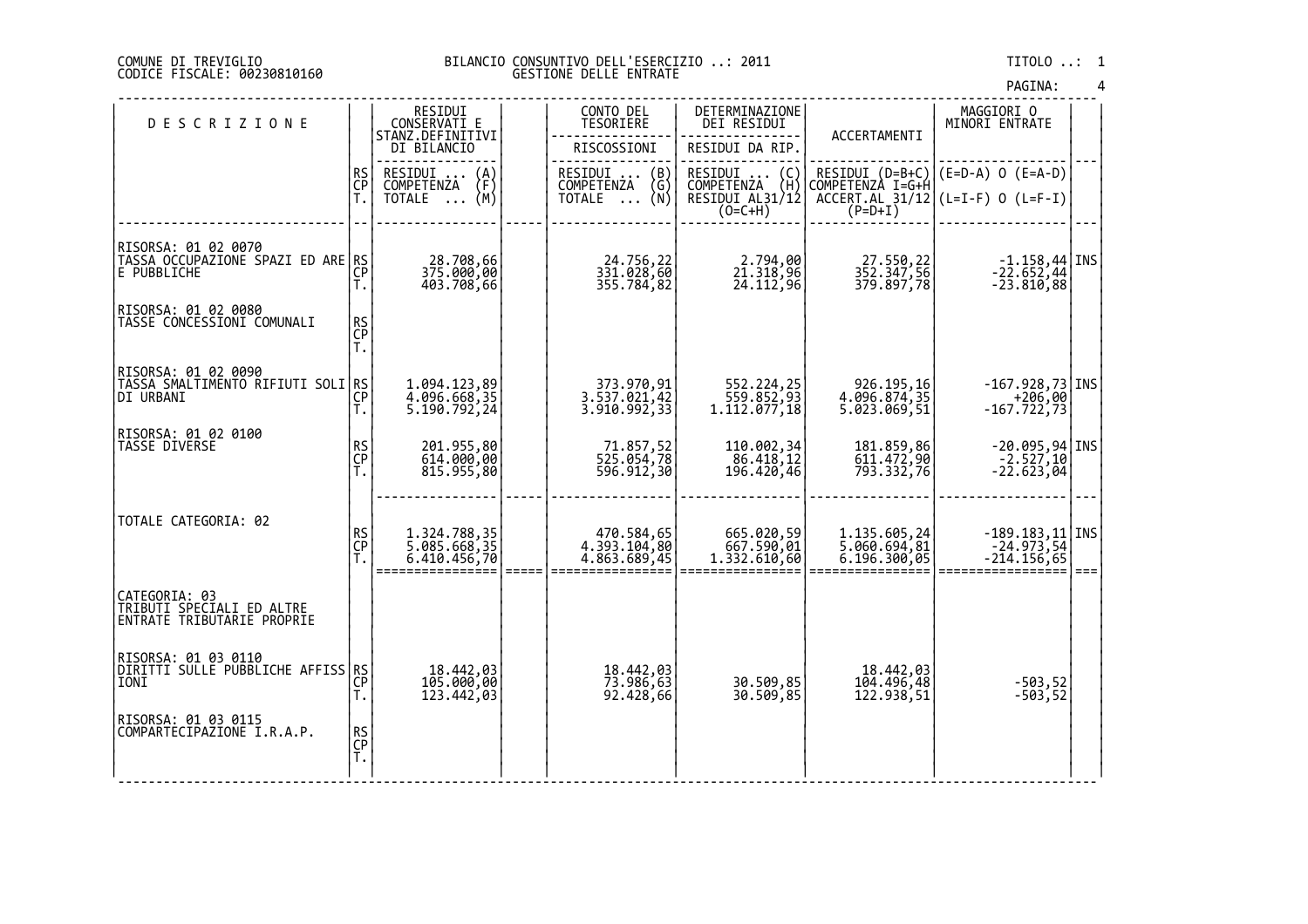#### DI TREVIGLIO BILANCIO CONSUNTIVO DELL'ESERCIZIO ..: 2011 TITOLO ..: 1 FISCALE: 00230810160 GESTIONE DELLE ENTRATE

| PAGINA: |  |
|---------|--|
|         |  |

| <b>DESCRIZIONE</b>                                                       |                | RESIDUI<br>CONSERVATI E<br>STANZ.DEFINITIVI<br>DI BILANCIO                      | CONTO DEL<br>TESORIERE<br>RISCOSSIONI                          | DETERMINAZIONE<br>DEI RESIDUI<br>RESIDUI DA RIP.                             | ACCERTAMENTI                                | MAGGIORI O<br>MINORI ENTRATE                                                                  |  |
|--------------------------------------------------------------------------|----------------|---------------------------------------------------------------------------------|----------------------------------------------------------------|------------------------------------------------------------------------------|---------------------------------------------|-----------------------------------------------------------------------------------------------|--|
|                                                                          | RS<br>CP       | RESIDUI<br>$\binom{A}{F}$<br><b>COMPETENZA</b><br>$\overline{NOTALE} \dots (M)$ | RESIDUI<br>COMPETENZA<br>$\binom{B}{G}$<br>TOTALE $\ldots$ (N) | RESIDUI<br>COMPETENZA<br>$\binom{H}{0}$<br>$\begin{bmatrix}$ RESIDUI AL31/12 | $(P=D+I)$                                   | RESIDUI (D=B+C) (E=D-A) O (E=A-D)<br>COMPETENZA I=G+H <br>$ACCERI.AL_31/12$ (L=I-F) 0 (L=F-I) |  |
| RISORSA: 01 03 0120<br>DIRITTI E CANONI DEPURAZIONE A RS <br><b>CQUE</b> | T <sub>1</sub> |                                                                                 |                                                                |                                                                              |                                             |                                                                                               |  |
| RISORSA: 01 03 0125<br> DIRITTI DI EŠČAVAZIONE L.R.30/ RS<br> 8/82 N' 18 | T.             |                                                                                 |                                                                |                                                                              |                                             |                                                                                               |  |
| RISORSA: 01 03 0130                                                      |                |                                                                                 |                                                                |                                                                              |                                             |                                                                                               |  |
| RISORSA: 01 03 0140<br> FONDO SPERIMENTALE DI RIEQUILI RS<br> BRIO       | Ť.             | 2.752.967,68<br>2.752.967,68                                                    | 2.752.921,47<br>2.752.921,47                                   |                                                                              | 2.752.921,47<br>2.752.921,47                | $-46, 21$<br>$-46, 21$                                                                        |  |
| RISORSA: 01 03 0810<br>ADDIZIONALE IRPEF                                 | RS<br>CP<br>T. |                                                                                 |                                                                |                                                                              |                                             |                                                                                               |  |
| TOTALE CATEGORIA: 03                                                     | RS<br>CP<br>T. | 18.442,03<br>2.857.967,68<br>2.876.409,71                                       | 442,03, 18.442<br> 2.826.908,10<br>2.845.350,13                | 30.509,85<br>30.509,85                                                       | 18.442,03<br> 2.857.417,95<br> 2.875.859,98 | -549,73<br>-549,73                                                                            |  |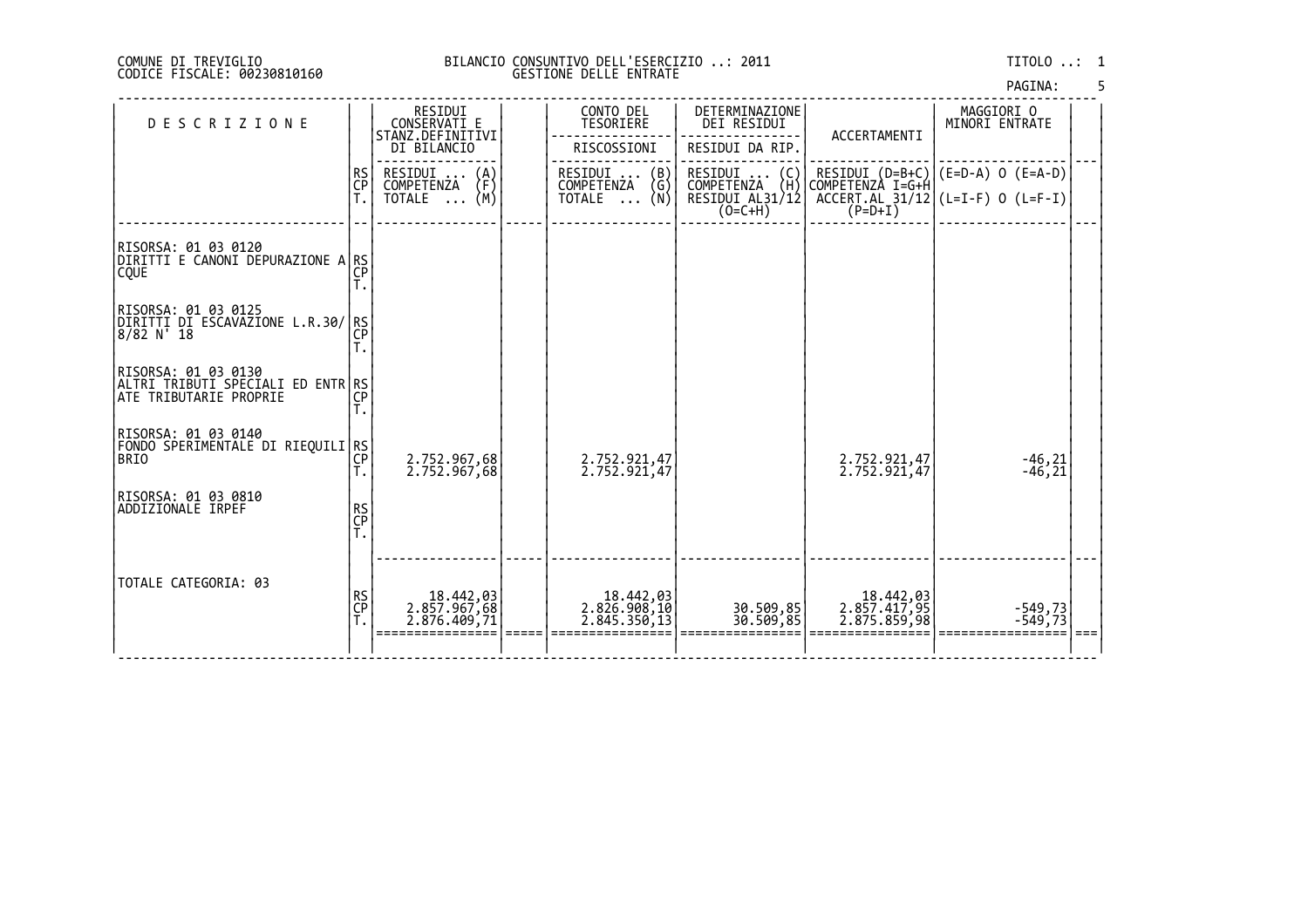#### DI TREVIGLIO BILANCIO CONSUNTIVO DELL'ESERCIZIO ..: 2011 TITOLO ..: 1 FISCALE: 00230810160 GESTIONE DELLE ENTRATE

| PAGINA: |  |
|---------|--|
|         |  |

| <b>DESCRIZIONE</b>                                                       |                | RESIDUI<br>CONSERVATI E<br>STANZ.DEFINITIVI<br>DI BILANCIO    | CONTO DEL<br>TESORIERE<br>RISCOSSIONI                    | DETERMINAZIONE<br>DEI RESIDUI<br>RESIDUI DA RIP.                   | ACCERTAMENTI                                    | MAGGIORI O<br>MINORI ENTRATE                                                    |  |
|--------------------------------------------------------------------------|----------------|---------------------------------------------------------------|----------------------------------------------------------|--------------------------------------------------------------------|-------------------------------------------------|---------------------------------------------------------------------------------|--|
|                                                                          | RS<br>CP       | RESIDUI<br>$\{A\}$<br>COMPETENZA<br>(M)<br>TOTALE<br>$\cdots$ | $\binom{B}{G}$<br>RESIDUI<br>COMPETENZA<br>(N)<br>TOTALE | RESIDUI<br>$\{C_H\}$<br>COMPETENZA<br>RESIDUI AL31/12<br>$(O=C+H)$ | COMPETENZA I=G+H<br>$(P=D+I)$                   | RESIDUI $(D=B+C)$ $(E=D-A)$ O $(E=A-D)$<br>$ACCERT. AL 31/12 (L=I-F) 0 (L=F-I)$ |  |
| RIASSUNTO DEL TITOLO: 1<br>ENTRATE TRIBUTARIE                            |                |                                                               |                                                          |                                                                    |                                                 |                                                                                 |  |
| CATEGORIA: 01<br>IMPOSTE                                                 | RS<br>CP       | 2.182.375,28<br>10.279.662,76<br>12.462.038,04                | 1.818.736,23<br>8.272.978,22<br>10.091.714,45            | 22, 437.507<br> 2.017.963,58<br>2.455.470,80                       | 2.256.243,45<br>10.290.941,80<br>12.547.185,25  | +73.868,17<br>$+11.279,04$<br>$+85.147,21$                                      |  |
| CATEGORIA: 02<br>TASSE                                                   | RS<br>CP       | 1.324.788,35<br>5.085.668,35<br>6.410.456,70                  | 470.584,65<br>4.393.104,80<br>4.863.689,45               | 665.020,59<br>667.590,01<br>1.332.610,60                           | 1.135.605, 24<br>5.060.694, 81<br>6.196.300,05  | $-189.183, 11$ TNS<br>$-24.973,54$<br>$-214.156,65$                             |  |
| CATEGORIA: 03<br>TRIBUTI SPECIALI ED ALTRE<br>ENTRATE TRIBUTARIE PROPRIE | RS<br>CP<br>T. | 18.442,03<br>2.857.967,68<br>2.876.409,71                     | 18.442,03<br>2.826.908,10<br>2.845.350,13                | 30.509,85<br>30.509,85                                             | 442,03, 18.442<br> 2.857.417,95<br>2.875.859,98 | $-549,73$<br>$-549,73$                                                          |  |
| TOTALE TITOLO: 1                                                         | RS<br>CP<br>T. | 3.525.605,66<br>18.223.298,79<br>21.748.904,45                | 2.307.762,91<br>15.492.991,12<br>17.800.754,03           | 1.102.527,81<br>2.716.063,44<br>3.818.591,25                       | 3.410.290,72<br>18.209.054,56<br>21.619.345,28  | $-115.314,94$ INS<br>$-14.244,23$<br>$-129.559,17$                              |  |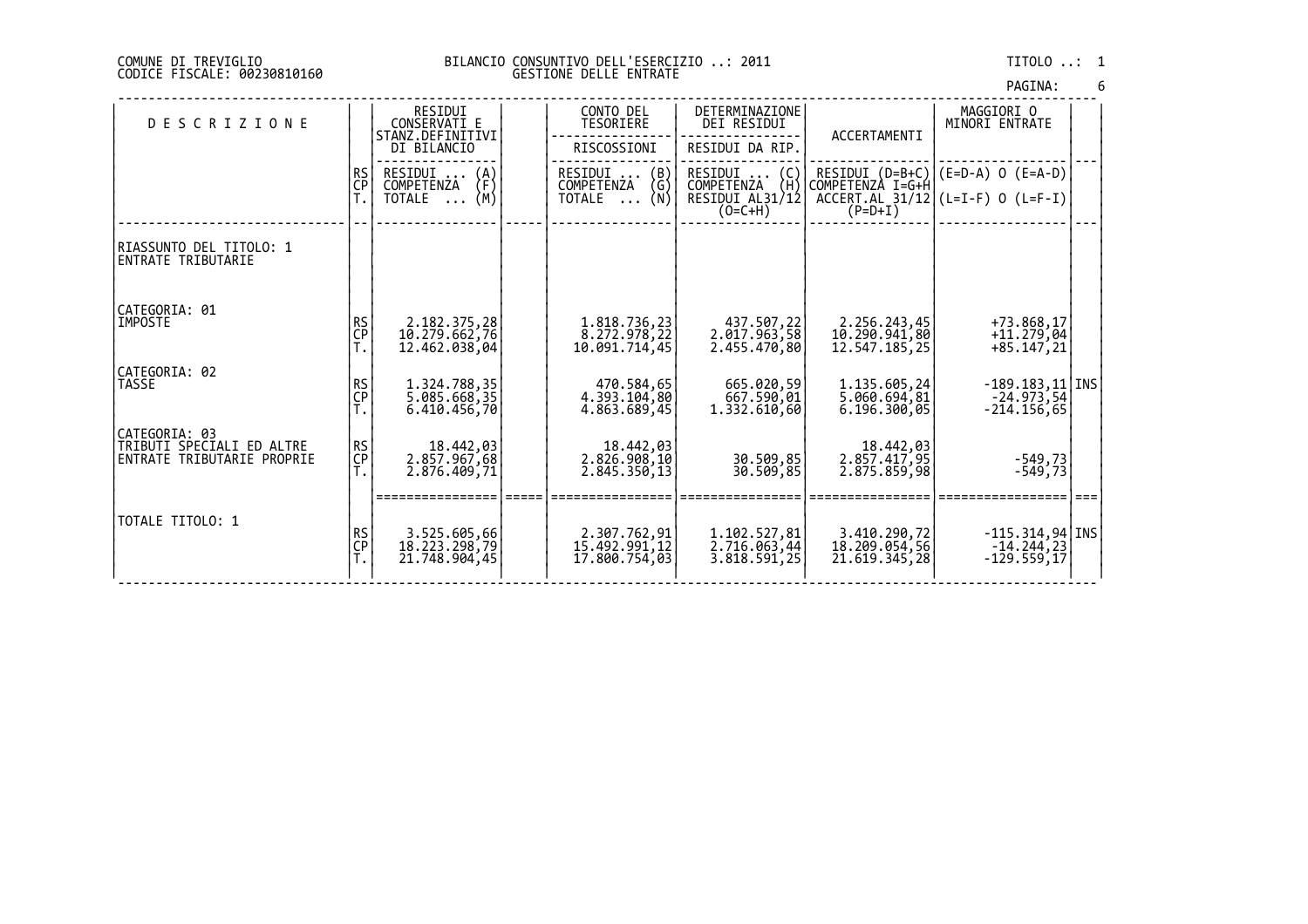#### DI TREVIGLIO BILANCIO CONSUNTIVO DELL'ESERCIZIO ..: 2011 TITOLO ..: 2 FISCALE: 00230810160 GESTIONE DELLE ENTRATE

| <b>DESCRIZIONE</b>                                                                                                                                                            |                | RESIDUI<br>CONSERVATI E<br>STANZ.DEFINITIVI    |      | CONTO DEL<br>TESORIERE                 | DETERMINAZIONE<br>DEI RESIDUI                                   | ACCERTAMENTI                           | MAGGIORI 0<br>MINORI ENTRATE                                                               |      |
|-------------------------------------------------------------------------------------------------------------------------------------------------------------------------------|----------------|------------------------------------------------|------|----------------------------------------|-----------------------------------------------------------------|----------------------------------------|--------------------------------------------------------------------------------------------|------|
|                                                                                                                                                                               |                | DI BILANCIO                                    |      | RISCOSSIONI                            | RESIDUI DA RIP.                                                 |                                        |                                                                                            |      |
|                                                                                                                                                                               | RS<br>CP       | RESIDUI<br>$\binom{A}{F}$<br><b>COMPETENZA</b> |      | (B)<br>RESIDUI<br><b>COMPETENZA</b>    | RESIDUI<br>$\begin{pmatrix} C \\ H \end{pmatrix}$<br>COMPETENZA |                                        | RESIDUI (D=B+C) (E=D-A) O (E=A-D)<br>COMPETENZA I=G+H<br>ACCEŖĪ.AL_31/12 (L=I-F) O (L=F-I) |      |
|                                                                                                                                                                               | T.             | $\overline{NOTALE} \dots (M)$                  |      | $\binom{G}{N}$<br>TOTALE               | RESIDUI AL31/12<br>$(O=C+H)$                                    | $(P=D+I)$                              |                                                                                            |      |
|                                                                                                                                                                               |                |                                                |      |                                        |                                                                 |                                        |                                                                                            |      |
| TITOLO: 2<br>ENTRATE DERIVANTI DA CONTRIBU-<br>TI E TRASFERIMENTI CORRENTI<br>DELLO STATO, DELLA REGIONE E<br>DI ALTRI ENTI PUBBL, ANCHE IN<br>RAPP. DI FUNZ. DELEGATE DA REG |                |                                                |      |                                        |                                                                 |                                        |                                                                                            |      |
| CATEGORIA: 01<br>CONTRIBUTI E TRASFERIMENTI<br>CORRENTI DALLO STATO                                                                                                           |                |                                                |      |                                        |                                                                 |                                        |                                                                                            |      |
| RISORSA: 02 01 0130<br> TRASFERIMENTI CORRENTI DELLO S RS<br> TATO A CARATTERE GENERALE         CP                                                                            | T.             | 125.160,93<br>336.972,40<br>462.133,33         |      | 380.327,33<br>157.938,34<br>538.265,67 |                                                                 | 380.327,33<br>157.938,34<br>538.265,67 | +255.166,40<br>-179.034,06<br>$+76.132,34$                                                 |      |
| RISORSA: 02 01 0140<br>TRASFERIMENTI CORRENTI DELLO S RS<br>TATO FINALIZZATI                                                                                                  | СP<br>Ť.       | 120.106,00<br>121.800,00<br>241.906,00         |      | 102.296,00<br>49.070,00<br>151.366,00  | 19.200,00<br>89.527,05<br>108.727,05                            | 121.496,00<br>138.597,05<br>260.093,05 | +1.390,00<br>+16.797,05<br>$+18.187,05$                                                    |      |
| RISORSA: 02 01 0150<br>TRAŠFERIMENTI COMPENSATIVI MIN RS<br> ORI INTROITI ADDIZIONALE IRPEF CP                                                                                |                |                                                |      |                                        |                                                                 |                                        |                                                                                            |      |
| TOTALE CATEGORIA: 01                                                                                                                                                          | RS<br>CP<br>T. | 245.266,93<br>458.772,40<br>704.039,33         |      | 482.623,33<br>207.008,34<br>689.631,67 | 19.200,00<br>89.527,05<br>108.727,05                            | 501.823,33<br>296.535,39<br>798.358,72 | +256.556,40<br>-162.237,01<br>+94.319,39                                                   |      |
| CATEGORIA: 02<br>CONTRIBUTI E TRASFERIMENTI<br>CORRENTI DALLA REGIONE                                                                                                         |                |                                                | ==== |                                        |                                                                 |                                        |                                                                                            | $==$ |
| RISORSA: 02 02 0001<br>TRASFERIMENTI REGIONALI                                                                                                                                | RS<br>CP<br>T. |                                                |      |                                        |                                                                 |                                        |                                                                                            |      |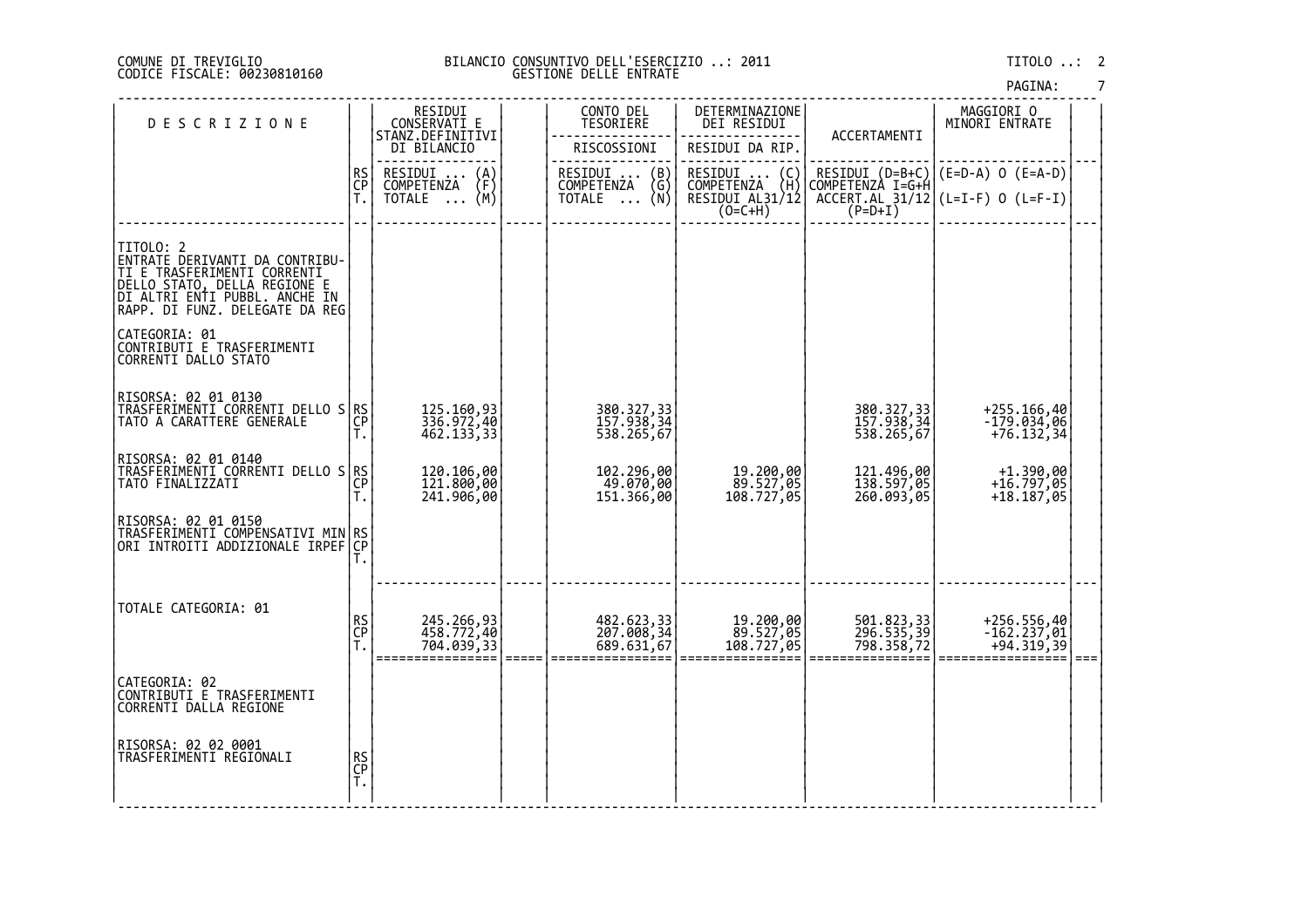### DI TREVIGLIO BILANCIO CONSUNTIVO DELL'ESERCIZIO ..: 2011 TITOLO ..: 2 FISCALE: 00230810160 GESTIONE DELLE ENTRATE

| <b>DESCRIZIONE</b>                                                                                     |                      | RESIDUI<br>CONSERVATI E                        | CONTO DEL<br>TESORIERE                        | DETERMINAZIONE<br>DEI RESIDUI                                                        |                                        | MAGGIORI O<br>MINORI ENTRATE                    |  |
|--------------------------------------------------------------------------------------------------------|----------------------|------------------------------------------------|-----------------------------------------------|--------------------------------------------------------------------------------------|----------------------------------------|-------------------------------------------------|--|
|                                                                                                        |                      | STANZ.DEFINITIVI<br>DI BILANCIO                | RISCOSSIONI                                   | RESIDUI DA RIP.                                                                      | ACCERTAMENTI                           |                                                 |  |
|                                                                                                        | RS<br>CP             | RESIDUI<br>$\binom{A}{F}$<br><b>COMPETENZA</b> | RESIDUI  (B)<br>COMPETENZA (G)<br>TOTALE  (N) | RESIDUI<br>$\left(\begin{smallmatrix} 0 \\ H \end{smallmatrix}\right)$<br>COMPETENZA | $RESIDUI (D=B+C)$<br>COMPETENZA I=G+H  | $(E=D-A)$ O $(E=A-D)$                           |  |
|                                                                                                        | T.                   | (M)<br>TOTALE                                  |                                               | RESIDUI AL31/12<br>$(0=CHH)$                                                         | $(P=D+I)$                              | $ACCERT.AL$ 31/12 (L=I-F) 0 (L=F-I)             |  |
| RISORSA: 02 02 0150<br>TRASFERIMENTI CORRENTI DALLA R RS<br>REGIONE                                    | <b>CP</b>            | 3.000,00                                       |                                               |                                                                                      |                                        | $-3.000,00$                                     |  |
| RISORSA: 02 02 0160<br>FUNZIONI DI POLIZIA LOCALE                                                      | T.<br>RS<br>CP<br>Ť. | 3.000,00                                       |                                               |                                                                                      |                                        | $-3.000,00$                                     |  |
| RISORSA: 02 02 0170<br> FUNŽIONI DI ISTRUŽIONE PUBBLIC RS<br> A                                        | T.                   |                                                |                                               |                                                                                      |                                        |                                                 |  |
| RISORSA: 02 02 0180<br>FUNZIONI RELATIVE ALLA CULTURA RS<br>E BENI CULTURALI                           | Τ.                   |                                                |                                               |                                                                                      |                                        |                                                 |  |
| RISORSA: 02 02 0190<br> FUNZIONI NEL SETTORE SPORTIVO                                                  | RS<br>CP<br>Ť.       |                                                |                                               |                                                                                      |                                        |                                                 |  |
| RISORSA: 02.02.0200<br>FUNZIONI NEL CAMPO TURISTICO                                                    | RS<br>CP<br>T.       |                                                |                                               |                                                                                      |                                        |                                                 |  |
| RISORSA: 02 02 0210<br> FUNZIONI NEL CAPO DELLA VIABIL RS<br> ITA' E TRASPORTI                         | Τ.                   |                                                |                                               |                                                                                      |                                        |                                                 |  |
| RISORSA: 02 02 0220<br> FUNZIONI RIGUARDANTI LA GESTIO RS<br> NE_DEL PATRIMONIO E DELL'AMBIE CP<br>NTE | Τ.                   |                                                |                                               |                                                                                      |                                        |                                                 |  |
| RISORSA: 02 02 0230<br> FUNZIONI NEL SETTORE SOCIALE                                                   | RS<br>CP<br>T.       | 332.820, 36<br>490.975, 41<br>823.795,77       | 301.517,46<br>194.041,40<br>495.558,86        | 4.750,00<br>45,453.695<br>298.435,45                                                 | 306.267,46<br>487.726,85<br>793.994,31 | $-26.552,90$ INS<br>$-3.248,56$<br>$-29.801,46$ |  |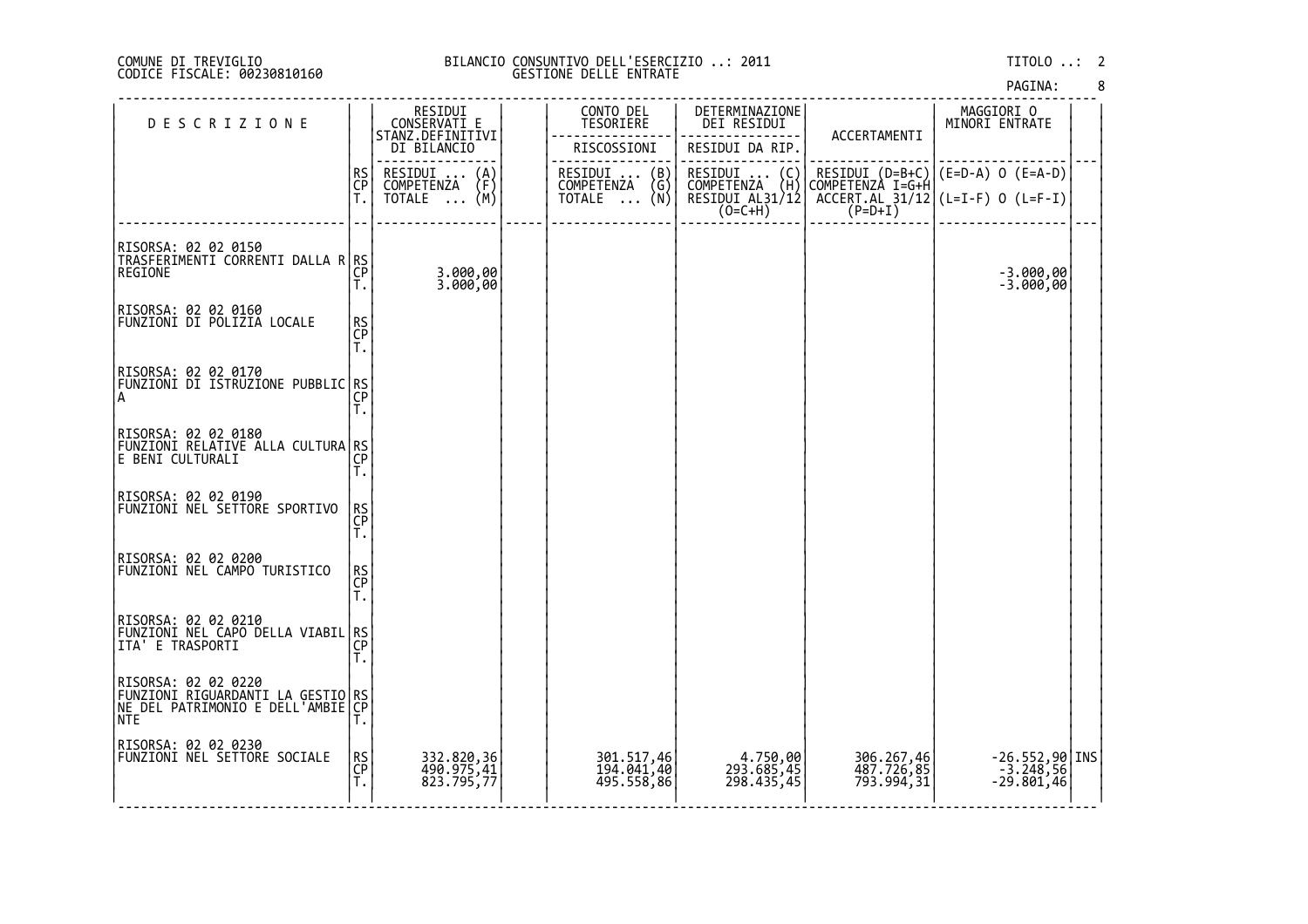#### DI TREVIGLIO BILANCIO CONSUNTIVO DELL'ESERCIZIO ..: 2011 TITOLO ..: 2 FISCALE: 00230810160 GESTIONE DELLE ENTRATE

| <b>DESCRIZIONE</b>                                                                               |                | RESIDUI<br>CONSERVATI E                                               |       | CONTO DEL<br>TESORIERE                        | DETERMINAZIONE<br>DEI RESIDUI                                       |                                        | MAGGIORI O<br>MINORI ENTRATE                                                                 |      |
|--------------------------------------------------------------------------------------------------|----------------|-----------------------------------------------------------------------|-------|-----------------------------------------------|---------------------------------------------------------------------|----------------------------------------|----------------------------------------------------------------------------------------------|------|
|                                                                                                  |                | STANZ.DEFINITIVI<br>DI BILANCIO                                       |       | RISCOSSIONI                                   | RESIDUI DA RIP.                                                     | ACCERTAMENTI                           |                                                                                              |      |
|                                                                                                  | RS<br>CP<br>Ť. | RESIDUI<br>$\binom{A}{F}$<br><b>COMPETENZA</b><br>TOTALE $\ldots$ (M) |       | RESIDUI  (B)<br>COMPETENZA (G)<br>TOTALE  (N) | RESIDUI<br>(C)<br>∖H)<br>COMPETENZA<br>RESIDUI AL31/12<br>$(0=C+H)$ | $(P=D+I)$                              | RESIDUI (D=B+C) (E=D-A) O (E=A-D)<br>COMPETENZA I=G+H<br>  ACCEŖĪ.AL_31/12 (L=I-F) O (L=F-I) |      |
| RISORSA: 02 02 0240<br>FUNZIONI NEL CAMPO DELLO SVILU RS<br>PPO ECONOMICO                        | CP<br>Τ.       |                                                                       |       |                                               |                                                                     |                                        |                                                                                              |      |
| RISORSA: 02 02 0250<br> ALTRI CONTRIBUTI E TRASFERIMEN RS<br> TI CORRENTI DELLA REGIONE          | T.             |                                                                       |       |                                               |                                                                     |                                        |                                                                                              |      |
| TOTALE CATEGORIA: 02                                                                             | RS<br>CP<br>Τ. | 332.820,36<br>493.975,41<br>826.795,77                                |       | 301.517,46<br>194.041,40<br>495.558,86        | 4.750,00<br>45,45,45,45<br>298.435,45                               | 306.267,46<br>487.726,85<br>793.994,31 | -26.552,90 INS<br>-6.248,56<br>-32.801,46                                                    | $==$ |
| CATEGORIA: 03<br>CONTRIBUTI E TRASFERIMENTI<br>CORRENTI DALLA REGIONE PER                        |                |                                                                       |       |                                               |                                                                     |                                        |                                                                                              |      |
| RISORSA: 02 03 0210<br>62/2000<br>TRASFERIMENTO LEGGE                                            | RS<br>CP<br>T. |                                                                       |       |                                               |                                                                     |                                        |                                                                                              |      |
| RISORSA: 02 03 0260<br> CONTRIB REGIONALI PER FUNZIONI RS <br> CONTRIB REGIONALI PER FUNZIONI CP | T.             |                                                                       |       |                                               |                                                                     |                                        |                                                                                              |      |
| RISORSA: 02 03 0360<br>ALTRI CONTRIBUTI PER TRASFERIM RS                                         | Τ.             |                                                                       |       |                                               |                                                                     |                                        |                                                                                              |      |
| TOTALE CATEGORIA: 03                                                                             | RS<br>CP<br>T. |                                                                       |       |                                               |                                                                     |                                        |                                                                                              |      |
|                                                                                                  |                | =========                                                             | ===== |                                               |                                                                     |                                        |                                                                                              |      |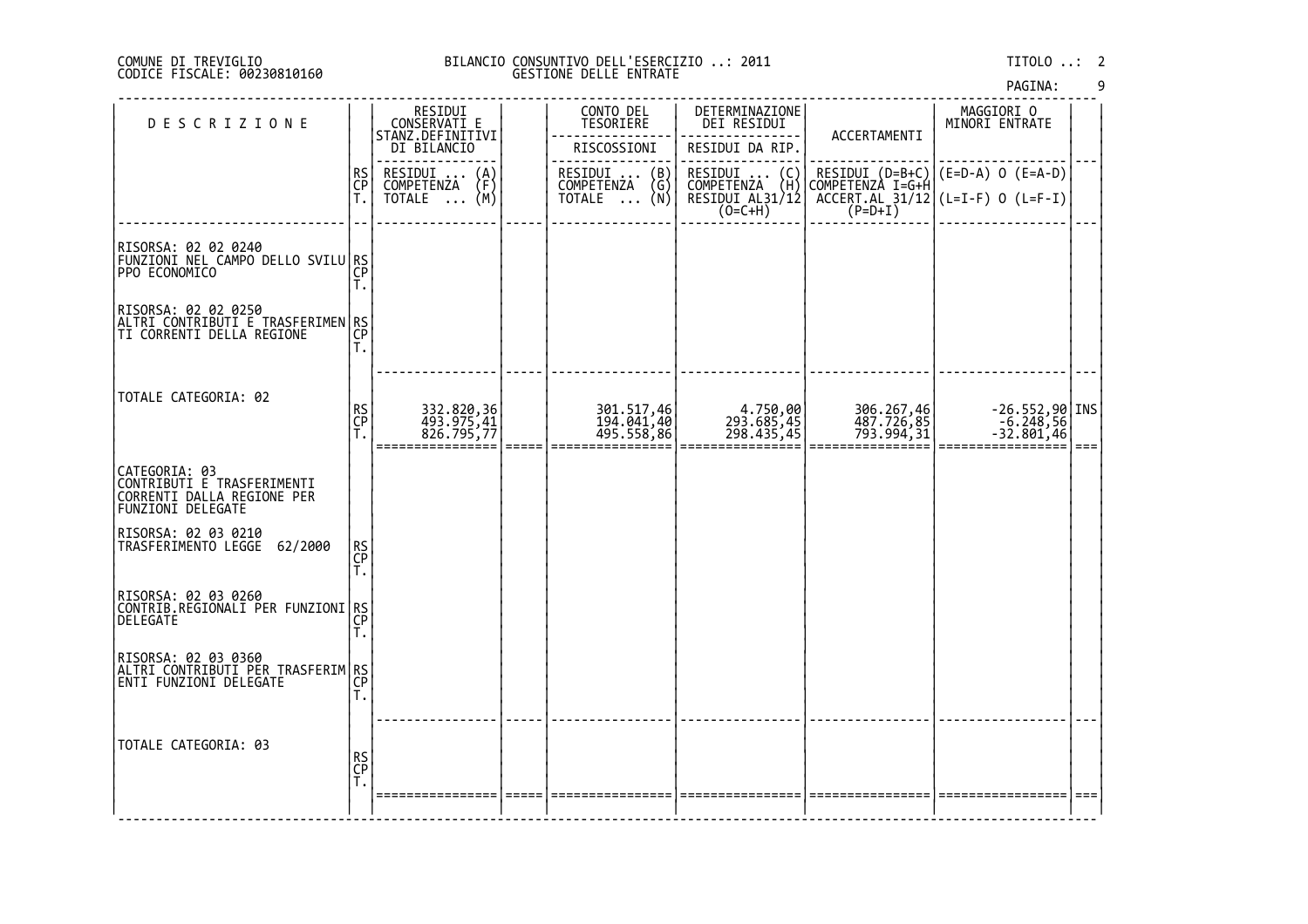### DI TREVIGLIO BILANCIO CONSUNTIVO DELL'ESERCIZIO ..: 2011 TITOLO ..: 2 FISCALE: 00230810160 GESTIONE DELLE ENTRATE

| <b>DESCRIZIONE</b>                                                                                           |                | RESIDUI<br>CONSERVATI E                                  | CONTO DEL<br>TESORIERE                                                                        | DETERMINAZIONE<br>DEI RESIDUI                                     | ACCERTAMENTI                          | MAGGIORI O<br>MINORI ENTRATE                                                                                        |  |
|--------------------------------------------------------------------------------------------------------------|----------------|----------------------------------------------------------|-----------------------------------------------------------------------------------------------|-------------------------------------------------------------------|---------------------------------------|---------------------------------------------------------------------------------------------------------------------|--|
|                                                                                                              |                | STANZ.DEFINITIVI<br>DI BILANCIO                          | RISCOSSIONI                                                                                   | RESIDUI DA RIP.                                                   |                                       |                                                                                                                     |  |
|                                                                                                              | RS<br>CP<br>T. | RESIDUI<br>$\binom{A}{F}$<br>COMPETENZA<br>(M)<br>TOTALE | RESIDUI<br>$\binom{\mathsf{B}}{\mathsf{G}}$<br>COMPETENZA<br>(Ñ)<br><b>TOTALE</b><br>$\cdots$ | RESIDUI<br>$\binom{C}{H}$<br><b>COMPETENZA</b><br>RESIDUI AL31/12 | $RESIDUI (D=B+C)$<br>COMPETENZA I=G+H | l(E=D-A) 0 (E=A-D)                                                                                                  |  |
|                                                                                                              |                | $\ddots$                                                 |                                                                                               | $(O=C+H)$                                                         |                                       | $\left[\begin{array}{cc} \text{ACCERT.AL} & 31/12 \\ \text{ACCERT.AL} & 31/12 \end{array}\right]$ (L=I-F) 0 (L=F-I) |  |
| CATEGORIA: 04<br>CONTRIBUTI E TRASFERIMENTI<br>CORRENTI DA PARTE DI ORGANISMI<br>COMUNITARI E INTERNAZIONALI |                |                                                          |                                                                                               |                                                                   |                                       |                                                                                                                     |  |
| RISORSA: 02 04 0370<br>TRĀŠFĒRIMĒNTI DĀ PĀRTE DI ORGA RS<br> NIMI COMUNITARI ED INTERNAZIO  CP<br>NALI       | Τ.             |                                                          |                                                                                               |                                                                   |                                       |                                                                                                                     |  |
| RISORSA: 02 04 0410<br>FUNZIONI RIGUARDANTI GESTIONE<br>TERRITORIO ED AMBIENTE                               | RS<br>CP<br>T. |                                                          |                                                                                               |                                                                   |                                       |                                                                                                                     |  |
| RISORSA: 02 04 0430<br>ALTRI CONTRIBUTI COMUNITARI                                                           | RS<br>CP<br>T. |                                                          |                                                                                               |                                                                   |                                       |                                                                                                                     |  |
| TOTALE CATEGORIA: 04                                                                                         | RS<br>CP<br>T. | ================                                         |                                                                                               |                                                                   |                                       |                                                                                                                     |  |
| CATEGORIA: 05<br>CONTRIBUTI E TRASFERIMENTI<br>CORRENTI DA ALTRI ENTI DEL<br>SETTORE PUBBLICO                |                |                                                          |                                                                                               |                                                                   |                                       |                                                                                                                     |  |
| RISORSA: 02 05 0230<br>SETTORE SOCIALE                                                                       | RS<br>CP<br>T. | 2.200,00<br>16.800,48<br>19.000,48                       | 800,00<br>16.800,48<br>17.600,48                                                              | 1.400,00<br>1.400,00                                              | 2.200,00<br>16.800,48<br>19.000,48    |                                                                                                                     |  |
| RISORSA: 02 05 0440<br>CONTRIBUTI E TRASFERIMENTI COR RS<br>RENTI SETTORE PUBBLICO                           | CP<br>T.       | 3.135,00<br>21.418,08<br>24.553,08                       | 10.390,00<br>10.918,08<br>21.308,08                                                           | 10.850,00<br>10.850,00                                            | 10.390,00<br>21.768,08<br>32.158,08   | $+7.255,00$<br>$+350,00$<br>$+7.605,00$                                                                             |  |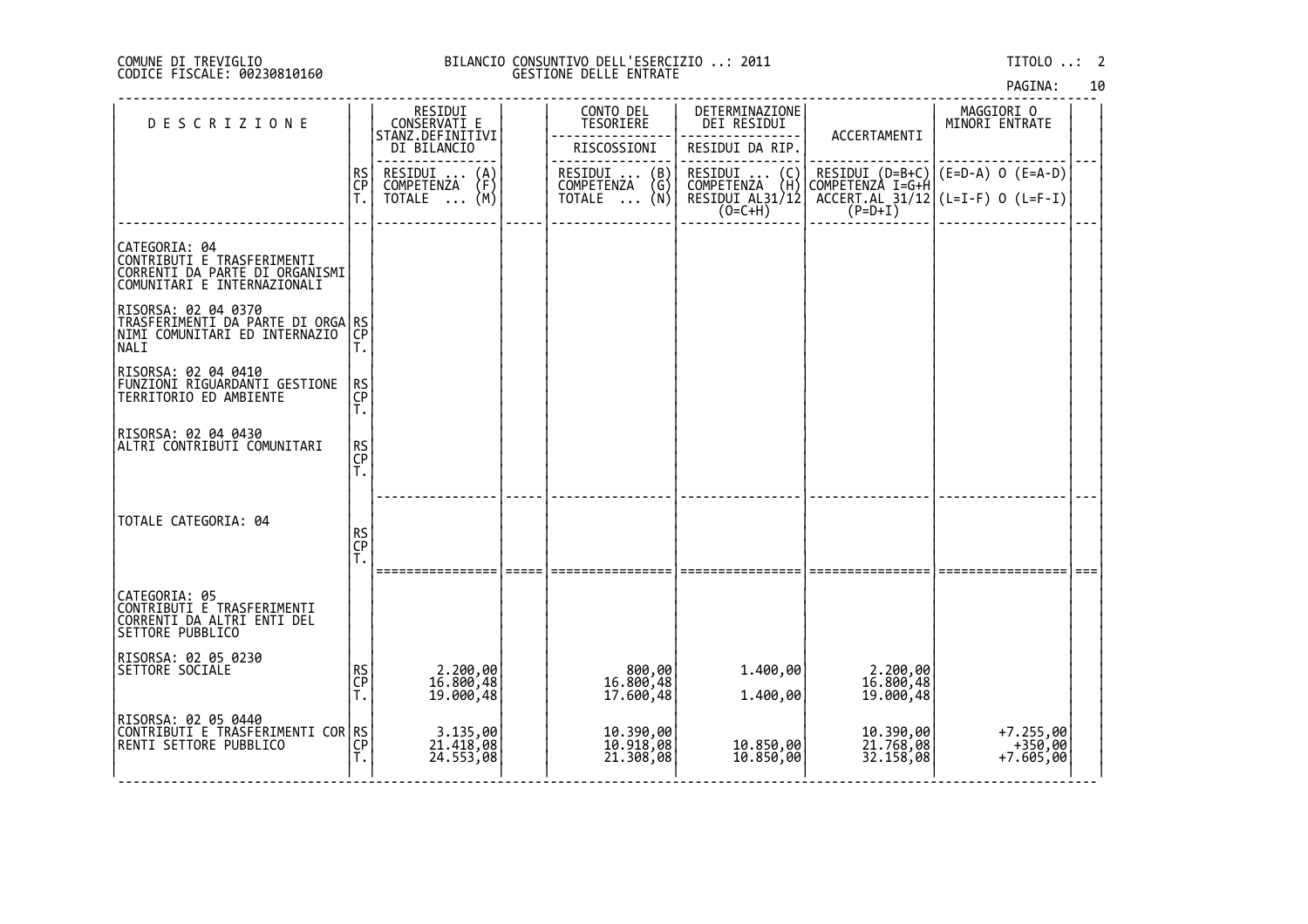| 2011 |  |  |  |
|------|--|--|--|
|      |  |  |  |

# DI TREVIGLIO BILANCIO CONSUNTIVO DELL'ESERCIZIO ..: 2011 TITOLO ..: 2 FISCALE: 00230810160 GESTIONE DELLE ENTRATE

| <b>DESCRIZIONE</b>   |                 | RESIDUI<br>CONSERVATI E<br>STANZ.DEFINITIVI<br>DI BILANCIO                  | CONTO DEL<br>TESORIERE<br>RISCOSSIONI                                                      | DETERMINAZIONE<br>DEI RESIDUI<br>RESIDUI DA RIP.                           | ACCERTAMENTI                        | MAGGIORI O<br>MINORI ENTRATE                                                 |  |
|----------------------|-----------------|-----------------------------------------------------------------------------|--------------------------------------------------------------------------------------------|----------------------------------------------------------------------------|-------------------------------------|------------------------------------------------------------------------------|--|
|                      | RS<br>СP        | $\binom{A}{F}$<br>RESIDUI<br>COMPETENZA<br>(M)<br><b>TOTALE</b><br>$\cdots$ | RESIDUI<br>$\begin{pmatrix} B \\ G \\ N \end{pmatrix}$<br>$\cdots$<br>COMPETENZA<br>TOTALE | (C)<br>(H)<br>RESIDUI<br><b>COMPETENZA</b><br>RESIDUI AL31/12<br>$(O=C+H)$ | COMPETENZA I=G+H<br>(P=D+I)         | RESIDUI (D=B+C) $ (E=D-A)$ O (E=A-D)<br>$ACCERT. AL 31/12$ (L=I-F) 0 (L=F-I) |  |
| TOTALE CATEGORIA: 05 | <b>RS</b><br>ÇP | 5.335,00<br>38.218,56<br>43.553,56                                          | 11.190,00<br>27.718,56<br>38.908,56                                                        | 1.400,00<br> 10.850,00<br> 12.250,00                                       | 12.590,00<br>38.568,56<br>51.158,56 | $+7.255,00$<br>$+350,00$<br>$+7.605,00$                                      |  |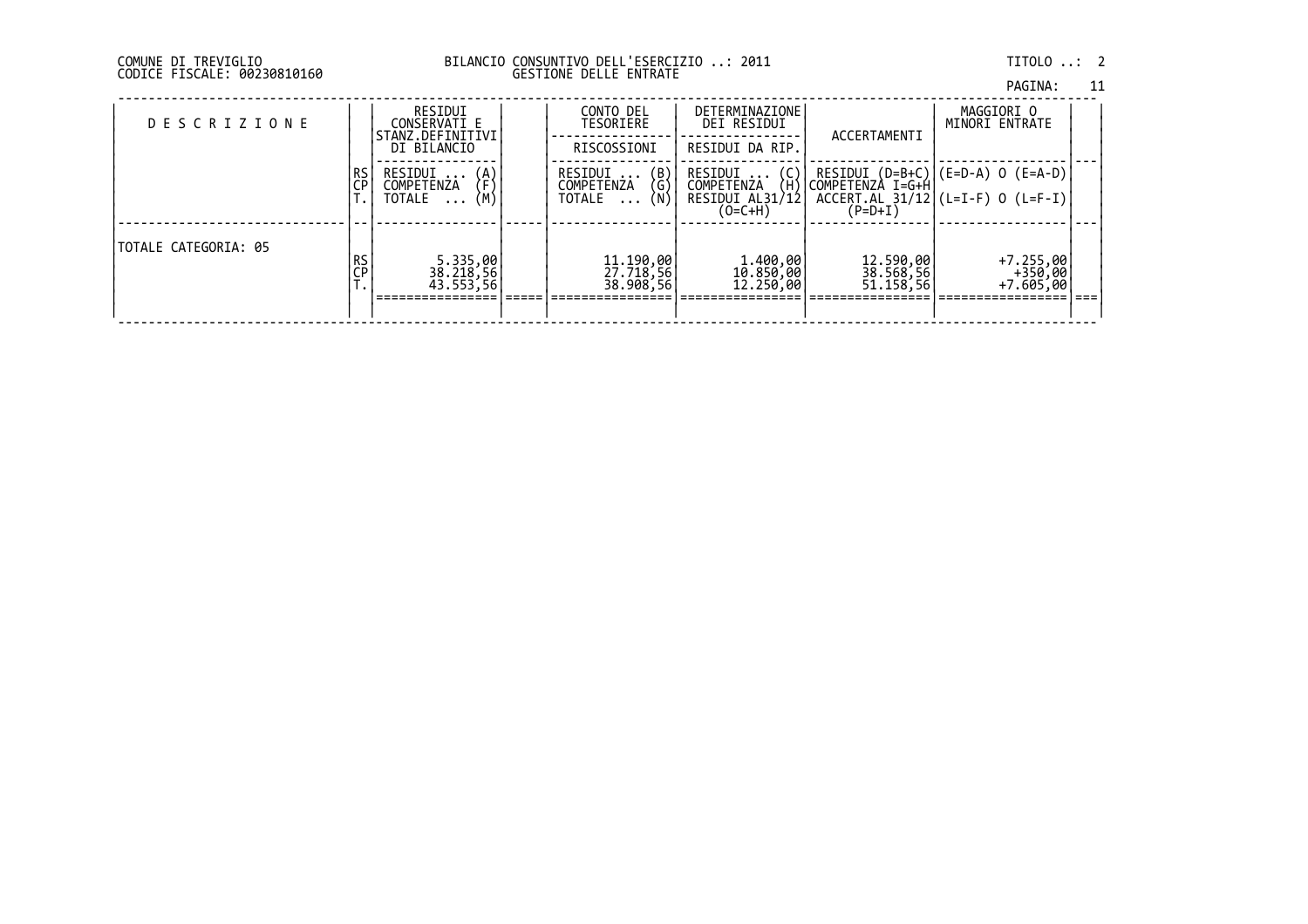#### DI TREVIGLIO BILANCIO CONSUNTIVO DELL'ESERCIZIO ..: 2011 TITOLO ..: 2 FISCALE: 00230810160 GESTIONE DELLE ENTRATE

| PAGINA: |  |
|---------|--|
|         |  |

| <b>DESCRIZIONE</b>                                                                                                                                                                           |                | RESIDUI<br>CONSERVATI E<br>STANZ.DEFINITIVI              | CONTO DEL<br>TESORIERE                                  | DETERMINAZIONE<br>DEI RESIDUI                       | ACCERTAMENTI                             | MAGGIORI 0<br>MINORI ENTRATE                                                                  |  |
|----------------------------------------------------------------------------------------------------------------------------------------------------------------------------------------------|----------------|----------------------------------------------------------|---------------------------------------------------------|-----------------------------------------------------|------------------------------------------|-----------------------------------------------------------------------------------------------|--|
|                                                                                                                                                                                              |                | DI BILANCIO                                              | RISCOSSIONI                                             | RESIDUI DA RIP.                                     |                                          |                                                                                               |  |
|                                                                                                                                                                                              | RS<br>CP<br>Ť. | RESIDUI<br>$\binom{A}{F}$<br>COMPETENZA<br>(M)<br>TOTALE | RESIDUI<br>I<br>ENŻA (G)<br>(N)<br>COMPETENZA<br>TOTALE | RESIDUI  (C) <br>COMPETENZA (H) <br>RESIDUI AL31/12 |                                          | RESIDUI (D=B+C) (E=D-A) 0 (E=A-D)<br>COMPETENZA I=G+H<br>$ACCERT. AL 31/12$ (L=I-F) 0 (L=F-I) |  |
|                                                                                                                                                                                              |                |                                                          |                                                         | $(0=C+H)$                                           | $(P=D+I)$                                |                                                                                               |  |
| RIASSUNTO DEL TITOLO: 2<br>ENTRATE DERIVANTI DA CONTRIBU-<br>TI E TRASFERIMENTI CORRENTI<br>DELLO STATO, DELLA REGIONE E<br> DI ALTRI ENTI PUBBL, ANCHE IN<br>RAPP. DI FUNZ. DELEGATE DA REG |                |                                                          |                                                         |                                                     |                                          |                                                                                               |  |
| CATEGORIA: 01<br>CONTRIBUTI E TRASFERIMENTI<br>CORRENTI DALLO STATO                                                                                                                          | RS<br>CP<br>T. | 245.266,93<br>458.772,40<br>704.039,33                   | 482.623,33<br>207.008,34<br>689.631,67                  | 19.200,00<br>89.527,05<br>108.727,05                | 501.823,33<br>296.535,39<br>798.358,72   | +256.556,40<br>-162.237,01<br>$+94.319,39$                                                    |  |
| CATEGORIA: 02<br>CONTRIBUTI E TRASFERIMENTI<br>CORRENTI DALLA REGIONE                                                                                                                        | RS<br>CP<br>T. | 332.820,36<br>493.975,41<br>826.795,77                   | 301.517,46<br>194.041,40<br>495.558,86                  | 4.750,00<br>293.685,45<br>298.435,45                | 306.267,46<br>487.726,85<br>793.994,31   | $-26.552,90$ <i>INS</i><br>$-6.248,56$<br>$-32.801,46$                                        |  |
| CATEGORIA: 03<br>CONTRIBUTI E TRASFERIMENTI<br>CORRENTI DALLA REGIONE PER<br>FUNZIONI DELEGATE                                                                                               | RS<br>CP<br>T. |                                                          |                                                         |                                                     |                                          |                                                                                               |  |
| CATEGORIA: 04<br>CONTRIBUTI E TRASFERIMENTI<br>CORRENTI DA PARTE DI ORGANISMI<br>COMUNITARI E INTERNAZIONALI                                                                                 | RS<br>CP<br>T. |                                                          |                                                         |                                                     |                                          |                                                                                               |  |
| CATEGORIA: 05<br> <br> CONTRIBUTI E TRASFERIMENTI<br> CORRENTI DA ALTRI ENTI DEL<br>SETTORE PUBBLICO                                                                                         | RS<br>CP<br>T. | 5.335,00<br>38.218,56<br>43.553,56                       | 11.190,00<br>27.718,56<br>38.908,56                     | 1.400,00<br>10.850,00<br>12.250,00                  | 12.590,00<br>38.568,56<br>51.158,56      | +7.255,00<br>+350,00<br>+7.605,00                                                             |  |
| TOTALE TITOLO: 2                                                                                                                                                                             | RS<br>CP<br>Ť. | 583.422,29<br>990.966,37<br>1.574.388,66                 | 795.330,79<br>428.768,30<br>1.224.099,09                | 25.350,00<br>394.062,50<br>419.412,50               | 820.680,79<br>822.830,80<br>1.643.511,59 | +237.258,50<br>-168.135,57<br>$+69.122,93$                                                    |  |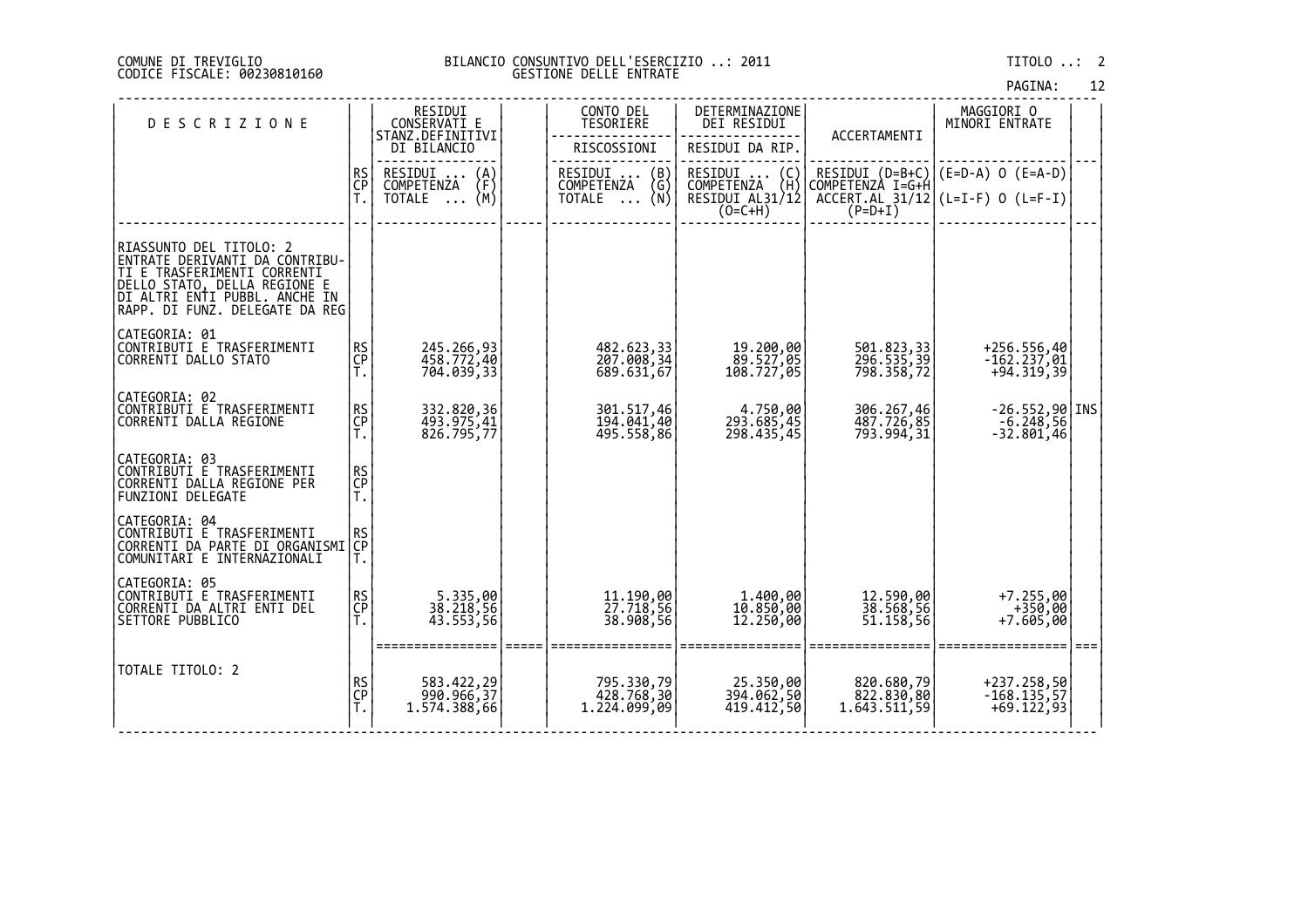#### DI TREVIGLIO BILANCIO CONSUNTIVO DELL'ESERCIZIO ..: 2011 TITOLO ..: 3 FISCALE: 00230810160 GESTIONE DELLE ENTRATE

| <b>DESCRIZIONE</b>                                                |                | RESIDUI<br>CONSERVATI E<br>STANZ.DEFINITIVI                    | CONTO DEL<br>TESORIERE                                                         | DETERMINAZIONE<br>DEI RESIDUI                                                                          |                                            | MAGGIORI 0<br>MINORI ENTRATE                                                               |  |
|-------------------------------------------------------------------|----------------|----------------------------------------------------------------|--------------------------------------------------------------------------------|--------------------------------------------------------------------------------------------------------|--------------------------------------------|--------------------------------------------------------------------------------------------|--|
|                                                                   |                | DI BILANCIO                                                    | RISCOSSIONI                                                                    | RESIDUI DA RIP.                                                                                        | ACCERTAMENTI                               |                                                                                            |  |
|                                                                   | RS<br>CP<br>Ť. | RESIDUI<br>$\binom{A}{F}$<br>COMPETENZA<br>TOTALE $\ldots$ (M) | RESIDUI<br>$\begin{pmatrix} B \\ G \\ N \end{pmatrix}$<br>COMPETENZA<br>TOTALE | RESIDUI<br>$\begin{pmatrix} C \\ H \end{pmatrix}$<br><b>COMPETENZA</b><br>RESIDUI AL31/12<br>$(O=C+H)$ | $(P=D+I)$                                  | RESIDUI (D=B+C) (E=D-A) O (E=A-D)<br>COMPETENZA I=G+H<br>ACCEŖĪ.AL_31/12 (L=I-F) O (L=F-I) |  |
| TITOLO: 3<br>ENTRATE EXTRATRIBUTARIE                              |                |                                                                |                                                                                |                                                                                                        |                                            |                                                                                            |  |
| CATEGORIA: 01<br>PROVENTI DEI SERVIZI PUBBLICI                    |                |                                                                |                                                                                |                                                                                                        |                                            |                                                                                            |  |
| RISORSA: 03 01 0440<br>POLIZIA AMMINISTRATIVA                     | RS<br>CP<br>T. | 1.200,00<br>1.200,00                                           | 1.185,64<br>1.185,64                                                           |                                                                                                        | 1.185,64<br>1.185,64                       | $-14,36$<br>$-14,36$                                                                       |  |
| RISORSA: 03 01 0450<br>SEGRETERIA GENERALE                        | RS<br>CP<br>T. | 5.738,93<br>78.000,00<br>83.738,93                             | 5.738,93<br>39.628,61<br>45.367,54                                             | 7.840,70<br>7.840,70                                                                                   | 5.738,93<br>47.469,31<br>53.208,24         | -30.530,69<br>-30.530,69                                                                   |  |
| RISORSA: 03 01 0460<br>UFFICIO TECNICO                            | RS<br>CP<br>T. |                                                                |                                                                                |                                                                                                        |                                            |                                                                                            |  |
| RISORSA: 03 01 0470<br>ANAGRAFE STATO CIVILE LEVA                 | RS<br>CP<br>T. | 35.305,32<br>72.000,00<br>107.305,32                           | 33.522,04<br>47.488,83<br>81.010,87                                            | 1.783,28<br>32.172,00<br>33.955,28                                                                     | 35.305,32<br>79.660,83<br>114.966,15       | +7.660,83<br>+7.660,83                                                                     |  |
| RISORSA: 03 01 0480<br>ALTRI SERVIZI GENERALI                     | RS<br>CP<br>T. | 73.527,44<br>150.350,00<br>223.877,44                          | 44.705,27<br>128.683,42<br>173.388,69                                          | 20.179,00<br>4.480,31<br>24.659,31                                                                     | 64.884,27<br>133.163,73<br>198.048,00      | $-8.643, 17$ INS<br>$-17.186, 27$<br>$-25.829,44$                                          |  |
| RISORSA: 03 01 0500<br>POLIZIA MUNICIPALE                         | RS<br>CP<br>T. | 47.114,93<br>385.000,00<br>432.114,93                          | 66.890,78<br>55.636,88<br>122.527,66                                           | 17.361,61<br>206.539,44<br>223.901,05                                                                  | 84.252,39<br>262.176,32<br>346.428,71      | +37.137,46<br>-122.823,68<br>$-85.686;22$                                                  |  |
| RISORSA: 03 01 0510<br> POLIZIA MUNICIPALE CODICE DELL RS <br> CP | Τ.             | 859.598,62<br>1.050.000,00<br>1.909.598,62                     | 510.679,53<br>244.160,89<br>754.840,42                                         | 487.376,38<br>813.805,74<br>1.301.182,12                                                               | 998.055,91<br>1.057.966,63<br>2.056.022,54 | +138.457,29<br>+7.966,63<br>$+146.423,92$                                                  |  |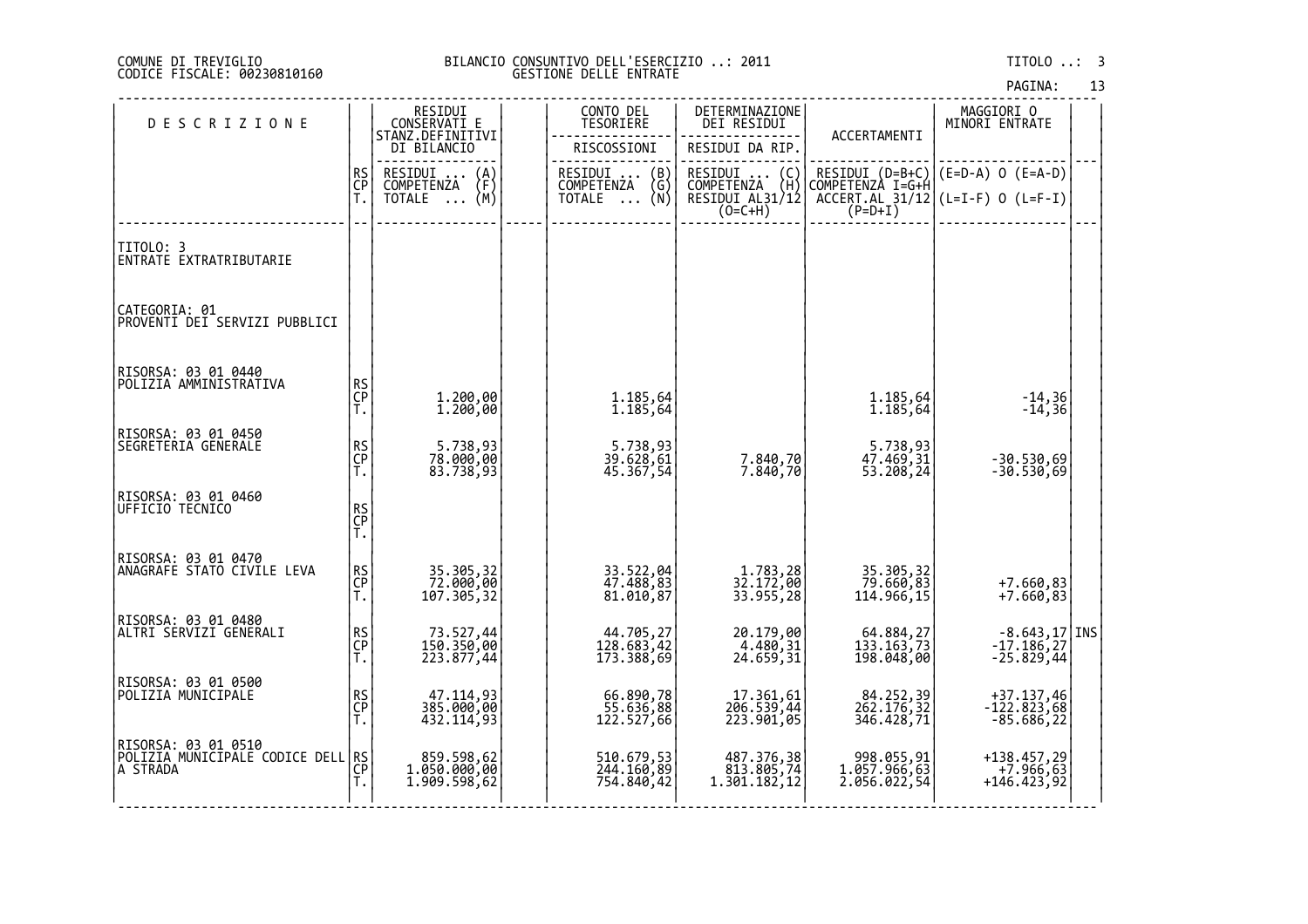#### DI TREVIGLIO BILANCIO CONSUNTIVO DELL'ESERCIZIO ..: 2011 TITOLO ..: 3 FISCALE: 00230810160 GESTIONE DELLE ENTRATE

| <b>DESCRIZIONE</b>                                                                                              |                 | RESIDUI<br>CONSERVATI E<br>STANZ.DEFINITIVI          | CONTO DEL<br>TESORIERE                                               | DETERMINAZIONE<br>DEI RESIDUI                                                        | ACCERTAMENTI                           | MAGGIORI O<br>MINORI ENTRATE                                                               |  |
|-----------------------------------------------------------------------------------------------------------------|-----------------|------------------------------------------------------|----------------------------------------------------------------------|--------------------------------------------------------------------------------------|----------------------------------------|--------------------------------------------------------------------------------------------|--|
|                                                                                                                 |                 | DI BILANCIO                                          | RISCOSSIONI                                                          | RESIDUI DA RIP.                                                                      |                                        |                                                                                            |  |
|                                                                                                                 | RS<br>CP        | RESIDUI<br>$\binom{A}{F}$<br><b>COMPETENZA</b>       | $\begin{pmatrix} B \\ G \\ N \end{pmatrix}$<br>RESIDUI<br>COMPETENZA | RESIDUI<br>$\left(\begin{smallmatrix} C \\ H \end{smallmatrix}\right)$<br>COMPETENZA |                                        | RESIDUI (D=B+C) (E=D-A) O (E=A-D)<br>COMPETENZA I=G+H<br>ACCEŖĪ.AL_31/12 (L=I-F) O (L=F-I) |  |
|                                                                                                                 | Ť.              | (M)<br>TOTALE                                        | TOTALE                                                               | RESIDUI AL31/12<br>$(0=C+H)$                                                         | $(P=D+I)$                              |                                                                                            |  |
| RISORSA: 03 01 0520                                                                                             |                 |                                                      |                                                                      |                                                                                      |                                        |                                                                                            |  |
| SCUOLA MATERNA                                                                                                  | RS<br>CP<br>T.  |                                                      |                                                                      |                                                                                      |                                        |                                                                                            |  |
| RISORSA: 03 01 0530                                                                                             |                 |                                                      |                                                                      |                                                                                      |                                        |                                                                                            |  |
| ISTRUZIONE ELEMENTARE                                                                                           | RS<br>CP<br>T.  |                                                      |                                                                      |                                                                                      |                                        |                                                                                            |  |
| RISORSA: 03 01 0540                                                                                             |                 |                                                      |                                                                      |                                                                                      |                                        |                                                                                            |  |
| SCUOLA MEDIA                                                                                                    | RS<br>CP<br>T.  |                                                      |                                                                      |                                                                                      |                                        |                                                                                            |  |
| RISORSA: 03 01 0550                                                                                             |                 |                                                      |                                                                      |                                                                                      |                                        |                                                                                            |  |
| ASSISTENZĂ SČŌLĂŠTICA TRASPORT RS<br> I REFEZIONI ED ALTRI SERVIZI  CP<br> T                                    |                 | 407.981,45<br>210.150,00<br>618.131,45               | 94.347,19<br>40.788,22<br>135.135,41                                 | 132.606,42<br>170.190,26<br>302.796,68                                               | 226.953,61<br>210.978,48<br>437.932,09 | $-181.027,84$ INS<br>$-1828,48$<br>180.199,36                                              |  |
| RISORSA: 03 01 0560                                                                                             |                 |                                                      |                                                                      |                                                                                      |                                        |                                                                                            |  |
| BIBLIOTECHE, MUSEI, PINACOTECHE,                                                                                | <b>RS</b><br>CP |                                                      |                                                                      |                                                                                      |                                        |                                                                                            |  |
| RISORSA: 03 01 0570<br> TEATRI,ATTIVITA' CULTURALI E S <sup> </sup> RS <br> TEATRI,ATTIVITA' CFTTORE CULTUR  CP |                 |                                                      |                                                                      |                                                                                      |                                        |                                                                                            |  |
| <b>ALE</b>                                                                                                      |                 | 3.256,10<br>36.500,00<br>39.756,10                   | 710,70<br>36.512,16<br>37.222,86                                     | 1.500,00<br>2.119,20<br>3.619,20                                                     | 2.210,70<br>38.631,36<br>40.842,06     | $\begin{array}{c} -1.045,40 \ +2.131,36 \end{array}$ INS<br>$+1.085,96$                    |  |
| RISORSA: 03 01 0580<br>PISCINA                                                                                  |                 | 45.105,16                                            |                                                                      | 45.105,16                                                                            | 45.105,16                              |                                                                                            |  |
|                                                                                                                 | RS<br>CP<br>T.  | 45.105,16                                            |                                                                      | 45.105,16                                                                            | 45.105,16                              |                                                                                            |  |
| RISORSA: 03 01 0590<br> STADIO,PALAZZETTO DELLO SPORT                                                           |                 |                                                      |                                                                      |                                                                                      |                                        |                                                                                            |  |
| ALTRI <i>IMPIANTI</i>                                                                                           | RS<br>CP<br>T.  | 140.504,16<br>$\frac{1}{99.000}$ , 00<br>239.504, 16 | 57.587,37<br>44.100,11<br>101.687,48                                 | 38.802,14<br>66.227,06<br>105.029,20                                                 | 96.389,51<br>110.327,17<br>206.716,68  | $-44.114,65$ INS<br>$+11.327,17$<br>$-32.787,48$                                           |  |
| RISORSA: 03 01 0600<br> MANIFESTAZIONI DIVERSE SETTORE RS<br> SPORTIVO E RICREATIVO                             |                 |                                                      |                                                                      |                                                                                      |                                        |                                                                                            |  |
|                                                                                                                 | Ť.              |                                                      |                                                                      |                                                                                      |                                        |                                                                                            |  |
|                                                                                                                 |                 |                                                      |                                                                      |                                                                                      |                                        |                                                                                            |  |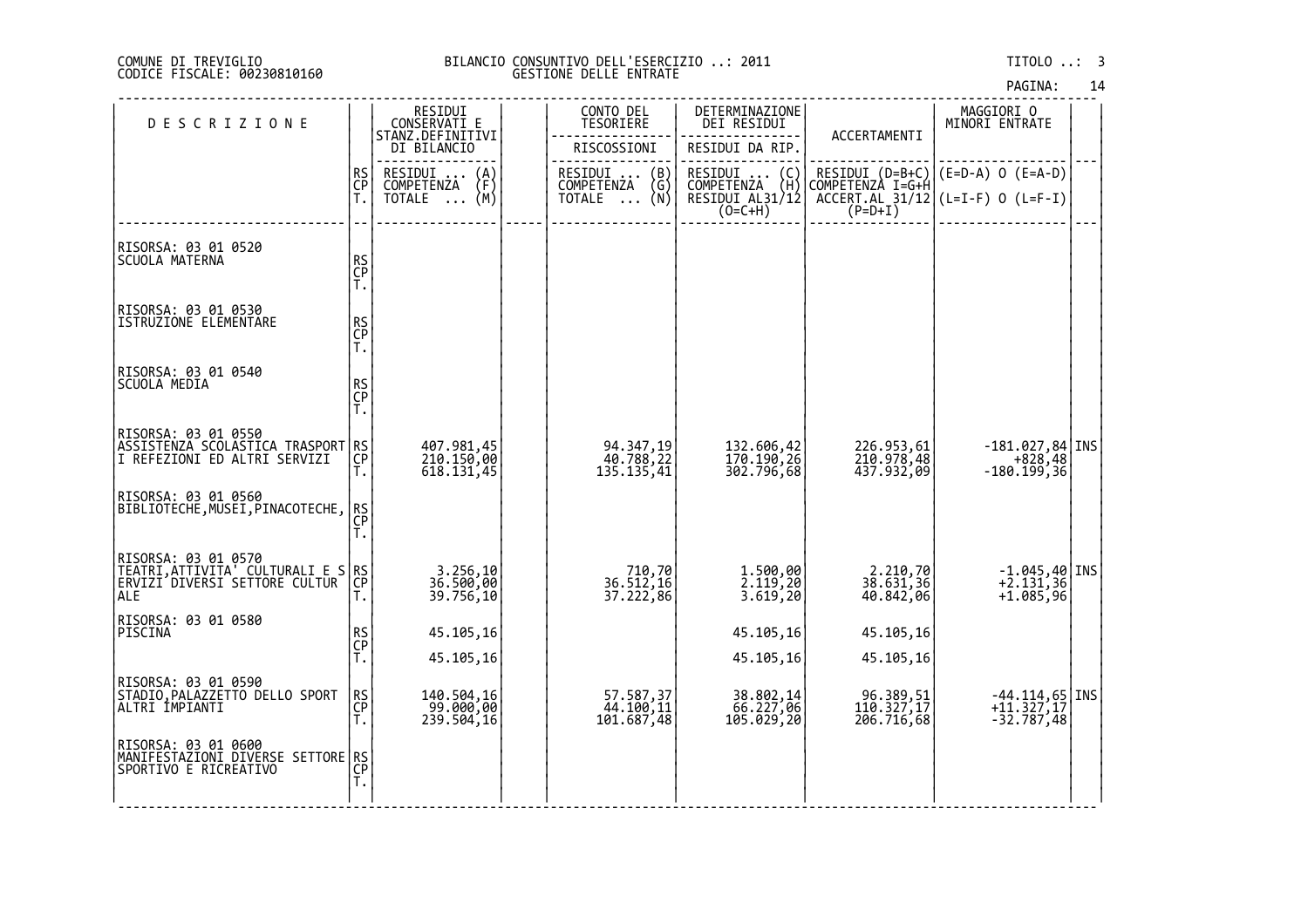#### DI TREVIGLIO BILANCIO CONSUNTIVO DELL'ESERCIZIO ..: 2011 TITOLO ..: 3 FISCALE: 00230810160 GESTIONE DELLE ENTRATE

| PAGINA: | 15 |
|---------|----|

| <b>DESCRIZIONE</b>                                                                                                                   |                       | RESIDUI<br>CONSERVATI E<br>STANZ.DEFINITIVI | CONTO DEL<br><b>TESORIERE</b>              | DETERMINAZIONE<br>DEI RESIDUI                                   | ACCERTAMENTI                               | MAGGIORI 0<br>MINORI ENTRATE                                               |  |
|--------------------------------------------------------------------------------------------------------------------------------------|-----------------------|---------------------------------------------|--------------------------------------------|-----------------------------------------------------------------|--------------------------------------------|----------------------------------------------------------------------------|--|
|                                                                                                                                      |                       | DI BILANCIO                                 | RISCOSSIONI                                | RESIDUI DA RIP.                                                 |                                            |                                                                            |  |
|                                                                                                                                      | RS<br>CP              | RESIDUI<br>COMPETENZA<br>$\binom{A}{F}$     | RESIDUI  (B)<br>COMPETENZA (G)             | RESIDUI<br>$\begin{pmatrix} C \\ H \end{pmatrix}$<br>COMPETENZA | RESIDUI (D=B+C)<br>  COMPETENZA I=G+H      | (E=D-A) 0 (E=A-D)                                                          |  |
|                                                                                                                                      | Ť.                    | (M)<br>TOTALE<br>$\cdots$                   | ∖ŭ}<br><b>TOTALE</b><br>$\cdots$           | RESIDUI AL31/12<br>$(0=C+H)$                                    |                                            | $\overline{ACCERT.AL}$ 31/12 (L=I-F) 0 (L=F-I)<br>(P=D+I)                  |  |
| RISORSA: 03 01 0630<br>VIABILITA' CIRCOLAZIONE E SERV RS<br>IZI CONNESSI                                                             | CP<br>Ť.              | 570.000,00<br>570.000,00                    | 509.796,05<br>509.796,05                   |                                                                 | 509.796,05<br>509.796,05                   | -60.203,95<br>-60.203,95                                                   |  |
| RISORSA: 03 01 0650<br>URBANISTICA E GESTIONE DEL TER RS<br><b>RITORIO</b>                                                           | СP<br>T.              | 68,75<br>500,00<br>568,75                   | 68,75<br>236,20<br>304,95                  | 93,16<br>93,16                                                  | 68,75<br>329,36<br>398,11                  | $-170,64$<br>$-170,64$                                                     |  |
| RISORSA: 03 01 0670<br>CAVE                                                                                                          | RS<br>CP<br>T.        |                                             |                                            |                                                                 |                                            |                                                                            |  |
| RISORSA: 03 01 0680<br>SERVISIO IDRICO INTEGRATO                                                                                     | RS<br>CP<br>T.        | 6.974,91<br>10.000,00<br>16.974,91          | 307,45<br>6.428,15<br>6.735,60             | 4.442,32<br>1.825,51<br>6.267,83                                | 4.749,77<br>8.253,66<br>13.003,43          | $\begin{bmatrix} -2.225, 14 \\ -1.746, 34 \\ -3.971, 48 \end{bmatrix}$ INS |  |
| RISORSA: 03 01 0690<br>SERVIZIO SMALTIMENTO RIFIUTI -<br>SERVIZIO ŠMALTIMENTO RIFIUTI - RS<br>SPECIALI -PIATTAFORMA ECOLOGIC CP<br>А |                       |                                             |                                            |                                                                 |                                            |                                                                            |  |
| RISORSA: 03 01 0700<br> ASILI NIDO SERVIZI ALL'INFANZI <br>A MINORI                                                                  | RS<br>CP<br>T.        | 96.773,26<br>164.000,00<br>260.773,26       | 51.910,26<br>120.706,24<br>172.616,50      | 4.955,33<br>50.622,95<br>55.578,28                              | 56.865,59<br>171.329,19<br>228.194,78      | $-39.907,67$ INS<br>+7.329,19<br>$-32.578,48$                              |  |
| RISORSA: 03 01 0710<br>RETTE ASSISTENZA DOMICILIARE M RS<br>INORI                                                                    | Ť.                    |                                             |                                            |                                                                 |                                            |                                                                            |  |
| RISORSA: 03 01 0720<br>RETTE RICOVERO ANZIANI                                                                                        | <b>RS</b><br>CP<br>T. | 466.137,33<br>1.569.300,00<br>2.035.437,33  | 402.306,72<br>1.019.063,11<br>1.421.369,83 | 8.755,90<br>553.932,80<br>562.688,70                            | 411.062,62<br>1.572.995,91<br>1.984.058,53 | -55.074,71 INS<br>+3.695,91<br>-51.378,80                                  |  |
| RISORSA: 03 01 0730<br> ASSISTENZA-BENEFICIENZA PUBBLI RS <br> ASSISTENTITIO ALLA PERSONA                                            | Ť.                    | 46.654,01<br>129.050,39<br>175.704,40       | 41.569,33<br>68.564,85<br>110.134,18       | 61, 77<br>55.589, 55<br>55.666,86                               | 41.646,94<br>124.154,10<br>165.801,04      | $-5.007,07$ INS<br>$-4.896,29$<br>$-9.903,36$                              |  |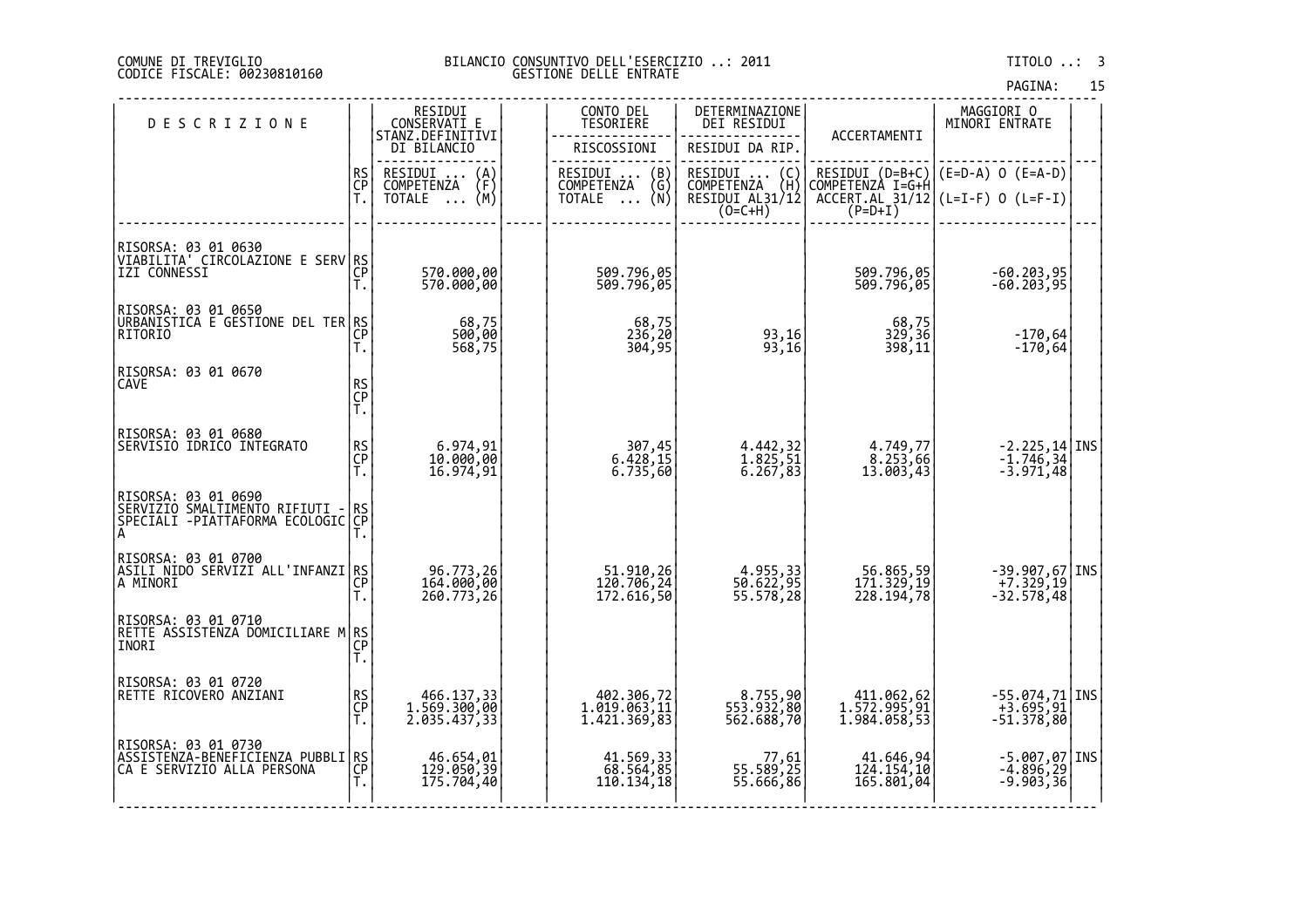#### DI TREVIGLIO BILANCIO CONSUNTIVO DELL'ESERCIZIO ..: 2011 TITOLO ..: 3 FISCALE: 00230810160 GESTIONE DELLE ENTRATE

| <b>DESCRIZIONE</b>                                                       |                | RESIDUI<br>CONSERVATI E<br>STANZ.DEFINITIVI  |                     | CONTO DEL<br>TESORIERE                                          | DETERMINAZIONE<br>DEI RESIDUI              | ACCERTAMENTI                 | MAGGIORI 0<br>MINORI ENTRATE                                       |      |
|--------------------------------------------------------------------------|----------------|----------------------------------------------|---------------------|-----------------------------------------------------------------|--------------------------------------------|------------------------------|--------------------------------------------------------------------|------|
|                                                                          |                | DI BILANCIO                                  |                     | RISCOSSIONI                                                     | RESIDUI DA RIP.                            |                              |                                                                    |      |
|                                                                          | RS<br>CP<br>T. | RESIDUI<br>$\{A\}$<br>COMPETENZA             |                     | RESIDUI<br>$\begin{pmatrix} B \\ G \end{pmatrix}$<br>COMPETENZA | RESIDUI<br>(C)<br>∖H)<br>COMPETENZA        | COMPETENZA I=G+H             |                                                                    |      |
|                                                                          |                | TOTALE  (M)                                  |                     | (N)<br>TOTALE                                                   | RESIDUI AL31/12<br>$(0=C+H)$               |                              | $\widetilde{\text{ACCERT}}$ .AL 31/12 (L=I-F) O (L=F-I)<br>(P=D+I) |      |
| RISORSA: 03 01 0740<br>SERVIZIO NECROSCOPICO E CIMITE RS<br><b>RIALE</b> |                | 92.003,07                                    |                     | 60.036,38                                                       | 32.874,82<br>92.933,00<br>125.807,82       | 92.911,20                    | 4908,13<br>20.069,70<br>20.977,83+                                 |      |
|                                                                          | CP<br>T.       | 330.000,00<br>422.003,07                     |                     | 257.136,70<br>317.173,08                                        |                                            | 350.069,70<br>442.980,90     |                                                                    |      |
| RISORSA: 03 01 0750<br> FIERE MERCATI SERVIZI CONNESSI RS <br> CP        | T.             |                                              |                     |                                                                 |                                            |                              |                                                                    |      |
| RISORSA: 03 01 0770<br>SERVIŽIO ŘELĂTIVO ALL'INDUSTRI RS<br> A<br> -     |                |                                              |                     |                                                                 |                                            |                              |                                                                    |      |
| RISORSA: 03 01 0780<br>SERVIZI RELATIVI COMMERCIO                        | RS<br>CP<br>T. |                                              |                     |                                                                 |                                            |                              |                                                                    |      |
| RISORSA: 03 01 0790<br>PROVENTI DISTRIBUZIONE GAS MET RS<br><b>ANO</b>   | CP<br>T.       | 6.000,00<br>6.000,00                         |                     |                                                                 | 6.000,00<br>6.000,00                       | 6.000,00<br>6.000,00         |                                                                    |      |
| TOTALE CATEGORIA: 01                                                     |                |                                              |                     |                                                                 |                                            | 2.166.200,67<br>4.684.487,44 |                                                                    |      |
|                                                                          | RS<br>CP<br>T. | 2.326.743,44<br>4.861.050,39<br>7.187.793,83 |                     | 1.370.380,70<br>2.620.116,06<br>3.990.496,76                    | 795.819,97<br>2.064.371,38<br>2.860.191,35 | 6.850.688,11                 | -160.542,77 INS<br>-176.562,95 <br>-337.105,72                     |      |
| CATEGORIA: 02<br>PROVENTI DEI BENI DELL'ENTE                             |                |                                              | $=$ $=$ $=$ $=$ $=$ |                                                                 |                                            |                              |                                                                    | $==$ |
| RISORSA: 03 02 0100<br> PROVENTO SPONSORIZZAZIONI AIUO RS<br>LE          | CP<br>T.       |                                              |                     |                                                                 |                                            |                              |                                                                    |      |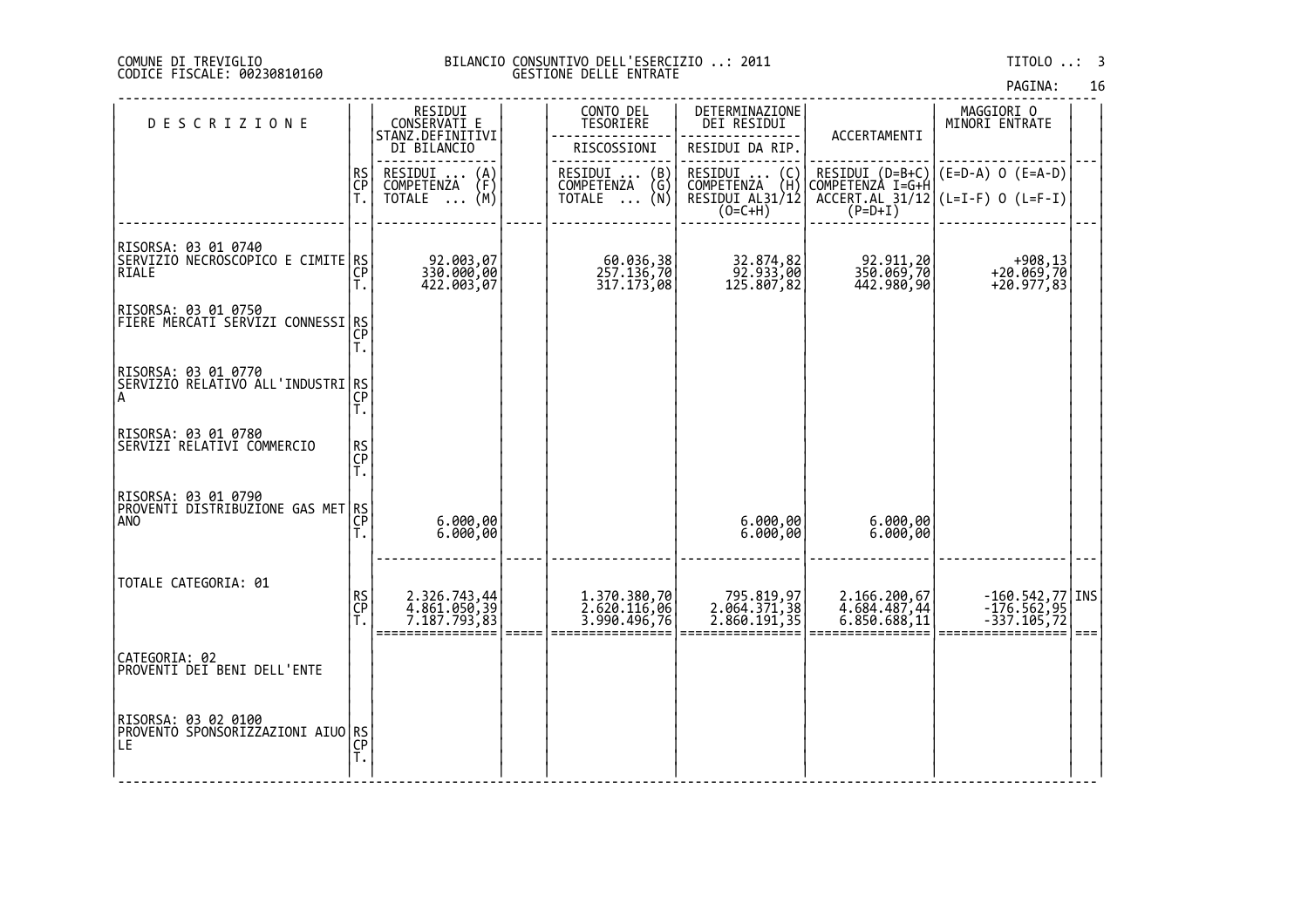#### COMUNE DI TREVIGLIO BILANCIO CONSUNTIVO DELL'ESERCIZIO ..: 2011 TITOLO ..: 3 CODICE FISCALE: 00230810160 GESTIONE DELLE ENTRATE

| PAGINA: |  |
|---------|--|
|         |  |

|                                                                         |                |                                                                      |                                               |                                                                                                                             |                                                                                                                                            | PAGINA:                                                                               | 17 |
|-------------------------------------------------------------------------|----------------|----------------------------------------------------------------------|-----------------------------------------------|-----------------------------------------------------------------------------------------------------------------------------|--------------------------------------------------------------------------------------------------------------------------------------------|---------------------------------------------------------------------------------------|----|
| <b>DESCRIZIONE</b>                                                      |                | RESIDUI<br>CONSERVATI_E<br>STANZ.DEFINITIVI                          | CONTO DEL<br><b>TESORIERE</b>                 | DETERMINAZIONE<br>DEI RESIDUI                                                                                               | ACCERTAMENTI                                                                                                                               | MAGGIORI 0<br>MINORI ENTRATE                                                          |    |
|                                                                         |                | DI BILANCIO                                                          | RISCOSSIONI                                   | RESIDUI DA RIP.                                                                                                             |                                                                                                                                            |                                                                                       |    |
|                                                                         | RS<br>CP<br>T. | RESIDUI<br>COMPETENZA<br>$\binom{A}{F}$<br>(M)<br>TOTALE<br>$\ldots$ | RESIDUI  (B)<br>COMPETENZA (G)<br>TOTALE  (N) | RESIDUI<br>$\left(\begin{smallmatrix} C \\ H \end{smallmatrix}\right)$<br><b>COMPETENZA</b><br>RESIDUI AL31/12<br>$(0=C+H)$ | RESIDUI (D=B+C)<br>COMPETENZA I=G+H<br>$\left[\begin{smallmatrix} 2 & 1 & 1 \\ 1 & 2 & 3 \\ 2 & 3 & 5 \end{smallmatrix}\right]$<br>(P=D+I) | $(E=D-A)$ 0 $(E=A-D)$<br>$(L=I-F)$ 0 $(L=F-I)$                                        |    |
| RISORSA: 03 02 0200<br>BENI DELL'ENTE                                   | RS<br>CP<br>T. | 249.363,44<br>327.500,00<br>576.863,44                               | 187.225,13<br>265.173,60<br>452.398,73        | 2.065,82<br>82.592,22<br>84.658,04                                                                                          | 189.290,95<br>347.765,82<br>537.056,77                                                                                                     | $-60.072,49$ INS<br>+20.265,82<br>$-39.806,67$                                        |    |
| RISORSA: 03 02 0860<br>GESTIONE FABBRICATI                              | RS<br>CP<br>T. | 500.242,96<br>1.488.701,90<br>1.988.944,86                           | 245.099,03<br>1.015.543,32<br>1.260.642,35    | 75.328,91<br>501.519,04<br>576.847,95                                                                                       | 320.427,94<br>1.517.062,36<br>1.837.490,30                                                                                                 | $-179.815,02$ INS<br>$+28.360,46$<br>$-151.454,56$                                    |    |
| RISORSA: 03 02 0870<br><b>GESTIONE TERRENI</b>                          | RS<br>CP<br>T. | 2.053,83<br>2.053,83                                                 | 2.269,33<br>2.269,33                          | ,64<br>,64                                                                                                                  | 2.269,97<br>2.269,97                                                                                                                       | $+216, 14$<br>$+216,14$                                                               |    |
| RISORSA: 03 02 0880<br>GESTIONE BENI DIVERSI                            | RS<br>CP<br>T. | 127.420,36<br>237.285,85<br>364.706,21                               | 117.685,36<br>145.199,48<br>262.884,84        | 5.226,79<br>70.612,95<br>75.839,74                                                                                          | 122.912,15<br>215.812,43<br>338.724,58                                                                                                     | $\begin{bmatrix} -4.508, 21   \text{INS} \\ -21.473, 42 \\ -25.981, 63 \end{bmatrix}$ |    |
| TOTALE CATEGORIA: 02                                                    | RS<br>CP<br>T. | 877.026,76<br>2.055.541,58<br>2.932.568,34                           | 550.009,52<br>1.428.185,73<br>1.978.195,25    | 82.621,52<br>654.724,85<br>737.346,37                                                                                       | 632.631,04<br>2.082.910,58<br>2.715.541,62                                                                                                 | -244.395,72 INS<br>+27.369,00<br>-217.026,72                                          |    |
| CATEGORIA: 03<br>INTERESSI SU ANTICIPAZIONI E<br>CREDITI                |                |                                                                      |                                               |                                                                                                                             |                                                                                                                                            |                                                                                       |    |
| RISORSA: 03 03 0910<br>INTERESSI SU ANTICIPAZIONI E C<br>REDITI DIVERSI | RS<br>CP<br>T. | 6.364,28<br>57.000,00<br>63.364,28                                   | 6.364,28<br>20.495,79<br>26.860,07            | 7.049,54<br>7.049,54                                                                                                        | 6.364,28<br>27.545,33<br>33.909,61                                                                                                         | -29.454,67<br>-29.454,67                                                              |    |
| TOTALE CATEGORIA: 03                                                    | RS<br>CP<br>T. | 6.364,28<br>57.000,00<br>63.364,28                                   | $6.364, 28$<br>20.495,79<br>26.860,07         | 7.049,54<br>7.049,54                                                                                                        | 6.364,28<br>27.545,33<br>33.909,61                                                                                                         | $-29.454,67$<br>$-29.454,67$                                                          |    |
|                                                                         |                |                                                                      |                                               |                                                                                                                             |                                                                                                                                            |                                                                                       |    |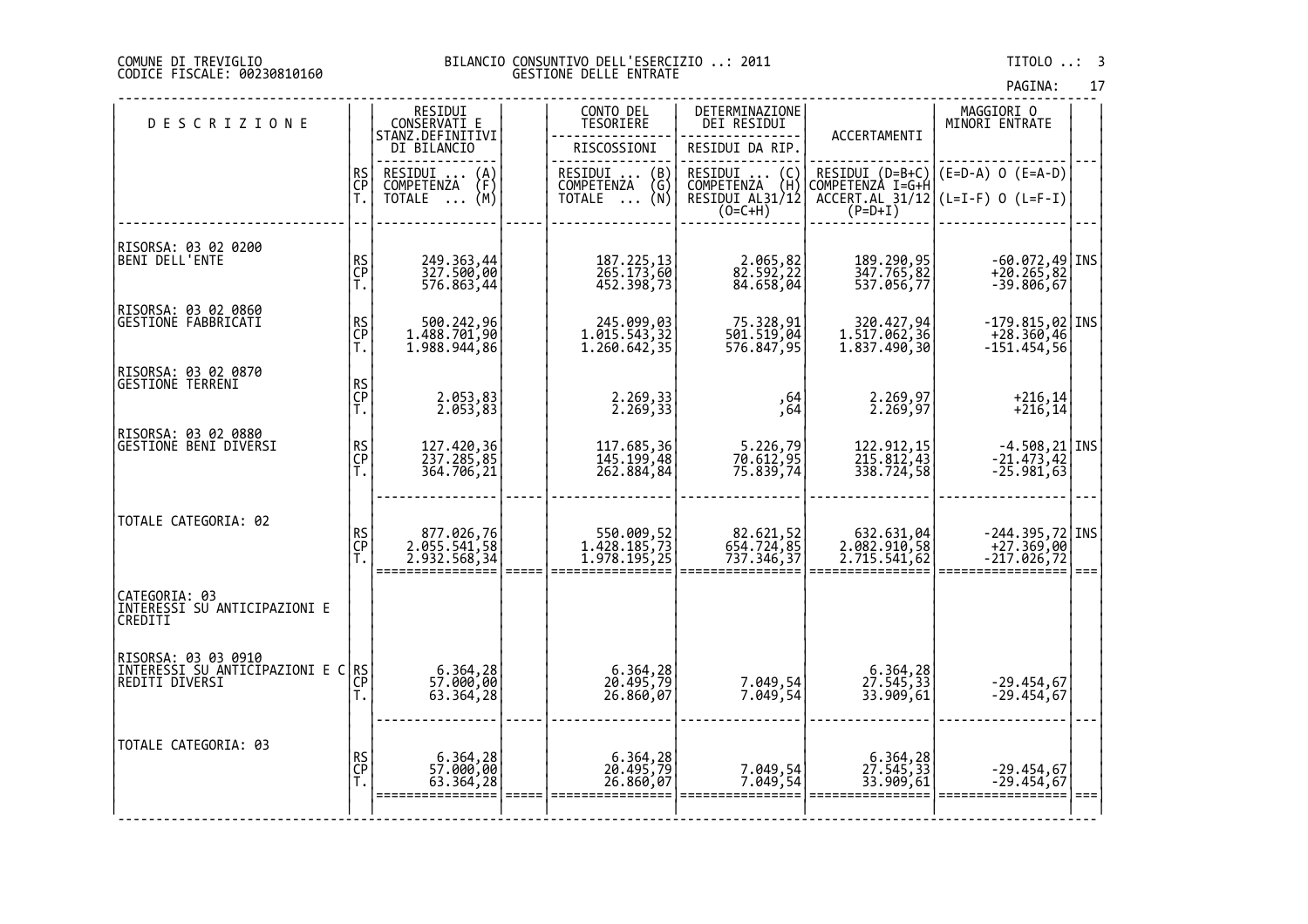#### DI TREVIGLIO BILANCIO CONSUNTIVO DELL'ESERCIZIO ..: 2011 TITOLO ..: 3 FISCALE: 00230810160 GESTIONE DELLE ENTRATE

|                                                                       |                |                                                                        |      |                                               |                                           |                                              | <b>PAGINA:</b>                                                                                                      |      |
|-----------------------------------------------------------------------|----------------|------------------------------------------------------------------------|------|-----------------------------------------------|-------------------------------------------|----------------------------------------------|---------------------------------------------------------------------------------------------------------------------|------|
| <b>DESCRIZIONE</b>                                                    |                | RESIDUI<br>CONSERVATI E<br>STANZ.DEFINITIVI                            |      | CONTO DEL<br>TESORIERE                        | DETERMINAZIONE<br>DEI RESIDUI             | ACCERTAMENTI                                 | MAGGIORI O<br>MINORI ENTRATE                                                                                        |      |
|                                                                       |                | DI BILANCIO                                                            |      | RISCOSSIONI                                   | RESIDUI DA RIP.                           |                                              |                                                                                                                     |      |
|                                                                       | RS<br>CP<br>T. | RESIDUI<br>COMPETENZA<br>RESIDUI  (A)<br>COMPETENZA (F)<br>TOTALE  (M) |      | RESIDUI  (B)<br>COMPETENZA (G)<br>TOTALE  (N) | RESIDUI<br>COMPETENZA<br>$\binom{C}{H}$   | RESIDUI (D=B+C)<br>COMPETENZA I=G+H          | $(E=D-A)$ O $(E=A-D)$                                                                                               |      |
|                                                                       |                |                                                                        |      |                                               | RESIDUI AL31/12<br>$(0=C+H)$              |                                              | $\left[\begin{array}{cc} \text{ACCERT.AL} & 31/12 \\ \text{ACCERT.AL} & 31/12 \end{array}\right]$ (L=I-F) 0 (L=F-I) |      |
| CATEGORIA: 04<br>UTILI NETTI DELLE AZIENDE<br>SPECIALI E PARTECIPATE, |                |                                                                        |      |                                               |                                           |                                              |                                                                                                                     |      |
| RISORSA: 03 04 0920<br> UTILI NETTI AZIENDE SPECIALI                  | RS<br>CP<br>T. | 180.000,00<br>356.181,97<br>536.181,97                                 |      | 94.181,97<br>94.181,97                        | 180.000,00<br>162.000,00<br>342.000,00    | 180.000,00<br>256.181,97<br>436.181,97       | $-100.000,00$<br>$-100.000,00$                                                                                      |      |
| RISORSA: 03 04 0930<br>DIVIDENDI AZIONARI                             | RS<br>CP<br>T. |                                                                        |      |                                               |                                           |                                              |                                                                                                                     |      |
| TOTALE CATEGORIA: 04                                                  | RS<br>CP<br>T. | 180.000,00<br>356.181,97<br>536.181,97                                 | ==== | 94.181,97<br>94.181,97                        | 180.000,00<br>162.000,00<br>342.000,00    | 180.000,00<br>256.181,97<br>436.181,97       | -100.000,00<br>100.000,00                                                                                           | $==$ |
| CATEGORIA: 05<br>PROVENTI DIVERSI                                     |                |                                                                        |      |                                               |                                           |                                              |                                                                                                                     |      |
| RISORSA: 03 05 0100<br>PROVENTI DIVERSI                               | RS<br>CP<br>T. | 1.660.899,03<br>1.165.066,48<br>2.825.965,51                           |      | 1.562.549,66<br>81.256,36<br>1.643.806,02     | 31.655,88<br>1.109.341,53<br>1.140.997,41 | 1.594.205,54<br>1.190.597,89<br>2.784.803,43 | $-66.693,49$ INS<br>+25.531,41<br>$-41.162,08$                                                                      |      |
| RISORSA: 03 05 0940<br>PROVENTI DIVERSI                               | RS<br>CP<br>T. |                                                                        |      |                                               |                                           |                                              |                                                                                                                     |      |
| TOTALE CATEGORIA: 05                                                  | RS<br>CP<br>T. | 1.660.899,03<br>1.165.066,48<br>2.825.965,51                           |      | 1.562.549,66<br>81.256, 36<br>1.643.806,02    | 31.655,88<br>1.109.341,53<br>1.140.997,41 | 1.594.205,54<br>1.190.597,89<br>2.784.803,43 | $-66.693,49$ INS<br>+25.531,41<br>$-41.162,08$                                                                      |      |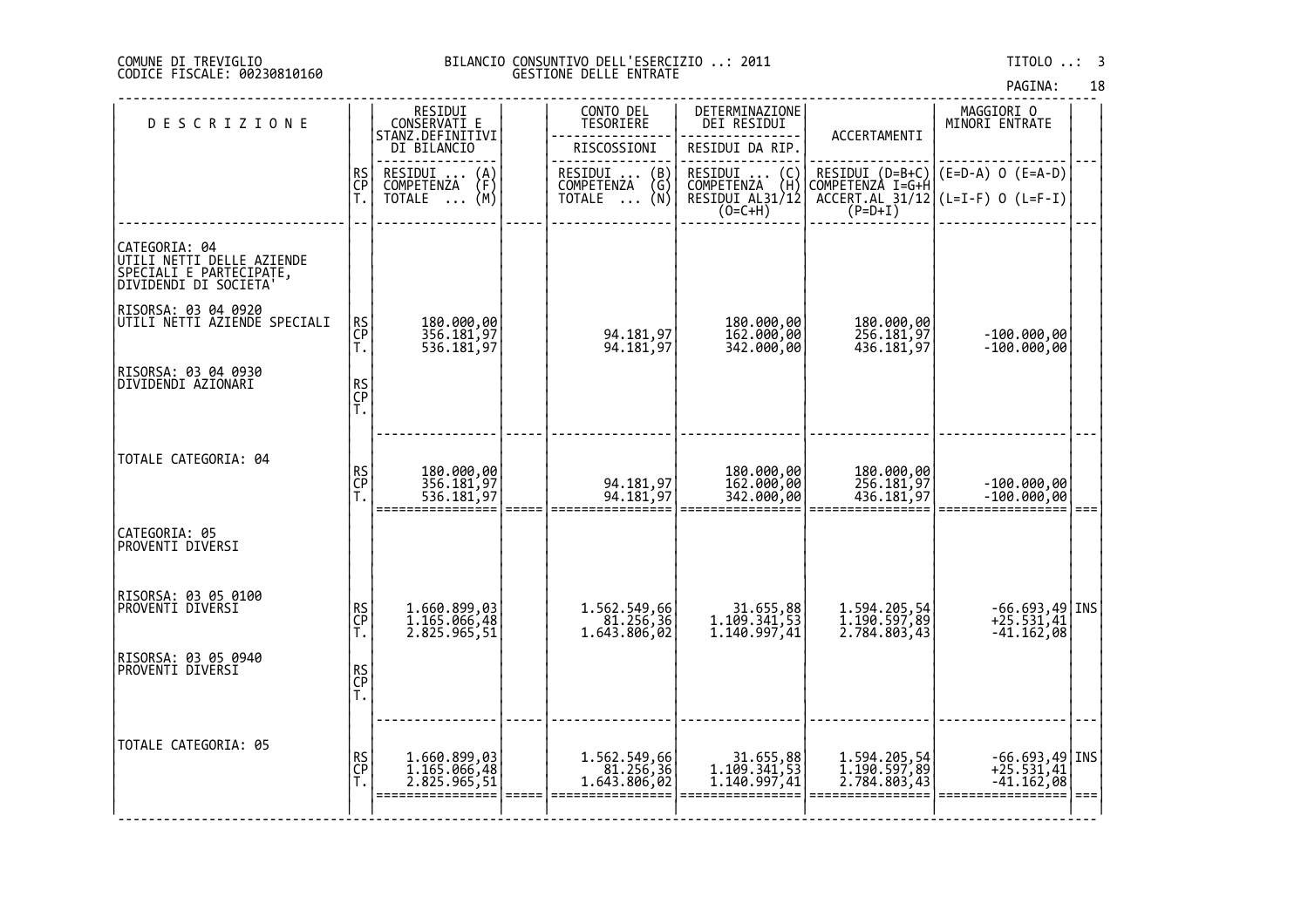#### DI TREVIGLIO BILANCIO CONSUNTIVO DELL'ESERCIZIO ..: 2011 TITOLO ..: 3 FISCALE: 00230810160 GESTIONE DELLE ENTRATE

‐‐‐‐‐‐‐‐‐‐‐‐‐‐‐‐‐‐‐‐‐‐‐‐‐‐‐‐‐‐‐‐‐‐‐‐‐‐‐‐‐‐‐‐‐‐‐‐‐‐‐‐‐‐‐‐‐‐‐‐‐‐‐‐‐‐‐‐‐‐‐‐‐‐‐‐‐‐‐‐‐‐‐‐‐‐‐‐‐‐‐‐‐‐‐‐‐‐‐‐‐‐‐‐‐‐‐‐‐‐‐‐‐‐‐‐‐‐‐‐‐‐‐‐‐‐‐‐‐

19

|                                                                              |                       |                                                                      |                                                             |                                                                                    |                                              | PAGINA:                                                                         | 19   |
|------------------------------------------------------------------------------|-----------------------|----------------------------------------------------------------------|-------------------------------------------------------------|------------------------------------------------------------------------------------|----------------------------------------------|---------------------------------------------------------------------------------|------|
| <b>DESCRIZIONE</b>                                                           |                       | RESIDUI<br>CONSERVATI E<br>STANZ.DEFINITIVI                          | CONTO DEL<br>TESORIERE                                      | DETERMINAZIONE<br>DEI RESIDUI                                                      | ACCERTAMENTI                                 | MAGGIORI O<br>MINORI ENTRATE                                                    |      |
|                                                                              |                       | DI BILANCIO                                                          | RISCOSSIONI                                                 | RESIDUI DA RIP.                                                                    |                                              |                                                                                 |      |
|                                                                              | <b>RS</b><br>CP<br>T. | RESIDUI<br>$\{A\}$<br><b>COMPETENZA</b><br>(M)<br>TOTALE<br>$\cdots$ | RESIDUI<br>(B)<br><b>COMPETENZA</b><br>(G)<br>TOTALE<br>(N) | RESIDUI<br>$\begin{pmatrix} 0 \\ H \end{pmatrix}$<br>COMPETENZA<br>RESIDUI AL31/12 | COMPETENZÀ I=G+H                             | RESIDUI $(D=B+C)$ $(E=D-A)$ O $(E=A-D)$<br>$ACCERT. AL 31/12 (L=I-F) 0 (L=F-I)$ |      |
|                                                                              |                       |                                                                      |                                                             | $(0=C+H)$                                                                          | $(P=D+I)$                                    |                                                                                 |      |
| RIASSUNTO DEL TITOLO: 3<br>ENTRATE EXTRATRIBUTARIE                           |                       |                                                                      |                                                             |                                                                                    |                                              |                                                                                 |      |
|                                                                              |                       |                                                                      |                                                             |                                                                                    |                                              |                                                                                 |      |
| CATEGORIA: 01<br>PROVENTI DEI SERVIZI PUBBLICI                               | RS<br>CP<br>T.        | 2.326.743,44<br>4.861.050,39<br>7.187.793,83                         | 1.370.380,70<br>2.620.116,06<br>3.990.496,76                | 795.819,97<br>2.064.371,38<br>2.860.191,35                                         | 2.166.200,67<br>4.684.487,44<br>6.850.688,11 | $-160.542,77$ INS<br>$-176.562,95$<br>$-337.105,72$                             |      |
| CATEGORIA: 02<br>PROVENTI DEI BENI DELL'ENTE                                 | RS<br>CP              | 877.026,76<br>$2.\overline{0}55.\overline{5}41,58$                   | 550.009,52<br>1.428.185,73                                  | 82.621,52<br>654.724,85                                                            | 632.631,04<br>$2.\overline{082}.910,58$      | $-244.395,72$ INS<br>$+27.369,00$                                               |      |
|                                                                              | T.                    | 2.932.568,34                                                         | 1.978.195,25                                                | 737.346,37                                                                         | 2.715.541,62                                 | $-217.026,72$                                                                   |      |
| CATEGORIA: 03<br>INTERESSI SU ANTICIPAZIONI E<br>CREDITI                     | RS<br>CP<br>T.        | 6.364,28<br>57.000,00<br>63.364,28                                   | 6.364,28<br>20.495,79<br>26.860,07                          | 7.049,54<br>7.049,54                                                               | 6.364,28<br>27.545,33<br>33.909,61           | $-29.454,67$<br>$-29.454,67$                                                    |      |
| CATEGORIA: 04                                                                |                       |                                                                      |                                                             |                                                                                    |                                              |                                                                                 |      |
| UTILI NETTI DELLE AZIENDE<br>SPECIALI E PARTECIPATE,<br>DIVIDENDI DI SOCIETA | RS<br>CP<br>T.        | 180.000,00<br>356.181,97<br>536.181,97                               | 94.181,97<br>94.181,97                                      | 180.000,00<br>162.000,00<br>342.000,00                                             | 180.000,00<br>256.181,97<br>436.181,97       | $-100.000,00$<br>$-100.000,00$                                                  |      |
| CATEGORIA: 05<br><b>PROVENTI DIVERSI</b>                                     | RS<br>CP<br>T.        | 1.660.899,03<br>1.165.066,48                                         | 1.562.549,66<br>81.256, 36                                  | 31.655,88<br>1.109.341,53                                                          | 1.594.205,54<br>1.190.597,89                 | $-66.693,49$ INS<br>$+25.531,41$                                                |      |
|                                                                              |                       | 2.825.965,51                                                         | 1.643.806,02                                                | 1.140.997,41                                                                       | 2.784.803,43                                 | $-41.162,08$                                                                    |      |
|                                                                              |                       |                                                                      |                                                             |                                                                                    |                                              |                                                                                 | $==$ |
| TOTALE TITOLO: 3                                                             |                       | 5.051.033,51                                                         | 3.489.304,16                                                | 1.090.097,37                                                                       | 4.579.401,53                                 | $-471.631,98$ INS                                                               |      |
|                                                                              | RS<br>CP<br>T.        | 8.494.840,42<br>13.545.873,93                                        | 4.244.235,91<br>7.733.540,07                                | 3.997.487,30<br>5.087.584,67                                                       | 8.241.723,21<br>12.821.124,74                | $-253.117,21$<br>$-724.749,19$                                                  |      |
|                                                                              |                       |                                                                      |                                                             |                                                                                    |                                              |                                                                                 |      |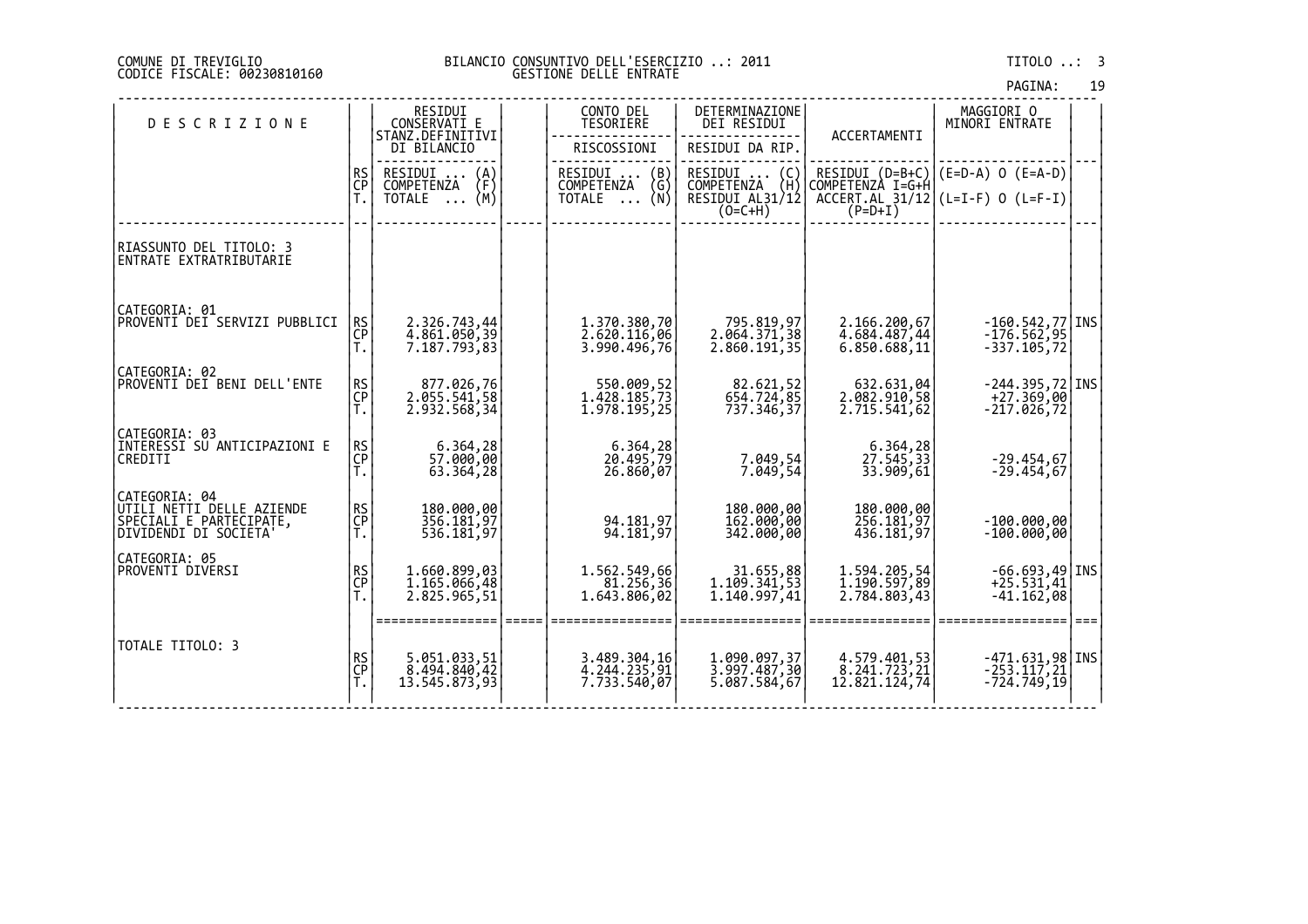#### DI TREVIGLIO BILANCIO CONSUNTIVO DELL'ESERCIZIO ..: 2011 TITOLO ..: 4 FISCALE: 00230810160 GESTIONE DELLE ENTRATE

| <b>DESCRIZIONE</b>                                                                                                    |                | RESIDUI<br>CONSERVATI E<br>STANZ.DEFINITIVI              | CONTO DEL<br>TESORIERE                        | DETERMINAZIONE<br>DEI RESIDUI                  | ACCERTAMENTI                          | MAGGIORI O<br>MINORI ENTRATE         |  |
|-----------------------------------------------------------------------------------------------------------------------|----------------|----------------------------------------------------------|-----------------------------------------------|------------------------------------------------|---------------------------------------|--------------------------------------|--|
|                                                                                                                       |                | DI BILANCIO                                              | RISCOSSIONI                                   | RESIDUI DA RIP.                                |                                       |                                      |  |
|                                                                                                                       | RS<br>CP<br>Ť. | RESIDUI<br>$\binom{A}{F}$<br>COMPETENZA<br>(M)<br>TOTALE | RESIDUI  (B)<br>COMPETENZA (G)<br>TOTALE  (N) | RESIDUI<br>$\binom{C}{H}$<br><b>COMPETENZA</b> | RESIDUI (D=B+C)<br> COMPETENZA I=G+H  | (E=D-A) 0 (E=A-D)                    |  |
|                                                                                                                       |                |                                                          |                                               | RESIDUI AL31/12<br>$(O=C+H)$                   | $(P=D+I)$                             | $ACCER$ T.AL_31/12 (L=I-F) 0 (L=F-I) |  |
| TITOLO: 4<br>ENTRATE DERIVANTI DA ALIENAZIO<br>NI, DA TRASFERIMENTI DI CAPI-<br>TALE E DA RISCOSSIONE DI CRE-<br>DITI |                |                                                          |                                               |                                                |                                       |                                      |  |
| CATEGORIA: 01<br>ALIENAZIONE DI BENI PATRIMO-<br>İNIALI                                                               |                |                                                          |                                               |                                                |                                       |                                      |  |
| RISORSA: 04 01 0950<br> ALIENAZIONE_ <u>BENI_PATRI</u> MONIALI<br>MOBILI ED ATTREZZATURE                              | RS<br>CP<br>T. | 1.900,00<br>400,00<br>2.300,00                           | 400,00<br>400,00                              | 1.900,00<br>1.900,00                           | 1.900,00<br>400,00<br>2.300,00        |                                      |  |
| RISORSA: 04 01 0960<br> ALIENAZIONE BENI IMMOBILI                                                                     | RS<br>CP<br>Ť. | 38.458,36<br>6.531.000,00<br>6.569.458,36                | 283.279,91<br>283.279,91                      | 38.458,36<br>211.142,97<br>249.601,33          | 38.458,36<br>494.422,88<br>532.881,24 | $-6.036.577,12$<br>$-6.036.577,12$   |  |
| RISORSA: 04 01 0970<br>CONCESSIONE BENI DEMANIALI                                                                     | RS<br>CP<br>T. | 280.000,00<br>280.000,00                                 | 43.764,00<br>43.764,00                        |                                                | 43.764,00<br>43.764,00                | $-236.236,00$<br>$-236.236,00$       |  |
| RISORSA: 04 01 0980<br>ALIENAZIONE AREE                                                                               | RS<br>CP<br>T. |                                                          |                                               |                                                |                                       |                                      |  |
| RISORSA: 04 01 0990<br>VENDITA AZIONI                                                                                 | RS<br>CP<br>T. |                                                          |                                               |                                                |                                       |                                      |  |
| TOTALE CATEGORIA: 01                                                                                                  | RS<br>CP<br>T. | 40.358,36<br>6.811.400,00<br>6.851.758,36                | 327.443,91<br>327.443,91                      | 40.358,36<br>211.142,97<br>251.501,33          | 40.358,36<br>538.586,88<br>578.945,24 | -6.272.813,12<br>-6.272.813,12       |  |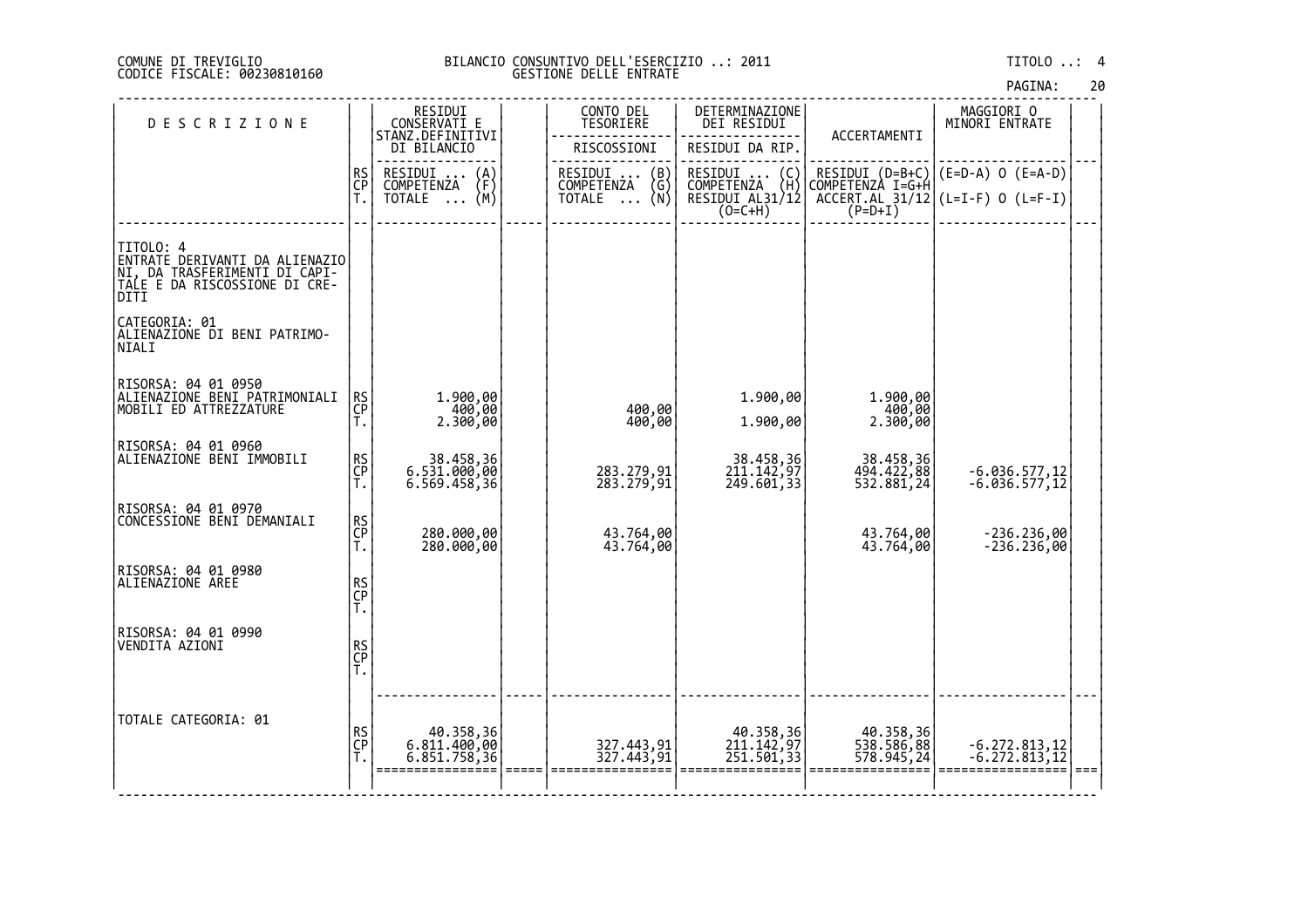#### COMUNE DI TREVIGLIO BILANCIO CONSUNTIVO DELL'ESERCIZIO ..: 2011 TITOLO ..: 4 CODICE FISCALE: 00230810160 GESTIONE DELLE ENTRATE

| PAGINA: |  | 21 |
|---------|--|----|
|         |  |    |

| <b>DESCRIZIONE</b>                                                                           |                      | RESIDUI<br>CONSERVATI E<br>STANZ.DEFINITIVI<br>DI BILANCIO | CONTO DEL<br>TESORIERE<br>RISCOSSIONI | DETERMINAZIONE<br>DEI RESIDUI<br>RESIDUI DA RIP | ACCERTAMENTI                                                                                                    | MAGGIORI 0<br>MINORI ENTRATE |  |
|----------------------------------------------------------------------------------------------|----------------------|------------------------------------------------------------|---------------------------------------|-------------------------------------------------|-----------------------------------------------------------------------------------------------------------------|------------------------------|--|
|                                                                                              | RS<br>CP<br>T.       | RESIDUI<br>COMPETENZA<br>(A)<br>(F)                        | RESIDUI<br>COMPETENZA<br>(B)<br>(G)   | RESIDUI<br>COMPETENZA<br>(C)<br>(H)             | RESIDUI (D=B+C)<br>COMPETENZA I=G+H                                                                             | $(E=D-A)$ O $(E=A-D)$        |  |
|                                                                                              |                      | (M)<br>TOTALE<br>$\ddots$                                  | TOTALE<br>(N)<br>$\cdots$             | RESIDUI AL31/12<br>$(O=C+H)$                    | $\left[\begin{array}{cc} \text{ACCERT.AL} & \text{31/12} \\ \text{ACCERT.AL} & \text{31/12} \end{array}\right]$ | $(L=I-F)$ O $(L=F-I)$        |  |
| CATEGORIA: 02<br>TRASFERIMENTI DI CAPITALE<br>DALLO STATO                                    |                      |                                                            |                                       |                                                 |                                                                                                                 |                              |  |
| RISORSA: 04 02 0990<br>TRASGFERIMENTO ORDINARIO DI CA RS<br>PITALI                           |                      | 208.709,10                                                 | 65.743,39                             | 139.026,44                                      | 204.769,83                                                                                                      | $-3.939,27$ INS              |  |
| RISORSA: 04 02 1000<br>CONTRIBUI RECUPERO PATRIMONIO<br>EDILIZIO                             | Т.<br>RS<br>CP<br>T. | 208.709,10                                                 | 65.743,39                             | 139.026,44                                      | 204.769,83                                                                                                      | $-3.939, 27$                 |  |
|                                                                                              |                      |                                                            |                                       |                                                 |                                                                                                                 |                              |  |
| TOTALE CATEGORIA: 02                                                                         | RS<br>CP<br>T.       | 208.709,10                                                 | 65.743,39                             | 139.026,44                                      | 204.769,83                                                                                                      | $-3.939,27$ INS              |  |
|                                                                                              |                      | 208.709,10<br>===========                                  | 65.743,39                             | 139.026,44                                      | 204.769,83                                                                                                      | $-3.939, 27$<br>:=======     |  |
| CATEGORIA: 03<br>TRASFERIMENTI DI CAPITALE<br>DALLA REGIONE                                  |                      |                                                            |                                       |                                                 |                                                                                                                 |                              |  |
| RISORSA: 04 03 1020<br>CONTRIBUTI STRAORDINARI REGION RS<br>E COSTRUZIONE E MANUTENZIONE CP  |                      | 807.276,98                                                 | 261.006,20                            | 478.746,98                                      | 739.753,18                                                                                                      | $-67.523,80$ INS             |  |
|                                                                                              |                      | 807.276,98                                                 | 261.006,20                            | 478.746,98                                      | 739.753,18                                                                                                      | $-67.523,80$                 |  |
| TOTALE CATEGORIA: 03                                                                         |                      |                                                            |                                       |                                                 |                                                                                                                 |                              |  |
|                                                                                              | RS<br>CP<br>T.       | 807.276,98                                                 | 261.006,20                            | 478.746,98                                      | 739.753,18                                                                                                      | $-67.523,80$ INS             |  |
|                                                                                              |                      | 807.276,98                                                 | 261.006,20                            | 478.746,98                                      | 739.753,18                                                                                                      | $-67.523,80$                 |  |
| CATEGORIA: 04<br> TRASFERIM <u>ENTI DI CAPITALE</u><br>DA ALTRI ENTI DEL SETTORE<br>PUBBLICO |                      |                                                            |                                       |                                                 |                                                                                                                 |                              |  |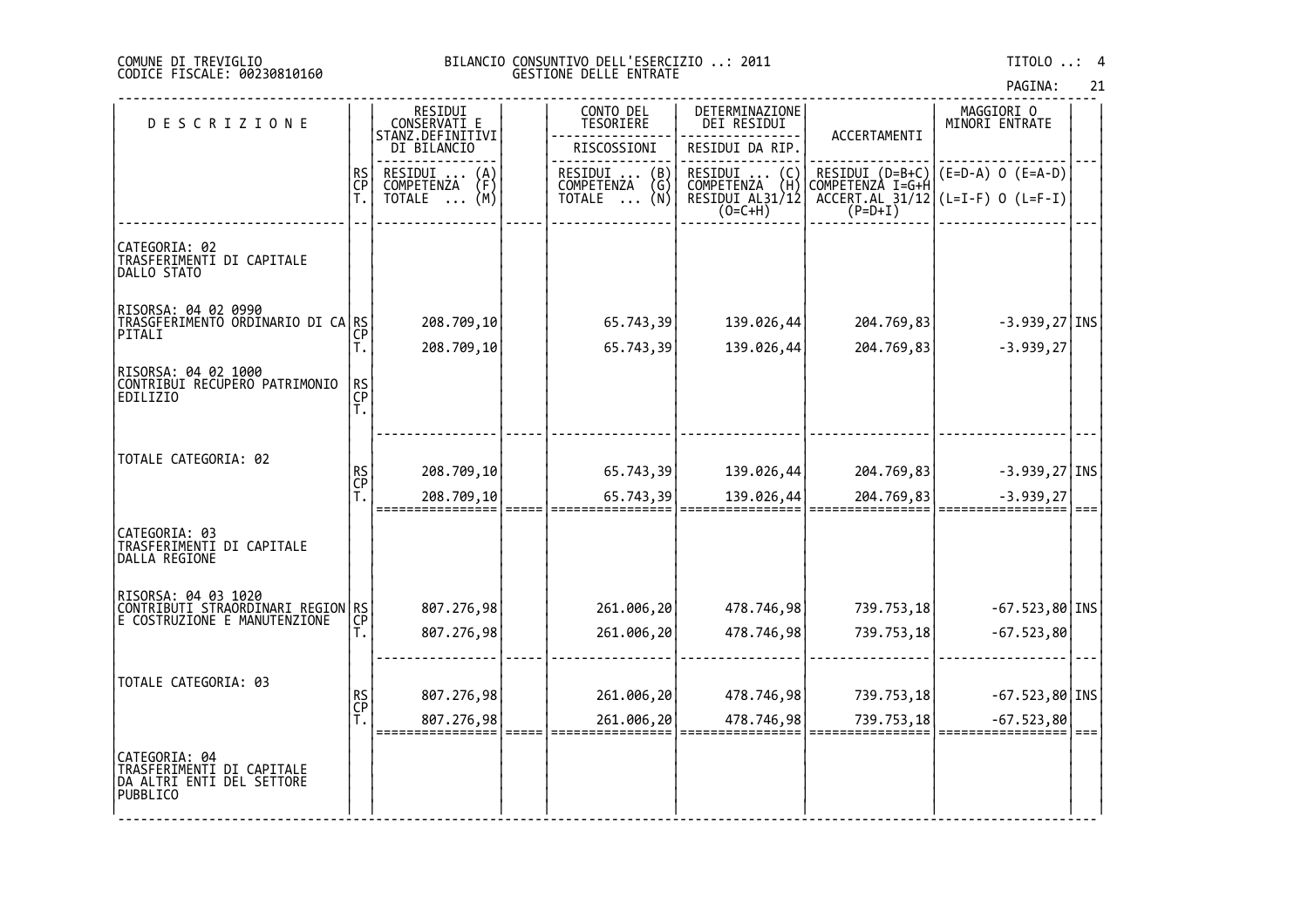#### COMUNE DI TREVIGLIO BILANCIO CONSUNTIVO DELL'ESERCIZIO ..: 2011 TITOLO ..: 4 CODICE FISCALE: 00230810160 GESTIONE DELLE ENTRATE

| PAGINA: |  |
|---------|--|

|                                               |                                                          |                                                                                                                                     |                                                          |                                                                         |                                                      | PAGINA:                                                                                 | 22                                                                                                                                                                                     |
|-----------------------------------------------|----------------------------------------------------------|-------------------------------------------------------------------------------------------------------------------------------------|----------------------------------------------------------|-------------------------------------------------------------------------|------------------------------------------------------|-----------------------------------------------------------------------------------------|----------------------------------------------------------------------------------------------------------------------------------------------------------------------------------------|
|                                               |                                                          |                                                                                                                                     | CONTO DEL<br><b>TESORIERE</b>                            | DETERMINAZIONE<br>DEI RESIDUI                                           |                                                      | MAGGIORI 0<br>MINORI ENTRATE                                                            |                                                                                                                                                                                        |
|                                               | DI BILANCIO                                              |                                                                                                                                     | RISCOSSIONI                                              | RESIDUI DA RIP.                                                         |                                                      |                                                                                         |                                                                                                                                                                                        |
| RS<br>CP<br>Ť.                                | RESIDUI<br>COMPETENZA<br>$\binom{A}{F}$<br>(M)<br>TOTALE |                                                                                                                                     | RESIDUI<br>COMPETENZA<br>$\binom{B}{G}$<br>(N)<br>TOTALE | RESIDUI<br>$\binom{C}{H}$<br>COMPETENZA<br>RESIDUI AL31/12<br>$(0=C+H)$ | COMPETENZA I=G+H<br>$(P=D+I)$                        | $(E=D-A)$ O $(E=A-D)$                                                                   |                                                                                                                                                                                        |
| TRASFERIMENTI ORDINARI DI CAPI RS<br>СP       |                                                          |                                                                                                                                     | 40.088,16                                                |                                                                         | 509.917,18                                           | $-27.271,05$ INS                                                                        |                                                                                                                                                                                        |
|                                               |                                                          |                                                                                                                                     |                                                          |                                                                         |                                                      |                                                                                         |                                                                                                                                                                                        |
|                                               |                                                          |                                                                                                                                     | 40.088,16                                                |                                                                         | 509.917,18                                           |                                                                                         |                                                                                                                                                                                        |
|                                               |                                                          |                                                                                                                                     | 40.088,16                                                | 469.829,02                                                              | 509.917,18                                           |                                                                                         |                                                                                                                                                                                        |
|                                               |                                                          |                                                                                                                                     |                                                          |                                                                         |                                                      |                                                                                         | $==$                                                                                                                                                                                   |
| RS<br>CP<br>Τ.                                | 242.616,55<br>2.881.456,59<br>3.124.073,14               |                                                                                                                                     | 2.384.687,10<br>2.384.687,10                             | 144.375,25<br>144.375,25                                                |                                                      | -98.241,30 INS<br>-496.769,49<br>-595.010,79                                            |                                                                                                                                                                                        |
| TRASFERIMENTI CAPITALI DA ALTR RS<br>ĈP<br>Τ. | 1.228,25<br>1.400.000,00<br>1.401.228,25                 |                                                                                                                                     | 791.755,95<br>791.755,95                                 | 227.508,77<br>227.508,77                                                | 1.019.264,72<br>1.019.264,72                         | $\begin{array}{c} -1.228,25   \text{INS}   \\ -380.735,28   \\ -381.963,53 \end{array}$ |                                                                                                                                                                                        |
| RS<br>CP<br>T.                                | 92.714,13<br>1.819.861,43<br>1.912.575,56                |                                                                                                                                     | 66.108,17<br>387.912,15<br>454.020,32                    | 21.474,71<br>183.252,98<br>204.727,69                                   | 87.582,88<br>571.165,13<br>658.748,01                | $-5.131,25$ INS<br>$-1.248.696,30$<br>$-1.253.827,55$                                   |                                                                                                                                                                                        |
| RS<br>CP                                      | 336.558,93<br>6.101.318,02<br>6.437.876,95               |                                                                                                                                     | 66.108,17<br>3.564.355,20<br>3.630.463,37                | 410.761,75<br>576.611,71                                                | 231.958,13<br>3.975.116,95<br>4.207.075,08           | $-104.600, 80$ INS<br>$-2.126.201,07$<br>$-2.230.801,87$                                |                                                                                                                                                                                        |
|                                               |                                                          |                                                                                                                                     |                                                          |                                                                         |                                                      |                                                                                         |                                                                                                                                                                                        |
|                                               | Ť.<br>RS<br>CP<br>T.                                     | RESIDUI<br>CONSERVATI E<br>STANZ.DEFINITIVI<br>537.188,23<br>988.913,10<br>1.526.101,33<br>537.188,23<br>988.913,10<br>1.526.101,33 |                                                          | 40.088,16                                                               | 469.829,02<br>469.829,02<br>469.829,02<br>165.849,96 | ACCERTAMENTI<br>509.917,18                                                              | RESIDUI (D=B+C)<br>$ACCERT.AL_31/12$ $(L=I-F) 0 (L=F-I)$<br>988.913,10<br>1.016.184,15<br>-27.271,05 INS<br>-988.913,10<br>-1.016.184,15<br>144.375,25<br>2.384.687,10<br>2.529.062,35 |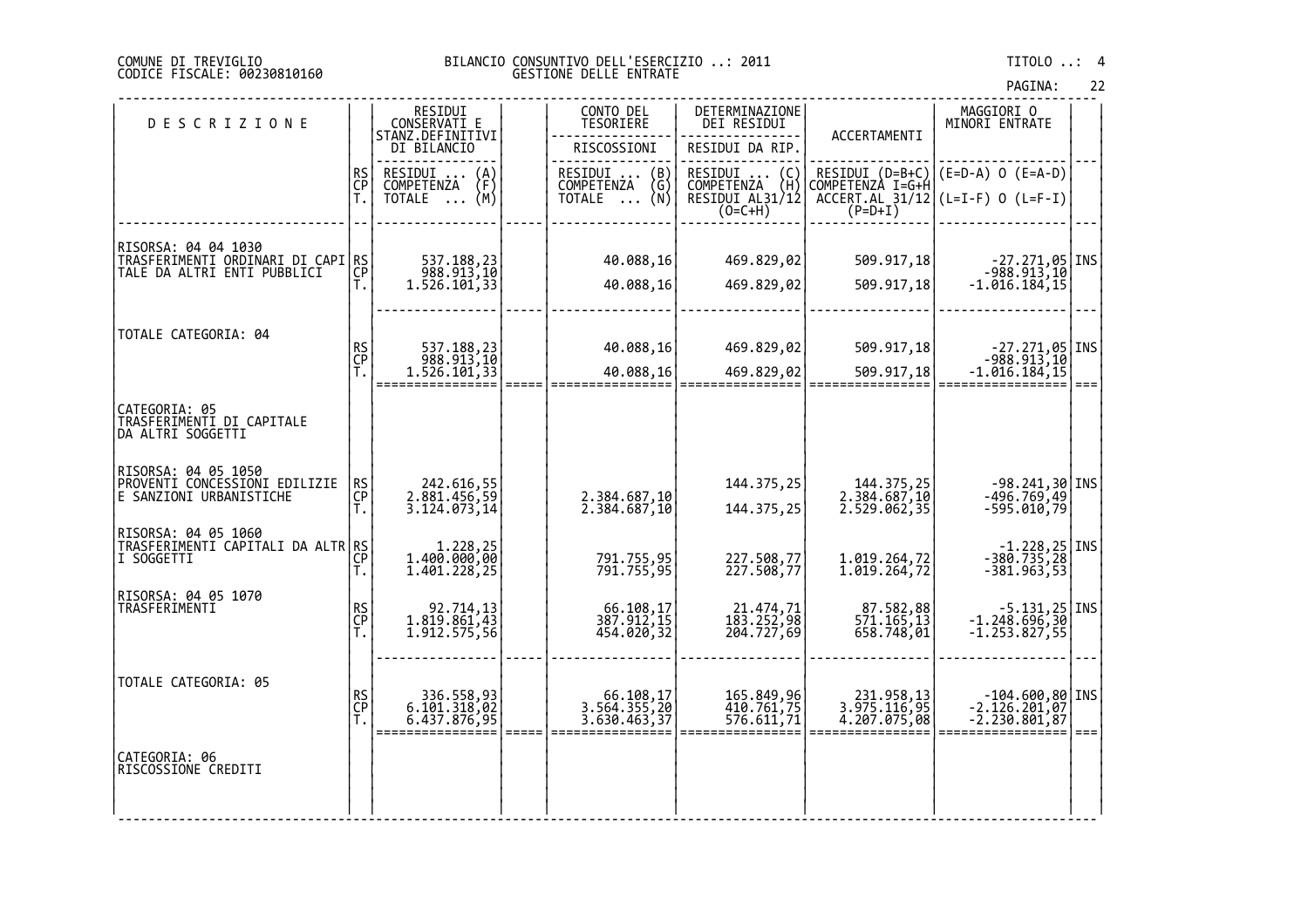## DI TREVIGLIO BILANCIO CONSUNTIVO DELL'ESERCIZIO ..: 2011 TITOLO ..: 4 FISCALE: 00230810160 GESTIONE DELLE ENTRATE

| PAGINA: |  | 23 |
|---------|--|----|
|         |  |    |

| <b>DESCRIZIONE</b>                         |                 | RESIDUI<br>CONSERVATI E<br>STANZ.DEFINITIVI | CONTO DEL<br>TESORIERE                                                      | DETERMINAZIONE<br>DEI RESIDUI  | ACCERTAMENTI | MAGGIORI O<br>MINORI ENTRATE                                           |  |
|--------------------------------------------|-----------------|---------------------------------------------|-----------------------------------------------------------------------------|--------------------------------|--------------|------------------------------------------------------------------------|--|
|                                            |                 | DI BILANCIO                                 | RISCOSSIONI                                                                 | RESIDUI DA RIP.                |              |                                                                        |  |
|                                            | RS<br>CP        | $\{A\}$<br>RESIDUI<br>COMPETENZA            | $\begin{pmatrix} B \\ G \\ N \end{pmatrix}$<br>RESIDUI<br><b>COMPETENZA</b> | RESIDUI  (C)<br>COMPETENZA (H) |              | RESIDUI (D=B+C) (E=D-A) O (E=A-D) <br> COMPETENZA I=G+H                |  |
|                                            |                 | (M)<br>TOTALE<br>$\cdots$                   | TOTALE                                                                      | RESIDUI AL31/12<br>$(O=C+H)$   |              | $\overline{ACCERT.AL}$ $\overline{31712}$ (L=I-F) 0 (L=F-I)<br>(P=D+I) |  |
| RISORSA: 04 06 1080<br>RISCOSSIONE CREDITI | RS<br>CP<br>. . |                                             |                                                                             |                                |              |                                                                        |  |
| TOTALE CATEGORIA: 06                       |                 |                                             |                                                                             |                                |              |                                                                        |  |
|                                            | RS<br>CP        |                                             |                                                                             |                                |              |                                                                        |  |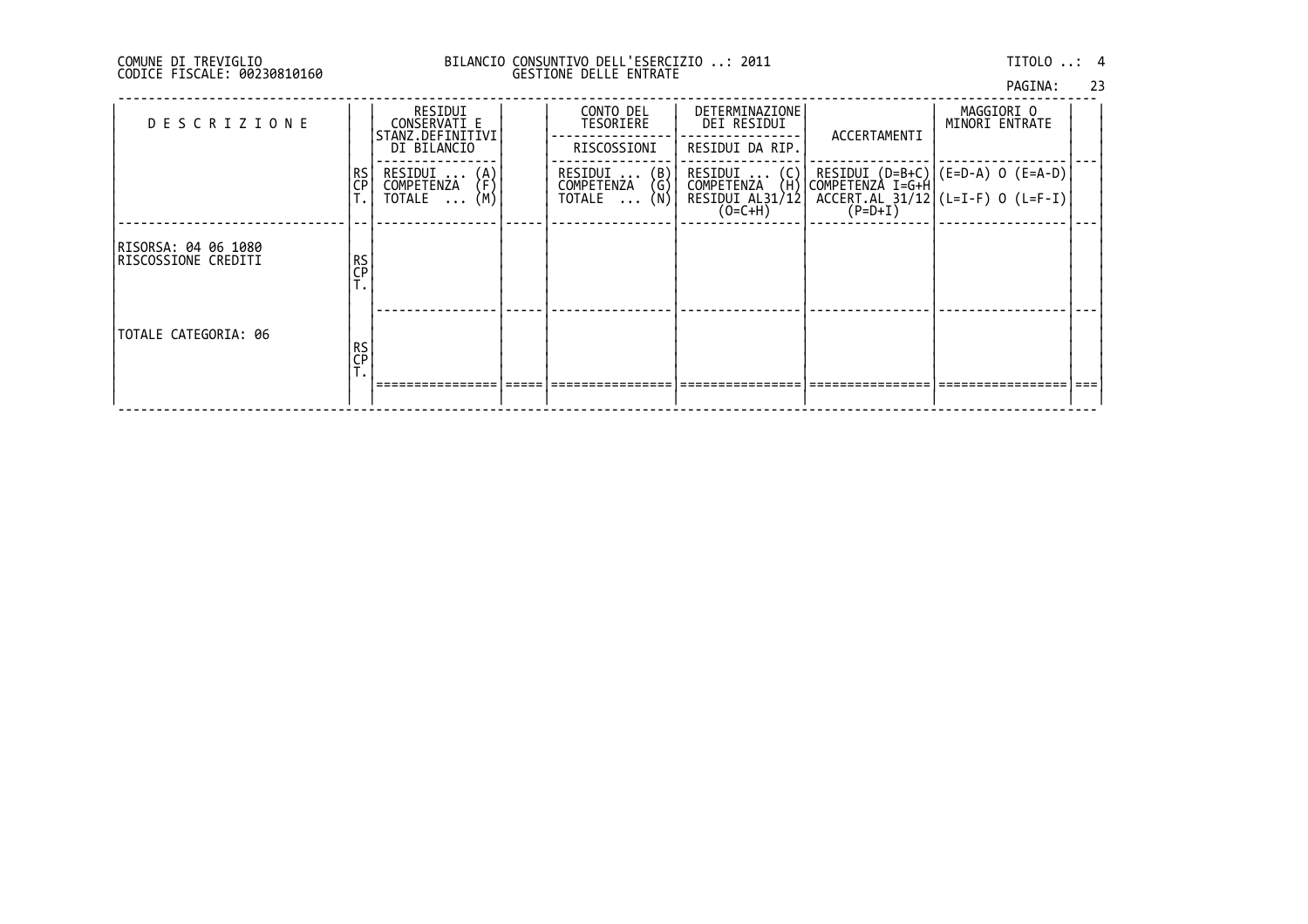#### DI TREVIGLIO BILANCIO CONSUNTIVO DELL'ESERCIZIO ..: 2011 TITOLO ..: 4 FISCALE: 00230810160 GESTIONE DELLE ENTRATE

| <b>DESCRIZIONE</b>                                                                                                                            |                       | RESIDUI<br>CONSERVATI E                                                   | CONTO DEL<br>TESORIERE                                     | DETERMINAZIONE<br>DEI RESIDUI                                              |                                              | MAGGIORI 0<br>MINORI ENTRATE                                                                                                                                   |  |
|-----------------------------------------------------------------------------------------------------------------------------------------------|-----------------------|---------------------------------------------------------------------------|------------------------------------------------------------|----------------------------------------------------------------------------|----------------------------------------------|----------------------------------------------------------------------------------------------------------------------------------------------------------------|--|
|                                                                                                                                               |                       | STANZ.DEFINITIVI<br>DI BILANCIO                                           | RISCOSSIONI                                                | RESIDUI DA RIP.                                                            | ACCERTAMENTI                                 |                                                                                                                                                                |  |
|                                                                                                                                               | <b>RS</b><br>CP<br>Ť. | RESIDUI<br>$\binom{A}{F}$<br>COMPETENZA<br>$\overline{TOTALE} \ldots$ (M) | RESIDUI<br>(B)<br>COMPETENZA<br>(G)<br>TOTALE $\ldots$ (N) | RESIDUI<br>(C)<br><b>COMPETENZA</b><br>(H)<br>RESIDUI AL31/12<br>$(O=C+H)$ | RESIDUI (D=B+C)<br>COMPETENZÀ I=G+H          | $(C = D - A)$ (E=A-D)<br>$\left[\begin{array}{cc} \widehat{ACCERT.AL} & \overline{3}1\overline{7}12 \\ \widehat{P} = D+I \end{array}\right]$ (L=I-F) 0 (L=F-I) |  |
| RIASSUNTO DEL TITOLO: 4<br>ENTRATE DERIVANTI DA ALIENAZIO<br> NI, DA TRASFERIMÊNTI DI CAPI-<br> T <u>ALE</u> E DA RISCOSSIONE DI CRE-<br>DITI |                       |                                                                           |                                                            |                                                                            |                                              |                                                                                                                                                                |  |
| CATEGORIA: 01<br>ALIENAZIONE DI BENI PATRIMO-<br>INIALI                                                                                       | RS<br>CP<br>T.        | 40.358,36<br>6.811.400,00<br>6.851.758,36                                 | 327.443,91<br>327.443,91                                   | 40.358,36<br>211.142,97<br>251.501,33                                      | 40.358,36<br>538.586,88                      | $-6.272.813, 12$<br>$-6.272.813, 12$                                                                                                                           |  |
| CATEGORIA: 02<br>TRASFERIMENTI DI CAPITALE<br>DALLO STATO                                                                                     | RS<br>CP<br>T.        | 208.709,10                                                                | 65.743,39                                                  | 139.026,44                                                                 | 204.769,83                                   | $-3.939, 27$ INS                                                                                                                                               |  |
| CATEGORIA: 03<br>TRASFERIMENTI DI CAPITALE<br>DALLA REGIONE                                                                                   | RS<br>CP<br>T.        | 208.709,10<br>807.276,98                                                  | 65.743,39<br>261.006,20                                    | 139.026,44<br>478.746,98                                                   | 204.769,83<br>739.753,18                     | $-3.939, 27$<br>$-67.523,80$ INS                                                                                                                               |  |
|                                                                                                                                               |                       | 807.276,98                                                                | 261.006,20                                                 | 478.746,98                                                                 | 739.753,18                                   | $-67.523,80$                                                                                                                                                   |  |
| CATEGORIA: 04<br>TRASFERIMENTI DI CAPITALE<br>DA ALTRI ENTI DEL SETTORE<br><b>PUBBLICO</b>                                                    | RS<br>CP<br>T.        | 537.188,23<br>988.913,10<br>1.526.101,33                                  | 40.088,16<br>40.088,16                                     | 469.829,02<br>469.829,02                                                   | 509.917,18<br>509.917,18                     | -27.271,05 INS<br>-988.913,10<br>$-1.016.184,15$                                                                                                               |  |
| CATEGORIA: 05<br> TRASFERIMENTI DI CAPITALE<br>DA ALTRI SOGGETTI                                                                              | <b>RS</b><br>CP<br>Ť. | 336.558,93<br>6.101.318,02<br>6.437.876,95                                | 66.108,17<br>3.564.355,20<br>3.630.463,37                  | 165.849,96<br>410.761,75<br>576.611,71                                     | 231.958,13<br>3.975.116,95<br>4.207.075,08   | $-104.600,80$ INS<br>$-2.\overline{126}.201,\overline{07}$<br>-2.230.801,87                                                                                    |  |
| CATEGORIA: 06<br>RISCOSSIONE CREDITI                                                                                                          | RS<br>CP<br>T.        |                                                                           |                                                            |                                                                            |                                              |                                                                                                                                                                |  |
| TOTALE TITOLO: 4                                                                                                                              | <b>RS</b><br>CP<br>T. | 1.930.091,60<br>13.901.631,12<br>15.831.722,72                            | 432.945,92<br>3.891.799,11<br>4.324.745,03                 | 1.293.810,76<br>621.904,72<br>1.915.715,48                                 | 1.726.756,68<br>4.513.703,83<br>6.240.460,51 | $-203.334,92$ INS<br>$-9.387.927,29$<br>$-9.591.262,21$                                                                                                        |  |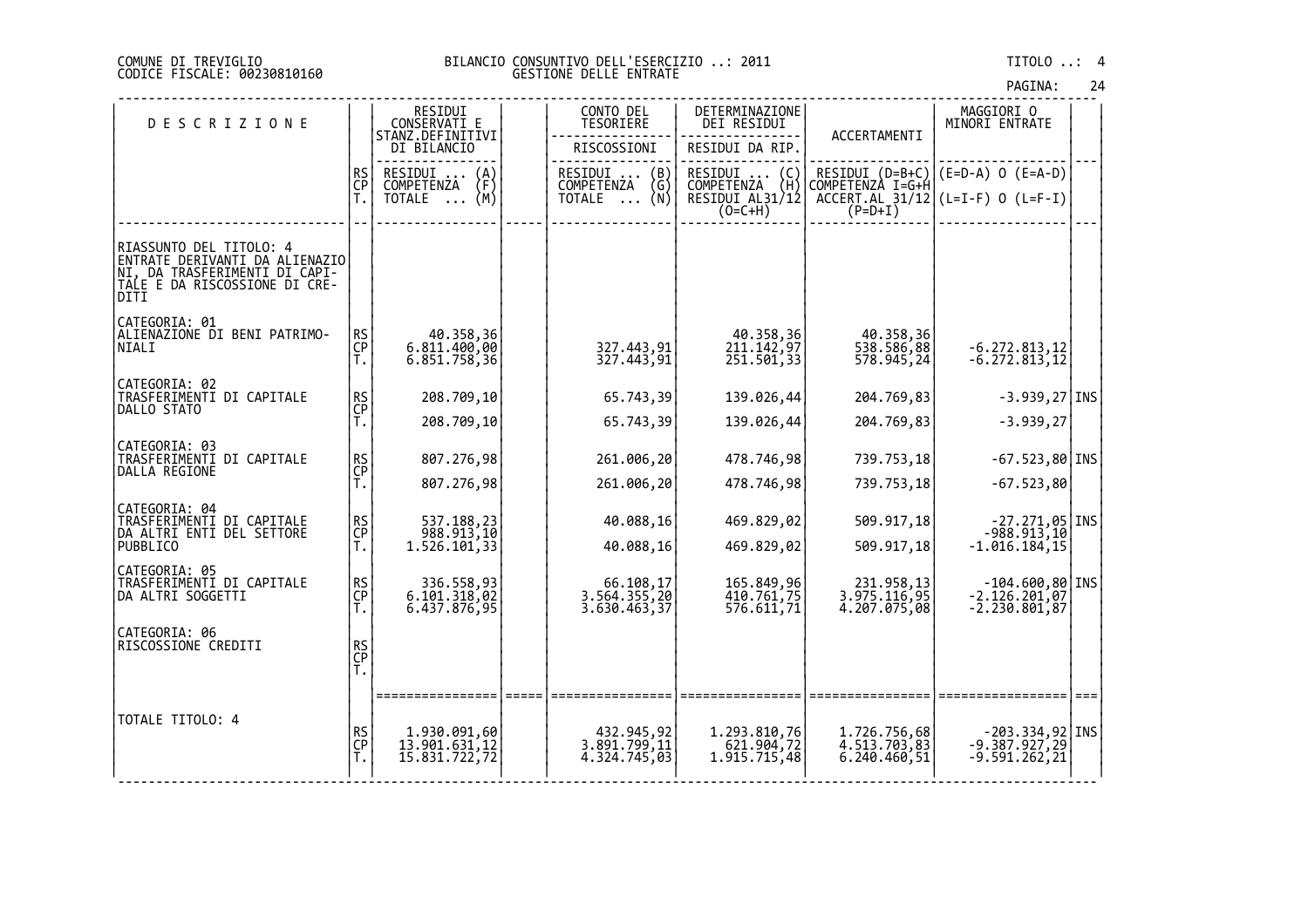### DI TREVIGLIO BILANCIO CONSUNTIVO DELL'ESERCIZIO ..: 2011 TITOLO ..: 5 FISCALE: 00230810160 GESTIONE DELLE ENTRATE

| <b>DESCRIZIONE</b>                                             |                | RESIDUI<br>CONSERVATI E<br>STANZ.DEFINITIVI   | CONTO DEL<br>TESORIERE                        | DETERMINAZIONE<br>DEI RESIDUI                                                        | ACCERTAMENTI | MAGGIORI O<br>MINORI ENTRATE                                                                                         |      |
|----------------------------------------------------------------|----------------|-----------------------------------------------|-----------------------------------------------|--------------------------------------------------------------------------------------|--------------|----------------------------------------------------------------------------------------------------------------------|------|
|                                                                |                | DI BILANCIO                                   | RISCOSSIONI                                   | RESIDUI DA RIP.                                                                      |              |                                                                                                                      |      |
|                                                                | RS<br>CP<br>T. | RESIDUI  (A)<br>COMPETENZA (F)<br>TOTALE  (M) | RESIDUI  (B)<br>COMPETENZA (G)<br>TOTALE  (N) | RESIDUI  (C)<br>COMPETENZA (H)                                                       |              | RESIDUI (D=B+C) (E=D-A) O (E=A-D)<br>COMPETENZA I=G+H (                                                              |      |
|                                                                |                |                                               |                                               | $\begin{array}{c}\n\overline{\text{RESIDUI ALS1}/12} \\ (0=\text{C+H})\n\end{array}$ |              | $\left[\begin{array}{cc} \text{ACCERT. AL} & 31/12 \\ \text{CCERT. AL} & 31/12 \end{array}\right]$ (L=I-F) 0 (L=F-I) |      |
| TITOLO: 5<br>ENTRATE DERIVANTI DA ACCENSIO-<br> NI DI PRESTITI |                |                                               |                                               |                                                                                      |              |                                                                                                                      |      |
| CATEGORIA: 01<br> ANTICIPAZIONI DI CASSA                       |                |                                               |                                               |                                                                                      |              |                                                                                                                      |      |
| RISORSA: 05 01 1090<br> ANTICIPAZIONE DI TESORERIA             | RS<br>CP<br>T. | 3.100.000,00<br>3.100.000,00                  |                                               |                                                                                      |              | $-3.100.000,00$<br>$-3.100.000,00$                                                                                   |      |
| TOTALE CATEGORIA: 01                                           | RS<br>CP<br>T. | 3.100.000,00<br>3.100.000,00                  |                                               |                                                                                      |              | -3.100.000,00<br>-3.100.000,00                                                                                       | $==$ |
| CATEGORIA: 02<br> FINANZIAMENTI A BREVE TERMINE                |                |                                               |                                               |                                                                                      |              |                                                                                                                      |      |
| RISORSA: 05 02 1100<br>PREFINANZIAMENTO MUTUI IN CORS RS       | Τ.             |                                               |                                               |                                                                                      |              |                                                                                                                      |      |
| TOTALE CATEGORIA: 02                                           | RS<br>CP<br>T. |                                               |                                               |                                                                                      |              |                                                                                                                      |      |
| CATEGORIA: 03<br> ASSUNZIONE DI MUTUI E PRESTITI               |                | ================                              |                                               |                                                                                      |              |                                                                                                                      |      |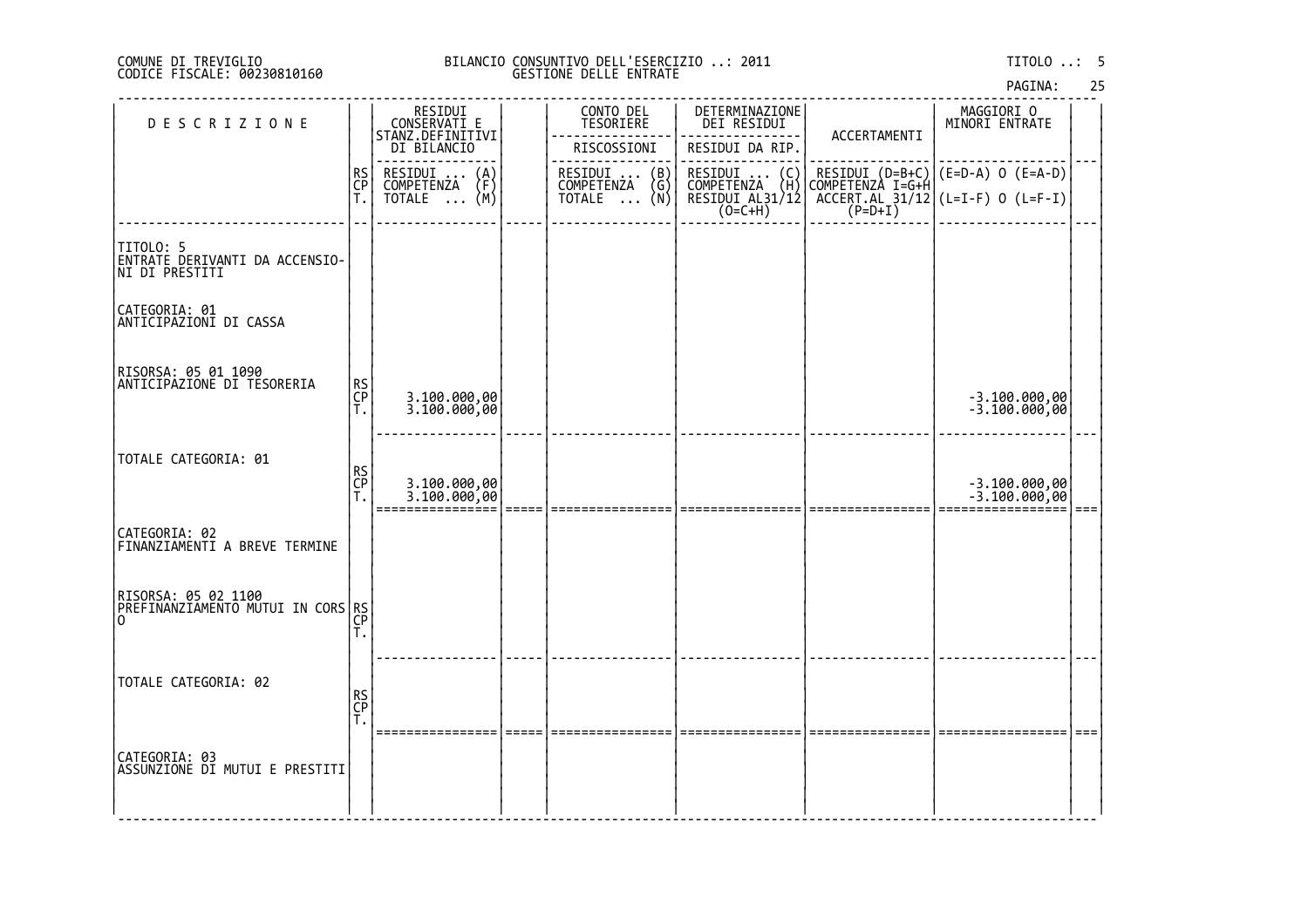#### DI TREVIGLIO BILANCIO CONSUNTIVO DELL'ESERCIZIO ..: 2011 TITOLO ..: 5 FISCALE: 00230810160 GESTIONE DELLE ENTRATE

| <b>DESCRIZIONE</b>                                                |                       | RESIDUI<br>CONSERVATI E                                         | CONTO DEL<br>TESORIERE                                         | DETERMINAZIONE<br>DEI RESIDUI                                            |                              | MAGGIORI 0<br>MINORI ENTRATE                                                                                                                                                   |  |
|-------------------------------------------------------------------|-----------------------|-----------------------------------------------------------------|----------------------------------------------------------------|--------------------------------------------------------------------------|------------------------------|--------------------------------------------------------------------------------------------------------------------------------------------------------------------------------|--|
|                                                                   |                       | STANZ.DEFINITIVI<br>DI BILANCIO                                 | RISCOSSIONI                                                    | RESIDUI DA RIP.                                                          | ACCERTAMENTI                 |                                                                                                                                                                                |  |
|                                                                   | <b>RS</b><br>CP<br>T. | RESIDUI<br>$\binom{A}{F}$<br><b>COMPETENZA</b><br>(M)<br>TOTALE | RESIDUI<br>$\binom{B}{G}$<br>COMPETENZA<br>TOTALE $\ldots$ (N) | RESIDUI<br>(C)<br><b>COMPETENZA</b><br>(Ĥ)<br>RESIDUI AL31/12<br>(O=C+H) | COMPETENZA I=G+H             | RESIDUI $(D=B+C)$ $(E=D-A)$ O $(E=A-D)$<br>$\left[\begin{array}{cc} \widehat{ACCERT.AL} & \overline{3}1\overline{7}12\\ \widehat{P} = D+I \end{array}\right](L=I-F)$ 0 (L=F-I) |  |
| RISORSA: 05 03 1100<br> MUTUI CASSA DEPOSITI E PRESTIT RS         | CP<br>Т.              | 5.854.460,81<br>5.854.460,81                                    | 42.906,78<br>42.906,78                                         | 4.561.554,03<br>4.561.554,03                                             | 4.604.460,81<br>4.604.460,81 | $-1.250.000,00$ INS<br>$-1.250.000,00$                                                                                                                                         |  |
| RISORSA: 05 03 1110<br> MUTUI CASSA DD.PP.                        | RS<br>CP<br>T.        | 9.572,40<br>9.572,40                                            | 10.111,13<br>10.111,13                                         |                                                                          | 10.111,13<br>10.111,13       | $+538,73$<br>$+538,73$                                                                                                                                                         |  |
| RISORSA: 05 03 1120<br>MUTUI ISTITUTO CREDITO SPORTIV RS<br> O    | T.                    |                                                                 |                                                                |                                                                          |                              |                                                                                                                                                                                |  |
| RISORSA: 05 03 1130<br>MUTUI ALTRI FINANZIATORI                   | RS<br>CP<br>T.        | 85.250,00<br>85.250,00                                          |                                                                | 85.250,00<br>85.250,00                                                   | 85.250,00<br>85.250,00       |                                                                                                                                                                                |  |
| RISORSA: 05 03 1140<br> MUTUI AZIENDE DI CREDITO                  | RS<br>CP<br>T.        |                                                                 |                                                                |                                                                          |                              |                                                                                                                                                                                |  |
| TOTALE CATEGORIA: 03                                              | RS<br>CP<br>T.        | 5.949.283,21<br>5.949.283,21                                    | 53.017,91<br>53.017,91                                         | 4.646.804,03<br>4.646.804,03                                             | 4.699.821,94<br>4.699.821,94 | $-1.249.461,27$ INS<br>$-1.249.461,27$                                                                                                                                         |  |
| CATEGORIA: 04<br>EMISSIONE DI PRESTITI OBBLIGA-<br>ZIONARI        |                       |                                                                 |                                                                |                                                                          |                              |                                                                                                                                                                                |  |
| RISORSA: 05 04 1150<br> EMISSIONE PRESTITO OBBLIGAZION RS<br>ARIO | CP <sub>T</sub>       |                                                                 |                                                                |                                                                          |                              |                                                                                                                                                                                |  |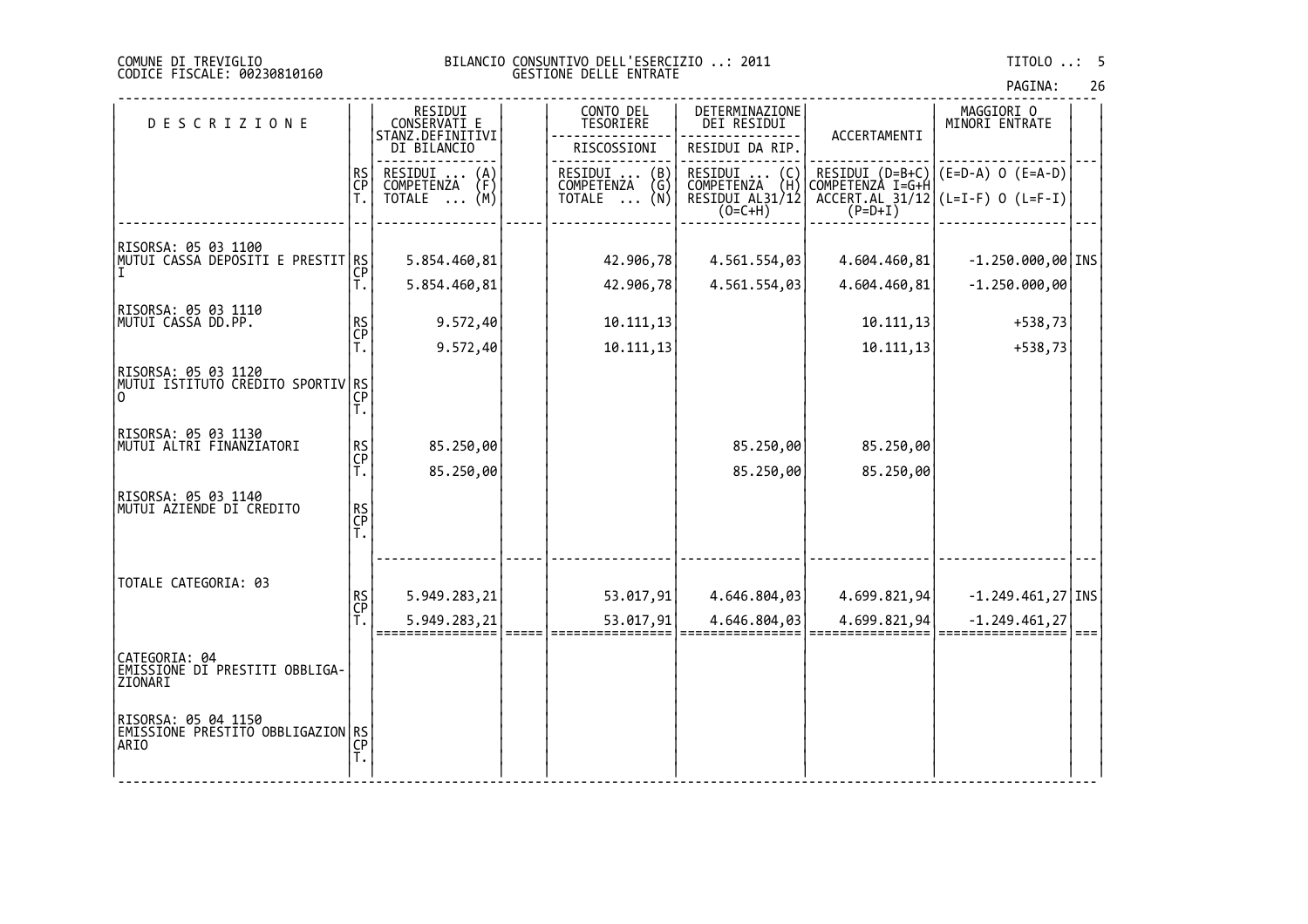## DI TREVIGLIO BILANCIO CONSUNTIVO DELL'ESERCIZIO ..: 2011 TITOLO ..: 5 FISCALE: 00230810160 GESTIONE DELLE ENTRATE

| PAGINA: | 27 |
|---------|----|
|         |    |

| <b>DESCRIZIONE</b>   |                             | RESIDUI<br>CONSERVATI E<br>'STANZ.DEFINITIVI <br>DI BILANCIO            | CONTO DEL<br>TESORIERE<br>RISCOSSIONI                                          | DETERMINAZIONE<br>DEI RESIDUI<br>RESIDUI DA RIP.                           | ACCERTAMENTI | MAGGIORI O<br>MINORI ENTRATE                                                                     |  |
|----------------------|-----------------------------|-------------------------------------------------------------------------|--------------------------------------------------------------------------------|----------------------------------------------------------------------------|--------------|--------------------------------------------------------------------------------------------------|--|
|                      | l RS<br>CF                  | RESIDUI<br>(A)<br>(F)<br>COMPETENZA<br>(M)<br><b>TOTALE</b><br>$\cdots$ | RESIDUI<br>$\begin{pmatrix} B \\ G \\ N \end{pmatrix}$<br>COMPETENZA<br>TOTALE | (C)<br>(H)<br>RESIDUI<br><b>COMPETENZA</b><br>RESIDUI AL31/12<br>$(O=C+H)$ | $(P=D+I)$    | RESIDUI (D=B+C) (E=D-A) O (E=A-D) <br> COMPETENZA I=G+H <br>$ACCERT. AL 31/12$ (L=I-F) 0 (L=F-I) |  |
| TOTALE CATEGORIA: 04 | <b>RS</b><br>$\overline{C}$ |                                                                         |                                                                                |                                                                            |              |                                                                                                  |  |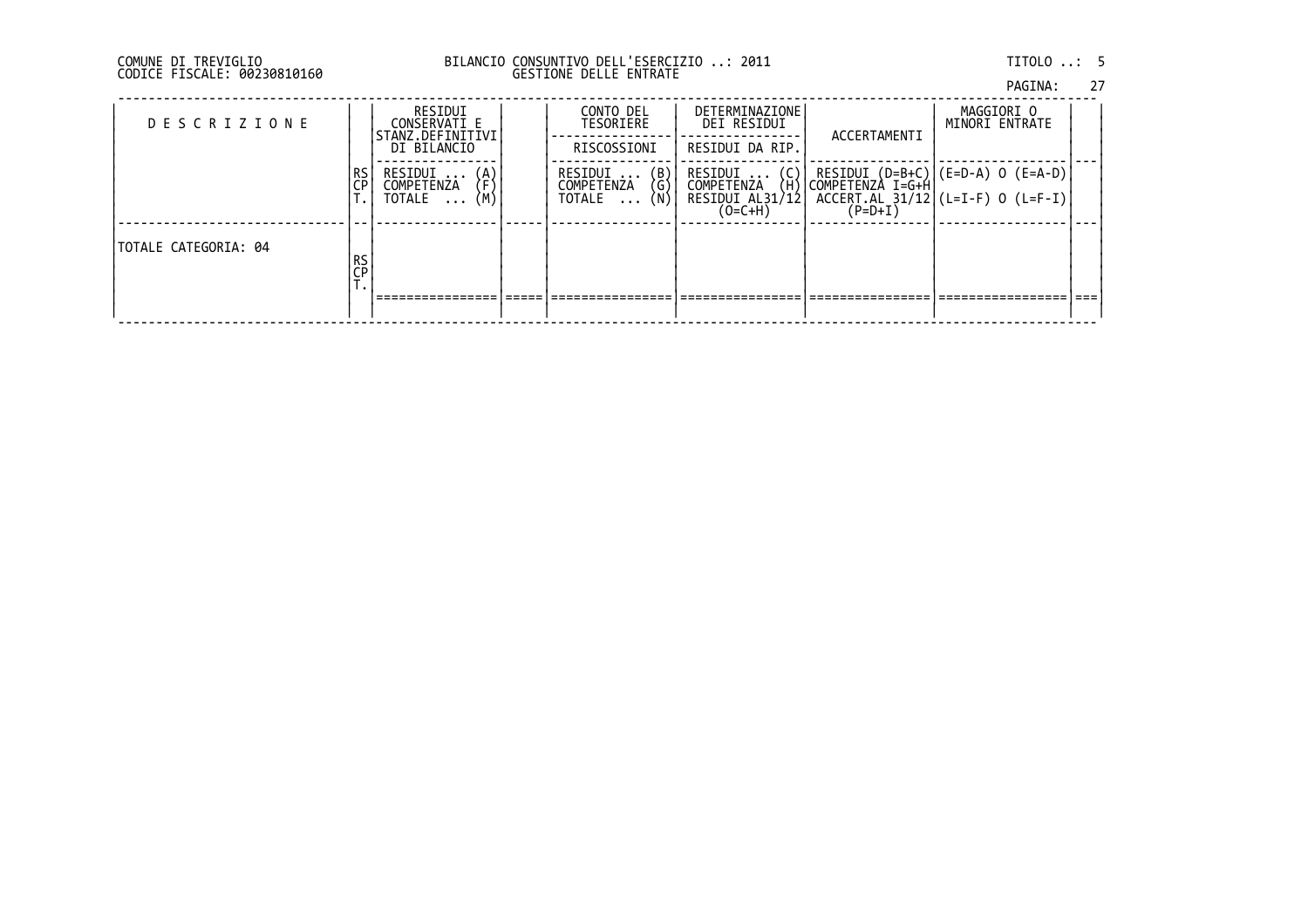#### DI TREVIGLIO BILANCIO CONSUNTIVO DELL'ESERCIZIO ..: 2011 TITOLO ..: 5 FISCALE: 00230810160 GESTIONE DELLE ENTRATE

| PAGINA: | 28 |
|---------|----|
|         |    |

| <b>DESCRIZIONE</b>                                                            |                       | RESIDUI<br>CONSERVATI E<br>STANZ.DEFINITIVI                          | CONTO DEL<br>TESORIERE                                                      | DETERMINAZIONE<br>DEI RESIDUI                          | ACCERTAMENTI | MAGGIORI O<br>MINORI ENTRATE                                                               |  |
|-------------------------------------------------------------------------------|-----------------------|----------------------------------------------------------------------|-----------------------------------------------------------------------------|--------------------------------------------------------|--------------|--------------------------------------------------------------------------------------------|--|
|                                                                               |                       | DI BILANCIO                                                          | RISCOSSIONI                                                                 | RESIDUI DA RIP.                                        |              |                                                                                            |  |
|                                                                               | RS<br>CP              | RESIDUI<br>$\binom{A}{F}$<br>COMPETENZA<br>(M)<br>TOTALE<br>$\ddots$ | RESIDUI<br>$\binom{B}{G}$<br>COMPETENZA<br><b>TOTALE</b><br>(N)<br>$\cdots$ | UMPETĒNZA<br>RESIDUI AL31/12  <br>(O=C+H)<br>--------- | $(P=D+I)$    | RESIDUI (D=B+C) (E=D-A) O (E=A-D)<br>COMPETENZA I=G+H<br>ACCERT.AL_31/12 (L=I-F) O (L=F-I) |  |
| RIASSUNTO DEL TITOLO: 5<br> ENTRATE DERIVANTI DA ACCENSIO-<br>INI DI PRESTITI |                       |                                                                      |                                                                             |                                                        |              |                                                                                            |  |
| CATEGORIA: 01<br>ANTICIPAZIONI DI CASSA                                       | RS<br>CP              | 3.100.000,00<br>3.100.000,00                                         |                                                                             |                                                        |              | $-3.100.000,00$<br>$-3.100.000,00$                                                         |  |
| CATEGORIA: 02<br>FINANZIAMENTI A BREVE TERMINE                                | RS<br>CP              |                                                                      |                                                                             |                                                        |              |                                                                                            |  |
| CATEGORIA: 03<br> ASSUNŽIONĖ DI MUTUI E PRESTITI RS<br> CP                    |                       | 5.949.283,21                                                         | 53.017,91                                                                   | 4.646.804,03                                           | 4.699.821,94 | $-1.249.461,27$ INS                                                                        |  |
|                                                                               |                       | 5.949.283,21                                                         | 53.017,91                                                                   | 4.646.804,03                                           | 4.699.821,94 | $-1.249.461,27$                                                                            |  |
| CATEGORIA: 04<br>EMISSIONE DI PRESTITI OBBLIGA-<br>ZIONARI                    | <b>RS</b><br>CP<br>T. |                                                                      |                                                                             |                                                        |              |                                                                                            |  |
| TOTALE TITOLO: 5                                                              |                       |                                                                      |                                                                             |                                                        |              |                                                                                            |  |
|                                                                               | RS<br>CP              | 5.949.283,21<br>3.100.000,00<br>9.049.283,21                         | 53.017,91                                                                   | 4.646.804,03                                           | 4.699.821,94 | $-1.249.461,27$ INS<br>$-3.\overline{100}.\overline{000}, \overline{00}$<br>-4.349.461,27  |  |
|                                                                               |                       |                                                                      | 53.017,91                                                                   | 4.646.804,03                                           | 4.699.821,94 |                                                                                            |  |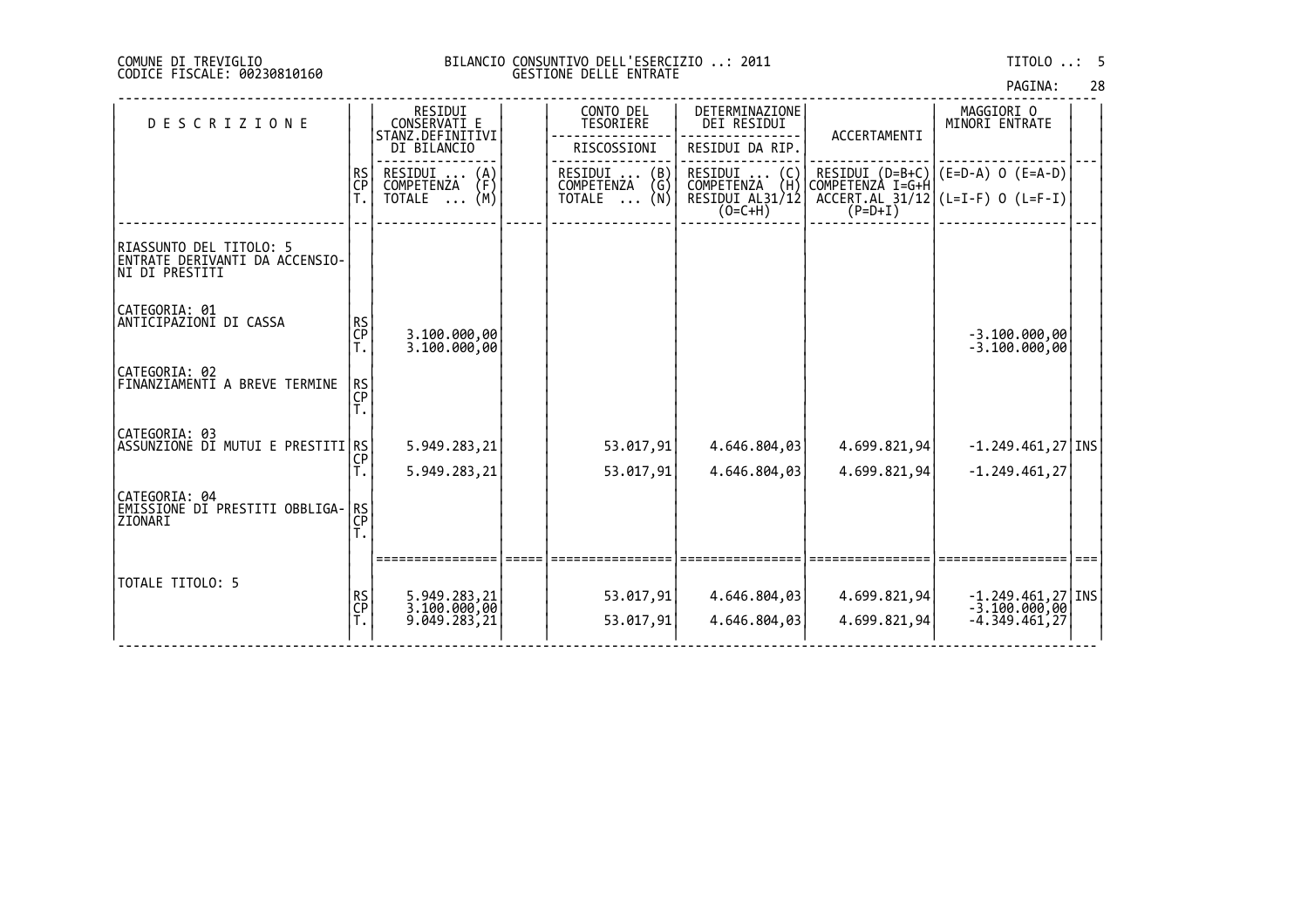#### DI TREVIGLIO BILANCIO CONSUNTIVO DELL'ESERCIZIO ..: 2011 TITOLO ..: 6 FISCALE: 00230810160 GESTIONE DELLE ENTRATE

| <b>DESCRIZIONE</b>                                                                         |                | RESIDUI<br>CONSERVATI E<br>STANZ.DEFINITIVI              | CONTO DEL<br>TESORIERE                                                                            | DETERMINAZIONE<br>DEI RESIDUI                                                                       |                                          | MAGGIORI 0<br>MINORI ENTRATE                                                               |  |
|--------------------------------------------------------------------------------------------|----------------|----------------------------------------------------------|---------------------------------------------------------------------------------------------------|-----------------------------------------------------------------------------------------------------|------------------------------------------|--------------------------------------------------------------------------------------------|--|
|                                                                                            |                | DI BILANCIO                                              | RISCOSSIONI                                                                                       | RESIDUI DA RIP.                                                                                     | ACCERTAMENTI                             |                                                                                            |  |
|                                                                                            | RS<br>CP<br>T. | RESIDUI<br>$\binom{A}{F}$<br>COMPETENZA<br>(M)<br>TOTALE | RESIDUI<br>$\begin{pmatrix} B \\ G \\ N \end{pmatrix}$<br>COMPETENZA<br><b>TOTALE</b><br>$\cdots$ | RESIDUI<br>$\begin{pmatrix} C \\ H \end{pmatrix}$<br>COMPETENZA (H)<br>RESIDUI AL31/12<br>$(O=C+H)$ | $(P=D+I)$                                | RESIDUI (D=B+C) (E=D-A) O (E=A-D)<br>COMPETENZA I=G+H<br>ACCEŖĪ.AL_31/12 (L=I-F) O (L=F-I) |  |
| TITOLO: 6<br>ENTRATE DA SERVIZI PER CONTO<br>DI TERZI                                      |                |                                                          |                                                                                                   |                                                                                                     |                                          |                                                                                            |  |
| CAPITOLO: 06 00 0001<br> RITENUTE PREVIDENZIALI ED ASSI RS <br> CP                         | T.             |                                                          |                                                                                                   |                                                                                                     |                                          |                                                                                            |  |
| CAPITOLO: 06 01 0000<br>RITENUTE PREVIDENZIALI<br>ED ASS RS<br><b>ISTENZIALI PERSONALE</b> | Τ.             | 653,15<br>650.000,00<br>650.653,15                       | 578.558,71<br>578.558,71                                                                          |                                                                                                     | 578.558,71<br>578.558,71                 | $\begin{bmatrix} -653,15 \\ -71.441,29 \end{bmatrix}$ INS<br>$-72.094,44$                  |  |
| CAPITOLO: 06 02 0000<br>RITENUTE ERARIALI                                                  | RS<br>CP<br>T. | 1.400.000,00<br>1.400.000,00                             | 1.275.064,80<br>1.275.064,80                                                                      |                                                                                                     | 1.275.064,80<br>1.275.064,80             | -124.935,20<br>-124.935,20                                                                 |  |
| CAPITOLO: 06 03 0000<br>ALTRE RITENUTE AL PERSONALE                                        | RS<br>CP<br>T. | 382,00<br>84.188,41<br>84.570,41                         | 83.763,07<br>83.763,07                                                                            |                                                                                                     | 83.763,07<br>83.763,07                   | $-382,00$ INS<br>-425,34<br>-807,34                                                        |  |
| CAPITOLO: 06 04 0000<br>DEPOSITI CAUZIONALI                                                | RS<br>CP<br>T. | 8.644,73<br>2.000,00<br>10.644,73                        | 7.650,00<br>7.650,00                                                                              | 4.657,80<br>4.657,80                                                                                | 4.657,80<br>7.650,00<br>12.307,80        | $-3.986,93$ INS<br>+5.650,00<br>$+1.663,07$                                                |  |
| CAPITOLO: 06 05 0000<br>SERVIZI CONTO TERZI                                                | RS<br>CP<br>T. | 992.433,49<br>943.073,50<br>1.935.506,99                 | 257.457,79<br>342.969,03<br>600.426, 82                                                           | 463.955,78<br>435.337,32<br>899.293,10                                                              | 721.413,57<br>778.306,35<br>1.499.719,92 | -271.019,92 INS<br>-164.767,15<br>-435.787,07                                              |  |
| CAPITOLO: 06 06 0000<br>FONDI ECONOMATO                                                    | RS<br>CP<br>T. | 25.822,85<br>21.691,19<br>47.514,04                      | 25.822,84<br>25.822,84                                                                            | 21.691,19<br>21.691,19                                                                              | 25.822,84<br>21.691,19<br>47.514,03      | $-0.01$ TNS<br>$-0.01$                                                                     |  |
| CAPITOLO: 06 07 0000<br>DEPOSITI CONTRATTUALI                                              | RS<br>CP<br>T. | 7.651,22<br>60.000,00<br>67.651,22                       | 1.467,37<br>30.885,01<br>32.352,38                                                                | 6.144,07<br>3.490,49<br>9.634,56                                                                    | 7.611,44<br>34.375,50<br>41.986,94       | $-39,78$ INS<br>-25.624,50<br>$-25.664, 28$                                                |  |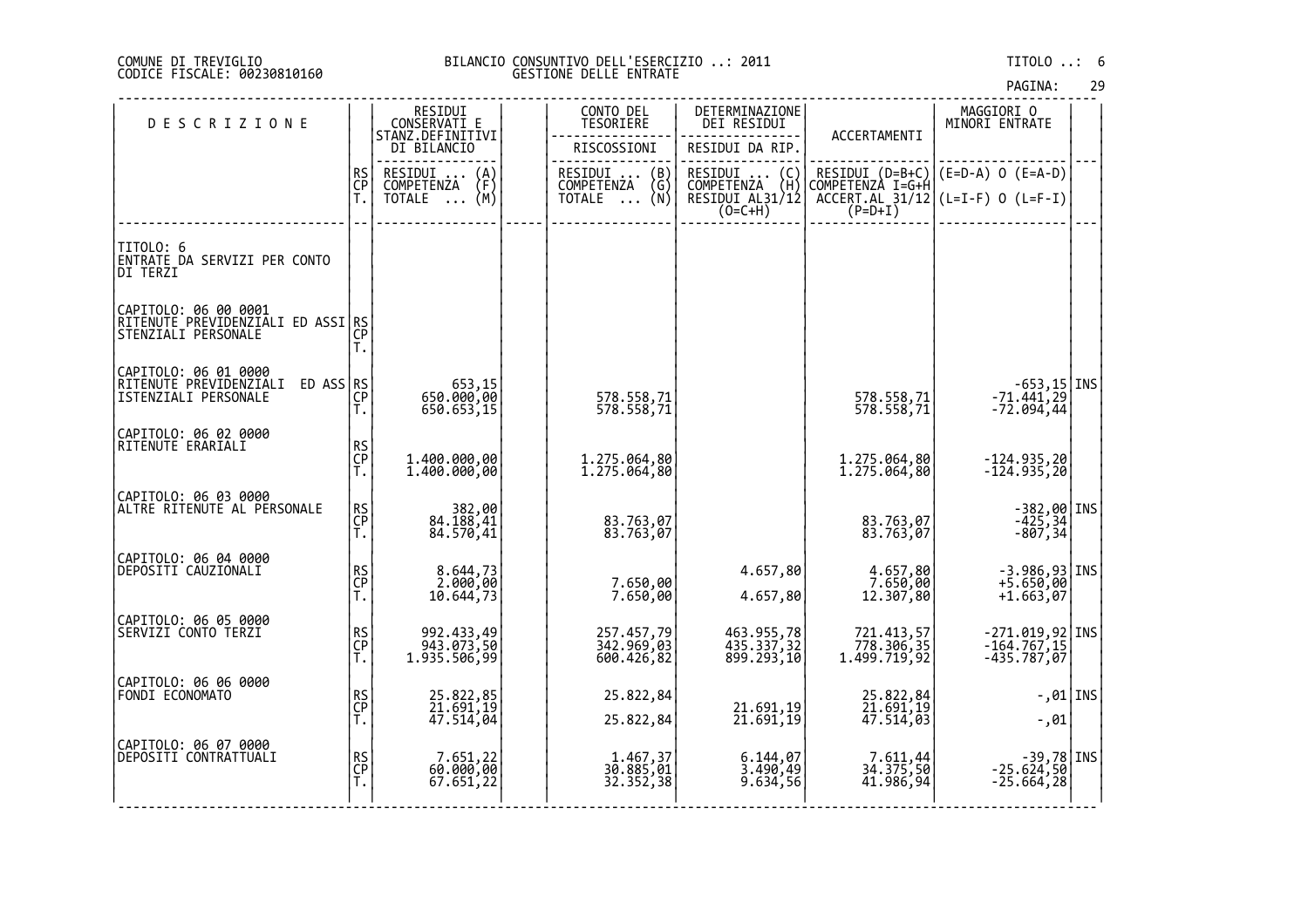### DI TREVIGLIO BILANCIO CONSUNTIVO DELL'ESERCIZIO ..: 2011 TITOLO ..: 6 FISCALE: 00230810160 GESTIONE DELLE ENTRATE

|  | PAGINA: | 30 |
|--|---------|----|
|  |         |    |

| <b>DESCRIZIONE</b>                                                    |               | RESIDUI<br>CONSERVATI E<br>STANZ.DEFINITIVI  | CONTO DEL<br>TESORIERE                                               | DETERMINAZIONE<br>DEI RESIDUI                | ACCERTAMENTI                                | MAGGIORI O<br>MINORI ENTRATE                            |  |
|-----------------------------------------------------------------------|---------------|----------------------------------------------|----------------------------------------------------------------------|----------------------------------------------|---------------------------------------------|---------------------------------------------------------|--|
|                                                                       |               | DI BILANCIO                                  | RISCOSSIONI                                                          | RESIDUI DA RIP.                              |                                             |                                                         |  |
|                                                                       | RS<br>CP<br>T | RESIDUI<br>$\{A\}$<br>COMPETENZA             | $\begin{pmatrix} B \\ G \\ N \end{pmatrix}$<br>RESIDUI<br>COMPETENZA | RESIDUI  (C)<br>COMPETENZA (H)<br>COMPETENZA |                                             | RESIDUI (D=B+C) (E=D-A) O (E=A-D) <br> COMPETENZA I=G+H |  |
|                                                                       |               | (M)<br>TOTALE                                | TOTALE                                                               | RESIDUI AL31/12<br>$(O=C+H)$                 | $(P=D+I)$                                   | $ACCERT.AL 31/12$ $(L=I-F) 0 (L=F-I)$                   |  |
|                                                                       |               |                                              |                                                                      |                                              |                                             |                                                         |  |
| IRIASSUNTO DEL TITOLO: 6<br>ENTRATE DA SERVIZI PER CONTO<br>IDI TERZI |               |                                              |                                                                      |                                              |                                             |                                                         |  |
|                                                                       |               |                                              |                                                                      |                                              |                                             |                                                         |  |
|                                                                       |               |                                              |                                                                      |                                              |                                             |                                                         |  |
| TOTALE TITOLO: 6                                                      | RS<br>CP      | 1.035.587,44<br>3.160.953,10<br>4.196.540,54 | 284.748,00<br> 2.318.890,62<br>2.603.638,62                          | 474.757,65<br>460.519,00<br>935.276,65       | 759,505,65<br> 2.779.409,62<br>3.538.915,27 | $-276.081,79$ INS<br>$-381.543,48$<br>$-657.625,27$     |  |
|                                                                       |               |                                              |                                                                      |                                              |                                             |                                                         |  |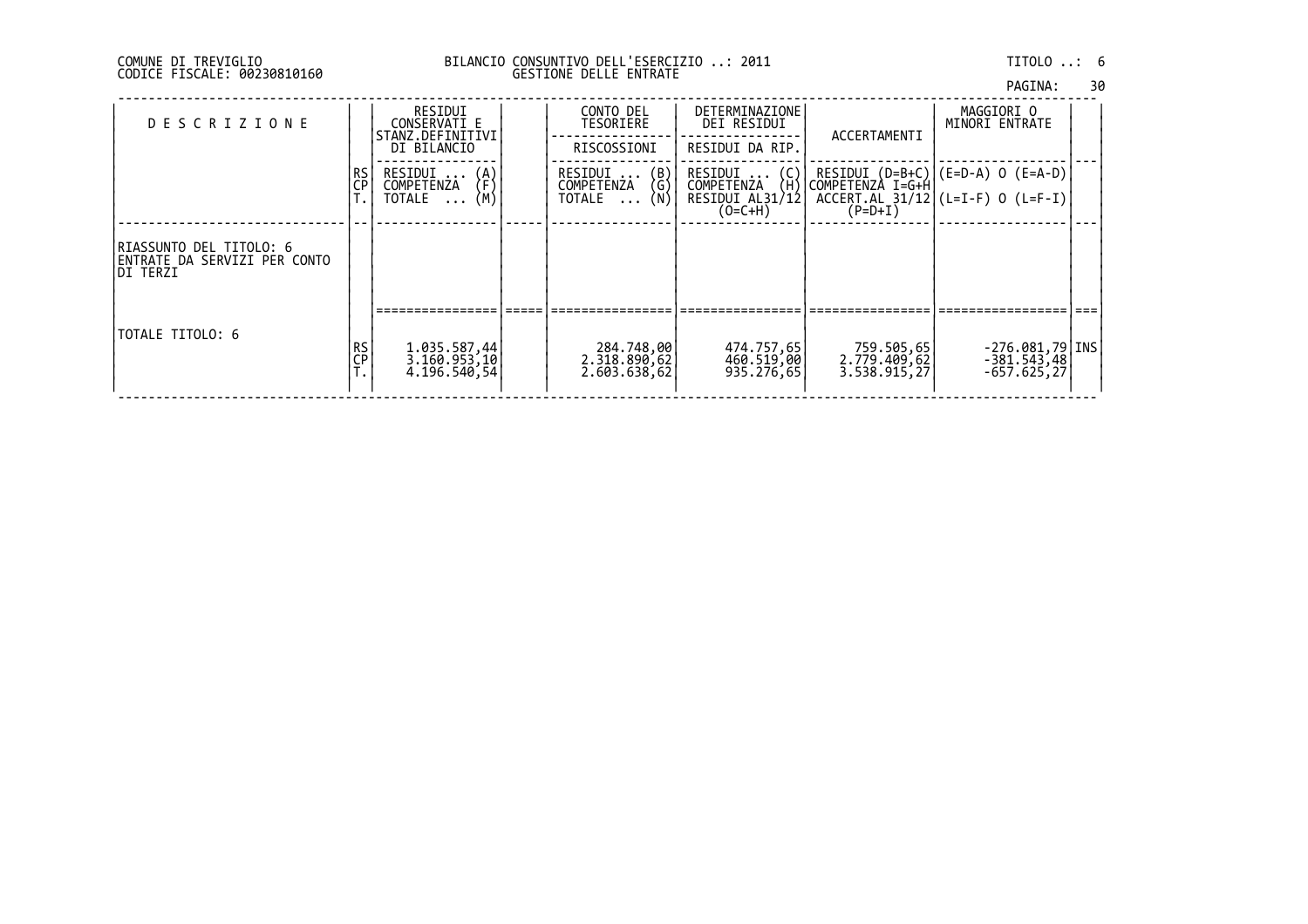#### DI TREVIGLIO BILANCIO CONSUNTIVO DELL'ESERCIZIO ..: 2011 FISCALE: 00230810160 GESTIONE DELLE ENTRATE

|                                                                                                                                                                                                 |                            |                                                                                            |                                                                                                                              |                                                                                                                      |                                                  | PAGINA:                                                                                                 | 31 |
|-------------------------------------------------------------------------------------------------------------------------------------------------------------------------------------------------|----------------------------|--------------------------------------------------------------------------------------------|------------------------------------------------------------------------------------------------------------------------------|----------------------------------------------------------------------------------------------------------------------|--------------------------------------------------|---------------------------------------------------------------------------------------------------------|----|
| <b>DESCRIZIONE</b>                                                                                                                                                                              |                            | RESIDUI<br>CONSERVATI E<br>STANZ.DEFINITIVI                                                | CONTO DEL<br><b>TESORIERE</b>                                                                                                | DETERMINAZIONE<br>DEI RESIDUI                                                                                        | ACCERTAMENTI                                     | MAGGIORI O<br>MINORI ENTRATE                                                                            |    |
|                                                                                                                                                                                                 |                            | DI BILANCIO                                                                                | RISCOSSIONI                                                                                                                  | RESIDUI DA RIP.                                                                                                      |                                                  |                                                                                                         |    |
|                                                                                                                                                                                                 | RS<br>CP<br>T.             | RESIDUI<br>COMPETENZA<br>$\begin{Bmatrix} A \\ F \\ M \end{Bmatrix}$<br>TOTALE<br>$\cdots$ | RESIDUI<br>$\begin{pmatrix} B \\ G \end{pmatrix}$<br><b>COMPETENZA</b><br>$\overline{\text{N}}$<br><b>TOTALE</b><br>$\cdots$ | RESIDUI<br>COMPETENZA<br>$\left(\begin{smallmatrix} 0 \\ H \end{smallmatrix}\right)$<br>RESIDUI AL31/12<br>$(0=C+H)$ | RESIDUI (D=B+C)<br>COMPETENZA I=G+H<br>$(P=D+I)$ | $(E=D-A)$ O $(E=A-D)$<br>$ACCERT. AL_31/12$ (L=I-F) 0 (L=F-I)                                           |    |
| - RIEPILOGO GENERALE ENTRATE -                                                                                                                                                                  |                            |                                                                                            |                                                                                                                              |                                                                                                                      |                                                  |                                                                                                         |    |
| TITOLO: 1<br>ENTRATE TRIBUTARIE                                                                                                                                                                 | RS<br>CP<br>T.             | 3.525.605,66<br>18.223.298,79<br>21.748.904,45                                             | 2.307.762,91<br>15.492.991,12<br>17.800.754,03                                                                               | 1.102.527,81<br>2.716.063,44<br>3.818.591,25                                                                         | 3.410.290,72<br>18.209.054,56<br>21.619.345,28   | $\left[\begin{array}{c} -115.314, 94 \\ -14.244, 23 \end{array}\right]$ INS<br>$-1\overline{2}9.559,17$ |    |
| TITOLO: 2<br><u> ENTRATE DERIVANTI DA CONTRI</u> BU- <b> </b><br>TI E TRASFERIMENTI CORRENTI<br>DELLO STATO, DELLA REGIONE E<br>DI ALTRI ENTI PUBBL. ANCHE IN<br>RAPP. DI FUNZ. DELEGATE DA REG | RS<br>CP<br>Τ.             | 583.422,29<br>990.966,37<br>1.574.388,66                                                   | 795.330,79<br>428.768,30<br>1.224.099,09                                                                                     | 25.350,00<br>394.062,50<br>419.412,50                                                                                | 820.680,79<br>822.830,80<br>1.643.511,59         | +237.258,50<br>-168.135,57<br>+69.122,93                                                                |    |
| TITOLO: 3<br>ENTRATE EXTRATRIBUTARIE                                                                                                                                                            | RS<br>CP<br>Τ.             | 5.051.033,51<br>8.494.840,42<br>13.545.873,93                                              | 3.489.304,16<br>4.244.235,91<br>7.733.540,07                                                                                 | 1.090.097,37<br>3.997.487,30<br>5.087.584,67                                                                         | 4.579.401,53<br>8.241.723,21<br>12.821.124,74    | $-471.631,98$ INS<br>-253.117,21<br>-724.749,19                                                         |    |
| TITOLO: 4<br>ENTRATE DERIVANTI DA ALIENAZIO RS<br>NI, DA TRASFERIMENTI DI CAPI-<br>TALE E DA RISCOSSIONE DI CRE-<br>DITI                                                                        | СP<br>T.                   | 1.930.091,60<br>13.901.631,12<br>15.831.722,72                                             | 432.945,92<br>3.891.799,11<br>4.324.745,03                                                                                   | 1.293.810,76<br>621.904,72<br>1.915.715,48                                                                           | 1.726.756,68<br>4.513.703,83<br>6.240.460,51     | -203.334,92 INS<br>-9.387.927,29<br>$-9.591.262,21$                                                     |    |
| <br> ENTRATE_DERIVANTI DA ACCENSIO- <br>NI DI PRESTITI                                                                                                                                          | R <sub>S</sub><br>CP<br>T. | 5.949.283,21<br>3.100.000,00<br>9.049.283,21                                               | 53.017,91<br>53.017,91                                                                                                       | 4.646.804,03<br>4.646.804,03                                                                                         | 4.699.821,94<br>4.699.821,94                     | $-1.249.461,27$ INS<br>$-3.100.000,00$<br>$-4.349.461,27$                                               |    |
| TITOLO: 6<br>ENTRATE DA SERVIZI PER CONTO<br>DI TERZI                                                                                                                                           | RS<br>CP<br>T.             | 1.035.587,44<br>3.160.953,10<br>4.196.540,54                                               | 284.748,00<br>2.318.890,62<br>2.603.638,62                                                                                   | 474.757,65<br>460.519,00<br>935.276,65                                                                               | 759.505,65<br>2.779.409,62<br>3.538.915,27       | $-276.081,79$ INS<br>-381.543,48<br>657.625,27                                                          |    |
| TOTALE GENERALE                                                                                                                                                                                 | RS<br>CP<br>T.             | 18.075.023,71<br>47.871.689,80<br>65.946.713,51                                            | 7.363.109,69<br>26.376.685,06<br>33.739.794,75                                                                               | 8.633.347,62<br>8.190.036,96<br>16.823.384,58                                                                        | 15.996.457,31<br>34.566.722,02<br>50.563.179,33  | $-2.078.566,40$ INS<br>$-13.304.967,78$<br>$-15.383.534,18$                                             |    |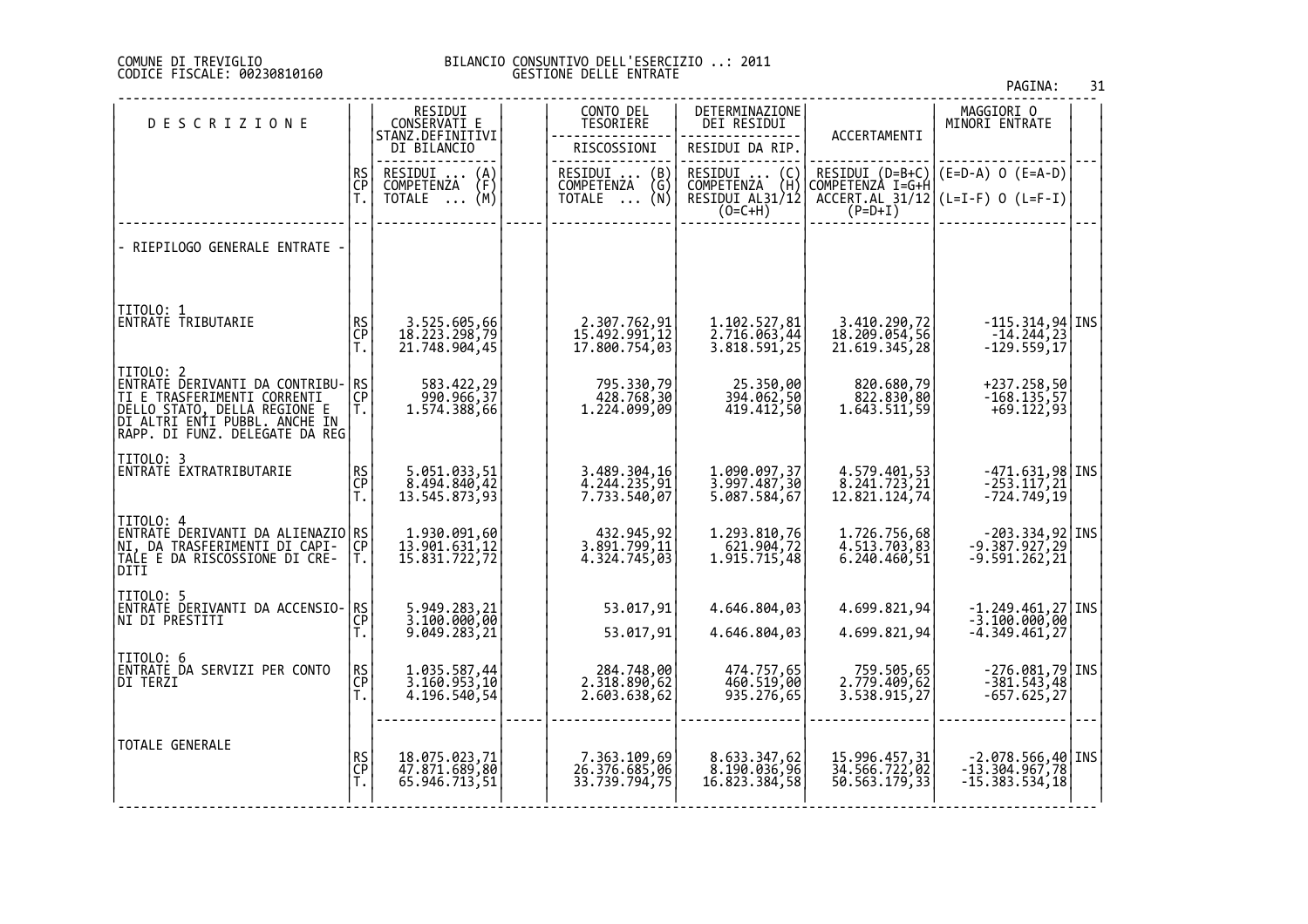#### COMUNE DI TREVIGLIO BILANCIO CONSUNTIVO DELL'ESERCIZIO ..: 2011 CODICE FISCALE: 00230810160 GESTIONE DELLE ENTRATE

|                               |                 |                                                 |                                                 |                                               |                                                 | PAGINA:                                                                              | 32 |
|-------------------------------|-----------------|-------------------------------------------------|-------------------------------------------------|-----------------------------------------------|-------------------------------------------------|--------------------------------------------------------------------------------------|----|
| <b>DESCRIZIONE</b>            |                 | RESIDUI<br>CONSERVATI E<br>STANZ.DEFINITIVI     | CONTO DEL<br>TESORIERE                          | DETERMINAZIONE<br>DEI RESIDUI                 | ACCERTAMENTI                                    | MAGGIORI O<br>MINORI ENTRATE                                                         |    |
|                               |                 | DI BILANCIO                                     | RISCOSSIONI                                     | RESIDUI DA RIP.                               |                                                 |                                                                                      |    |
|                               | RS<br>ÇP        | RESIDUI<br>$\binom{A}{F}$<br>COMPETENZA         | RESIDUI  (B)<br>COMPETENZA (G)<br>TOTALE  (N)   |                                               |                                                 | RESIDUI : (C)  RESIDUI (D=B+C) (E=D-A) O (E=A-D) <br>COMPETENZA (H) COMPETENZA I=G+H |    |
|                               |                 | (M)<br>TOTALE                                   |                                                 | RESIDUI AL31/12<br>$(O=C+H)$                  | (P=D+I)                                         | $ACCERT. AL$ 31/12 (L=I-F) 0 (L=F-I)                                                 |    |
| FONDO DI CASSA AL 1 GENNAIO   | <b>RS</b>       | 7.383.178,45                                    | 7.383.178,45                                    |                                               | 7.383.178.45                                    |                                                                                      |    |
| AVANZO DI AMMINISTRAZIONE     | СP              | 960.000,00                                      |                                                 |                                               |                                                 | $-960.000,00$                                                                        |    |
| TOTALE GENERALE DELLE ENTRATE | <b>RS</b><br>CP | 25.458.202,16<br>48.831.689,80<br>74.289.891,96 | 14.746.288,14<br>26.376.685,06<br>41.122.973,20 | 8.633.347,62<br>8.190.036,96<br>16.823.384,58 | 23.379.635,76<br>34.566.722,02<br>57.946.357,78 | -2.078.566,40 INS <br>-14.264.967,78 <br>$-16.343.534,18$                            |    |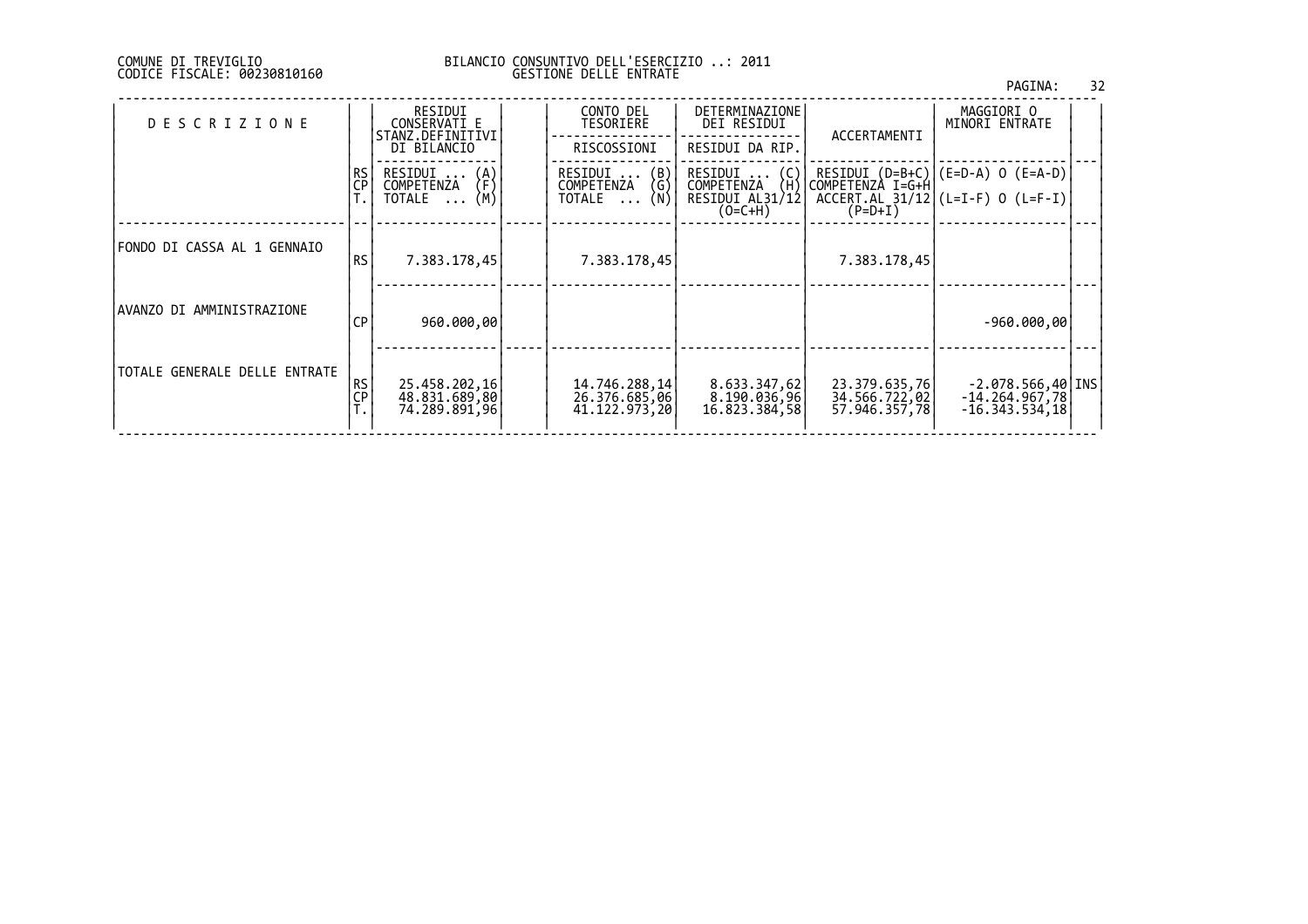#### DI TREVIGLIO BILANCIO CONSUNTIVO DELL'ESERCIZIO ..: 2011 TITOLO ..: 1 FISCALE: 00230810160 GESTIONE DELLE SPESE

| <b>DESCRIZIONE</b>                                                             |                | RESIDUI<br>CONSERVATI E                 | CONTO DEL<br><b>TESORIERE</b>         | DETERMINAZIONE<br>DEI RESIDUI                                          |                                               | MINORI RESIDUI 0<br>ECONOMIE                                                   |  |
|--------------------------------------------------------------------------------|----------------|-----------------------------------------|---------------------------------------|------------------------------------------------------------------------|-----------------------------------------------|--------------------------------------------------------------------------------|--|
|                                                                                |                | STANZ.DEFINITIVI<br>DI BILANCIO         | PAGAMENTI                             | RESIDUI DA RIP.                                                        | IMPEGNI                                       |                                                                                |  |
|                                                                                | RS<br>CP<br>T. | RESIDUI<br>COMPETENŻA<br>$\binom{A}{F}$ | RESIDUI  (B)<br>COMPETENZA (G)        | RESIDUI<br>$\begin{pmatrix} C \\ H \end{pmatrix}$<br><b>COMPETENZA</b> | RESIDUI (D=B+C)<br>COMPETENZA I=G+H           | $(E=A-D)$                                                                      |  |
|                                                                                |                | (M)<br><b>TOTALE</b><br>$\cdots$        | (Ñ)<br><b>TOTALE</b><br>$\cdots$      | RESIDUI AL31/12<br>$(0=C+H)$                                           | $\tilde{\texttt{IMPEGN.AL}}$ 31/12<br>(P=D+I) | $(L=F-I)$                                                                      |  |
| <b>TITOLO: 1</b><br>SPESE CORRENTI                                             |                |                                         |                                       |                                                                        |                                               |                                                                                |  |
| FUNZIONE: 01<br> FUNZIONI GENERALI DI AMM.NE,<br> DI GESTIONE E DI CONTROLLO   |                |                                         |                                       |                                                                        |                                               |                                                                                |  |
| SERVIZIO: 01 01<br>ORGANI ISTITUZIONALI                                        |                |                                         |                                       |                                                                        |                                               |                                                                                |  |
| INTERVENTO: 01 01 01 01<br>PERSONALE                                           | RS<br>CP<br>T. | 2.313,57<br>74.681,84<br>76.995,41      | 964,69<br>51,699,15<br>68.663,84      | 4.844,80<br>4.844,80                                                   | 964,69<br>72.543,95<br>73.508,64              | $\begin{array}{c} -1.348,88 \ \hline -2.137,89 \end{array}$ INS<br>$-3.486,77$ |  |
| INTERVENTO: 01 01 01 02<br>ACQUISTO DI BENI DI CONSUMO E<br>O DI MATERIE PRIME | RS<br>CP<br>T. | 3.434,65<br>17.750,00<br>21.184,65      | 2.842,85<br>16.093,86<br>18.936,71    | 390,00<br>$902,77$<br>1.292,77                                         | 3.232,85<br>16.996,63<br>20.229,48            | $-201,80$ INS<br>-753,37<br>-955,17                                            |  |
| INTERVENTO: 01 01 01 03<br>PRESTAZIONI DI SERVIZI                              | RS<br>CP<br>T. | 52.248,26<br>199.583,90<br>251.832,16   | 26.531,94<br>158.614,76<br>185.146,70 | 23.705,42<br>27.038,60<br>50.744,02                                    | 50.237,36<br>185.653,36<br>235.890,72         | $-2.010,90$ INS<br>$-13.930,54$<br>$-15.941,44$                                |  |
| INTERVENTO: 01 01 01 05<br>TRASFERIMENTI                                       | RS<br>CP<br>T. | 450,00<br>5.000,00<br>5.450,00          | 450,00<br>1.460,00<br>1.910,00        |                                                                        | 450,00<br>1.460,00<br>1.910,00                | -3.540,00<br>-3.540,00                                                         |  |
| INTERVENTO: 01 01 01 07<br>IMPOSTE E TASSE                                     | RS<br>CP<br>T. | 1.450,51<br>15.663,90<br>17.114,41      | 300,32<br>14.000,54<br>14.300,86      | 1.663,36<br>1.663,36                                                   | 300,32<br>15.663,90<br>15.964,22              | $-1.150, 19$ INS<br>$-1.150, 19$                                               |  |
| INTERVENTO: 01 01 01 08<br> ONERI STRAORDINARI DELLA GESTI RS<br> ONE CORRENTE | Ť.             | 120.000,00<br>120.000,00                | 108.334,15<br>108.334,15              | 645,99<br>645,99                                                       | 108.980,14<br>108.980,14                      | $-11.019,86$<br>$-11.019,86$                                                   |  |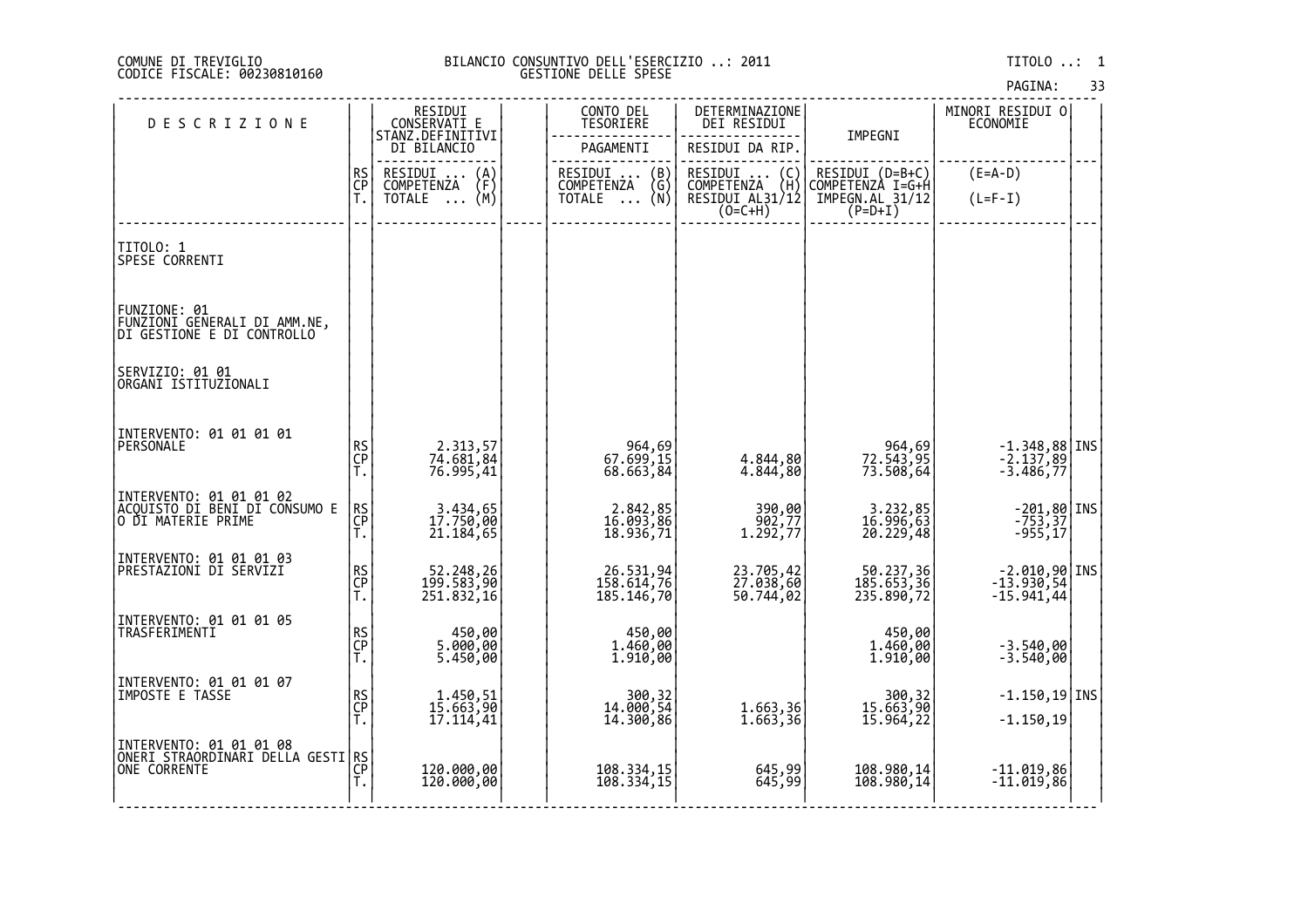#### DI TREVIGLIO BILANCIO CONSUNTIVO DELL'ESERCIZIO ..: 2011 TITOLO ..: 1 FISCALE: 00230810160 GESTIONE DELLE SPESE

| <b>DESCRIZIONE</b>                                                                          |                | RESIDUI<br>CONSERVATI E                                                     |                 | CONTO DEL<br><b>TESORIERE</b>                                      | DETERMINAZIONE<br>DEI RESIDUI                                                      |                                                                              | MINORI RESIDUI 0<br>ECONOMIE                                             |       |
|---------------------------------------------------------------------------------------------|----------------|-----------------------------------------------------------------------------|-----------------|--------------------------------------------------------------------|------------------------------------------------------------------------------------|------------------------------------------------------------------------------|--------------------------------------------------------------------------|-------|
|                                                                                             |                | STANZ.DEFINITIVI<br>DI BILANCIO                                             |                 | PAGAMENTI                                                          | RESIDUI DA RIP.                                                                    | IMPEGNI                                                                      |                                                                          |       |
|                                                                                             | RS<br>CP<br>T. | RESIDUI<br>COMPETENZA<br>$\binom{A}{F}$<br>(M)<br><b>TOTALE</b><br>$\ldots$ |                 | RESIDUI  (B)<br>COMPETENZA (G)<br>(Ñ)<br><b>TOTALE</b><br>$\cdots$ | RESIDUI<br>COMPETENZA<br>$\begin{pmatrix} C \\ H \end{pmatrix}$<br>RESIDUI AL31/12 | RESIDUI (D=B+C)<br>COMPETENZA I=G+H<br>$\tilde{I}$ MPEGN.AL 31/12<br>(P=D+I) | $(E=A-D)$<br>$(L=F-I)$                                                   |       |
|                                                                                             |                |                                                                             |                 |                                                                    | $(0=C+H)$                                                                          |                                                                              |                                                                          |       |
| TOTALE SERVIZIO: 01 01                                                                      |                |                                                                             |                 |                                                                    |                                                                                    |                                                                              |                                                                          |       |
|                                                                                             | RS<br>CP<br>T. | 59.896,99<br>432.679,64<br>492.576,63                                       |                 | 31.089,80<br>366.202,46<br>397.292,26                              | 24.095,42<br>35.095,52<br>59.190,94                                                | 55.185,22<br>401.297,98<br>456.483,20                                        | $\begin{bmatrix} -4.711, 77 \\ -31.381, 66 \\ -36.093, 43 \end{bmatrix}$ |       |
|                                                                                             |                | ================                                                            | $=$ $=$ $=$ $=$ | ================                                                   |                                                                                    | =====                                                                        |                                                                          | l === |
| SERVIZIO: 01 02<br> SEGRETERIA GENERALE, PERSONALE<br>ORGANIZZAZIONE E PRÓGRAMMAZIO-<br>NE. |                |                                                                             |                 |                                                                    |                                                                                    |                                                                              |                                                                          |       |
| INTERVENTO: 01 01 02 01<br> PERSONALE                                                       |                |                                                                             |                 |                                                                    |                                                                                    |                                                                              |                                                                          |       |
|                                                                                             | RS<br>CP<br>T. | 465.215,64<br>1.887.285,74<br>2.352.501,38                                  |                 | 398.636,55<br>1.461.315,43<br>1.859.951,98                         | 31.850,04<br>402.115,40<br>433.965,44                                              | 430.486,59<br>1.863.430,83<br>2.293.917,42                                   | -34.729,05 INS<br>-23.854,91<br>-58.583,96                               |       |
| INTERVENTO: 01 01 02 02<br> ACQUISTO DI BENI DI CONSUMO E<br> O DI MATERIE PRIME            |                |                                                                             |                 |                                                                    |                                                                                    |                                                                              |                                                                          |       |
|                                                                                             | RS<br>CP<br>Ť. | 10.255,39<br>29.715,00<br>39.970,39                                         |                 | 9.399,87<br>19.845,17<br>29.245,04                                 | 678,18<br>9.350,02<br>10.028,20                                                    | 10.078,05<br>29.195,19<br>39.273,24                                          | $-177,34$ INS<br>$-519,81$<br>$-697,15$                                  |       |
| INTERVENTO: 01 01 02 03                                                                     |                |                                                                             |                 |                                                                    |                                                                                    |                                                                              |                                                                          |       |
| PRESTAZIONI DI SERVIZI                                                                      | RS<br>CP<br>T. | 280.521,86<br>692.400,17<br>972.922.03                                      |                 | 161.869,94<br>473.883,79<br>635.753,73                             | 72.936,60<br>156.839,27<br>229.775,87                                              | 234.806,54<br>630.723,06<br>865.529,60                                       | -45.715,32 INS<br>-61.677,11<br>-107.392,43                              |       |
| INTERVENTO: 01 01 02 04<br>UTILIZZO DI BENI DI TERZI                                        |                |                                                                             |                 |                                                                    |                                                                                    |                                                                              |                                                                          |       |
|                                                                                             | RS<br>CP<br>T. | 980,04<br>3.682,00<br>4.662,04                                              |                 | 955,23<br>2.313,35<br>3.268,58                                     | 591,96<br>591,96                                                                   | 955,23<br>  965,31<br>  3.860,54                                             | -24,81 INS<br>-776,69<br>-801,50                                         |       |
| INTERVENTO: 01 01 02 05                                                                     |                |                                                                             |                 |                                                                    |                                                                                    |                                                                              |                                                                          |       |
| TRASFERIMENTI                                                                               | RS<br>CP<br>T. | 3.029,67<br>63.754,03<br>66.783,70                                          |                 | 3.029,67<br>57.031,73                                              | 2.558,45                                                                           | 3.029,67<br>59.590,18<br>62.619,85                                           | $-4.163,85$                                                              |       |
| INTERVENTO: 01 01 02 06                                                                     |                |                                                                             |                 | 60.061,40                                                          | 2.558,45                                                                           |                                                                              | $-4.163,85$                                                              |       |
| INTERESSI PASSIVI E ONERI FINA<br>NZIARI DIVERSI                                            | RS<br>CP<br>T. | 11.201,56<br>11.201,56                                                      |                 | 11.112,75<br>11.112,75                                             |                                                                                    | 11.112,75<br>11.112,75                                                       | $-88,81$<br>$-88,81$                                                     |       |
|                                                                                             |                |                                                                             |                 |                                                                    |                                                                                    |                                                                              |                                                                          |       |
| INTERVENTO: 01 01 02 07<br>IMPOSTE E TASSE                                                  | RS<br>CP<br>T. | 15.503,25<br>65.058,46                                                      |                 | 6.110,77<br>43.194,46                                              |                                                                                    | 6.110,77<br>65.046,00<br>71.156,77                                           | $\begin{bmatrix} -9.392,48 \\ -12,46 \\ -9.404,94 \end{bmatrix}$ INS     |       |
|                                                                                             |                | 80.561,71                                                                   |                 | 49.305,23                                                          | 21.851,54<br>21.851,54                                                             |                                                                              |                                                                          |       |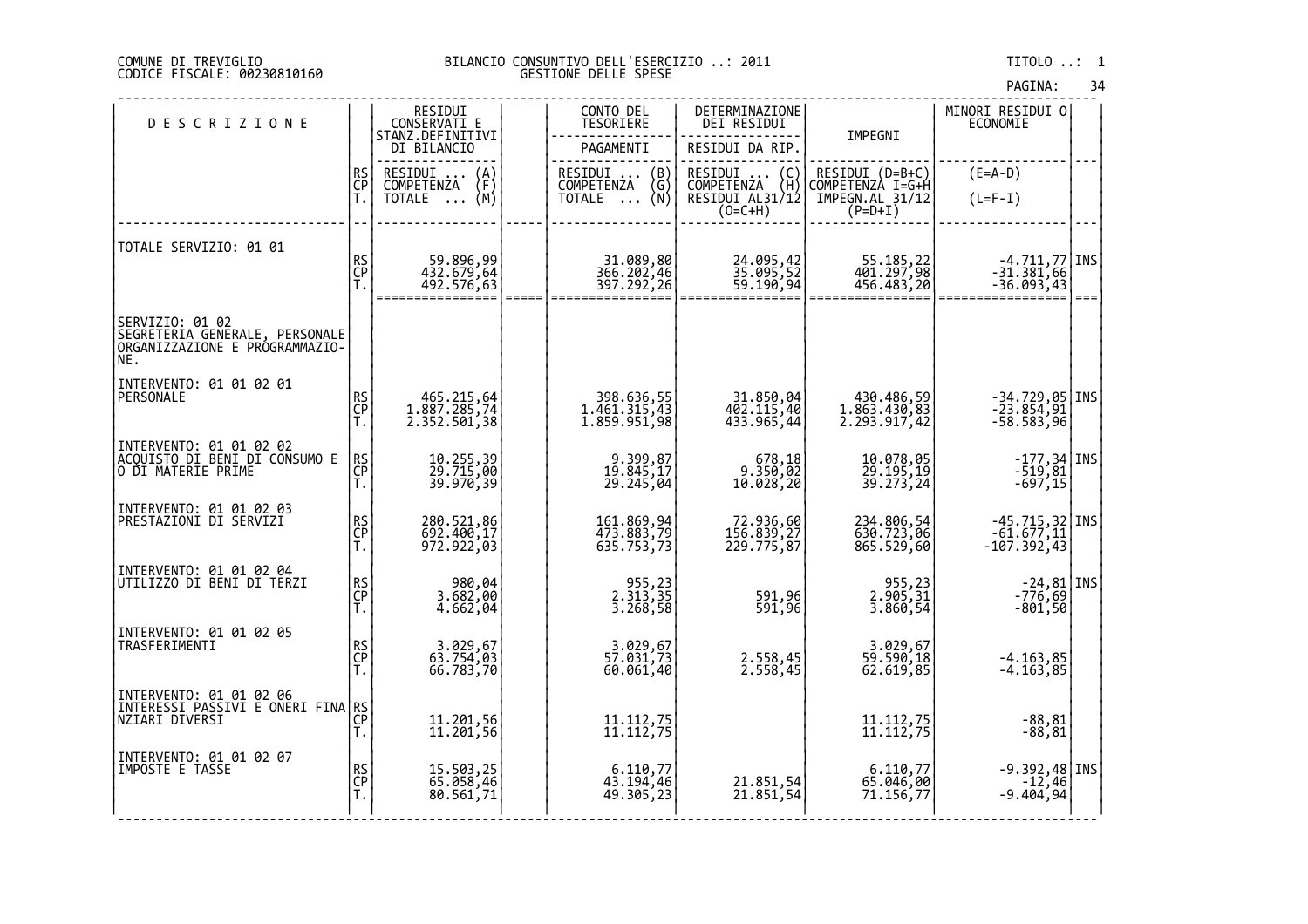#### DI TREVIGLIO BILANCIO CONSUNTIVO DELL'ESERCIZIO ..: 2011 TITOLO ..: 1 FISCALE: 00230810160 GESTIONE DELLE SPESE

| <b>DESCRIZIONE</b>                                                                                 |                | RESIDUI<br>CONSERVATI E                                                     | CONTO DEL<br><b>TESORIERE</b>                                                                     | DETERMINAZIONE<br>DEI RESIDUI                                                                                        |                                                                     | MINORI RESIDUI 0<br>ECONOMIE                                                |      |
|----------------------------------------------------------------------------------------------------|----------------|-----------------------------------------------------------------------------|---------------------------------------------------------------------------------------------------|----------------------------------------------------------------------------------------------------------------------|---------------------------------------------------------------------|-----------------------------------------------------------------------------|------|
|                                                                                                    |                | STANZ.DEFINITIVI<br>DI BILANCIO                                             | PAGAMENTI                                                                                         | RESIDUI DA RIP.                                                                                                      | IMPEGNI                                                             |                                                                             |      |
|                                                                                                    | RS<br>CP<br>Ť. | RESIDUI<br>$\binom{A}{F}$<br>COMPETENZA<br>(M)<br><b>TOTALE</b><br>$\cdots$ | RESIDUI<br>$\begin{pmatrix} B \\ G \\ N \end{pmatrix}$<br>COMPETENZA<br><b>TOTALE</b><br>$\cdots$ | RESIDUI<br>$\left(\begin{smallmatrix} C \\ H \end{smallmatrix}\right)$<br>COMPETENZA<br>RESIDUI AL31/12<br>$(O=C+H)$ | RESIDUI (D=B+C)<br>COMPETENZA I=G+H<br>IMPEGN.AL_31/12<br>$(P=D+I)$ | $(E=A-D)$<br>$(L=F-I)$                                                      |      |
| TOTALE SERVIZIO: 01 02                                                                             | RS<br>CP<br>T. | 85, 775.585<br>96, 996, 753.2<br>3.528.602,81                               | 580.002,03<br>2.068.696,68<br>2.648.698,71                                                        | 105.464,82<br>593.306,64<br>698.771,46                                                                               | 85, 685.466<br>2.662.003, 32<br>3.347.470,17                        | -90.039,00 INS<br>$-91.093,64$<br>$-181.132,64$                             | $==$ |
| SERVIZIO: 01 03<br> GESTIONE EČŌNŎMICA,FINANZIARIA <br> PROVVEDITORATO E CONTROLLO DI<br>GESTIONE. |                |                                                                             |                                                                                                   |                                                                                                                      |                                                                     |                                                                             |      |
| INTERVENTO: 01 01 03 01<br>PERSONALE                                                               | RS<br>CP<br>T. | 28.712,16<br>399.969,74<br>428.681,90                                       | 22.001,12<br>364.576,74<br>386.577,86                                                             | 27.254,20<br>27.254,20                                                                                               | 22.001,12<br>391.830,94<br>413.832,06                               | $\begin{bmatrix} -6.711, 04 \\ -8.138, 80 \\ -14.849, 84 \end{bmatrix}$ INS |      |
| INTERVENTO: 01 01 03 02<br> ACQUISTO_DI_BENI_DI CONSUMO E<br>O DI MATERIE PRIME                    | RS<br>CP<br>T. | 2.210,50<br>4.940,00<br>7.150,50                                            | 2.210,50<br>4.256,90<br>6.467,40                                                                  | 663,60<br>663,60                                                                                                     | 2.210,50<br>4.920,50<br>7.131,00                                    | $-19,50$<br>$-19,50$                                                        |      |
| INTERVENTO: 01 01 03 03<br>PRESTAZIONI DI SERVIZI                                                  | RS<br>CP<br>T. | 1.500,00<br>1.500,00                                                        |                                                                                                   |                                                                                                                      |                                                                     | $-1.500,00$ INS<br>$-1.500,00$                                              |      |
| INTERVENTO: 01 01 03 07<br>IMPOSTE E TASSE                                                         | RS<br>CP<br>T. | 3.506,77<br>31.288,94<br>34.795,71                                          | 2.923, 34<br>23.364, 10<br>26.287, 44                                                             | 7.924,84<br>7.924,84                                                                                                 | 2.923, 34<br>31.288, 94<br>34.212, 28                               | $-583,43$   INS<br>$-583,43$                                                |      |
| TOTALE SERVIZIO: 01 03                                                                             | RS<br>CP<br>T. | 35.929,43<br>436.198,68<br>472.128,11                                       | 27.134,96<br>392.197,74<br>419.332,70                                                             | 35.842,64<br>35.842,64                                                                                               | 27.134,96<br>428.040,38<br>455.175,34                               | -8.794,47 INS<br>-8.158,30<br>-16.952,77                                    |      |
| SERVIZIO: 01 04<br>GESTIONE DELLE ENTRATE TRIBUTA<br>RI E SERVIZI FISCALI                          |                |                                                                             |                                                                                                   |                                                                                                                      |                                                                     |                                                                             |      |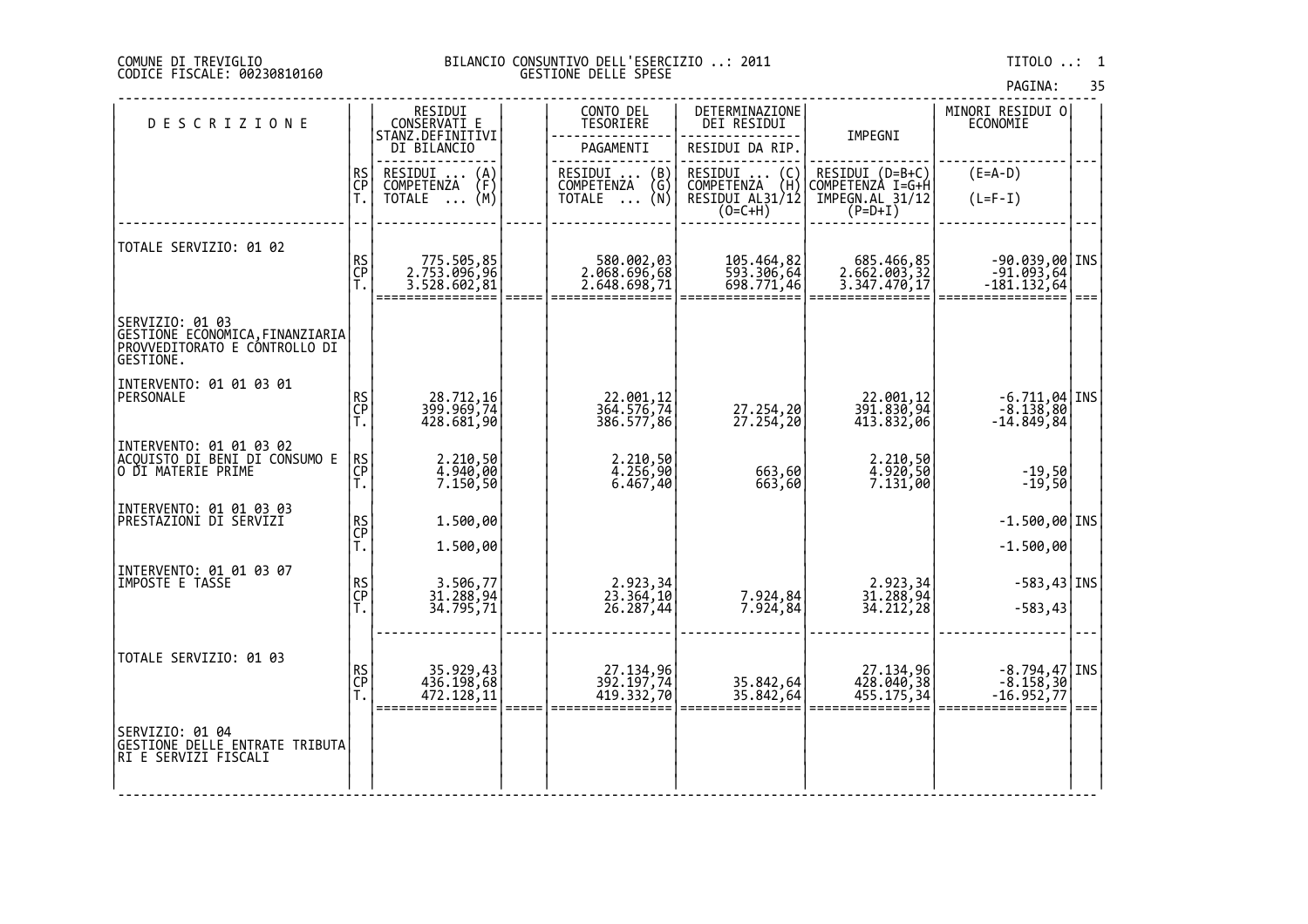#### DI TREVIGLIO BILANCIO CONSUNTIVO DELL'ESERCIZIO ..: 2011 TITOLO ..: 1 FISCALE: 00230810160 GESTIONE DELLE SPESE

| <b>DESCRIZIONE</b>                                                               |                | RESIDUI<br>CONSERVATI E                 |      | CONTO DEL<br>TESORIERE                | DETERMINAZIONE<br>DEI RESIDUI                                                        |                                       | MINORI RESIDUI 0<br><b>ECONOMIE</b>                                                     |     |
|----------------------------------------------------------------------------------|----------------|-----------------------------------------|------|---------------------------------------|--------------------------------------------------------------------------------------|---------------------------------------|-----------------------------------------------------------------------------------------|-----|
|                                                                                  |                | STANZ.DEFINITIVI<br>DI BILANCIO         |      | PAGAMENTI                             | RESIDUI DA RIP.                                                                      | IMPEGNI                               |                                                                                         |     |
|                                                                                  | RS<br>CP       | RESIDUI<br>$\binom{A}{F}$<br>COMPETENZA |      | RESIDUI<br>(B)<br>(Ğ)<br>COMPETENZA   | RESIDUI<br>$\left(\begin{smallmatrix} C \\ H \end{smallmatrix}\right)$<br>COMPETENZA | RESIDUI (D=B+C)<br>COMPETENZÀ I=G+H   | $(E=A-D)$                                                                               |     |
|                                                                                  | Ť.             | (M)<br>TOTALE                           |      | (Ñ)<br><b>TOTALE</b><br>$\cdots$      | RESIDUI AL31/12<br>$(O=C+H)$                                                         | IMPEGN.AL 31/12<br>$(P=D+I)$          | $(L=F-I)$                                                                               |     |
|                                                                                  |                |                                         |      |                                       |                                                                                      |                                       |                                                                                         |     |
| INTERVENTO: 01 01 04 01<br>PERSONALE                                             | RS<br>CP<br>T. | 29.209,34<br>188.206,88<br>217.416,22   |      | 27.223,12<br>148.851,94<br>176.075,06 | 95,11<br>36.046,81<br>36.141,92                                                      | 27.318,23                             | $-1.891, 11$ INS                                                                        |     |
|                                                                                  |                |                                         |      |                                       |                                                                                      | 184.898,75<br>212.216,98              | $-3.308, 13$<br>$-5.199, 24$                                                            |     |
| INTERVENTO: 01 01 04 02<br> ACQUISTO DI BĒNI DI CŎÑSUMO E<br> O DI MATERIE PRIME |                |                                         |      |                                       | 45,00                                                                                |                                       |                                                                                         |     |
|                                                                                  | RS<br>CP<br>T. | 45,00<br>1.970,00<br>2.015,00           |      | 889,53<br>889,53                      | 45,00                                                                                | 45,00<br>889,53<br>934,53             | $-1.080, 47$<br>$-1.080, 47$                                                            |     |
| INTERVENTO: 01 01 04 03<br>PRESTAZIONI DI SERVIZI                                |                |                                         |      |                                       |                                                                                      |                                       |                                                                                         |     |
|                                                                                  | RS<br>CP<br>T. | 82.436,09<br>248.645,00<br>331.081,09   |      | 28.087,99<br>132.249,45<br>160.337,44 | 20.559,65<br>57.033,63<br>77.593,28                                                  | 48.647,64<br>189.283,08<br>237.930,72 | $-33.788,45$ INS<br>$-59.361,92$<br>$-93.150,37$                                        |     |
| INTERVENTO: 01 01 04 07                                                          |                |                                         |      |                                       |                                                                                      |                                       |                                                                                         |     |
| IMPOSTE E TASSE                                                                  | RS<br>CP<br>T. | 5.345,63<br>11.256,61<br>16.602,24      |      | 508,57<br>7.810,67<br>8.319,24        | 3.445,94<br>3.445,94                                                                 | 508,57<br>11.256,61<br>11.765,18      | $-4.837,06$ INS                                                                         |     |
|                                                                                  |                |                                         |      |                                       |                                                                                      |                                       | $-4.837,06$                                                                             |     |
| INTERVENTO: 01 01 04 08<br> ONERI STRAORDINARI DELLA GESTI RS<br> CP             |                | 31.598,91<br>58.500,00<br>90.098,91     |      | 6.229,08<br>28.456,75<br>34.685,83    | 12.708,89                                                                            | 6.229,08<br>41.165,64<br>47.394,72    | $\begin{bmatrix} -25.369, 83   \text{INS} \\ -17.334, 36   \ -42.704, 19 \end{bmatrix}$ |     |
|                                                                                  | Ť.             |                                         |      |                                       | 12.708,89                                                                            |                                       |                                                                                         |     |
| TOTALE SERVIZIO: 01 04                                                           |                |                                         |      |                                       |                                                                                      |                                       |                                                                                         |     |
|                                                                                  | RS<br>CP<br>T. | 148.634,97<br>508.578,49                |      | 62.048,76<br>318.258,34<br>380.307,10 | 20.699,76<br>109.235,27                                                              | 82.748,52<br>427.493,61<br>510.242,13 | $-65.886,45$ INS<br>$-81.084,88$                                                        |     |
|                                                                                  |                | 657.213,46                              | ===: |                                       | 129.935,03                                                                           |                                       | -146.971,33                                                                             | === |
| SERVIZIO: 01 05<br>GESTIONE DEI BENI DEMANIALI E<br>PATRIMONIALI                 |                |                                         |      |                                       |                                                                                      |                                       |                                                                                         |     |
|                                                                                  |                |                                         |      |                                       |                                                                                      |                                       |                                                                                         |     |
| INTERVENTO: 01 01 05 01<br>PERSONALE                                             |                | 3.803,87<br>90.200,60                   |      |                                       |                                                                                      | 1.401,52<br>87.620,11                 | $-2.402,35$ INS<br>$-2.580,49$                                                          |     |
|                                                                                  | RS<br>CP<br>T. | 94.004,47                               |      | 1.401,52<br>85.154,06<br>86.555,58    | 2.466,05<br>2.466,05                                                                 | 89.021,63                             | $-4.982,84$                                                                             |     |
|                                                                                  |                |                                         |      |                                       |                                                                                      |                                       |                                                                                         |     |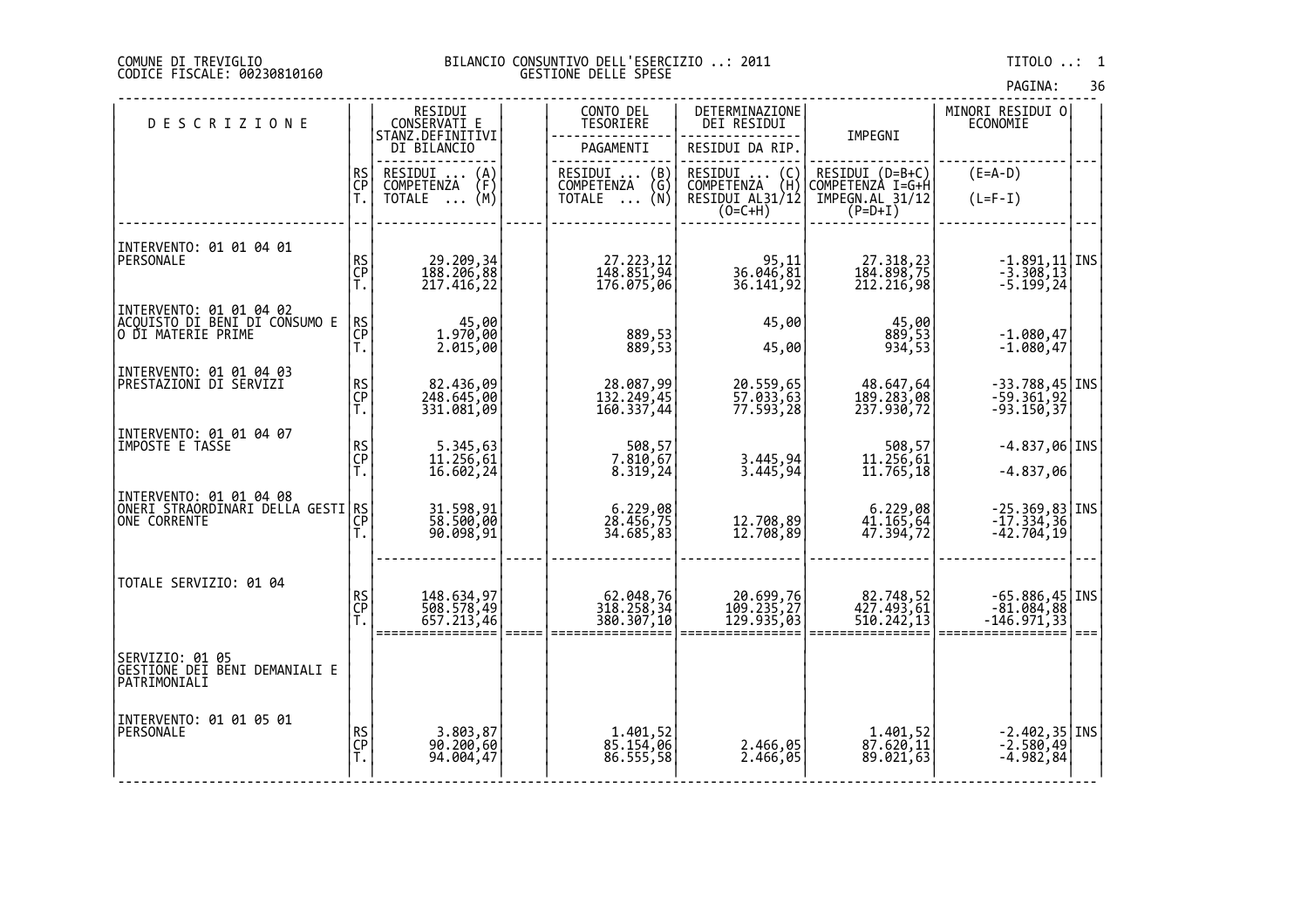|  | PAGINA: | 37 |  |
|--|---------|----|--|
|  |         |    |  |

|                                                            |                |                                                            |       |                                                                               |                                         |                                        | PAGINA:                                                                          | 37   |
|------------------------------------------------------------|----------------|------------------------------------------------------------|-------|-------------------------------------------------------------------------------|-----------------------------------------|----------------------------------------|----------------------------------------------------------------------------------|------|
| <b>DESCRIZIONE</b>                                         |                | RESIDUI<br>CONSERVATI E<br>STANZ.DEFINITIVI<br>DI BILANCIO |       | CONTO DEL<br>TESORIERE                                                        | DETERMINAZIONE<br>DEI RESIDUI           | IMPEGNI                                | MINORI RESIDUI O<br>ECONOMIE                                                     |      |
|                                                            |                |                                                            |       | PAGAMENTI                                                                     | RESIDUI DA RIP.                         |                                        |                                                                                  |      |
|                                                            | RS<br>CP<br>T. | RESIDUI<br>$\binom{A}{F}$<br><b>COMPETENZA</b>             |       | RESIDUI<br>(B)<br><b>COMPETENZA</b><br>$\binom{\bar{\mathsf{G}}}{\mathsf{N}}$ | RESIDUI<br>$\binom{C}{H}$<br>COMPETENZA | RESIDUI (D=B+C)<br>COMPETENZA I=G+H    | $(E=A-D)$                                                                        |      |
|                                                            |                | (M)<br>TOTALE                                              |       | TOTALE<br>$\cdots$                                                            | RESIDUI AL31/12<br>$(O=C+H)$            | IMPEGN.AL 31/12<br>$(P=D+I)$           | $(L=F-I)$                                                                        |      |
| INTERVENTO: 01 01 05 02                                    |                |                                                            |       |                                                                               |                                         |                                        |                                                                                  |      |
| ACQUISTO DI BENI DI CONSUMO E<br>O DI MATERIE PRIME        | RS<br>CP<br>T. | 570,00<br>570,00                                           |       |                                                                               | 169,00<br>169,00                        | 169,00<br>169,00                       | $-401,00$<br>$-401,00$                                                           |      |
| INTERVENTO: 01 01 05 03                                    |                |                                                            |       |                                                                               |                                         |                                        |                                                                                  |      |
| PRESTAZIONI DI SERVIZI                                     | RS<br>CP<br>T. | 155.985,64<br>394.900,00<br>550.885,64                     |       | 108.904,67<br>290.827,65<br>399.732,32                                        | 18.997,80<br>74.763,07<br>93.760,87     | 127.902,47<br>365.590,72<br>493.493,19 | $-28.083, 17$ TMS<br>$-29.309, 28$<br>$-57.392,45$                               |      |
| INTERVENTO: 01 01 05 04                                    |                |                                                            |       |                                                                               |                                         |                                        |                                                                                  |      |
| UTILIZZO DI BENI DI TERZI                                  | RS<br>CP<br>T. | 11.336,31<br>41.000,00                                     |       | 10.245,49<br>26.270,78                                                        | 603,82<br>8.213,47                      | 10.849,31<br>34.484,25<br>45.333,56    | $-487,00$ INS<br>$-6.515,75$                                                     |      |
| INTERVENTO: 01 01 05 06                                    |                | 52.336,31                                                  |       | 36.516,27                                                                     | 8.817,29                                |                                        | $-7.002,75$                                                                      |      |
| ÎNTÊRÊSSÎ PASSIVÎ Ê ONÊRI FINA RS<br>NZIARI DIVERSI<br> T. |                | 302.648,09<br>302.648,09                                   |       | 280.751,47<br>280.751,47                                                      |                                         | 280.751,47<br>280.751,47               | $-21.896,62$<br>$-21.896,62$                                                     |      |
|                                                            |                |                                                            |       |                                                                               |                                         |                                        |                                                                                  |      |
| INTERVENTO: 01 01 05 07<br>IMPOSTE E TASSE                 | RS<br>CP<br>T. | 4.458,04<br>23.928,33<br>28.386,37                         |       | 2.484,79<br>17.717,63                                                         | 890,55<br>6.189,97<br>7.080,52          | 3.375,34<br>23.907,60                  | $-1.082,70$ INS<br>$-20,73$<br>-1.103,43                                         |      |
|                                                            |                |                                                            |       | 20.202,42                                                                     |                                         | 27.282,94                              |                                                                                  |      |
| TOTALE SERVIZIO: 01 05                                     |                |                                                            |       |                                                                               |                                         |                                        |                                                                                  |      |
|                                                            | RS<br>CP<br>T. | 175.583,86<br>853.247,02<br>1.028.830,88                   |       | 123.036,47<br>700.721,59<br>823.758,06                                        | 20.492,17<br>91.801,56<br>112.293,73    | 143.528,64<br>792.523,15<br>936.051,79 | -32.055,22 INS<br>-60.723,87<br>-92.779,09                                       |      |
|                                                            |                | ================                                           | ===== |                                                                               |                                         |                                        |                                                                                  | $==$ |
| SERVIZIO: 01 06<br>UFFICIO TECNICO                         |                |                                                            |       |                                                                               |                                         |                                        |                                                                                  |      |
|                                                            |                |                                                            |       |                                                                               |                                         |                                        |                                                                                  |      |
| INTERVENTO: 01 01 06 01<br>PERSONALE                       |                | 38.746,63<br>847.783,53                                    |       | 32.956,65<br>795.076,72                                                       | 3.068,37<br>32.044,59                   | 36.025,02<br>827.121,31                |                                                                                  |      |
|                                                            | RS<br>CP<br>T. | 886.530,16                                                 |       | 828.033,37                                                                    | 35.112,96                               | 863.146,33                             | $\begin{array}{c} -2.721,61   \text{INS} \\ -20.662,22   -23.383,83 \end{array}$ |      |
|                                                            |                |                                                            |       |                                                                               |                                         |                                        |                                                                                  |      |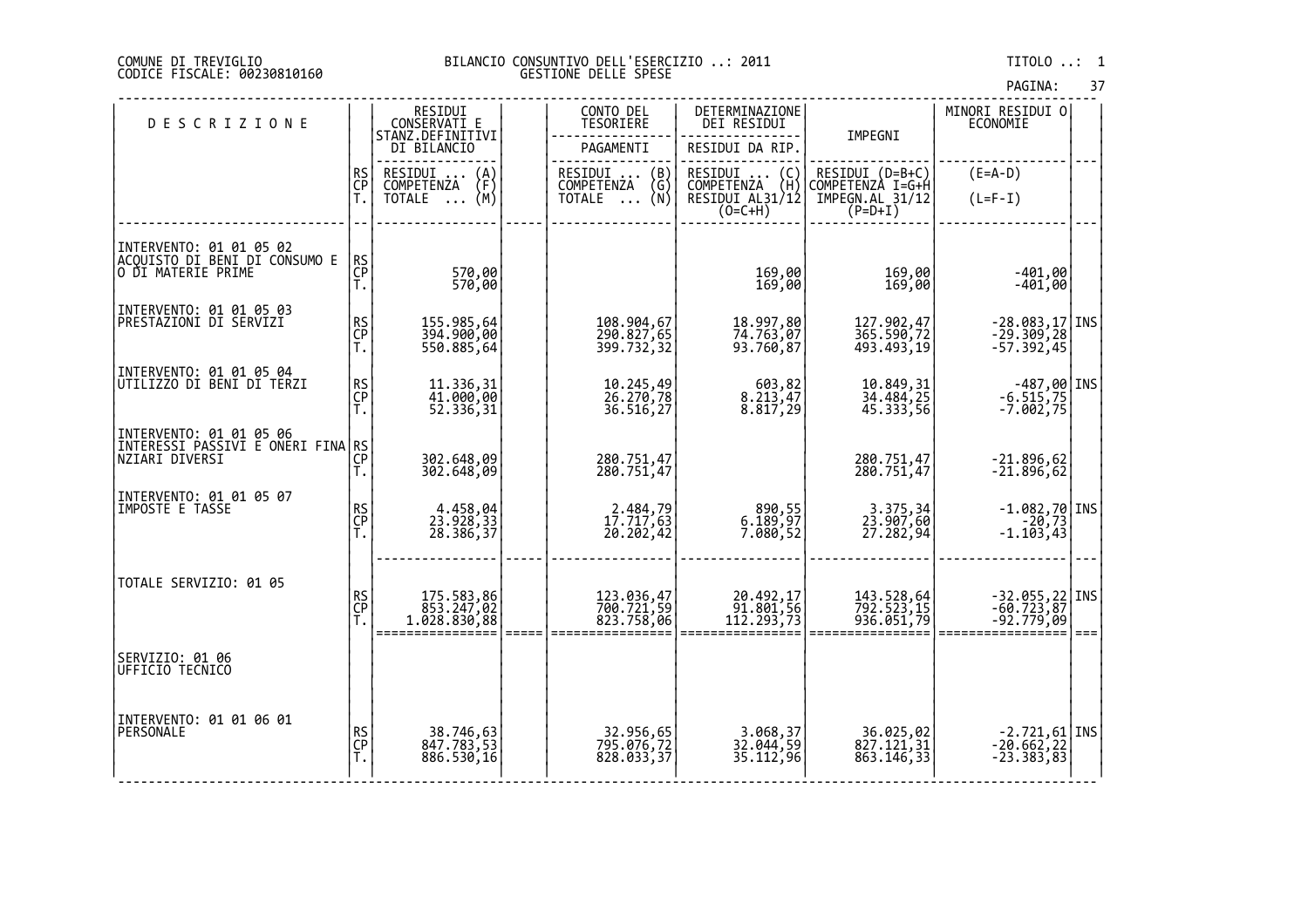#### COMUNE DI TREVIGLIO BILANCIO CONSUNTIVO DELL'ESERCIZIO ..: 2011 TITOLO ..: 1 CODICE FISCALE: 00230810160 GESTIONE DELLE SPESE

| <b>DESCRIZIONE</b>                                                                           |                | RESIDUI<br>CONSERVATI E                               | CONTO DEL<br><b>TESORIERE</b>                                    | DETERMINAZIONE<br>DEI RESIDUI       | IMPEGNI                               | MINORI RESIDUI O<br>ECONOMIE                                                  |      |
|----------------------------------------------------------------------------------------------|----------------|-------------------------------------------------------|------------------------------------------------------------------|-------------------------------------|---------------------------------------|-------------------------------------------------------------------------------|------|
|                                                                                              |                | STĀNZ.DEFINĪTĪVI<br>DI BILANCIO                       | PAGAMENTI                                                        | RESIDUI DA RIP.                     |                                       |                                                                               |      |
|                                                                                              |                | RESIDUI<br>$\binom{A}{F}$                             | RESIDUI<br>(B)<br>$\cdots$                                       | RESIDUI<br>COMPETENZA<br>(C)        | RESIDUI (D=B+C)<br>COMPETENZA I=G+H   | $(E=A-D)$                                                                     |      |
|                                                                                              | RS<br>CP<br>T. | <b>COMPETENZA</b><br>(M)<br><b>TOTALE</b><br>$\ddots$ | <b>COMPETENZA</b><br>$\binom{G}{N}$<br><b>TOTALE</b><br>$\cdots$ | (H)<br>RESIDUI AL31/12<br>$(O=C+H)$ | IMPEGN.AL 31/12<br>$(P=D+I)$          | $(L=F-I)$                                                                     |      |
|                                                                                              |                |                                                       |                                                                  |                                     |                                       |                                                                               |      |
| INTERVENTO: 01 01 06 02<br> ACQUISTO DI BENI DI CONSUMO E<br>O DI MATERIE PRIME              | RS<br>CP<br>T. | 3.211,74<br>5.680,00<br>8.891,74                      | 2.009,13<br>2.504,53<br>4.513,66                                 | 1.200,14<br>2.812,68<br>4.012,82    | 3.209,27<br>5.317, 21<br>8.526,48     | $\left[\begin{array}{c} -2,47 \\ -362,79 \\ -365,26 \end{array}\right]$       |      |
| INTERVENTO: 01 01 06 03<br>PRESTAZIONI DI SERVIZI                                            | RS<br>CP<br>T. | 12.338,44<br>25.890,00<br>38.228,44                   | 6.595,31<br>19.260,60<br>25.855,91                               | 3.335,19<br>1.594,80<br>4.929,99    | 9.930,50<br>20.855,40<br>30.785,90    | -2.407,94 INS<br>-5.034,60  <br>$-7.442, 54$                                  |      |
| INTERVENTO: 01 01 06 04<br>UTILIZZO DI BENI DI TERZI                                         | RS<br>CP<br>T. |                                                       |                                                                  |                                     |                                       |                                                                               |      |
| INTERVENTO: 01 01 06 07<br>IMPOSTE E TASSE                                                   | RS<br>CP<br>T. | 8.272,09<br>64.986,19<br>73.258,28                    | 6.008,35<br>50.411,50<br>56.419,85                               | 14.524,37<br>14.524,37              | 6.008,35<br>64.935,87<br>70.944,22    | $-2.263,74$ INS<br>$-50,32$<br>$-2.314,06$                                    |      |
|                                                                                              |                |                                                       |                                                                  |                                     |                                       |                                                                               |      |
| TOTALE SERVIZIO: 01 06                                                                       | RS<br>CP<br>T. | 62.568,90<br>944.339,72<br>1.006.908,62               | 47.569,44<br>867.253,35<br>914.822,79                            | 7.603,70<br>50.976,44<br>58.580,14  | 55.173,14<br>918.229,79<br>973.402,93 | $\begin{bmatrix} -7.395, 76 \\ -26.109, 93 \end{bmatrix}$ INS<br>$-33.505,69$ | $==$ |
| SERVIZIO: 01 07<br> ANAGRAFE, STAIO CIVILE, ELET-<br>TORALE, LEVA E SERVIZIO STATI-<br>STICO |                |                                                       |                                                                  |                                     |                                       |                                                                               |      |
| INTERVENTO: 01 01 07 01<br>PERSONALE                                                         | RS<br>CP<br>T. | 12.147,21<br>332.021,73<br>344.168,94                 | 6.191,76<br>309.488,98<br>315.680,74                             | 1.174,57<br>9.404,47<br>10.579,04   | 7.366,33<br>318.893,45<br>326.259,78  | $-4.780,88$ INS<br>$-13.128,28$<br>$-17.909,16$                               |      |
| INTERVENTO: 01 01 07 02<br>ACQUISTO DI BENI DI CONSUMO E<br>O DI MATERIE PRIME               | RS<br>CP<br>T. | 987,01<br> 90,215.9<br>6.902,01                       | 987,01<br>2.814,70<br>$\overline{3}.\overline{8}01,71$           | 2.309,63<br>2.309,63                | 987,01<br>5.124,33<br>6.111, 34       | $-790,67$<br>$-790,67$                                                        |      |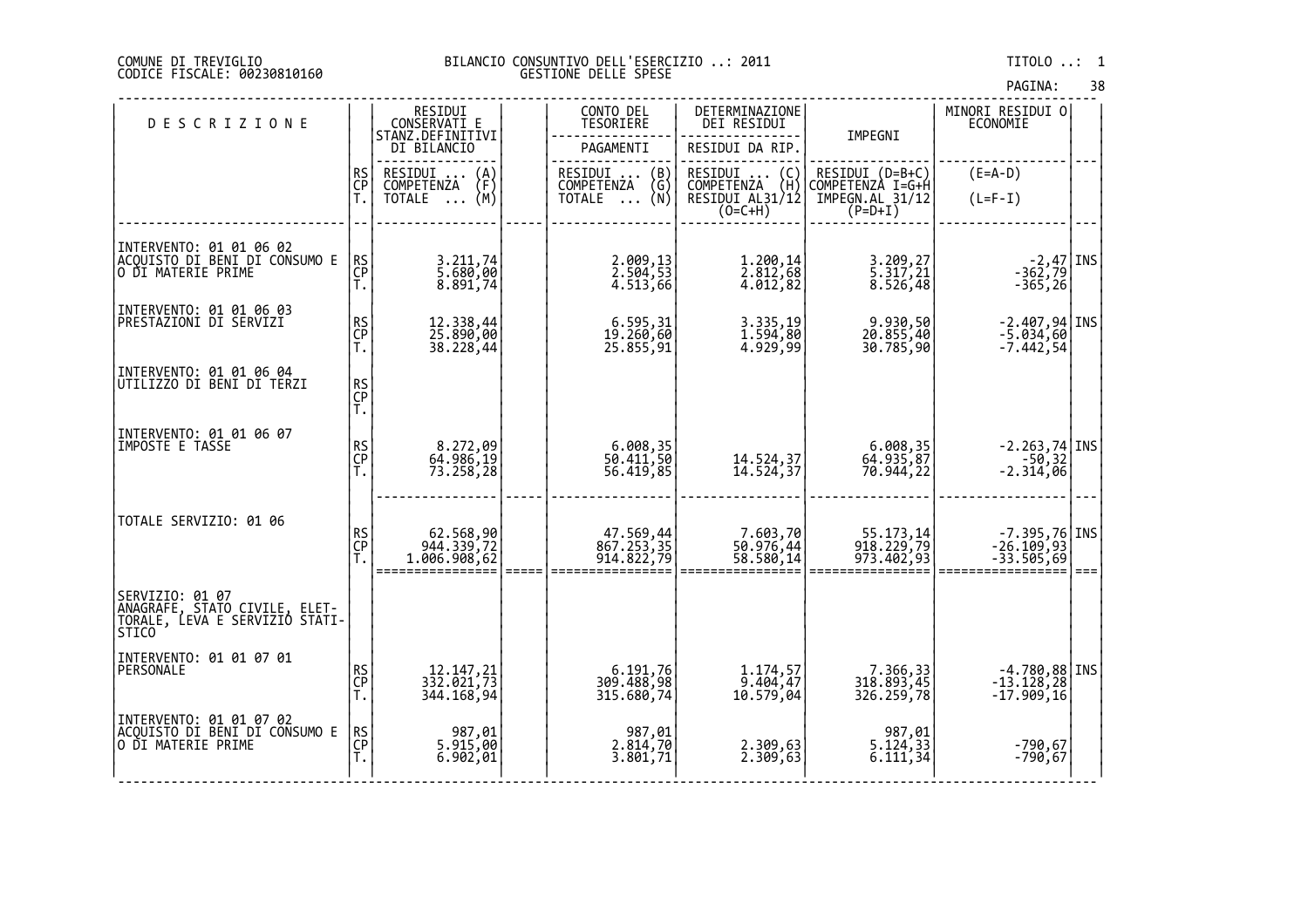# DI TREVIGLIO BILANCIO CONSUNTIVO DELL'ESERCIZIO ..: 2011 TITOLO ..: 1 FISCALE: 00230810160 GESTIONE DELLE SPESE

| <b>DESCRIZIONE</b>                                                                       |                | RESIDUI<br>CONSERVATI E                        | CONTO DEL<br><b>TESORIERE</b>          | DETERMINAZIONE<br>DEI RESIDUI                                                        |                                        | MINORI RESIDUI 0<br><b>ECONOMIE</b>                  |      |
|------------------------------------------------------------------------------------------|----------------|------------------------------------------------|----------------------------------------|--------------------------------------------------------------------------------------|----------------------------------------|------------------------------------------------------|------|
|                                                                                          |                | STANZ.DEFINITIVI<br>DI BILANCIO                | PAGAMENTI                              | RESIDUI DA RIP.                                                                      | IMPEGNI                                |                                                      |      |
|                                                                                          | RS<br>CP       | RESIDUI<br>$\binom{A}{F}$<br><b>COMPETENZA</b> | RESIDUI<br>(B)<br>(Ğ'<br>COMPETENZA    | RESIDUI<br>$\left(\begin{smallmatrix} C \\ H \end{smallmatrix}\right)$<br>COMPETENZA | RESIDUI (D=B+C)<br>COMPETENZÀ I=G+H    | $(E=A-D)$                                            |      |
|                                                                                          | Ť.             | (M)<br>TOTALE                                  | ∖Ñ)<br><b>TOTALE</b><br>$\cdots$       | RESIDUI AL31/12<br>$(0=C+H)$                                                         | IMPEGN.AL 31/12<br>$(P=D+I)$           | $(L=F-I)$                                            |      |
| INTERVENTO: 01 01 07 03<br> PRESTAZIONI DI SERVIZI                                       | RS<br>CP<br>T. | 1.088,21<br>3.295,00<br>4.383,21               | 457,62<br>1.102,35<br>1.559,97         | 1.044,60<br>1.044,60                                                                 | 457,62<br>2.146,95<br>2.604,57         | $-630,59$ <i>INS</i><br>$-1.148, 05$<br>$-1.778, 64$ |      |
| INTERVENTO: 01 01 07 04<br>UTILIZZO DI BENI DI TERZI                                     | RS<br>CP<br>T. |                                                |                                        |                                                                                      |                                        |                                                      |      |
| INTERVENTO: 01 01 07 07<br>IMPOSTE E TASSE                                               | RS<br>CP<br>T. | 3.597,64<br>28.255,14<br>31.852,78             | 2.059,48<br>19.544,40<br>21.603,88     | 8.710,74<br>8.710,74                                                                 | 2.059,48<br>28.255,14<br>30.314,62     | $-1.538,16$ INS<br>$-1.538,16$                       |      |
| TOTALE SERVIZIO: 01 07                                                                   | RS<br>CP<br>T. | 17.820,07<br>369.486,87<br>387.306,94          | 9.695,87<br> 332.950,43<br> 342.646,30 | 1.174,57<br>21.469,44<br>22.644,01                                                   | 10.870,44<br>354.419,87<br>365.290,31  | $-6.949,63$ INS<br>-15.067,00<br>-22.016,63          | $==$ |
| SERVIZIO: 01 08<br>ALTRI SERVIZI ĞENERALI                                                |                |                                                |                                        |                                                                                      |                                        |                                                      |      |
| INTERVENTO: 01 01 08 01<br>PERSONALE                                                     | RS<br>CP<br>T. | 17.760,00<br>15.000,00<br>32.760,00            | 17.760,00<br>17.760,00                 | 14.641,00<br>14.641,00                                                               | 17.760,00<br>14.641,00<br>32.401,00    | -359,00<br>-359,00                                   |      |
| INTERVENTO: 01 01 08 06<br>ÎNTERESSI PASSIVÎ E ONERI FINA RS<br>  NZIARI DIVERSI<br>  T. |                | 1.737,99<br>2.000,00<br>3.737,99               |                                        |                                                                                      |                                        | -1.737,99 INS<br>-2.000,00<br>-3.737,99              |      |
| INTERVENTO: 01 01 08 07<br>IMPOSTE E TASSE                                               | RS<br>CP<br>T. | 1.155,37<br>352.467,63<br>353.623,00           | 1.155,37<br>259.216,79<br>260.372,16   |                                                                                      | 1.155, 37<br>259.216, 79<br>260.372,16 | -93.250,84<br>-93.250,84                             |      |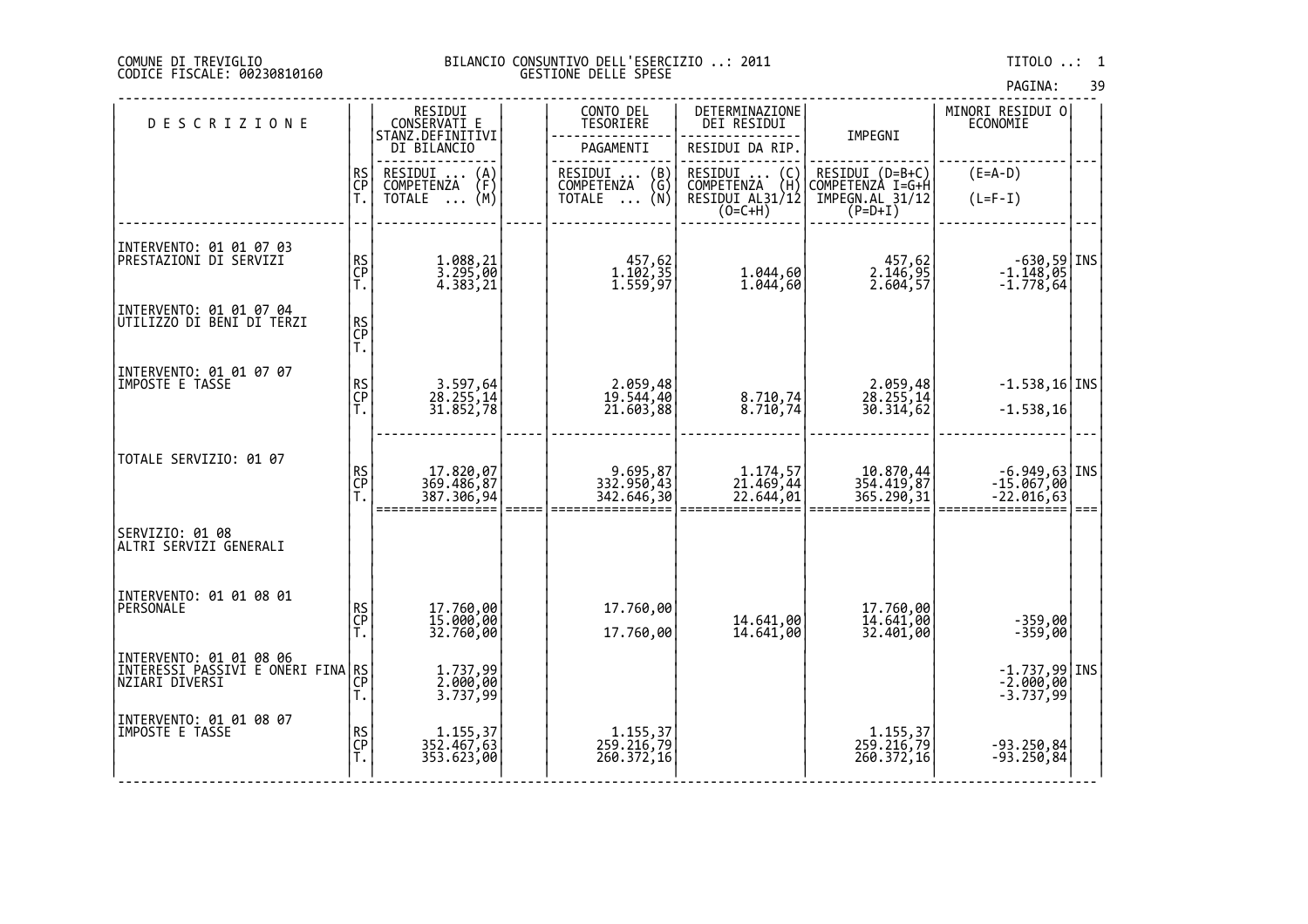| PAGINA: | 40 |
|---------|----|
|         |    |

| <b>DESCRIZIONE</b>                                  |                | RESIDUI<br>CONSERVATI E<br>STANZ.DEFINITIVI | CONTO DEL<br>TESORIERE                  | DETERMINAZIONE<br>DEI RESIDUI           | IMPEGNI                             | MINORI RESIDUI 0<br><b>ECONOMIE</b> |  |
|-----------------------------------------------------|----------------|---------------------------------------------|-----------------------------------------|-----------------------------------------|-------------------------------------|-------------------------------------|--|
|                                                     |                | DI BILANCIO                                 | PAGAMENTI                               | RESIDUI DA RIP.                         |                                     |                                     |  |
|                                                     | RS<br>CP       | RESIDUI<br>(A)<br>(F)<br>COMPETENZA         | RESIDUI<br>COMPETENZA<br>$\binom{B}{G}$ | RESIDUI<br>$\binom{C}{H}$<br>COMPETENZA | RESIDUI (D=B+C)<br>COMPETENZÀ I=G+H | $(E=A-D)$                           |  |
|                                                     |                | (M)<br>TOTALE<br>$\cdots$                   | (N)<br>TOTALE<br>$\cdots$               | RESIDUI AL31/12<br>$(O=C+H)$            | IMPEGN.AL 31/12<br>$(P=D+I)$        | $(L=F-I)$                           |  |
| INTERVENTO: 01 01 08 08                             |                |                                             |                                         |                                         |                                     |                                     |  |
| ONERI STRAORDINARI DELLA GESTI RS <br>IONE CORRENTE | CP<br>T.       | 11.860,19<br>6.000,00                       | 544,60<br>2.350, 10                     | 10.610,01<br>16,49                      | 11.154,61<br>2.366,59               | $-705,58$   INS<br>$-3.633,41$      |  |
| INTERVENTO: 01 01 08 10                             |                | 17.860,19                                   | $\overline{2.894,70}$                   | 10.626,50                               | 13.521,20                           | $-4.338,99$                         |  |
| <b>FONDO SVALUTAZIONE CREDITI</b>                   | RS<br>CP<br>T. | 350.000,00                                  |                                         |                                         |                                     | $-350.000,00$                       |  |
| INTERVENTO: 01 01 08 11                             |                | 350.000,00                                  |                                         |                                         |                                     | $-350.000,00$                       |  |
| FONDI DI RISERVA                                    | RS<br>CP       | 101.532.44                                  |                                         |                                         |                                     | $-101.532,44$                       |  |
|                                                     |                | 101.532,44                                  |                                         |                                         |                                     | $-101.532,44$                       |  |
| TOTALE SERVIZIO: 01 08                              |                |                                             |                                         |                                         |                                     |                                     |  |
|                                                     | RS<br>CP<br>T. | 32.513,55<br>827.000,07                     | 19.459,97<br>261.566,89                 | 10.610.01<br>14.657,49                  | 30.069,98<br>276.224,38             | $-2.443,57$ INS<br>$-550.775,69$    |  |
|                                                     |                | 859.513,62                                  | 281.026,86                              | 25.267,50                               | 306.294,36                          | -553.219,26                         |  |
| TOTALE FUNZIONE: 01                                 |                | 1.308.453,62                                | 900.037,30                              | 190.140,45                              | 1.090.177,75                        | $-218.275,87$   INS                 |  |
|                                                     | RS<br>CP<br>T. | 7.124.627,45<br>8.433.081,07                | 5.307.847,48<br>6.207.884,78            | 952.385,00<br>1.142.525,45              | 6.260.232,48<br>7.350.410,23        | $-864.394,97$<br>$-1.082.670,84$    |  |
|                                                     |                |                                             |                                         |                                         |                                     |                                     |  |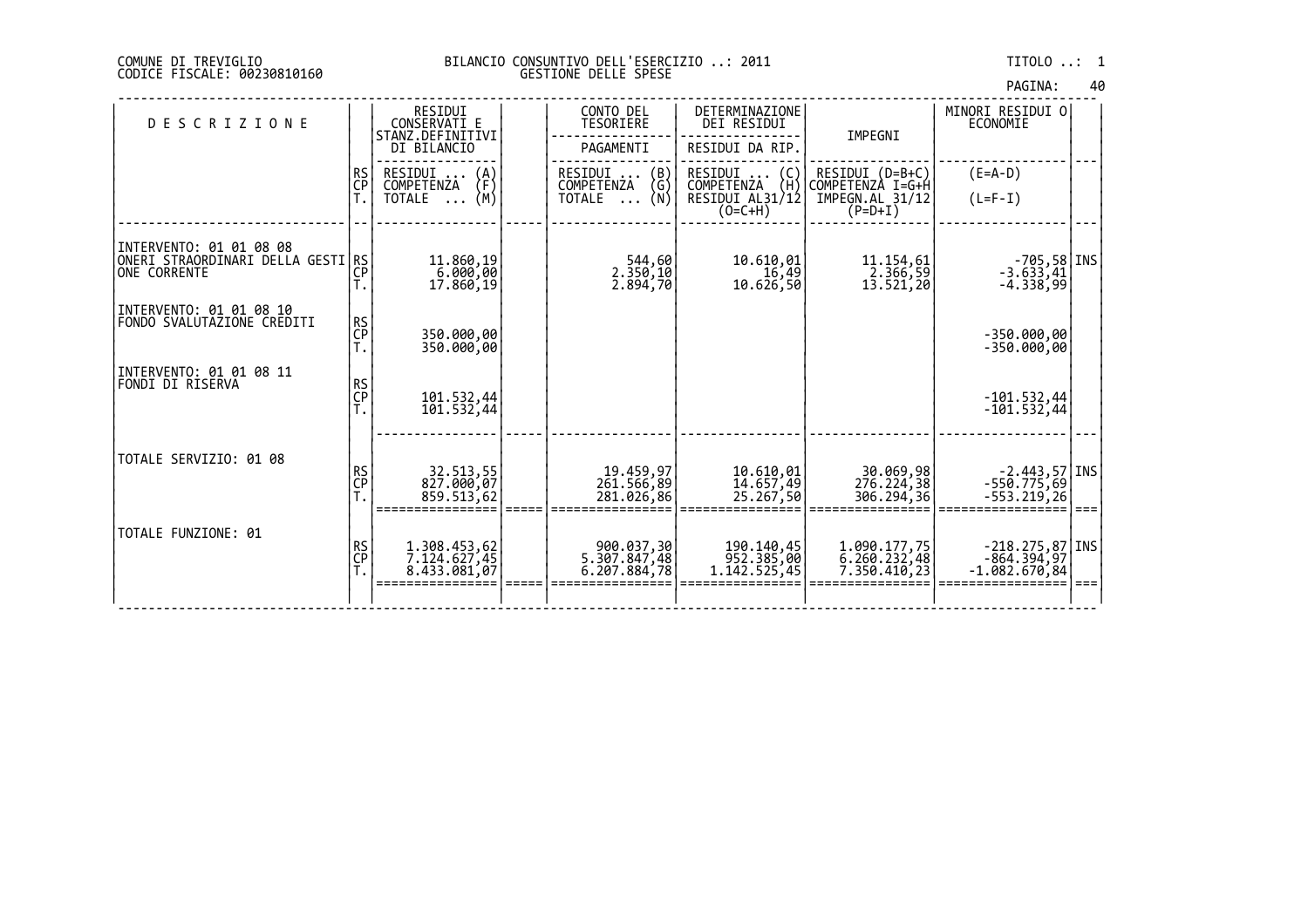| PAGINA: |  |  |  | 41 |
|---------|--|--|--|----|
|---------|--|--|--|----|

| <b>DESCRIZIONE</b>                                                              |                | RESIDUI<br>CONSERVATI_E                                                | CONTO DEL<br>TESORIERE                       | DETERMINAZIONE<br>DEI RESIDUI                  |                                                                            | MINORI RESIDUI 0<br>ECONOMIE                                                                 |  |
|---------------------------------------------------------------------------------|----------------|------------------------------------------------------------------------|----------------------------------------------|------------------------------------------------|----------------------------------------------------------------------------|----------------------------------------------------------------------------------------------|--|
|                                                                                 |                | STANZ.DEFINITIVI<br>DI BILANCIO                                        | PAGAMENTI                                    | RESIDUI DA RIP                                 | IMPEGNI                                                                    |                                                                                              |  |
|                                                                                 | RS<br>CP<br>T. | RESIDUI<br>$\begin{Bmatrix} A \\ F \\ (M) \end{Bmatrix}$<br>COMPETENZA | RESIDUI<br>.<br>NŻA (G)<br>(N)<br>COMPETENZA | RESIDUI<br>(C)                                 | RESIDUI (D=B+C)<br>COMPETENZA I=G+H<br>IMPEGN.AL 31/12                     | $(E=A-D)$                                                                                    |  |
|                                                                                 |                | TOTALE                                                                 | <b>TOTALE</b>                                | COMPETENZA (H)<br>RESIDUI AL31/12<br>$(O=C+H)$ | $(P=D+I)$                                                                  | $(L=F-I)$                                                                                    |  |
| FUNZIONE: 02<br>FUNZIONI RELATIVE ALLA<br>GIUSTIZIA                             |                |                                                                        |                                              |                                                |                                                                            |                                                                                              |  |
| SERVIZIO: 02 01<br>UFFICI GIUDIZIARI, CARCERE<br>MANDAMENTALE E ALTRI SERVIZI   |                |                                                                        |                                              |                                                |                                                                            |                                                                                              |  |
| INTERVENTO: 01 02 01 02<br> ACQUISTO_DI_BENI_DI CONSUMO E<br>O DI MATERIE PRIME | RS<br>CP<br>T. |                                                                        |                                              |                                                |                                                                            |                                                                                              |  |
| INTERVENTO: 01 02 01 03<br>PRESTAZIONI DI SERVIZI                               | RS<br>CP<br>T. | 16.478,71<br>99.500,00<br>115.978,71                                   | 12.346,84<br>64.046,53<br>76.393,37          | 2.720,49<br>26.334,76<br>29.055,25             | 15.067,33<br>90.381,29<br>105.448,62                                       | $\begin{bmatrix} -1.411, 38 \\ -9.118, 71 \\ -10.530, 09 \end{bmatrix}$ INS                  |  |
| INTERVENTO: 01 02 01 04<br>UTILIZZO DI BENI DI TERZI                            | RS<br>CP<br>T. | $617,41$<br>14.500,00<br>15.117,41                                     | 14.499,96<br>14.499,96                       |                                                | 14.499,96<br>14.499,96                                                     | $-617, 41$ INS<br>04, -<br>45, 617-                                                          |  |
| INTERVENTO: 01 02 01 06<br> INTERESSI PASSIVI E ONERI FINA RS<br> CP <br> T.    |                | 1.273,15<br>1.273,15                                                   | 1.273,15<br>$\overline{1.273,15}$            |                                                | 1.273,15<br>1.273,15                                                       |                                                                                              |  |
| TOTALE SERVIZIO: 02 01                                                          | RS<br>CP<br>T. | 17.096,12<br>115.273,15<br>132.369,27                                  | 12.346,84<br>79.819,64<br>92.166,48          | 2.720,49<br>26.334,76<br>29.055,25             | 15.067,33<br>106.154,40<br>$\bar{1}\bar{2}\bar{1}.\bar{2}\bar{2}1\bar{1}3$ | $\begin{array}{c} -2.028,79   \text{INS} \\ -9.118,75   \text{--} \\ -11.147,54 \end{array}$ |  |
| TOTALE FUNZIONE: 02                                                             | RS<br>CP<br>T. | 17.096,12<br>115.273,15<br>132.369,27                                  | 12.346,84<br>79.819,64<br>92.166,48          | 2.720,49<br>26.334,76<br>29.055,25             | 15.067,33<br>106.154,40<br>121.221,73                                      | $\begin{array}{c} -2.028,79   \text{INS}   \\ -9.118,75   \\ -11.147,54 \end{array}$         |  |
|                                                                                 |                |                                                                        |                                              |                                                |                                                                            |                                                                                              |  |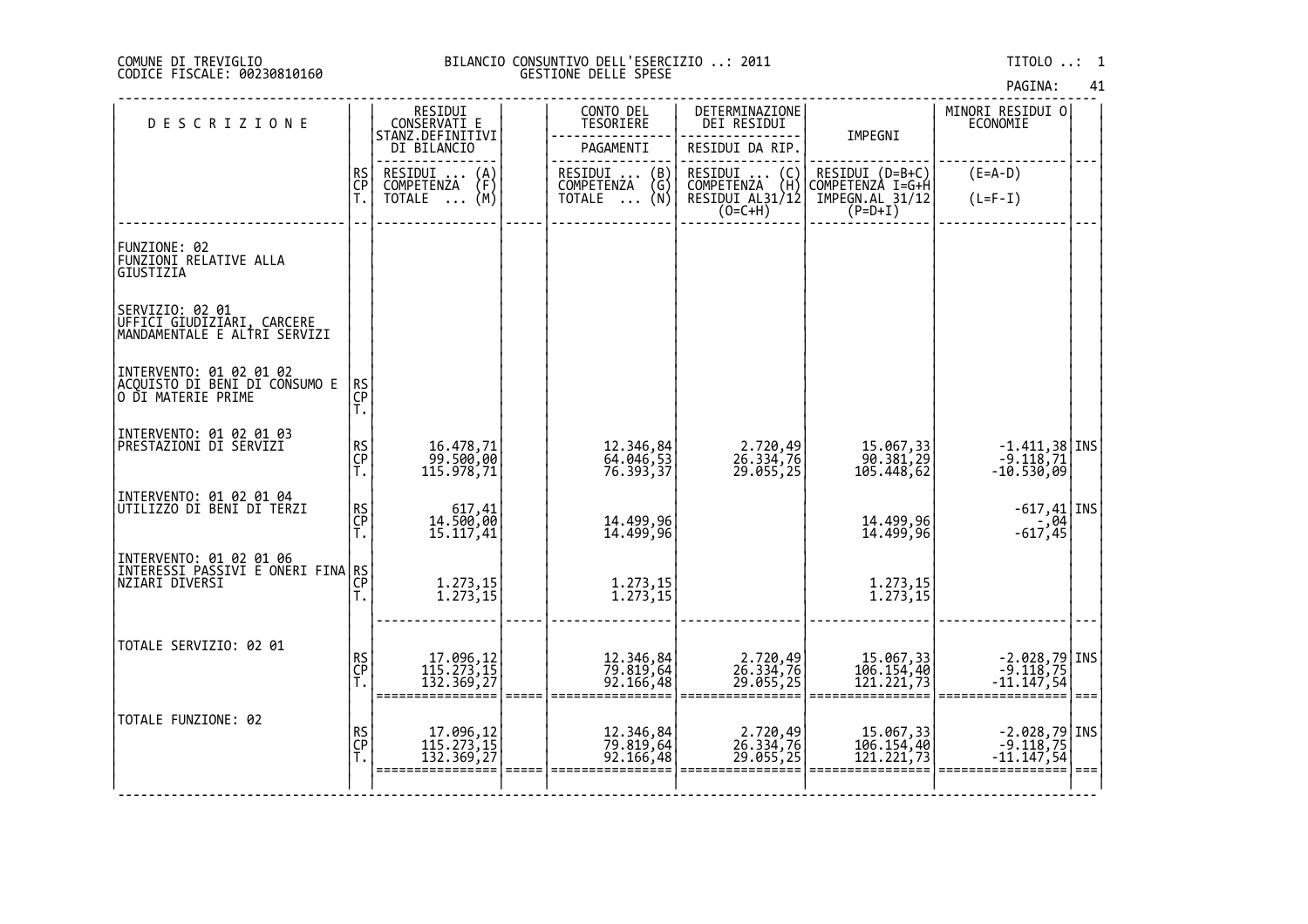| PAGINA: | 42 |
|---------|----|
|---------|----|

| <b>DESCRIZIONE</b>                                                             |                | RESIDUI<br>CONSERVATI E                        | CONTO DEL<br>TESORIERE                                             | DETERMINAZIONE<br>DEI RESIDUI                     |                                            | MINORI RESIDUI O<br><b>ECONOMIE</b>                                              |      |
|--------------------------------------------------------------------------------|----------------|------------------------------------------------|--------------------------------------------------------------------|---------------------------------------------------|--------------------------------------------|----------------------------------------------------------------------------------|------|
|                                                                                |                | STANZ.DEFINITIVI<br>DI BILANCIO                | PAGAMENTI                                                          | RESIDUI DA RIP                                    | IMPEGNI                                    |                                                                                  |      |
|                                                                                | RS<br>CP<br>T. | RESIDUI<br>$\binom{A}{F}$<br><b>COMPETENZA</b> | RESIDUI  (B)<br>COMPETENZA (G)<br>TOTALE  (N)                      | RESIDUI  (C)<br>COMPETENZA (H)<br>RESIDUI AL31/12 | RESIDUI (D=B+C)<br>COMPETENZA I=G+H        | $(E=A-D)$                                                                        |      |
|                                                                                |                | (M)<br>TOTALE                                  |                                                                    | $(0=C+H)$                                         | IMPEGN.AL 31/12<br>$(P=D+I)$               | $(L=F-I)$                                                                        |      |
| FUNZIONE: 03<br>POLIZIA LOCALE                                                 |                |                                                |                                                                    |                                                   |                                            |                                                                                  |      |
| SERVIZIO: 03 01<br> POLIZIA MUNICIPALE                                         |                |                                                |                                                                    |                                                   |                                            |                                                                                  |      |
| INTERVENTO: 01 03 01 01<br>PERSONALE                                           | RS<br>CP<br>T. | 35.142,22<br>831.787,44<br>866.929,66          | 29.464,24<br>783.091,42<br>812.555,66                              | 2.368,82<br>35.068,81<br>37.437,63                | 31.833,06<br>818.160,23<br>849.993,29      | $-3.309,16$ INS<br>$-13.627,21$<br>$-16.936,37$                                  |      |
| INTERVENTO: 01 03 01 02<br>ACQUISTO DI BENI DI CONSUMO E<br>O DI MATERIE PRIME | RS<br>CP<br>T. | 24.399,10<br>48.330,60<br>72.729,70            | 23.146,09<br>20.625,51<br>43.771,60                                | 1.253,00<br>19.169,98<br>20.422,98                | 24.399,09<br>39.795,49<br>64.194,58        | 01   INS<br> -8.535,11<br> -8.535,12                                             |      |
| INTERVENTO: 01 03 01 03<br> PRESTAZIONI DI SERVIZI                             | RS<br>CP<br>T. | 209.837,43<br>386.308,38                       | 193.250,04<br>213.783,98<br>407.034,02                             | 9.610,95<br>81.573,42<br>91.184,37                | 202.860,99<br>295.357,40<br>498.218,39     | -6.976,44 INS<br>-90.950,98<br>-97.927,42                                        |      |
| INTERVENTO: 01 03 01 04<br>UTILIZZO DI BENI DI TERZI                           | RS<br>CP<br>T. | 31.500,00<br>31.500,00                         | 31.500,00<br>31.500,00                                             |                                                   | 31.500,00<br>31.500,00                     |                                                                                  |      |
| INTERVENTO: 01 03 01 07<br>IMPOSTE E TASSE                                     | RS<br>CP<br>T. | 9.110,24<br>67.751,58<br>76.861,82             | 5.501,78<br>52.827,47<br>58.329,25                                 | 14.760,97<br>14.760,97                            | 5.501,78<br>67.588,44<br>73.090,22         | $-3.608, 46$ INS<br>$-163,14$<br>$-3.771,60$                                     |      |
| TOTALE SERVIZIO: 03 01                                                         | RS<br>CP<br>T. | 278.488,99<br>1.365.678,00<br>1.644.166,99     | 251.362,15<br>1.101.828,38<br>$1.\overline{3}53.\overline{1}90,53$ | 13.232,77<br>150.573,18<br>163.805,95             | 264.594,92<br>1.252.401,56<br>1.516.996,48 | $\begin{bmatrix} -13.894, 07 \\ -113.276, 44 \end{bmatrix}$ INS<br>$-127.170,51$ | $==$ |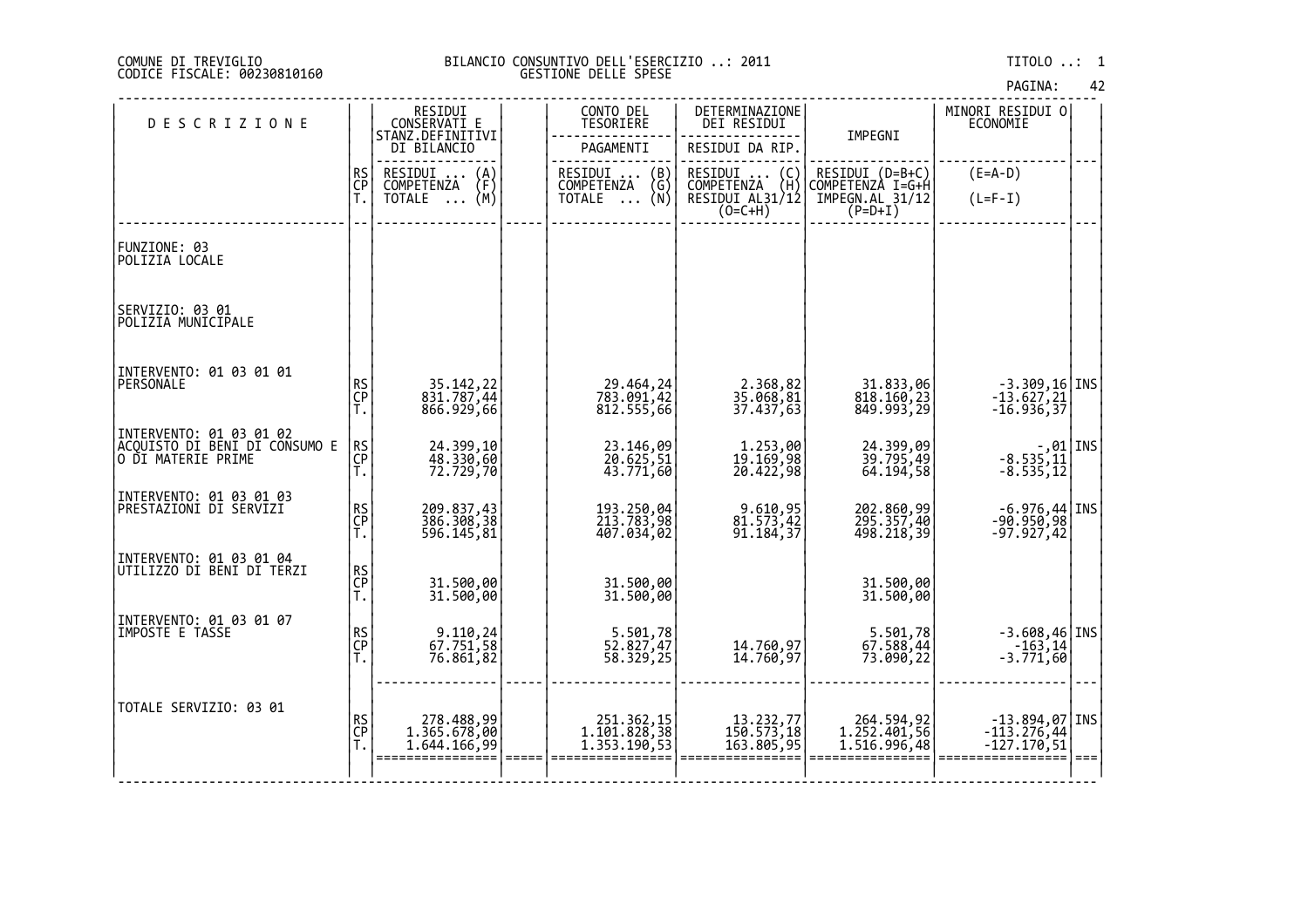# DI TREVIGLIO BILANCIO CONSUNTIVO DELL'ESERCIZIO ..: 2011 TITOLO ..: 1 FISCALE: 00230810160 GESTIONE DELLE SPESE

| <b>DESCRIZIONE</b>                                                              |                | RESIDUI<br>CONSERVATI E                                              | CONTO DEL<br><b>TESORIERE</b>                                                              | DETERMINAZIONE<br>DEI RESIDUI                                  |                                                                        | MINORI RESIDUI 0<br>ECONOMIE                                                |      |
|---------------------------------------------------------------------------------|----------------|----------------------------------------------------------------------|--------------------------------------------------------------------------------------------|----------------------------------------------------------------|------------------------------------------------------------------------|-----------------------------------------------------------------------------|------|
|                                                                                 |                | STANZ.DEFINITIVI<br>DI BILANCIO                                      | PAGAMENTI                                                                                  | RESIDUI DA RIP.                                                | IMPEGNI                                                                |                                                                             |      |
|                                                                                 | RS<br>CP<br>T. | RESIDUI<br>$\binom{A}{F}$<br>COMPETENZA<br>(M)<br>TOTALE<br>$\cdots$ | RESIDUI<br>COMPETENZA<br>$\begin{pmatrix} B \\ G \\ N \end{pmatrix}$<br>TOTALE<br>$\cdots$ | RESIDUI  (C)<br>COMPETENZA (H)<br>RESIDUI AL31/12<br>$(O=C+H)$ | RESIDUI (D=B+C)<br>COMPETENZA I=G+H<br>IMPEGN.AL 31/12<br>$(P=D+I)$    | $(E=A-D)$<br>$(L=F-I)$                                                      |      |
| SERVIZIO: 03 03<br>POLIZIA AMMINISTRATIVA                                       |                |                                                                      |                                                                                            |                                                                |                                                                        |                                                                             |      |
| INTERVENTO: 01 03 03 01<br>PERSONALE                                            | RS<br>CP<br>T. | 3.332,95<br>129.023,09<br>132.356,04                                 | 2.812,44<br>124.889,24<br>127.701,68                                                       | 2.083,12<br>2.083,12                                           | 2.812,44<br>126.972,36<br>129.784,80                                   | -520,51 INS<br>-2.050,73<br>-2.571,24                                       |      |
| INTERVENTO: 01 03 03 02<br> ACQUISTO_DI_BENI_DI CONSUMO E<br>O DI MATERIE PRIME | RS<br>CP<br>T. | 119,00<br>760,00<br>879,00                                           | 119,00<br>564,40<br>683,40                                                                 | 153,90<br>153,90                                               | 119,00<br>718,30<br>837,30                                             | $-41,70$<br>$-4\overline{1}$ , 70                                           |      |
| INTERVENTO: 01 03 03 03<br>PRESTAZIONI DI SERVIZI                               | RS<br>CP<br>T. | 2.975,88<br>8.485,00<br>11.460,88                                    | 2.305,06<br>5.698,35<br>8.003,41                                                           | 1.574,75<br>1.574,75                                           | 2.305,06<br>7.273,10<br>9.578,16                                       | $\begin{bmatrix} -670, 82 \\ -1.211, 90 \\ -1.882, 72 \end{bmatrix}$ INS    |      |
| INTERVENTO: 01 03 03 04<br>UTILIZZO DI BENI DI TERZI                            | RS<br>CP<br>T. | 5.247,09<br>31.500,00<br>36.747,09                                   | 31.352,90<br>31.352,90                                                                     | 147,10<br>147,10                                               | 31.500,00<br>31.500,00                                                 | $-5.247,09$ INS<br>$-5.247,09$                                              |      |
| INTERVENTO: 01 03 03 07<br>IMPOSTE E TASSE                                      | RS<br>CP<br>T. | 1.076,40<br>10.752,97<br>11.829,37                                   | 804,53<br>8.629,01<br>9.433,54                                                             | 2.123,96<br>2.123,96                                           | 804,53<br>10.752,97<br>11.557,50                                       | $-271,87$ INS<br>$-271,87$                                                  |      |
| TOTALE SERVIZIO: 03 03                                                          | RS<br>CP<br>T. | 12.751,32<br>180.521,06<br>193.272,38                                | 6.041,03<br> 171.133,90<br> 177.174,93                                                     | 6.082,83<br>6.082, 83                                          | $\begin{array}{c} 6.041, 03 \\ 177.216, 73 \\ 183.257, 76 \end{array}$ | $\begin{bmatrix} -6.710, 29 \\ -3.304, 33 \\ -10.014, 62 \end{bmatrix}$ INS | $==$ |
| TOTALE FUNZIONE: 03                                                             | RS<br>CP<br>T. | 291.240,31<br>1.546.199,06<br>1.837.439,37                           | 257.403,18<br>1.272.962,28<br>1.530.365,46                                                 | 13.232,77<br>156.656,01<br>169.888,78                          | 270.635,95<br>1.429.618,29<br>1.700.254,24                             | $-20.604, 36$ INS<br>-116.580,77<br>-137.185,13                             |      |
|                                                                                 |                |                                                                      |                                                                                            |                                                                |                                                                        |                                                                             |      |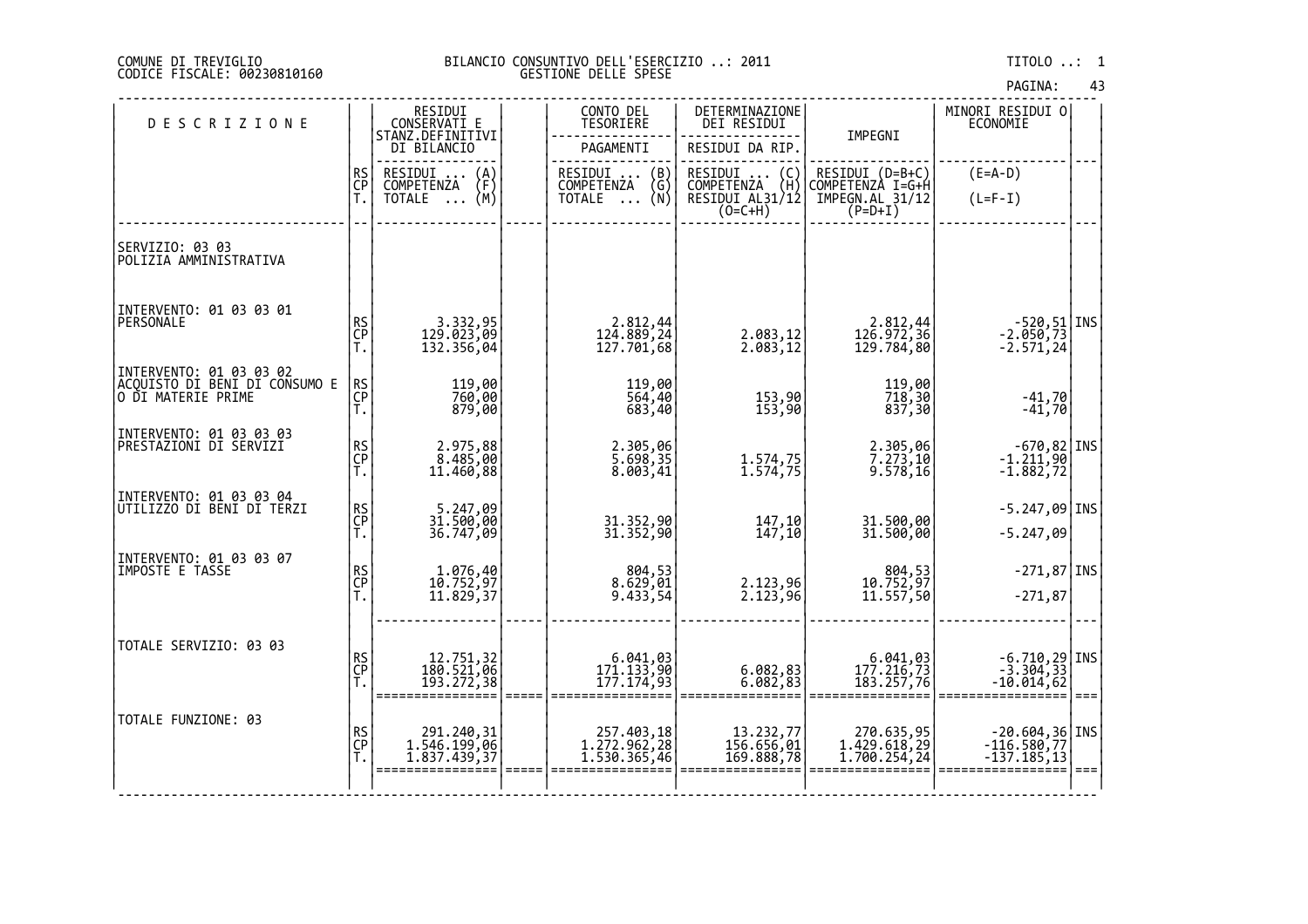| PAGINA: | 44 |
|---------|----|
|         |    |

| <b>DESCRIZIONE</b>                                                               |                | RESIDUI<br>CONSERVATI E<br>STANZ.DEFINITIVI |  | CONTO DEL<br><b>TESORIERE</b>                  | DETERMINAZIONE<br>DEI RESIDUI                    |                                       | MINORI RESIDUI 0<br><b>ECONOMIE</b>             |  |
|----------------------------------------------------------------------------------|----------------|---------------------------------------------|--|------------------------------------------------|--------------------------------------------------|---------------------------------------|-------------------------------------------------|--|
|                                                                                  |                | DI BILANCIO                                 |  | PAGAMENTI                                      | RESIDUI DA RIP.                                  | IMPEGNI                               |                                                 |  |
|                                                                                  | RS<br>CP       | RESIDUI<br>$\binom{A}{F}$<br>COMPETENZA     |  | RESIDUI<br>(B)<br>NŻA (G)<br>(N)<br>COMPETENZA | RESIDUI (C)<br>COMPETENZA (H)<br>RESIDUI AL31/12 | RESIDUI (D=B+C)<br>COMPETENZÀ I=G+H   | $(E=A-D)$                                       |  |
|                                                                                  | Ť.             | (M)<br>TOTALE                               |  | TOTALE                                         | $(0=C+H)$                                        | IMPEGN.AL 31/12<br>$(P=D+I)$          | $(L=F-I)$                                       |  |
| FUNZIONE: 04<br>ISTRUZIONE PUBBLICA                                              |                |                                             |  |                                                |                                                  |                                       |                                                 |  |
| SERVIZIO: 04 01<br><b>SCUOLA MATERNA</b>                                         |                |                                             |  |                                                |                                                  |                                       |                                                 |  |
| INTERVENTO: 01 04 01 02<br> ACQUISTO DI BENI DI CONSUMO E<br> O DI MATERIE PRIME | RS<br>CP<br>T. | 500,00<br>760,00<br>1.260,00                |  | 500,00<br>500,00                               | 760,00<br>760,00                                 | 500,00<br>760,00<br>1.260,00          |                                                 |  |
| INTERVENTO: 01 04 01 03<br>PRESTAZIONI DI SERVIZI                                | RS<br>CP<br>T. | 21.514,25<br>84.300,00<br>105.814,25        |  | 18.664,07<br>57.292,01<br>75.956,08            | 451,49<br>12.393,37<br>12.844,86                 | 19.115,56<br>69.685,38<br>88.800,94   | $-2.398,69$ INS<br>$-14.614,62$<br>$-17.013,31$ |  |
| INTERVENTO: 01 04 01 05<br>TRASFERIMENTI                                         | RS<br>CP<br>T. | 1.200,00<br>177.700,00<br>178.900,00        |  | 176.500,00<br>176.500,00                       | 1.200,00<br>1.200,00<br>2.400,00                 | 1.200,00<br>177.700,00<br>178.900,00  |                                                 |  |
| INTERVENTO: 01 04 01 06<br> INTERESSI PASSIVI E ONERI FINA RS <br> CP            | T.             | 75.779,23<br>75.779,23                      |  | 75.669,19<br>75.669,19                         |                                                  | 75.669,19<br>75.669,19                | $-110,04$<br>$-110,04$                          |  |
| TOTALE SERVIZIO: 04 01                                                           | RS<br>CP<br>T. | 23.214,25<br>338.539,23<br>361.753,48       |  | 19.164,07<br>309.461,20<br>328.625,27          | 1.651,49<br>14.353,37<br>16.004,86               | 20.815,56<br>323.814,57<br>344.630,13 | $-2.398,69$ INS<br>$-14.724,66$<br>$-17.123,35$ |  |
| SERVIZIO: 04 02<br>ISTRUZIONE ELEMENTARE                                         |                |                                             |  |                                                |                                                  |                                       |                                                 |  |
|                                                                                  |                |                                             |  |                                                |                                                  |                                       |                                                 |  |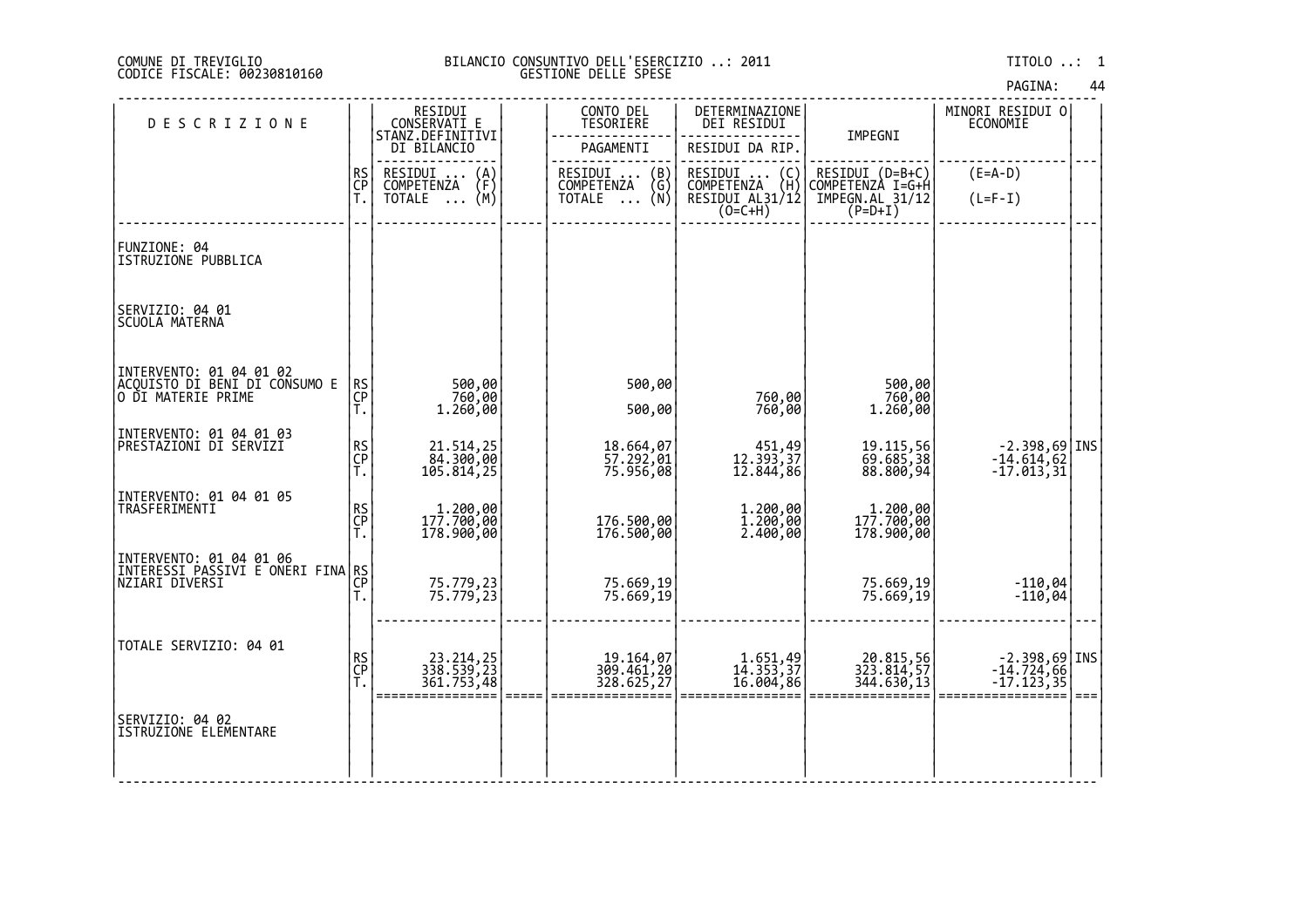| PAGINA: |  | 45 |  |
|---------|--|----|--|
|         |  |    |  |

| <b>DESCRIZIONE</b>                                        |                | RESIDUI<br>CONSERVATI E<br>STANZ.DEFINITIVI    |        | CONTO DEL<br>TESORIERE                                          | DETERMINAZIONE<br>DEI RESIDUI                     |                                       | MINORI RESIDUI O<br><b>ECONOMIE</b>                                    |      |
|-----------------------------------------------------------|----------------|------------------------------------------------|--------|-----------------------------------------------------------------|---------------------------------------------------|---------------------------------------|------------------------------------------------------------------------|------|
|                                                           |                | DI BILANCIO                                    |        | PAGAMENTI                                                       | RESIDUI DA RIP.                                   | IMPEGNI                               |                                                                        |      |
|                                                           | RS<br>CP<br>T. | RESIDUI<br>$\binom{A}{F}$<br><b>COMPETENZA</b> |        | RESIDUI<br>$\begin{pmatrix} B \\ G \end{pmatrix}$<br>COMPETENZA | RESIDUI  (C)<br>COMPETENZA (H)<br>RESIDUI AL31/12 | RESIDUI (D=B+C)<br>COMPETENZA I=G+H   | $(E=A-D)$                                                              |      |
|                                                           |                | (M)<br>TOTALE                                  |        | (Ñ)<br>TOTALE                                                   | $(0=C+H)$                                         | IMPEGN.AL 31/12<br>$(P=D+I)$          | $(L=F-I)$                                                              |      |
|                                                           |                |                                                |        |                                                                 |                                                   |                                       |                                                                        |      |
| INTERVENTO: 01 04 02 02<br> ACQUISTO DI BENI DI CONSUMO E |                |                                                |        |                                                                 |                                                   |                                       | $-1.953, 13$ INS                                                       |      |
| O DI MATERIE PRIME                                        | RS<br>CP<br>T. | 2.924,46<br>55.760,00<br>58.684,46             |        | 971, 33<br>  53. 444, 52<br>  54. 415, 85                       | 2.315,48<br>2.315,48                              | 971, 33<br>55. 760, 00<br>56. 731, 33 | $-1.953, 13$                                                           |      |
| INTERVENTO: 01 04 02 03                                   |                |                                                |        |                                                                 |                                                   |                                       |                                                                        |      |
| <b>PRESTAZIONI DI SERVIZI</b>                             | RS<br>CP<br>T. | 60.290,16<br>181.300,00                        |        | 49.612,45<br>118.375,51                                         | 3.847,63<br>60.903,84                             | 53.460,08<br>179.279,35               | $-6.830,08$ INS<br>$-2.020,65$                                         |      |
|                                                           |                | 241.590,16                                     |        | 167.987,96                                                      | 64.751,47                                         | 232.739,43                            | $-8.850,73$                                                            |      |
| INTERVENTO: 01 04 02 04<br>UTILIZZO DI BENI DI TERZI      |                |                                                |        |                                                                 | 342,50<br>1.185,60                                |                                       |                                                                        |      |
|                                                           | RS<br>CP<br>T. | 6.592,80<br>10.200,00<br>16.792,80             |        | 6.250,30<br>7.185,60<br>13.435,90                               | 1.528,10                                          | 6.592,80<br>8.371,20<br>14.964,00     | $-1.828,80$<br>$-1.828,80$                                             |      |
| INTERVENTO: 01 04 02 05<br>TRASFERIMENTI                  |                |                                                |        |                                                                 |                                                   |                                       |                                                                        |      |
|                                                           | RS<br>CP<br>T. | 32.500,00<br>32.500,00                         |        | 32.500,00<br>32.500,00                                          |                                                   | 32.500,00<br>32.500,00                |                                                                        |      |
|                                                           |                |                                                |        |                                                                 |                                                   |                                       |                                                                        |      |
|                                                           |                |                                                |        |                                                                 |                                                   |                                       |                                                                        |      |
|                                                           |                | 63.222,43<br>63.222,43                         |        | 63.222,43<br>63.222,43                                          |                                                   | 63.222,43<br>63.222,43                |                                                                        |      |
|                                                           |                |                                                |        |                                                                 |                                                   |                                       |                                                                        |      |
| TOTALE SERVIZIO: 04 02                                    |                |                                                |        |                                                                 | 4.190,13<br>64.404,92                             |                                       | $\begin{array}{c} -8.783, 21   \text{INS} \\ -3.849, 45   \end{array}$ |      |
|                                                           | RS<br>CP<br>T. | 69.807,42<br>342.982,43<br>412.789,85          |        | 56.834,08<br>274.728,06<br>331.562,14                           | 68.595,05                                         | 61.024,21<br>339.132,98<br>400.157,19 | $-12.632,66$                                                           |      |
|                                                           |                |                                                | $====$ |                                                                 |                                                   |                                       |                                                                        | $==$ |
| SERVIZIO: 04 03<br><b>ISTRUZIONE MEDIA</b>                |                |                                                |        |                                                                 |                                                   |                                       |                                                                        |      |
|                                                           |                |                                                |        |                                                                 |                                                   |                                       |                                                                        |      |
| INTERVENTO: 01 04 03 02<br> ACQUISTO_DI_BENI_DI CONSUMO E |                |                                                |        |                                                                 |                                                   |                                       |                                                                        |      |
| O DI MATERIE PRIME                                        | RS<br>CP<br>T. | 362,60<br>475,00<br>837,60                     |        |                                                                 | 362,60<br>475,00<br>837,60                        | 362,60<br>475,00<br>837,60            |                                                                        |      |
|                                                           |                |                                                |        |                                                                 |                                                   |                                       |                                                                        |      |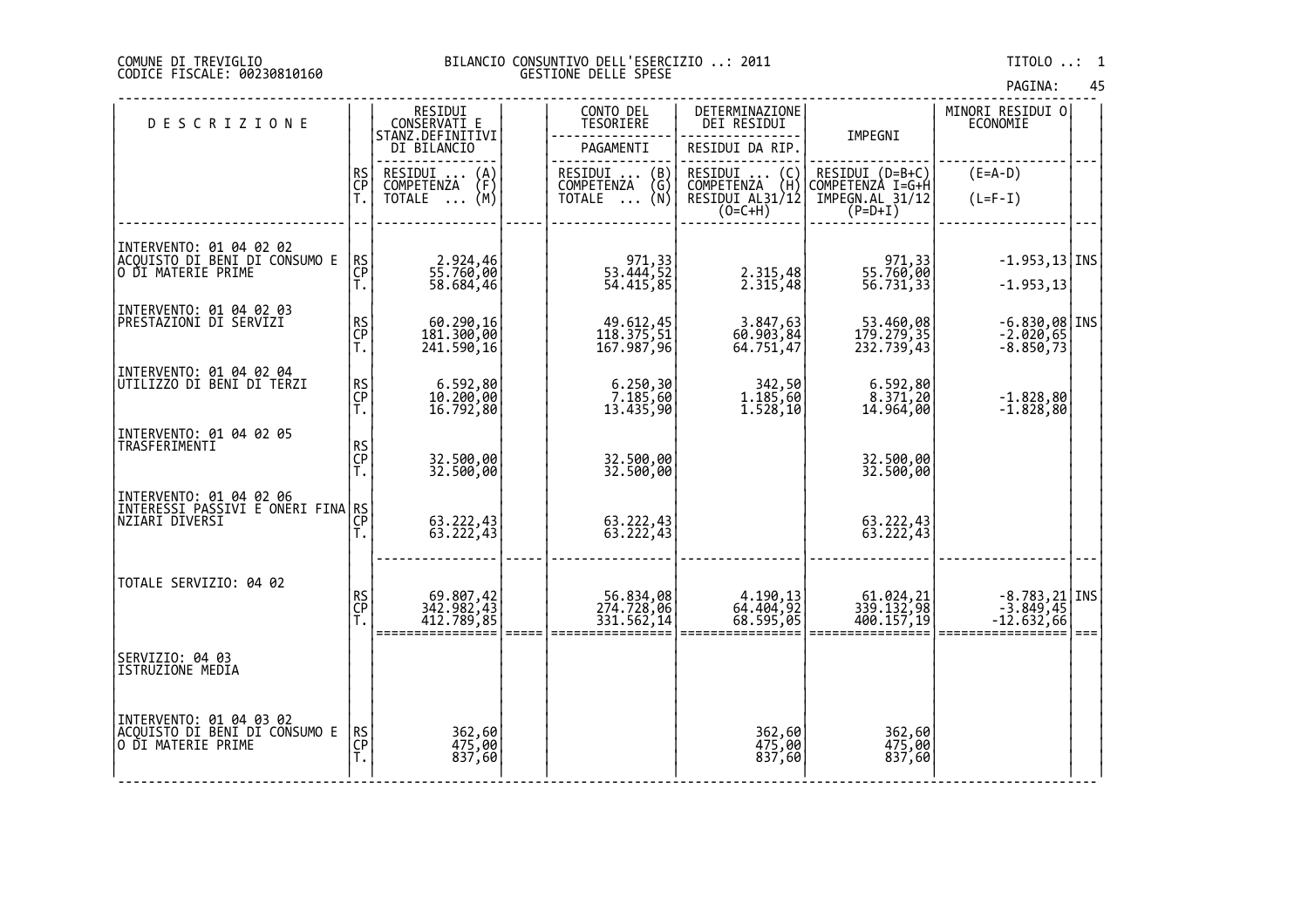|  | <b>\GINA:</b> |  | 46 |  |
|--|---------------|--|----|--|
|  |               |  |    |  |

|                                                                                                      |                |                                             |                                         |                                                                          |                                                  | PAGINA:                                                                        | 46   |
|------------------------------------------------------------------------------------------------------|----------------|---------------------------------------------|-----------------------------------------|--------------------------------------------------------------------------|--------------------------------------------------|--------------------------------------------------------------------------------|------|
| <b>DESCRIZIONE</b>                                                                                   |                | RESIDUI<br>CONSERVATI E<br>STANZ.DEFINITIVI | CONTO DEL<br><b>TESORIERE</b>           | DETERMINAZIONE<br>DEI RESIDUI                                            | IMPEGNI                                          | MINORI RESIDUI O<br>ECONOMIE                                                   |      |
|                                                                                                      |                | DI BILANCIO                                 | PAGAMENTI                               | RESIDUI DA RIP.                                                          |                                                  |                                                                                |      |
|                                                                                                      | RS<br>CP       | RESIDUI<br>COMPETENZA<br>$\binom{A}{F}$     | RESIDUI<br>COMPETENZA<br>$\binom{B}{G}$ | RESIDUI .<br>$\left(\begin{smallmatrix} 0 \\ H \end{smallmatrix}\right)$ | RESIDUI (D=B+C)                                  | $(E=A-D)$                                                                      |      |
|                                                                                                      | Ť.             | (M)<br><b>TOTALE</b><br>$\cdots$            | (Ñ)<br><b>TOTALE</b><br>$\cdots$        | COMPETENZA<br>RESIDUI AL31/12<br>$(0=C+H)$                               | COMPETENZA I=G+H<br>IMPEGN.AL 31/12<br>$(P=D+I)$ | $(L=F-I)$                                                                      |      |
|                                                                                                      |                |                                             |                                         |                                                                          |                                                  |                                                                                |      |
| INTERVENTO: 01 04 03 03<br>PRESTAZIONI DI SERVIZI                                                    | RS<br>CP<br>T. | 46.795,25<br>108.150,00<br>154.945,25       | 35.746,08<br>60.024,03<br>95.770,11     | 3.787,04<br>29.552,53<br>33.339,57                                       | 39.533,12<br>89.576,56<br>129.109,68             | $\begin{array}{c} -7.262,13   \text{INS} -18.573,44 \\ -25.835,57 \end{array}$ |      |
|                                                                                                      |                |                                             |                                         |                                                                          |                                                  |                                                                                |      |
| INTERVENTO: 01 04 03 05<br>TRASFERIMENTI                                                             |                |                                             |                                         |                                                                          |                                                  |                                                                                |      |
|                                                                                                      | RS<br>CP<br>T. | 25.000,00<br>25.000,00                      | 25.000,00<br>25.000,00                  |                                                                          | 25.000,00<br>25.000,00                           |                                                                                |      |
|                                                                                                      |                |                                             |                                         |                                                                          |                                                  |                                                                                |      |
| TOTALE SERVIZIO: 04 03                                                                               |                |                                             |                                         |                                                                          |                                                  |                                                                                |      |
|                                                                                                      | RS<br>CP<br>T. | 47.157,85<br>133.625,00<br>180.782,85       | 35.746,08<br>85.024,03<br>120.770,11    | 4.149,64<br>30.027,53<br>34.177,17                                       | 39.895,72<br>115.051,56<br>154.947,28            | -7.262,13 INS<br>-18.573,44<br>-25.835,57                                      |      |
|                                                                                                      |                |                                             |                                         |                                                                          |                                                  |                                                                                | $==$ |
| SERVIZIO: 04 04<br>ISTRUZIONE SEC.SUPERIORE                                                          |                |                                             |                                         |                                                                          |                                                  |                                                                                |      |
|                                                                                                      |                |                                             |                                         |                                                                          |                                                  |                                                                                |      |
| INTERVENTO: 01 04 04 05                                                                              |                |                                             |                                         |                                                                          |                                                  |                                                                                |      |
| TRASFERIMENTI                                                                                        | RS<br>CP<br>T. | 11.250,00<br>16.500,00<br>27.750,00         | 11.250,00                               |                                                                          | 11.250,00<br>16.500,00<br>27.750,00              |                                                                                |      |
|                                                                                                      |                |                                             | 11.250,00                               | 16.500,00<br>16.500,00                                                   |                                                  |                                                                                |      |
| INTERVENTO: 01 04 04 06<br> INTERESSI PASSIVI E ONERI FINA RS <br> INTERESSI PASSIVI E ONERI FINA RS |                |                                             |                                         |                                                                          |                                                  |                                                                                |      |
|                                                                                                      | Ť.             | 55.216,52<br>55.216,52                      | 54.551,32<br>54.551,32                  |                                                                          | 54.551,32<br>54.551,32                           | -665,20<br>665,20                                                              |      |
|                                                                                                      |                |                                             |                                         |                                                                          |                                                  |                                                                                |      |
| TOTALE SERVIZIO: 04 04                                                                               |                |                                             |                                         |                                                                          |                                                  |                                                                                |      |
|                                                                                                      | RS<br>CP<br>Ť. | 11.250,00<br>71.716,52<br>82.966,52         | 11.250,00<br>54.551,32                  | 16.500,00                                                                | 11.250,00<br>71.051,32                           | -665,20<br>-665,20                                                             |      |
|                                                                                                      |                |                                             | 65.801,32                               | 16.500,00                                                                | 82.301,32                                        |                                                                                | $==$ |
| SERVIZIO: 04 05                                                                                      |                |                                             |                                         |                                                                          |                                                  |                                                                                |      |
| ASSISTĒNZA SCŎLASTICA,<br> TRASPORTO, REFEZIONE ED ALTRI<br>SERVIZI                                  |                |                                             |                                         |                                                                          |                                                  |                                                                                |      |
|                                                                                                      |                |                                             |                                         |                                                                          |                                                  |                                                                                |      |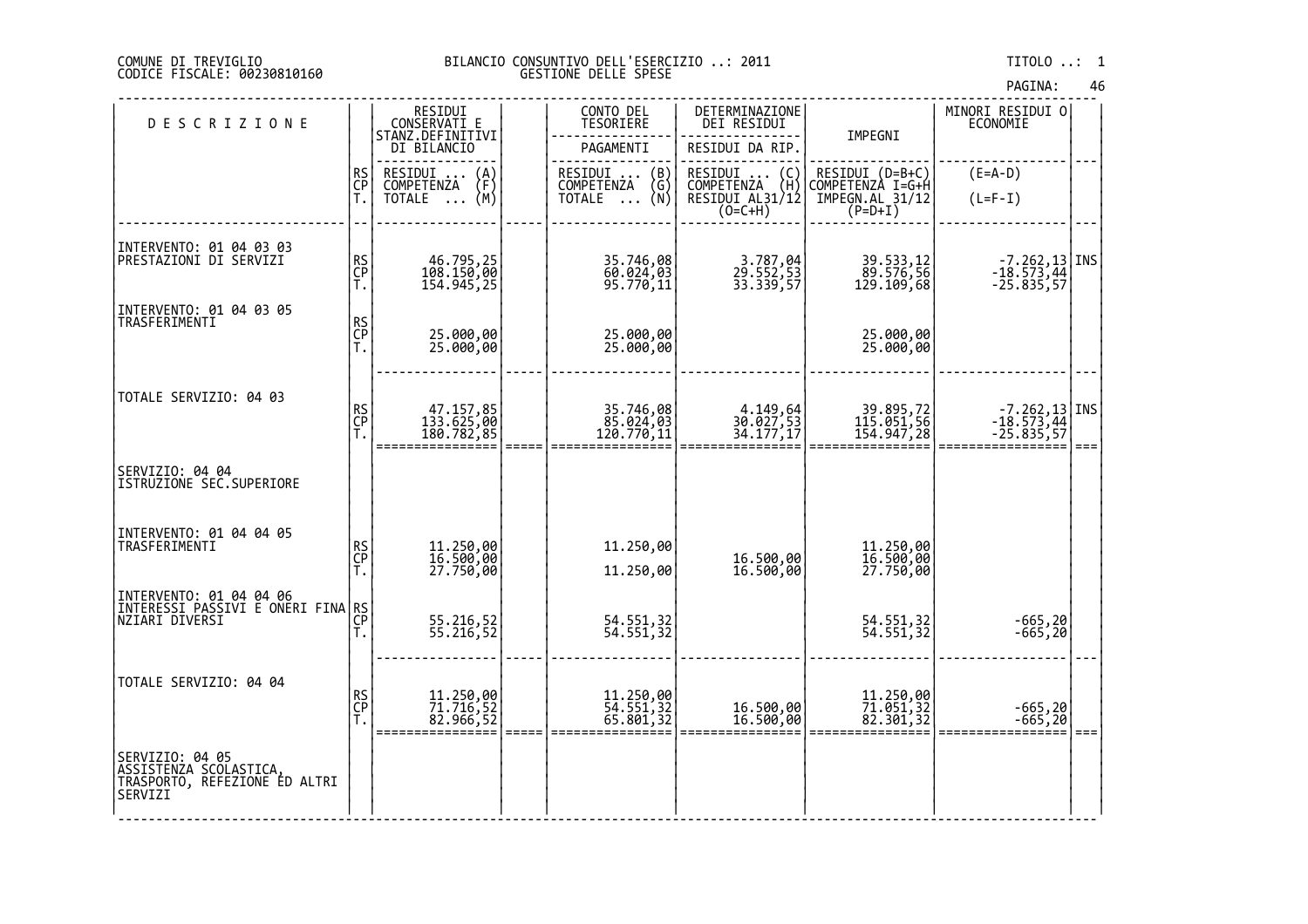|  | PAGINA: | 47 |
|--|---------|----|
|  |         |    |

| <b>DESCRIZIONE</b>                                                              |                | RESIDUI<br>CONSERVATI E                                  | CONTO DEL<br>TESORIERE                          | DETERMINAZIONE<br>DEI RESIDUI                                     |                                                                     | MINORI RESIDUI O<br>ECONOMIE                                   |      |
|---------------------------------------------------------------------------------|----------------|----------------------------------------------------------|-------------------------------------------------|-------------------------------------------------------------------|---------------------------------------------------------------------|----------------------------------------------------------------|------|
|                                                                                 |                | STANZ.DEFINITIVI<br>DI BILANCIO                          | PAGAMENTI                                       | RESIDUI DA RIP.                                                   | IMPEGNI                                                             |                                                                |      |
|                                                                                 | RS<br>CP<br>T. | RESIDUI<br>$\binom{A}{F}$<br>COMPETENZA<br>(M)<br>TOTALE | RESIDUI<br>(B)<br>COMPETENZA (G)<br>TOTALE  (N) | RESIDUI  (C) <br>COMPETENZA (H) <br>RESIDUI AL31/12 <br>$(0=C+H)$ | RESIDUI (D=B+C)<br>COMPETENZA I=G+H<br>IMPEGN.AL 31/12<br>$(P=D+I)$ | $(E=A-D)$<br>$(L=F-I)$                                         |      |
| INTERVENTO: 01 04 05 01<br>PERSONALE                                            | RS<br>CP<br>T. | 6.215,37<br>214.783,86<br>220.999,23                     | 3.088,01<br>204.785,49<br>207.873,50            | 6.042,65<br>6.042,65                                              | 3.088,01<br>210.828,14<br>213.916,15                                | -3.127,36 INS<br>-3.955,72<br>-7.083,08                        |      |
| INTERVENTO: 01 04 05 02<br> ACQUISTO_DI_BENI_DI CONSUMO E<br>O DI MATERIE PRIME | RS<br>CP<br>T. | 7.946,12<br>23.945,00<br>31.891,12                       | 7.356,89<br>14.816,67<br>22.173,56              | 547,93<br>8.413,68<br>8.961,61                                    | 7.904,82<br>23.230,35<br>31.135,17                                  | $-41,30$ INS<br>$-714,65$<br>$-755,95$                         |      |
| INTERVENTO: 01 04 05 03<br>PRESTAZIONI DI SERVIZI                               | RS<br>CP<br>T. | 315.320,79<br>598.285,00<br>913.605,79                   | 186.956,70<br>436.714,35<br>623.671,05          | 121.036,74<br>158.914,70<br>279.951,44                            | 307.993,44<br>595.629,05<br>903.622,49                              | $-7.327,35$ INS<br>$-2.655,95$<br>$-9.983,30$                  |      |
| INTERVENTO: 01 04 05 04<br>UTILIZZO DI BENI DI TERZI                            | RS<br>CP<br>T. | 770,81<br>6.500,00<br>7.270,81                           |                                                 |                                                                   |                                                                     | -770,81 INS<br>-6.500,00<br>$-7.270,81$                        |      |
| INTERVENTO: 01 04 05 05<br>TRASFERIMENTI                                        | RS<br>CP<br>T. | 4.500,00<br>89.940,00<br>94.440,00                       | 4.500,00<br>88.820,00<br>93.320,00              | 1.120,00<br>1.120,00                                              | 4.500,00<br>89.940,00<br>94.440,00                                  |                                                                |      |
| INTERVENTO: 01 04 05 07<br>IMPOSTE E TASSE                                      | RS<br>CP<br>T. | 5.122,64<br>19.872,64<br>24.995,28                       | 1.858,90<br>12.800,76<br>14.659,66              | ,50<br> 54,912,64<br>$7.\overline{013},\overline{14}$             | 1.859,40<br>19.813,40<br>21.672,80                                  | $\begin{array}{c} -3.263,24 \ \end{array}$ INS<br>$-3.322, 48$ |      |
| TOTALE SERVIZIO: 04 05                                                          | RS<br>CP<br>T. | 339.875,73<br>  953.326,50<br>  1.293.202,23             | 203.760,50<br>757.937,27<br>961.697,77          | 121.585,17<br>181.503,67<br>303.088,84                            | 325.345,67<br>939.440,94<br>1.264.786,61                            | $-14.530,06$ INS<br>$-13.885,56$<br>$-28.415,62$               | $==$ |
| TOTALE FUNZIONE: 04                                                             | RS<br>CP<br>T. | 491.305,25<br>1.840.189,68<br>2.331.494,93               | 326.754,73<br>1.481.701,88<br>1.808.456,61      | 131.576,43<br>306.789,49<br>438.365,92                            | 458.331,16<br>1.788.491,37<br>2.246.822,53                          | $-32.974,09$ INS<br>$-51.698,31$<br>$-84.672,40$               | $==$ |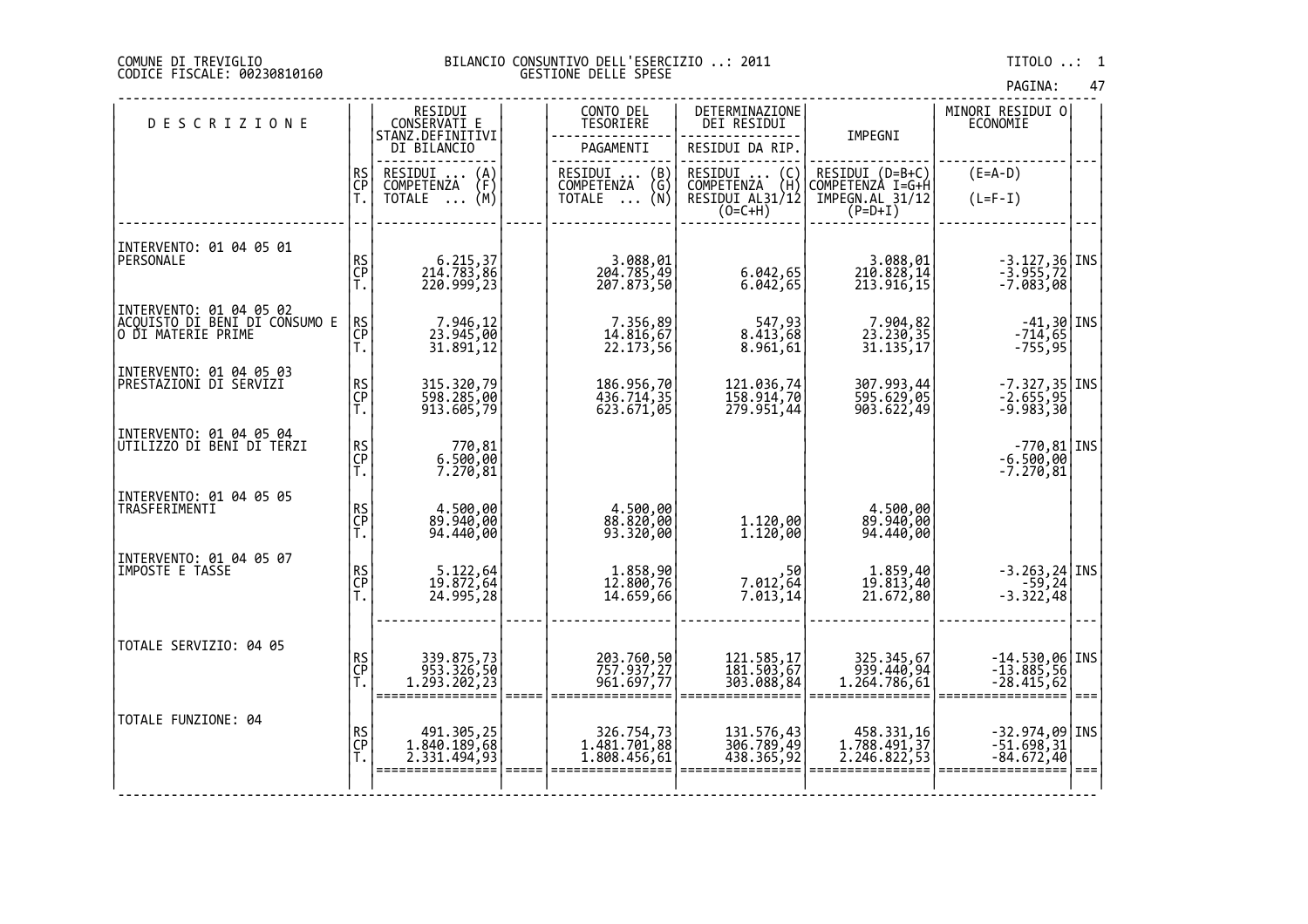# DI TREVIGLIO BILANCIO CONSUNTIVO DELL'ESERCIZIO ..: 2011 TITOLO ..: 1 FISCALE: 00230810160 GESTIONE DELLE SPESE

| <b>DESCRIZIONE</b>                                                                                         |                | RESIDUI<br>CONSERVATI E<br>STANZ.DEFINITIVI                          | CONTO DEL<br><b>TESORIERE</b>                                        | DETERMINAZIONE<br>DEI RESIDUI           | IMPEGNI                               | MINORI RESIDUI 0<br>ECONOMIE                                              |      |
|------------------------------------------------------------------------------------------------------------|----------------|----------------------------------------------------------------------|----------------------------------------------------------------------|-----------------------------------------|---------------------------------------|---------------------------------------------------------------------------|------|
|                                                                                                            |                | DI BILANCIO                                                          | PAGAMENTI                                                            | RESIDUI DA RIP.                         |                                       |                                                                           |      |
|                                                                                                            | RS<br>CP<br>T. | RESIDUI<br>COMPETENZA<br>$\begin{Bmatrix} A \\ F \\ M \end{Bmatrix}$ | RESIDUI<br>COMPETENZA<br>$\begin{pmatrix} B \\ G \\ N \end{pmatrix}$ | RESIDUI<br>COMPETENZA<br>$\binom{C}{H}$ | RESIDUI (D=B+C)<br>COMPETENZA I=G+H   | $(E=A-D)$                                                                 |      |
|                                                                                                            |                | <b>TOTALE</b><br>$\ddots$                                            | <b>TOTALE</b><br>$\ddots$                                            | $RESIDUI AL31/12$<br>(O=C+H)            | IMPEGN.AL 31/12<br>$(P=D+I)$          | $(L=F-I)$                                                                 |      |
| FUNZIONE: 05<br> FUNZ <u>IONI RELATIVE AL</u> LA CULTURA <br>ED AI BENI CULTURALI                          |                |                                                                      |                                                                      |                                         |                                       |                                                                           |      |
| SERVIZIO: 05 01<br>BIBLIOTECHE, MUSEI E PINACOTE-<br>CHE                                                   |                |                                                                      |                                                                      |                                         |                                       |                                                                           |      |
| INTERVENTO: 01 05 01 01<br>PERSONALE                                                                       | RS<br>CP<br>T. | 11.511,15<br>352.217,04<br>363.728,19                                | 6.181,27<br>332.151,65<br>338.332,92                                 | 2.483,38<br>9.679,62<br>12.163,00       | 8.664,65<br>341.831,27<br>350.495,92  | $-2.846,50$ INS<br>-10.385,77<br>$-13.232, 27$                            |      |
| INTERVENTO: 01 05 01 02<br> ACQUISTO DI BENI DI CONSUMO E<br> O DI MATERIE PRIME                           | RS<br>CP<br>T. | 2.088,20<br>15.300,00<br>17.388,20                                   | 666,98<br>8.680,35<br>9.347,33                                       | 831,22<br>4.157,19<br>4.988,41          | 1.498,20<br>12.837,54<br>14.335,74    | -590,00 INS<br>-2.462,46<br>-3.052,46                                     |      |
| INTERVENTO: 01 05 01 03<br>PRESTAZIONI DI SERVIZI                                                          | RS<br>CP<br>T. | 58.908,52<br>226.100,00<br>285.008,52                                | 48.010,18<br>156.448,38                                              | 8.047,19<br>58.783,56<br>66.830,75      | 56.057,37<br>215.231,94<br>271.289,31 | -2.851,15 INS<br>-10.868,06<br>-13.719,21                                 |      |
| INTERVENTO: 01 05 01 04<br>UTILIZZO DI BENI DI TERZI                                                       | RS<br>CP<br>Ť. | 3.787,93<br>31.550,00<br>35.337,93                                   | 813,81<br>20.049,72<br>20.863,53                                     | 276,60<br>1.973,50<br>2.250,10          | 1.090,41<br>22.023,22<br>23.113,63    | $\begin{array}{c} -2.697,52 \\ -9.526,78 \end{array}$ INS<br>$-12.224,30$ |      |
| INTERVENTO: 01 05 01 06<br> INTERESSI PAŠŠIVI E ONERI FINA RS<br> NITERESSI PAŠŠIVI E ONERI FINA RS<br> T. |                | 194.917,33<br>194.917,33                                             | 194.337,77<br>194.337,77                                             |                                         | 194.337,77<br>194.337,77              | -579,56<br>-579,56                                                        |      |
| INTERVENTO: 01 05 01 07<br>IMPOSTE E TASSE                                                                 | RS<br>CP<br>T. | 3.061,66<br>28.845,09<br>31.906,75                                   | 1.981,75<br>21.276,13<br>23.257,88                                   | 7.568,96<br>7.568,96                    | 1.981,75<br>28.845,09<br>30.826,84    | $-1.079, 91$ INS<br>$-1.079,91$                                           |      |
| TOTALE SERVIZIO: 05 01                                                                                     | RS<br>CP<br>T. | 79.357,46<br>848.929,46<br>928.286,92                                | 57.653,99<br>732.944,00<br>790.597,99                                | 11.638,39<br>82.162,83<br>93.801,22     | 69.292,38<br>815.106,83<br>884.399,21 | $-10.065,08$ INS<br>$-33.822,63$<br>$-43.887,71$                          | $==$ |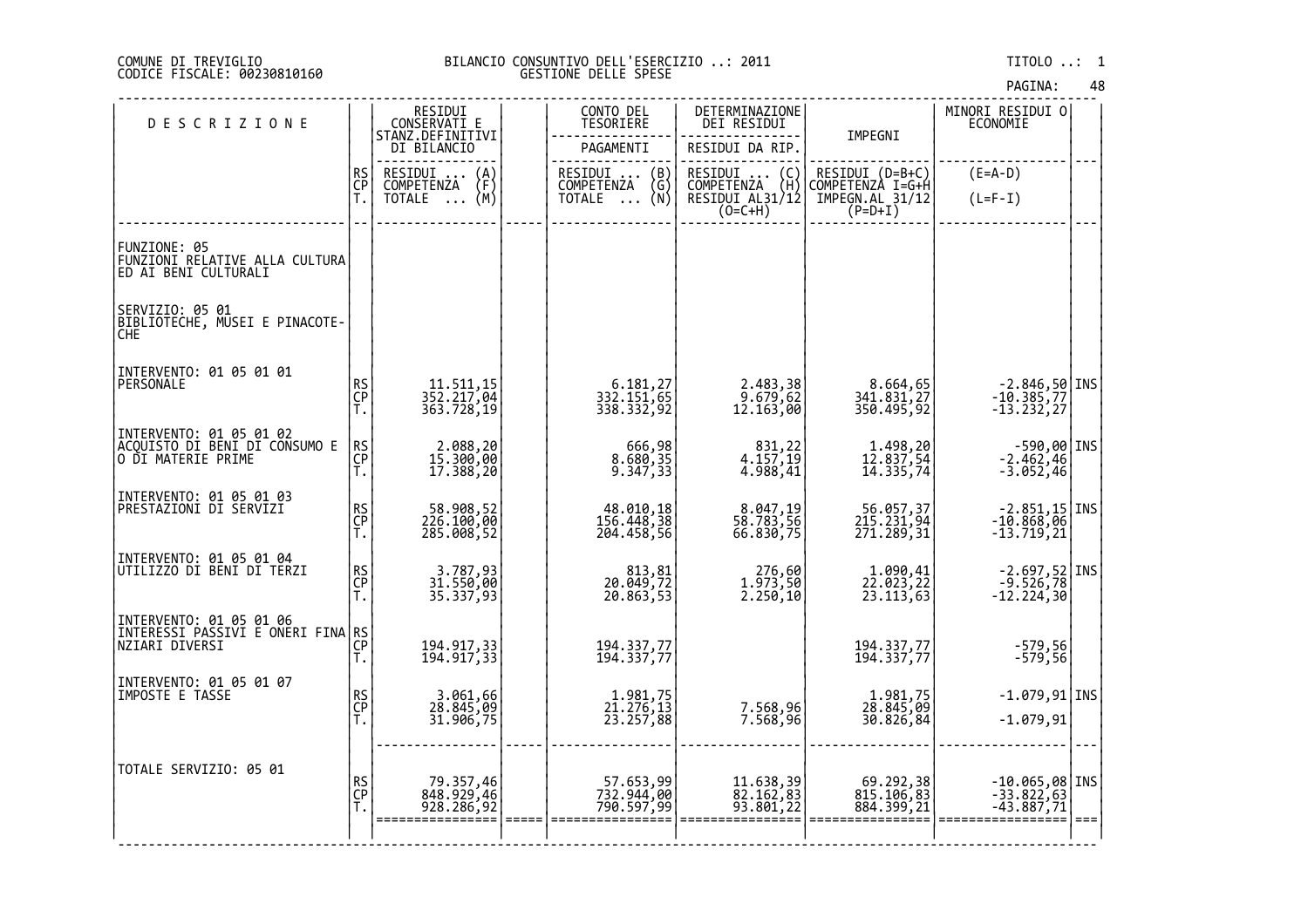| PAGINA: | 49 |
|---------|----|
|---------|----|

| <b>DESCRIZIONE</b>                                                                                  |                | RESIDUI<br>CONSERVATI E<br>STANZ.DEFINITIVI | CONTO DEL<br><b>TESORIERE</b>                                     | DETERMINAZIONE<br>DEI RESIDUI                                   | IMPEGNI                                          | MINORI RESIDUI O<br><b>ECONOMIE</b>                                          |      |
|-----------------------------------------------------------------------------------------------------|----------------|---------------------------------------------|-------------------------------------------------------------------|-----------------------------------------------------------------|--------------------------------------------------|------------------------------------------------------------------------------|------|
|                                                                                                     |                | DI BILANCIO                                 | PAGAMENTI                                                         | RESIDUI DA RIP.                                                 |                                                  |                                                                              |      |
|                                                                                                     | RS<br>CP       | RESIDUI<br>$\binom{A}{F}$<br>COMPETENZA     | RESIDUI<br><b>COMPETENZA</b>                                      |                                                                 | RESIDUI (D=B+C)                                  | $(E=A-D)$                                                                    |      |
|                                                                                                     | Ť.             | (M)<br>TOTALE                               | $\begin{pmatrix} B \\ G \\ N \end{pmatrix}$<br>TOTALE<br>$\cdots$ | RESIDUI  (C)<br>COMPETENZA (H)<br>RESIDUI AL31/12 <br>$(O=C+H)$ | COMPETENZA I=G+H<br>IMPEGN.AL 31/12<br>$(P=D+I)$ | $(L=F-I)$                                                                    |      |
| SERVIZIO: 05 02<br>TEATRI, ATTIVITA' CULTURALI<br>E SERVÍZI DIVERSI NEL SETTORE<br><b>CULTURALE</b> |                |                                             |                                                                   |                                                                 |                                                  |                                                                              |      |
| INTERVENTO: 01 05 02 02<br>ACQUISTO DI BENI DI CONSUMO E<br>O DI MATERIE PRIME                      | RS<br>CP<br>T. | 3.226,00<br>12.200,00<br>15.426,00          | 2.448,59<br>7.779,95<br>10.228,54                                 | 777,41<br>4.212,62<br>4.990,03                                  | 3.226,00<br>11.992,57<br>15.218,57               | $-207,43$<br>$-207,43$                                                       |      |
| INTERVENTO: 01 05 02 03<br>PRESTAZIONI DI SERVIZI                                                   | RS<br>CP<br>Ť. | 76.807,40<br>198.135,00<br>274.942,40       | 67.012,27<br>126.267,08<br>193.279,35                             | 00,048<br>09,99,99<br>69.149,99                                 | 67.452,27<br>194.977,07<br>262.429,34            | $\begin{bmatrix} -9.355, 13 \\ -3.157, 93 \end{bmatrix}$ INS<br>$-12.513,06$ |      |
| INTERVENTO: 01 05 02 04<br>UTILIZZO DI BENI DI TERZI                                                | RS<br>CP<br>T. | 4.644,00<br>$3.800,000$<br>8.444,00         | 3.304,43<br>1.670,00<br>$\bar{4}$ . 974, 43                       | 575,57<br>540,00<br>1.115,57                                    | 3.880,00<br>2.210,00<br>6.090,00                 | $-764,00$ INS<br>$-1.590,00$<br>$-2.354,00$                                  |      |
| INTERVENTO: 01 05 02 05<br>TRASFERIMENTI                                                            | RS<br>CP<br>T. | 30.648,05<br>198.000,00<br>228.648,05       | 30.648,05<br>181.066,50<br>$\overline{211.714,55}$                | 16.000,00<br>16.000,00                                          | 30.648,05<br>197.066,50<br>227.714,55            | -933,50<br>-933,50                                                           |      |
| TOTALE SERVIZIO: 05 02                                                                              | RS<br>CP<br>T. | 115.325,45<br>412.135,00<br>527.460,45      | 103.413,34<br>316.783,53<br>420.196,87                            | 1.792,98<br>89.462,61<br>91.255,59                              | 105.206,32<br>406.246,14<br>511.452,46           | $-10.119, 13$ INS<br>$-5.888,86$<br>$-16.007,99$                             | $==$ |
| TOTALE FUNZIONE: 05                                                                                 | RS<br>CP<br>T. | 194.682,91<br>1.261.064,46<br>1.455.747,37  | 161.067, 33<br>1.049.727, 53<br>1.210.794,86                      | 13.431,37<br>171.625,44<br>185.056,81                           | 174.498,70<br>1.221.352,97<br>1.395.851,67       | $-20.184, 21$ INS<br>$-39.711, 49$<br>$-59.895,70$                           |      |
|                                                                                                     |                |                                             |                                                                   |                                                                 |                                                  |                                                                              |      |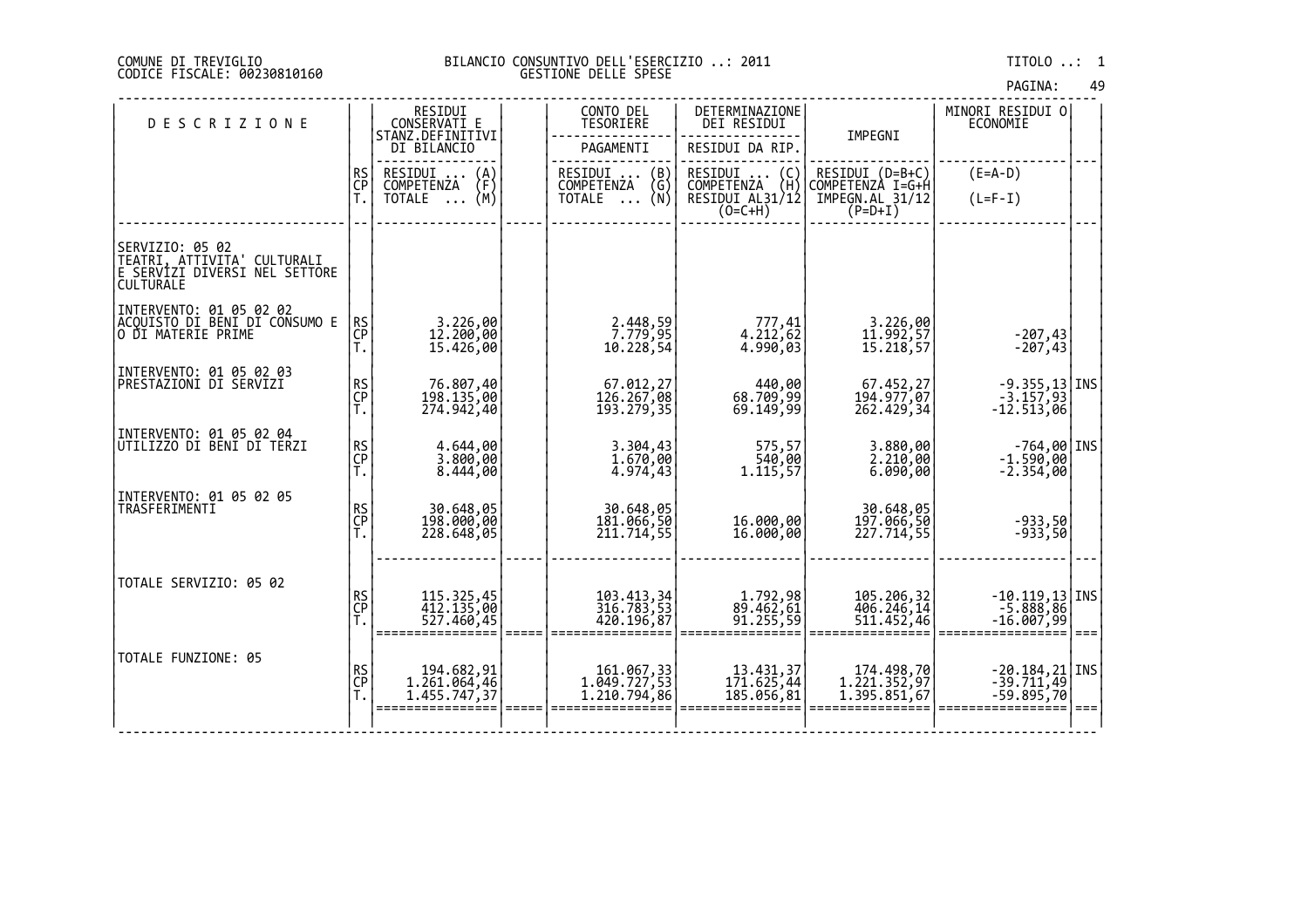|  | PAGINA: | 50 |
|--|---------|----|
|  |         |    |

| <b>DESCRIZIONE</b>                                                               |                | RESIDUI<br>CONSERVATI E                 | CONTO DEL<br>TESORIERE                  | DETERMINAZIONE<br>DEI RESIDUI                                   |                                         | MINORI RESIDUI 0<br>ECONOMIE |      |
|----------------------------------------------------------------------------------|----------------|-----------------------------------------|-----------------------------------------|-----------------------------------------------------------------|-----------------------------------------|------------------------------|------|
|                                                                                  |                | STĂNZ.DEFINITIVI<br>DI BILANCIO         | PAGAMENTI                               | RESIDUI DA RIP.                                                 | IMPEGNI                                 |                              |      |
|                                                                                  | RS<br>CP<br>T. | RESIDUI<br>$\binom{A}{F}$<br>COMPETENZA | RESIDUI<br>COMPETENZA<br>$\binom{B}{G}$ | RESIDUI<br>COMPETENZA<br>$\begin{pmatrix} C \\ H \end{pmatrix}$ | RESIDUI (D=B+C)<br>COMPETENZA I=G+H     | $(E=A-D)$                    |      |
|                                                                                  |                | TOTALE<br>(M)                           | (พั)<br>TOTALE                          | RESIDUI AL31/12                                                 | $\overline{IMPEGN.AL}$ 31/12<br>(P=D+I) | $(L=F-I)$                    |      |
|                                                                                  |                |                                         |                                         |                                                                 |                                         |                              |      |
| FUNZIONE: 06<br>FUNZIONI NEL SETTORE SPORTIVO<br>E RICREATIVO                    |                |                                         |                                         |                                                                 |                                         |                              |      |
| SERVIZIO: 06 01<br>PISCINE COMUNALI                                              |                |                                         |                                         |                                                                 |                                         |                              |      |
| INTERVENTO: 01 06 01 01<br>PERSONALE                                             | RS<br>CP<br>T. |                                         |                                         |                                                                 |                                         |                              |      |
| INTERVENTO: 01 06 01 02<br> ACQUISTO DI BENI DI CONSUMO E<br> O DI MATERIE PRIME | RS<br>CP<br>Ť. |                                         |                                         |                                                                 |                                         |                              |      |
| INTERVENTO: 01 06 01 03<br> PRESTAZIONI DI SERVIZI                               |                | 2.642,71                                |                                         | 2.642,71                                                        | 2.642,71                                |                              |      |
|                                                                                  | RS<br>CP<br>T. | 2.642,71                                |                                         | 2.642,71                                                        | 2.642,71                                |                              |      |
| INTERVENTO: 01 06 01 07<br>IMPOSTE E TASSE                                       | RS<br>CP<br>T. |                                         |                                         |                                                                 |                                         |                              |      |
|                                                                                  |                |                                         |                                         |                                                                 |                                         |                              |      |
| TOTALE SERVIZIO: 06 01                                                           | RS<br>CP<br>T. | 2.642,71                                |                                         | 2.642,71                                                        | 2.642,71                                |                              |      |
|                                                                                  |                | 2.642,71                                |                                         | 2.642,71                                                        | 2.642,71                                |                              | $==$ |
| SERVIZIO: 06 02<br> STADIO COMUNALE, PALAZZO DELLO <br> SPORT ED ALTRI IMPIANTI  |                |                                         |                                         |                                                                 |                                         |                              |      |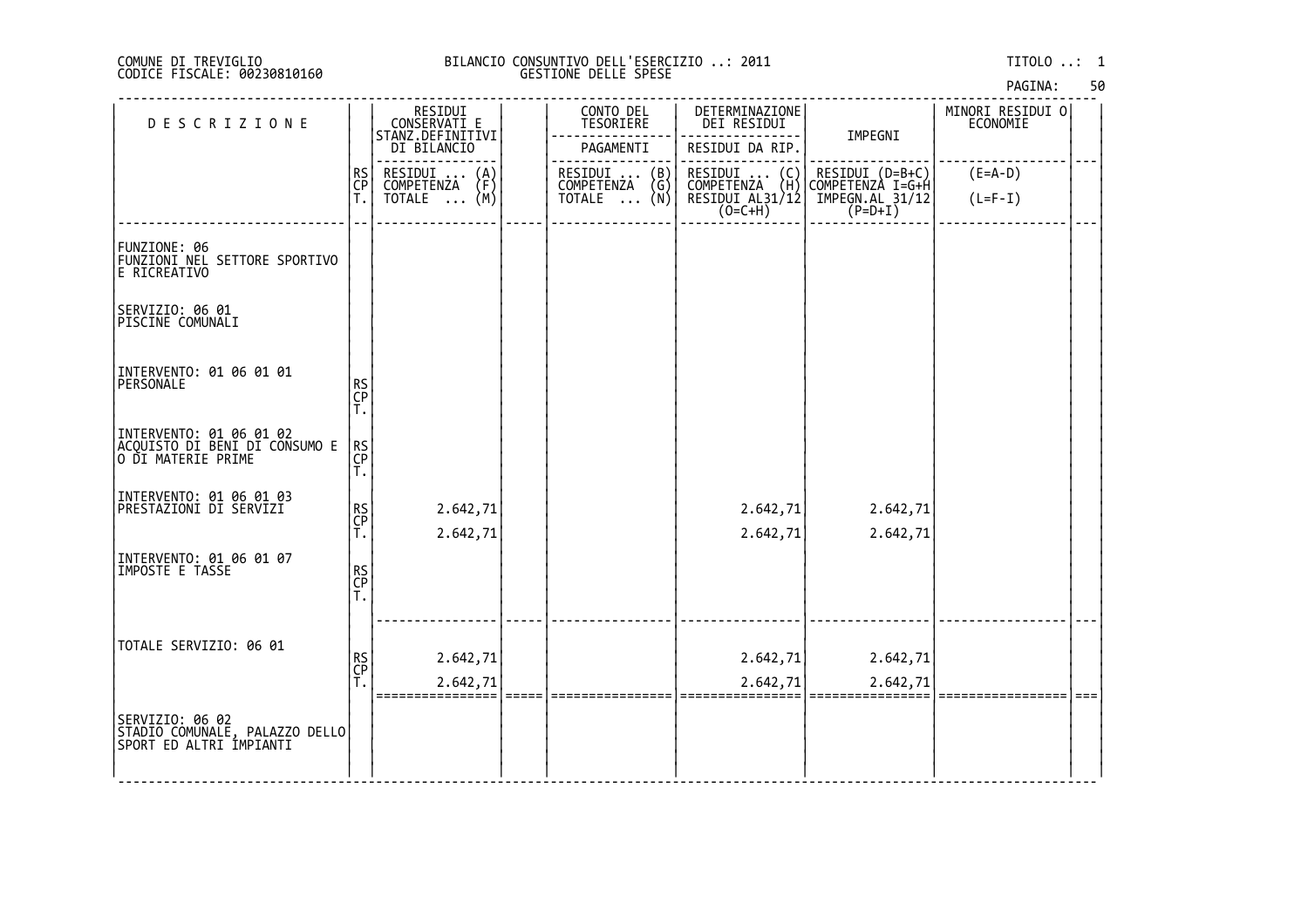| AGINA: |  | 51 |
|--------|--|----|
|        |  |    |

|                                                                                |                |                                                |                                         |                                                                 |                                      | PAGINA:                                       | 51 |
|--------------------------------------------------------------------------------|----------------|------------------------------------------------|-----------------------------------------|-----------------------------------------------------------------|--------------------------------------|-----------------------------------------------|----|
| <b>DESCRIZIONE</b>                                                             |                | RESIDUI<br>CONSERVATI E<br>STANZ.DEFINITIVI    | CONTO DEL<br><b>TESORIERE</b>           | DETERMINAZIONE<br>DEI RESIDUI                                   | IMPEGNI                              | MINORI RESIDUI O<br><b>ECONOMIE</b>           |    |
|                                                                                |                | DI BILANCIO                                    | PAGAMENTI                               | RESIDUI DA RIP.                                                 |                                      |                                               |    |
|                                                                                | RS<br>CP       | RESIDUI<br>$\binom{A}{F}$<br><b>COMPETENZA</b> | RESIDUI<br>$\binom{B}{G}$<br>COMPETENZA | RESIDUI<br>$\begin{pmatrix} C \\ H \end{pmatrix}$<br>COMPETENZA | RESIDUI (D=B+C)<br>COMPETENZA I=G+H  | $(E=A-D)$                                     |    |
|                                                                                | Ť.             | (M)<br>TOTALE                                  | (Ñ)<br><b>TOTALE</b><br>$\cdots$        | RESIDUI AL31/12<br>$(0=C+H)$                                    | $\tilde{IMPEGN.RL}$ 31/12<br>(P=D+I) | $(L=F-I)$                                     |    |
| INTERVENTO: 01 06 02 01<br>PERSONALE                                           | RS<br>CP<br>T. |                                                |                                         |                                                                 |                                      |                                               |    |
| INTERVENTO: 01 06 02 02<br> ACQUISTO_DI_BENI_DI CONSUMO E                      |                |                                                |                                         |                                                                 |                                      |                                               |    |
| O DI MATERIE PRIME                                                             | RS<br>CP<br>Ť. | 7.088,98<br>2.375,00<br>9.463,98               | 6.458,98<br>1.900,00<br>8.358,98        | 630,00<br>474,20<br>1.104, 20                                   | 7.088,98<br>2.374,20<br>9.463,18     | 80,-<br>80,-                                  |    |
| INTERVENTO: 01 06 02 03<br>PRESTAZIONI DI SERVIZI                              |                | 180.401,10<br>667.648,00                       | 165.194,36<br>501.495,10                | 8.073,22<br>132.898,96                                          | 173.267,58<br>634.394,06             | $-7.133,52$ INS<br>$-33.253,94$               |    |
|                                                                                | RS<br>CP<br>T. | 848.049,10                                     | 666.689,46                              | 140.972,18                                                      | 807.661,64                           | $-40.387,46$                                  |    |
| INTERVENTO: 01 06 02 04<br>UTILIZZO DI BENI DI TERZI                           | RS<br>CP<br>T. |                                                |                                         |                                                                 |                                      |                                               |    |
| INTERVENTO: 01 06 02 06<br>INTERESSI PASSIVI E ONERI FINA RS<br>NZIARI DIVERSI | CP<br>T.       | 18.543,16<br>109.266,54<br>127.809,70          | 89.379,88<br>89.379,88                  |                                                                 | 89.379,88<br>89.379,88               | $-18.543, 16$ INS<br>-19.886,66<br>-38.429,82 |    |
| INTERVENTO: 01 06 02 07<br>IMPOSTE E TASSE                                     |                |                                                |                                         |                                                                 |                                      |                                               |    |
|                                                                                | RS<br>CP<br>T. |                                                |                                         |                                                                 |                                      |                                               |    |
|                                                                                |                |                                                |                                         |                                                                 |                                      |                                               |    |
| TOTALE SERVIZIO: 06 02                                                         | RS<br>CP<br>T. | 206.033,24<br>779.289,54<br>985.322,78         | 171.653,34<br>592.774,98                | 8.703,22<br>133.373,16                                          | 180.356,56<br>726.148,14             | $-25.676,68$ INS<br>$-53.141,40$              |    |
|                                                                                |                |                                                | 764.428,32                              | 142.076,38                                                      | 906.504,70                           | $-78.818,08$                                  |    |
| SERVIZIO: 06 03<br>MANIFESTAZIŎNE DIVERSI NEL<br>SETTORE SPORTIVO E RICREATIVO |                |                                                |                                         |                                                                 |                                      |                                               |    |
|                                                                                |                |                                                |                                         |                                                                 |                                      |                                               |    |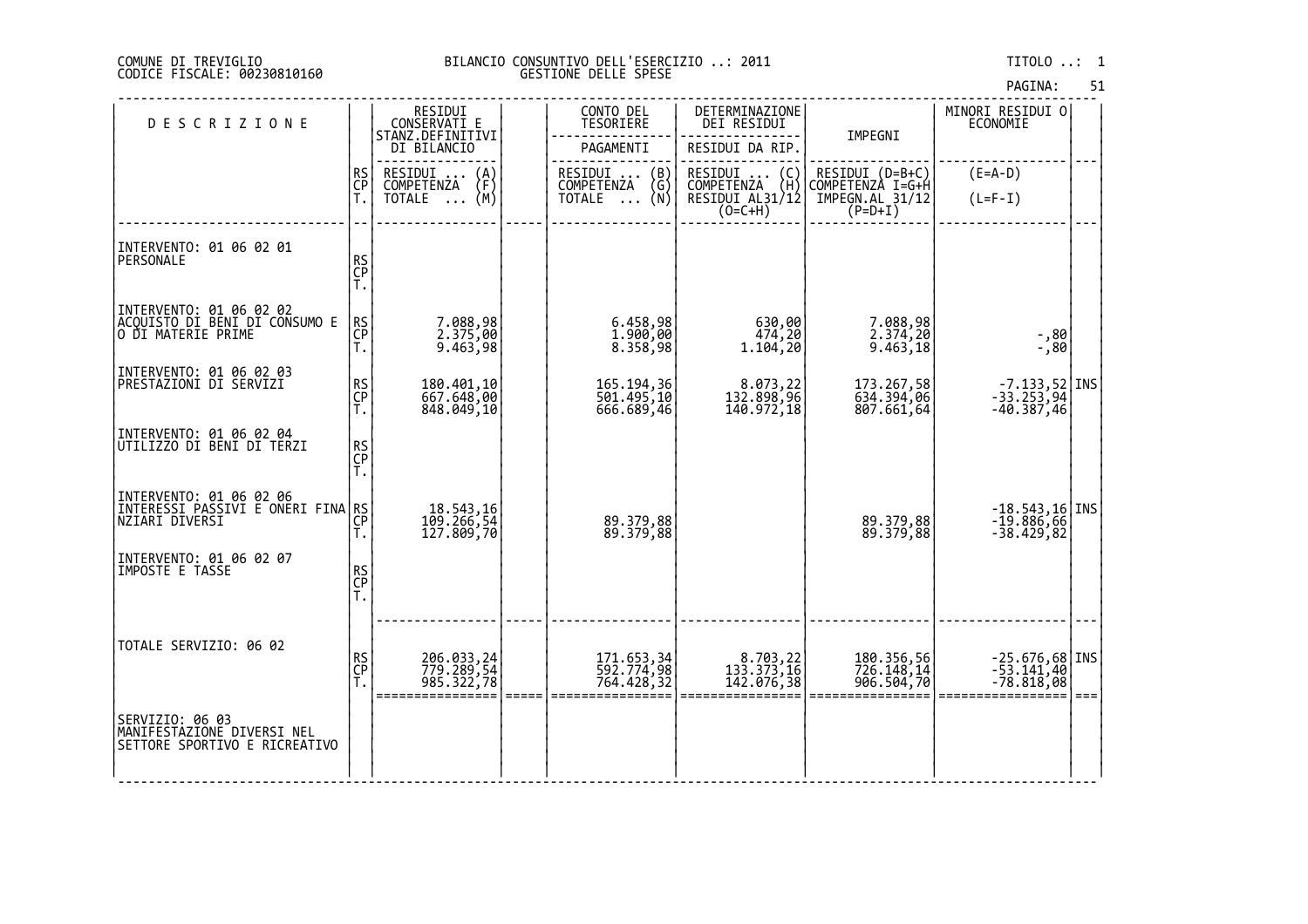| PAGINA: | 52 |
|---------|----|
|         |    |

| <b>DESCRIZIONE</b>                                |                | RESIDUI<br>CONSERVATI E<br>STANZ.DEFINITIVI<br>DI BILANCIO       | CONTO DEL<br>TESORIERE<br>PAGAMENTI                                  | DETERMINAZIONE<br>DEI RESIDUI<br>RESIDUI DA RIP.                    | IMPEGNI                                                             | MINORI RESIDUI 0 <br>ECONOMIE                    |      |
|---------------------------------------------------|----------------|------------------------------------------------------------------|----------------------------------------------------------------------|---------------------------------------------------------------------|---------------------------------------------------------------------|--------------------------------------------------|------|
|                                                   | RS<br>CP       | RESIDUI<br>(A)<br>(F)<br>COMPETENZA<br>(M)<br>TOTALE<br>$\cdots$ | $\binom{B}{G}$<br>RESIDUI<br>COMPETENZA<br>(N)<br>TOTALE<br>$\cdots$ | RESIDUI<br>(C)<br>∂Ĥ∖<br>COMPETENZA<br>RESIDUI AL31/12<br>$(0=CHH)$ | RESIDUI (D=B+C)<br>COMPETENZÀ I=G+H<br>IMPEGN.AL 31/12<br>$(P=D+I)$ | $(E=A-D)$<br>$(L=F-I)$                           |      |
| INTERVENTO: 01 06 03 03<br>PRESTAZIONI DI SERVIZI | RS<br>CP<br>T. | 180,00<br>5.000,00<br>5.180,00                                   | 2.908,00<br>2.908,00                                                 | 180,00<br>360,00<br>540,00                                          | 180,00<br>3.268,00<br>3.448,00                                      | $-1.732,00$<br>$-1.732,00$                       |      |
| INTERVENTO: 01 06 03 05<br>TRASFERIMENTI          | RS<br>CP<br>T. | 4.100,00<br>20.800,00<br>24.900,00                               | 4.100,00<br>11.850,00<br>15.950,00                                   | 3.350,00<br>3.350,00                                                | 4.100,00<br>15.200,00<br>19.300,00                                  | $-5.600,00$<br>$-5.600,00$                       |      |
| TOTALE SERVIZIO: 06 03                            | RS<br>CP<br>T. | 4.280,00<br>25.800,00<br>30.080,00                               | 4.100,00<br>14.758,00<br>18.858,00                                   | 180,00<br>3.710,00<br>3.890,00                                      | 4.280,00<br>18.468,00<br>22.748,00                                  | $-7.332,00$<br>$-7.332,00$                       |      |
| TOTALE FUNZIONE: 06                               | RS<br>CP<br>T. | 212.955,95<br>805.089,54<br>1.018.045,49                         | 175.753,34<br>607.532,98<br>783.286,32                               | 11.525,93<br>137.083,16<br>148.609,09                               | 187.279,27<br>744.616,14<br>931.895,41                              | $-25.676,68$ INS<br>$-60.473,40$<br>$-86.150,08$ | $==$ |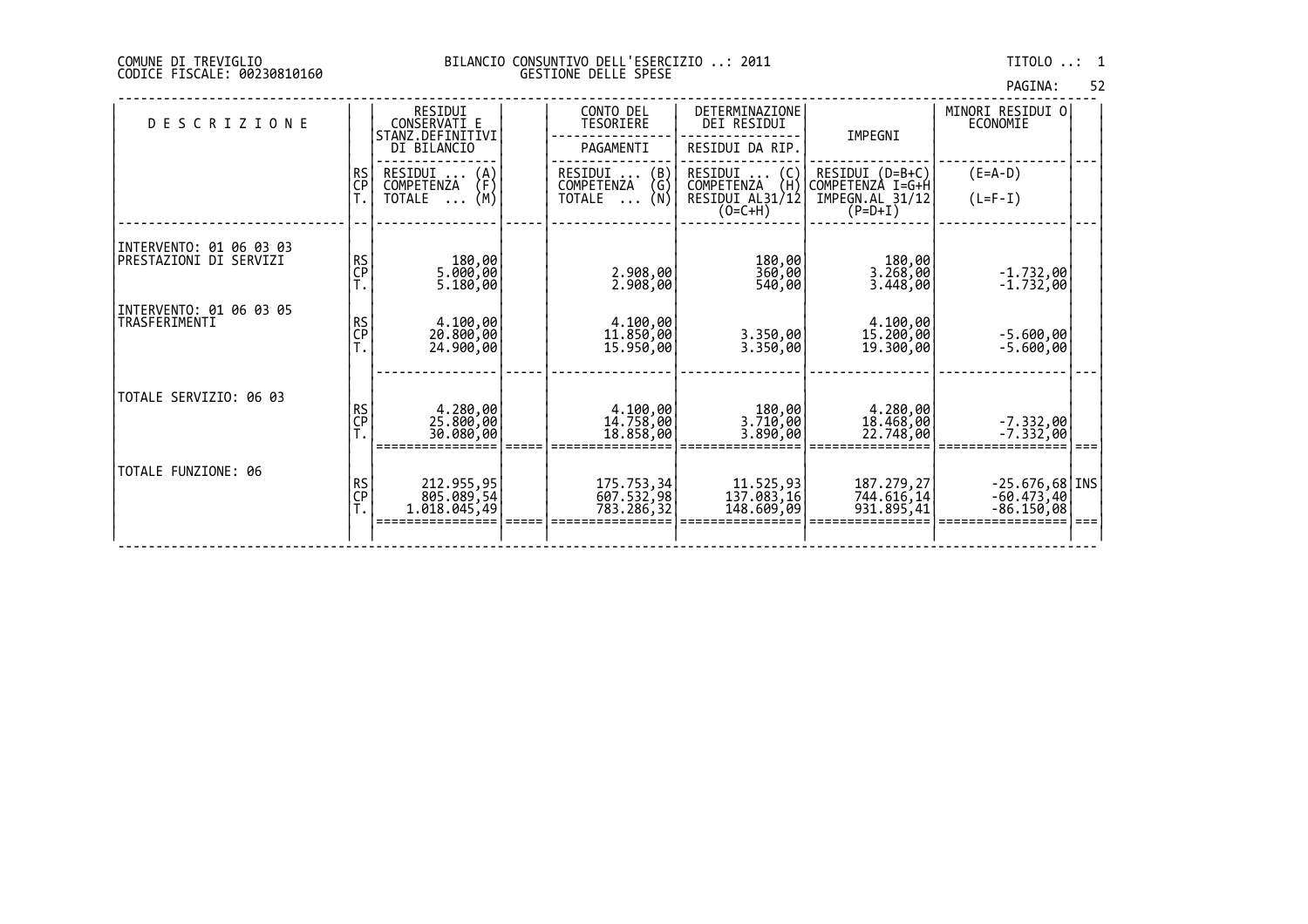# DI TREVIGLIO BILANCIO CONSUNTIVO DELL'ESERCIZIO ..: 2011 TITOLO ..: 1 FISCALE: 00230810160 GESTIONE DELLE SPESE

| <b>DESCRIZIONE</b>                            |                | RESIDUI<br>CONSERVATI E<br>STANZ.DEFINITIVI                              | CONTO DEL<br>TESORIERE                                                         | DETERMINAZIONE<br>DEI RESIDUI                                |                                                                   | MINORI RESIDUI 0<br>ECONOMIE |     |
|-----------------------------------------------|----------------|--------------------------------------------------------------------------|--------------------------------------------------------------------------------|--------------------------------------------------------------|-------------------------------------------------------------------|------------------------------|-----|
|                                               |                | DI BILANCIO                                                              | PAGAMENTI                                                                      | RESIDUI DA RIP.                                              | IMPEGNI                                                           |                              |     |
|                                               | RS<br>CP<br>T. | RESIDUI<br>COMPETENZA<br>$\cdot$                                         | RESIDUI<br>COMPETENZA<br>TOTALE<br>$\begin{pmatrix} B \\ G \\ N \end{pmatrix}$ |                                                              |                                                                   | $(E=A-D)$                    |     |
|                                               |                | $\begin{Bmatrix} A \\ F \\ M \end{Bmatrix}$<br><b>TOTALE</b><br>$\ddots$ |                                                                                | RESIDUI  (C)<br>COMPETENZA (H)<br>RESIDUI AL31/12<br>(O=C+H) | RESIDUI (D=B+C)<br>COMPETENZA I=G+H<br>IMPEGN.AL 31/12<br>(P=D+I) | $(L=F-I)$                    |     |
| FUNZIONE: 07<br>FUNZIONI NEL CAMPO TURISTICO  |                |                                                                          |                                                                                |                                                              |                                                                   |                              |     |
| SERVIZIO: 07 01<br>SERVIZI TURISTICI          |                |                                                                          |                                                                                |                                                              |                                                                   |                              |     |
| INTERVENTO: 01 07 01 05<br>TRASFERIMENTI      | RS<br>CP<br>T. | 2.250,00<br>2.250,00                                                     | 2.250,00<br>2.250,00                                                           |                                                              | 2.250,00<br>2.250,00                                              |                              |     |
| TOTALE SERVIZIO: 07 01                        | RS<br>CP<br>T. | 2.250,00<br>2.250,00                                                     | 2.250,00<br>2.250,00                                                           |                                                              | 2.250,00<br>2.250,00                                              |                              |     |
| SERVIZIO: 07 02<br> MANIFESTAZIONI TURISTICHE |                |                                                                          |                                                                                |                                                              |                                                                   |                              |     |
| INTERVENTO: 01 07 02 05<br>TRASFERIMENTI      | RS<br>CP<br>T. | 25.000,00<br>25.000,00                                                   | 25.000,00<br>25.000,00                                                         |                                                              | 25.000,00<br>25.000,00                                            |                              |     |
| TOTALE SERVIZIO: 07 02                        | RS<br>CP<br>T. | 25.000,00<br>25.000,00                                                   | 25.000,00<br>25.000,00                                                         |                                                              | 25.000,00<br>25.000,00                                            |                              |     |
| TOTALE FUNZIONE: 07                           | RS<br>CP<br>T. | 27.250,00<br>27.250,00                                                   | 27.250,00<br>27.250,00                                                         |                                                              | 27.250,00<br>27.250,00                                            |                              | === |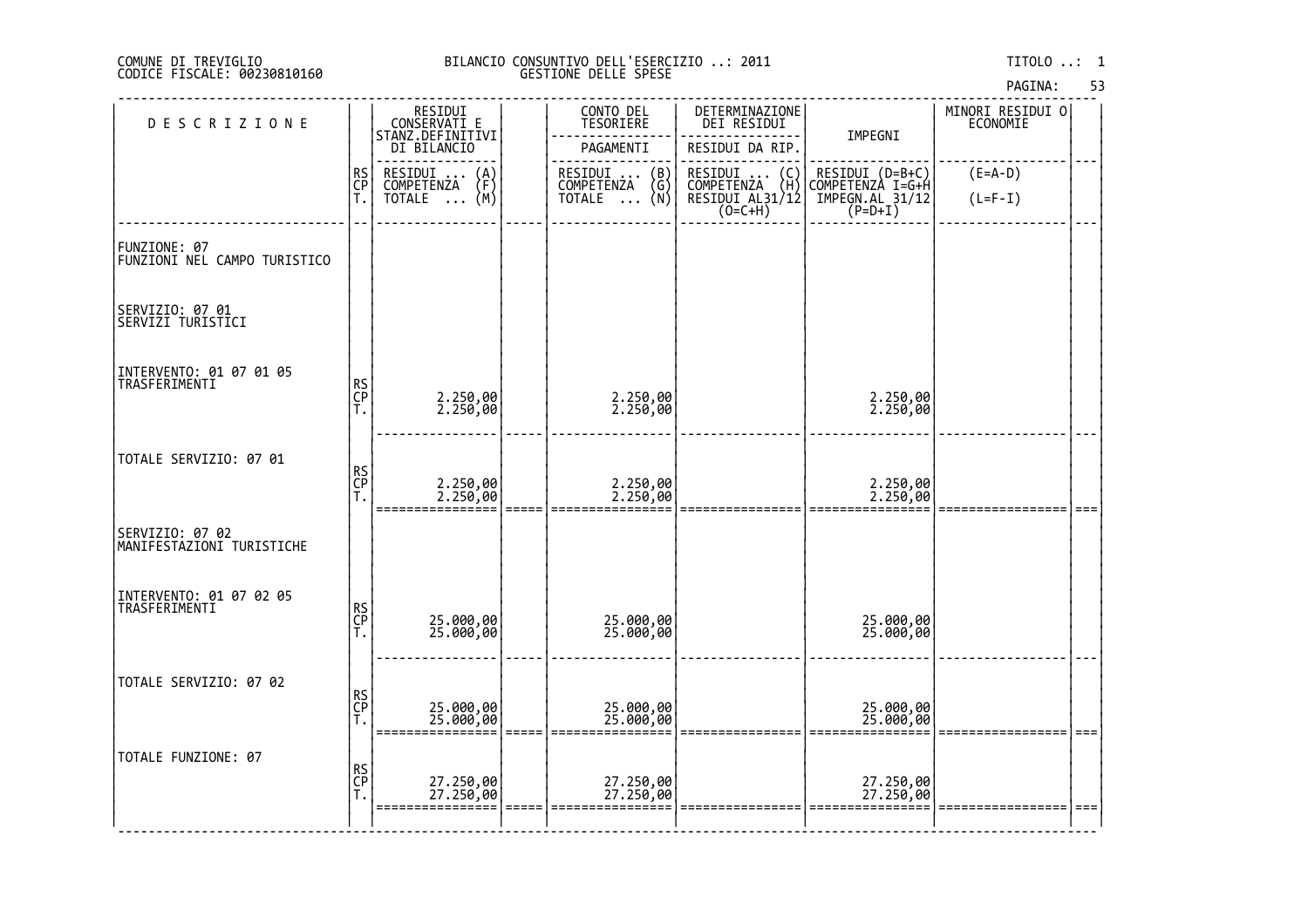|  | PAGINA: | 54 |
|--|---------|----|
|  |         |    |

| <b>DESCRIZIONE</b>                                                                                           |                  | RESIDUI<br>CONSERVATI E<br> STANZ.DEFINITIVI   | CONTO DEL<br>TESORIERE                                                      | DETERMINAZIONE<br>DEI RESIDUI    |                                       | MINORI RESIDUI O<br><b>ECONOMIE</b>       |      |
|--------------------------------------------------------------------------------------------------------------|------------------|------------------------------------------------|-----------------------------------------------------------------------------|----------------------------------|---------------------------------------|-------------------------------------------|------|
|                                                                                                              |                  | DI BILANCIO                                    | PAGAMENTI                                                                   | RESIDUI DA RIP                   | IMPEGNI                               |                                           |      |
|                                                                                                              | RS<br> CP<br> T. | RESIDUI<br>$\binom{A}{F}$<br><b>COMPETENZA</b> | RESIDUI<br>$\begin{pmatrix} B \\ G \\ N \end{pmatrix}$<br><b>COMPETENZA</b> |                                  | RESIDUI (D=B+C)<br>COMPETENZA I=G+H   | $(E=A-D)$                                 |      |
|                                                                                                              |                  | (M)<br><b>TOTALE</b><br>$\cdots$               | TOTALE<br>$\cdots$                                                          |                                  | IMPEGN.AL 31/12<br>$(P=D+I)$          | $(L=F-I)$                                 |      |
|                                                                                                              |                  |                                                |                                                                             |                                  |                                       |                                           |      |
| FUNZIONE: 08<br>FUNZIONI NEL CAMPO DELLA<br>VIABILITA' E DEI TRASPORTI                                       |                  |                                                |                                                                             |                                  |                                       |                                           |      |
| SERVIZIO: 08 01<br> VIABILITA <u>', CIRCOLAZION</u> E STRA-<br>DALE E SERVIZI CONNESSI                       |                  |                                                |                                                                             |                                  |                                       |                                           |      |
| INTERVENTO: 01 08 01 02<br>ACQUISTO DI BENI DI CONSUMO E<br> O DI MATERIE PRIME                              |                  |                                                |                                                                             |                                  |                                       |                                           |      |
|                                                                                                              | RS<br>CP<br>T.   | 7.411, 37<br>19.541, 54<br>26.952,91           | 6.388,75<br>10.052,24<br>16.440,99                                          | 1.022,62<br>6.670,71<br>7.693,33 | 7.411,37<br>16.722,95<br>24.134,32    | $-2.818,59$<br>$-2.818,59$                |      |
| INTERVENTO: 01 08 01 03                                                                                      |                  |                                                |                                                                             |                                  |                                       |                                           |      |
| PRESTAZIONI DI SERVIZI                                                                                       | RS<br>CP<br>T.   | 39.312,75<br>142.900,00<br>182.212,75          | 32.362,78<br>  92.029,80<br>  124.392,58                                    | 568,40<br>27.346,20<br>27.914,60 | 32.931,18<br>119.376,00<br>152.307,18 | -6.381,57 INS<br>-23.524,00<br>-29.905,57 |      |
|                                                                                                              |                  |                                                |                                                                             |                                  |                                       |                                           |      |
| INTERVENTO: 01 08 01 04<br> UTILIZZO DI BENI DI TERZI                                                        | RS<br>CP<br>T.   |                                                |                                                                             |                                  |                                       |                                           |      |
|                                                                                                              |                  |                                                |                                                                             |                                  |                                       |                                           |      |
| INTERVENTO: 01 08 01 06<br> INTERESSI PASSIVI E ONERI FINA RS <br> INTERESSI PASSIVI E ONERI FINA RS <br> T. |                  |                                                |                                                                             |                                  |                                       |                                           |      |
|                                                                                                              |                  |                                                |                                                                             |                                  |                                       |                                           |      |
| INTERVENTO: 01 08 01 07                                                                                      |                  |                                                |                                                                             |                                  |                                       |                                           |      |
| IMPOSTE E TASSE                                                                                              | RS<br>CP<br>T.   | 400,00<br>400,00                               | 145, 23<br>145, 23                                                          | 33,82<br>33,82                   | 179,05<br>179,05                      | -220,95<br>-220,95                        |      |
|                                                                                                              |                  |                                                |                                                                             |                                  |                                       |                                           |      |
| TOTALE SERVIZIO: 08 01                                                                                       |                  |                                                |                                                                             |                                  |                                       |                                           |      |
|                                                                                                              | RS<br>CP<br>T.   | 46.724,12<br>162.841,54                        | 38.751,53<br>102.227,27<br>140.978,80                                       | 1.591,02<br>34.050,73            | 40.342,55<br>136.278,00<br>176.620,55 | $-6.381,57$ INS<br>$-26.563,54$           |      |
|                                                                                                              |                  | 209.565,66                                     |                                                                             | 35.641,75                        |                                       | $-32.945,11$                              | $==$ |
|                                                                                                              |                  |                                                |                                                                             |                                  |                                       |                                           |      |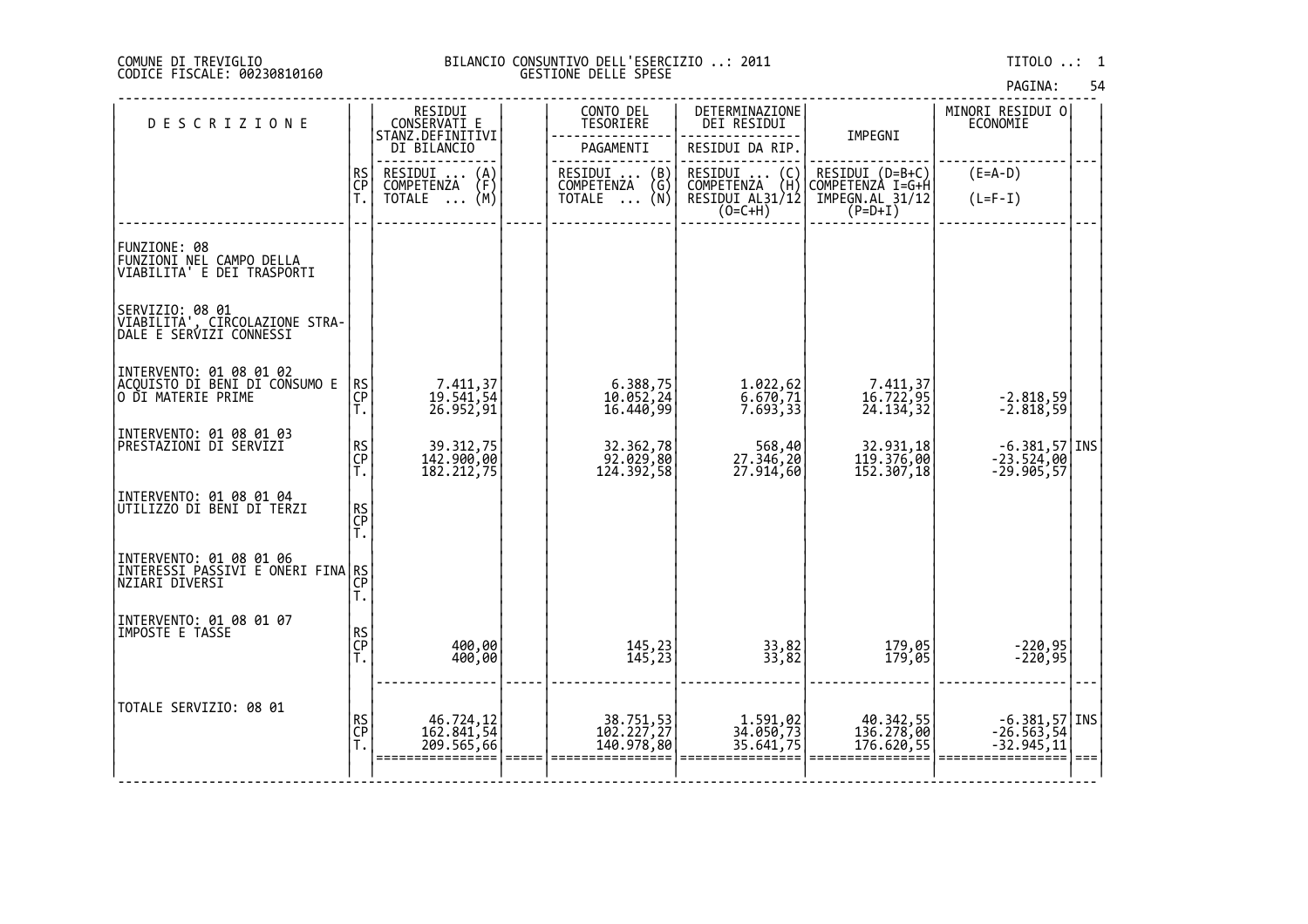|  | PAGINA: | 55 |
|--|---------|----|
|  |         |    |

| <b>DESCRIZIONE</b>                                                              |                | RESIDUI<br>CONSERVATI E                    | CONTO DEL<br>TESORIERE                   | DETERMINAZIONE<br>DEI RESIDUI        |                                            | MINORI RESIDUI O<br>ECONOMIE                    |  |
|---------------------------------------------------------------------------------|----------------|--------------------------------------------|------------------------------------------|--------------------------------------|--------------------------------------------|-------------------------------------------------|--|
|                                                                                 |                | STANZ.DEFINITIVI<br>DI BILANCIO            | PAGAMENTI                                | RESIDUI DA RIP.                      | IMPEGNI                                    |                                                 |  |
|                                                                                 | RS<br>CP       | RESIDUI<br>$\binom{A}{F}$<br>COMPETENZA    | RESIDUI<br>$\binom{B}{G}$<br>COMPETENZA  | RESIDUI<br>$\{C_H\}$<br>COMPETENZA   | RESIDUI (D=B+C)<br>COMPETENZÀ I=G+H        | $(E=A-D)$                                       |  |
|                                                                                 |                | (M)<br>TOTALE<br>$\cdots$                  | (N)<br>TOTALE                            | RESIDUI AL31/12<br>$(O=C+H)$         | IMPEGN.AL 31/12<br>$(P=D+I)$               | $(L=F-I)$                                       |  |
| SERVIZIO: 08 02<br>ILLUMINAZIONE PUBBLICA E SER-<br>VIZI CONNESSI               |                |                                            |                                          |                                      |                                            |                                                 |  |
| INTERVENTO: 01 08 02 03<br> PRESTAZIONI DI SERVIZI                              | RS<br>CP       | 86.783,06<br>660.000,00<br>746.783,06      | 86.783,06<br>539.965,33<br>626.748,39    | 110.798,43<br>110.798,43             | 86.783,06<br>650.763,76<br>737.546,82      | $-9.236,24$<br>$-9.236, 24$                     |  |
| INTERVENTO: 01 08 02 06<br>INTERESSI PASSIVI E ONERI FINA RS<br>INZIARI DIVERSI | <b>CP</b>      | 131,88<br>244.059,28<br>244.191,16         | 241.542.96<br>241.542,96                 |                                      | 241.542.96<br>241.542,96                   | $-131,88$ INS<br>$-2.516,32$<br>$-2.648,20$     |  |
| TOTALE SERVIZIO: 08 02                                                          | RS<br>CP<br>T. | 86.914,94<br>904.059,28<br>990.974,22      | 86.783,06<br>781.508,29<br>868.291,35    | 110.798,43<br>110.798,43             | 86.783,06<br>892.306,72<br>979.089,78      | $-131,88$ INS<br>$-11.752,56$<br>$-11.884,44$   |  |
| TOTALE FUNZIONE: 08                                                             | RS<br>CP<br>T. | 133.639,06<br>1.066.900,82<br>1.200.539,88 | 125.534,59<br>883.735,56<br>1.009.270,15 | 1.591,02<br>144.849,16<br>146.440,18 | 127.125,61<br>1.028.584,72<br>1.155.710,33 | $-6.513,45$ INS<br>$-38.316,10$<br>$-44.829,55$ |  |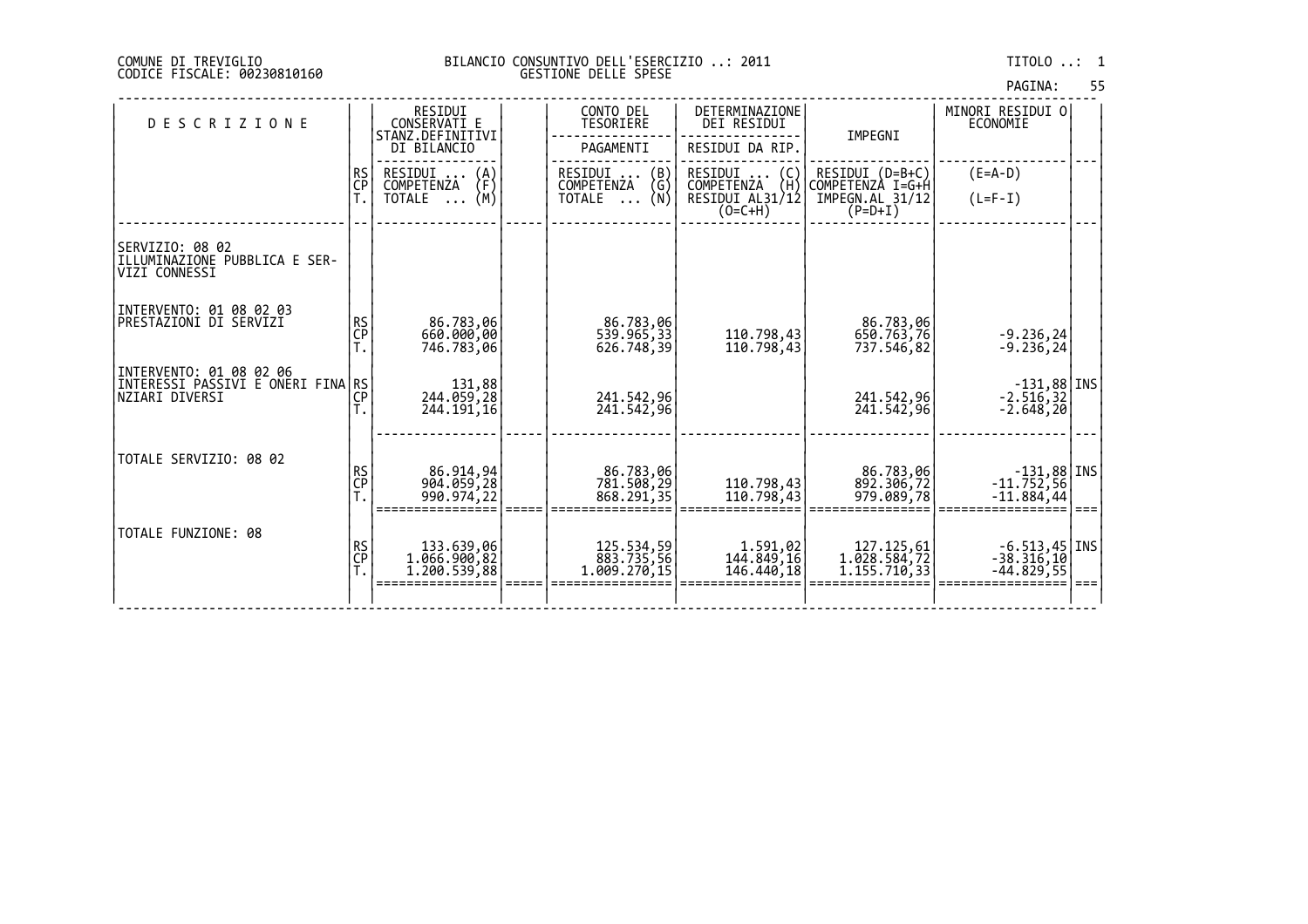# DI TREVIGLIO BILANCIO CONSUNTIVO DELL'ESERCIZIO ..: 2011 TITOLO ..: 1 FISCALE: 00230810160 GESTIONE DELLE SPESE

| <b>DESCRIZIONE</b>                                                              |                | RESIDUI<br>CONSERVATI E                 | CONTO DEL<br><b>TESORIERE</b>         | DETERMINAZIONE<br>DEI RESIDUI                                          | IMPEGNI                                                                           | MINORI RESIDUI 0<br>ECONOMIE                                                  |  |
|---------------------------------------------------------------------------------|----------------|-----------------------------------------|---------------------------------------|------------------------------------------------------------------------|-----------------------------------------------------------------------------------|-------------------------------------------------------------------------------|--|
|                                                                                 |                | STANZ.DEFINITIVI<br>DI BILANCIO         | PAGAMENTI                             | RESIDUI DA RIP.                                                        |                                                                                   |                                                                               |  |
|                                                                                 | RS<br>CP<br>T. | RESIDUI<br>COMPETENZA<br>$\binom{A}{F}$ | RESIDUI  (B)<br>COMPETENZA (G)        | RESIDUI<br>$\begin{pmatrix} C \\ H \end{pmatrix}$<br><b>COMPETENZA</b> | RESIDUI (D=B+C)<br>COMPETENZA I=G+H                                               | $(E=A-D)$                                                                     |  |
|                                                                                 |                | (M)<br><b>TOTALE</b><br>$\cdots$        | (Ñ)<br><b>TOTALE</b><br>$\cdots$      | RESIDUI AL31/12<br>$(0=C+H)$                                           | $\tilde{IMPEGN.RL}$ 31/12<br>(P=D+I)                                              | $(L=F-I)$                                                                     |  |
| FUNZIONE: 09<br>FUNZIONI RIGU <u>ARDAN</u> TI IL TERRI-<br>TORIO E L'AMBIENTE   |                |                                         |                                       |                                                                        |                                                                                   |                                                                               |  |
| SERVIZIO: 09 01<br>URBANISTICA E GESTIONE TERRI-<br>TORIO                       |                |                                         |                                       |                                                                        |                                                                                   |                                                                               |  |
| INTERVENTO: 01 09 01 01<br>PERSONALE                                            | RS<br>CP<br>T. | 17.296,05<br>467.572,76<br>484.868,81   | 8.334,32<br>443.951,00<br>452.285,32  | 13.606,03<br>13.606,03                                                 | 8.334,32<br>457.557,03<br>465.891,35                                              | $\begin{bmatrix} -8.961, 73 \\ -10.015, 73 \end{bmatrix}$ INS<br>$-18.977,46$ |  |
| INTERVENTO: 01 09 01 02<br> ACQUISTO_DI_BENI_DI CONSUMO E<br>O DI MATERIE PRIME | RS<br>CP<br>T. | 1.067,28<br>14.050,00<br>15.117,28      | 513, 38<br>9.757, 36<br>10.270, 74    | 553,88<br>1.697,81<br>2.251,69                                         | 1.067,26<br>11.455,17<br>$\overline{1}\overline{2}.5\overline{2}\overline{2}$ ,43 | 02 , - ,<br>  02 , 03 , 04 - 2 .<br>  08 , 05 , 05 - 2 .                      |  |
| INTERVENTO: 01 09 01 03<br> PRESTAZIONI DI SERVIZI                              | RS<br>CP<br>T. | 186.490,31<br>223.665,00<br>410.155,31  | 86.639,38<br>105.221,90<br>191.861,28 | 83.349,01<br>86.146,67<br>169.495,68                                   | 169.988,39<br>191.368,57<br>361.356,96                                            | $-16.501,92$ INS<br>$-32.296,43$<br>$-48.798,35$                              |  |
| INTERVENTO: 01 09 01 04<br> UTILIZZO DI BENI DI TERZI                           | RS<br>CP<br>T. |                                         |                                       |                                                                        |                                                                                   |                                                                               |  |
| INTERVENTO: 01 09 01 05<br>TRASFERIMENTI                                        | RS<br>CP<br>T. | 29.400,00<br>35.950,00<br>65.350,00     | 12.860,90<br>7.500,00<br>20.360,90    | 1.900,00<br>17.950,00<br>19.850,00                                     | 14.760,90<br>25.450,00<br>40.210,90                                               | $-14.639,10$ INS<br>$-10.500,00$<br>$-25.139,10$                              |  |
| INTERVENTO: 01 09 01 06<br>INTERESSI PASSIVI E ONERI FINA RS<br>NZIARI DIVERSI  | CP<br>T.       | 181.313,00<br>181.313,00                | 180.637,57<br>180.637,57              |                                                                        | 180.637,57<br>180.637,57                                                          | -675,43<br>-675,43                                                            |  |
| INTERVENTO: 01 09 01 07<br>IMPOSTE E TASSE                                      | RS<br>CP<br>T. | $6.037,47$<br>38.155,32<br>44.192,79    | 3.020,87<br>28.733,77<br>31.754,64    | 9.355,84<br>9.355,84                                                   | 3.020,87<br>38.089,61<br>41.110,48                                                | $-3.016,60$ INS<br>$-65,71$<br>$-3.082, 31$                                   |  |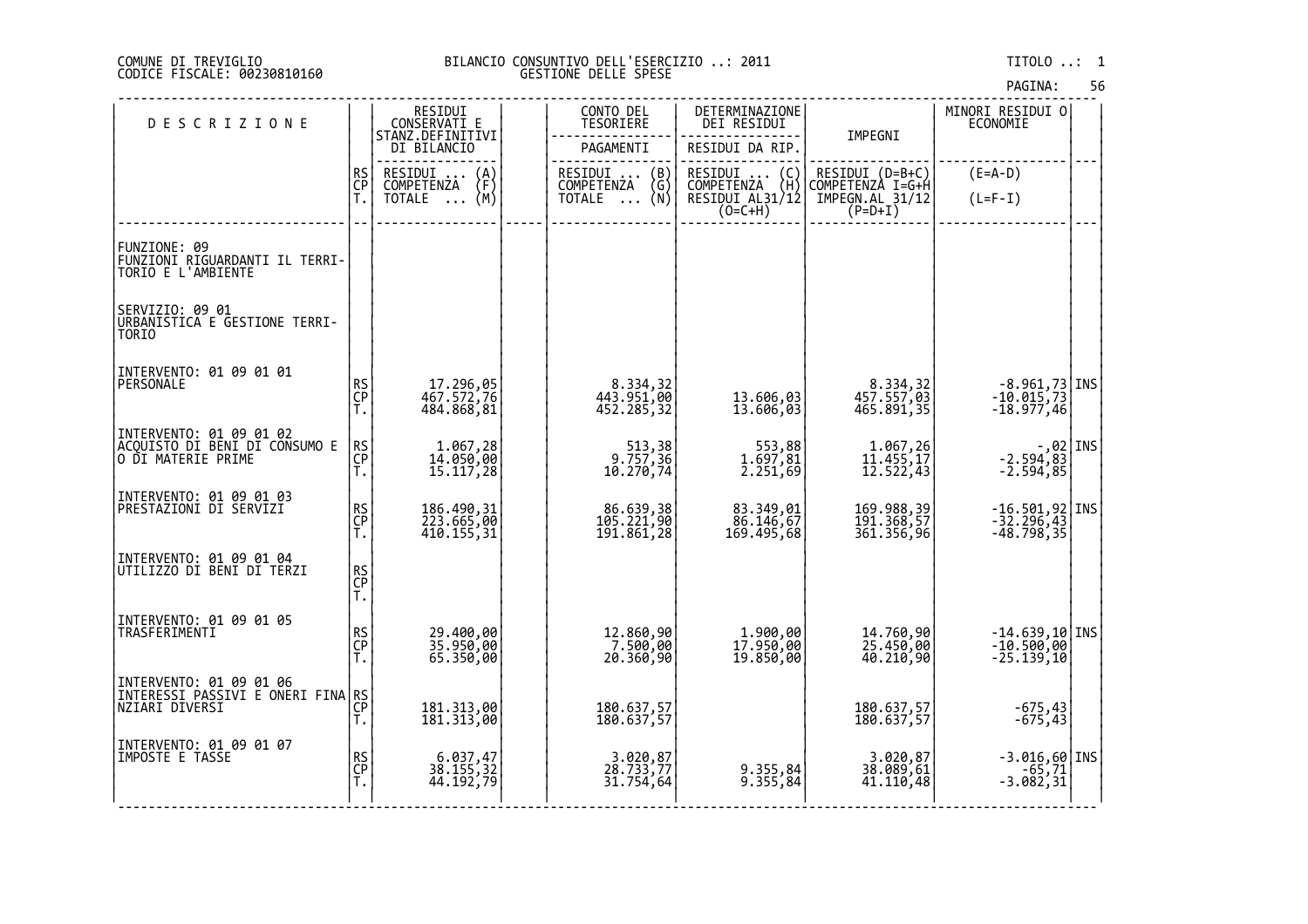|  | PAGINA: |  |  |
|--|---------|--|--|
|  |         |  |  |

| <b>DESCRIZIONE</b>                                                                                      |                       | RESIDUI<br>CONSERVATI E                                  | CONTO DEL<br>TESORIERE                                                                     | DETERMINAZIONE<br>DEI RESIDUI                                    |                                                                     | MINORI RESIDUI 0<br>ECONOMIE                       |      |
|---------------------------------------------------------------------------------------------------------|-----------------------|----------------------------------------------------------|--------------------------------------------------------------------------------------------|------------------------------------------------------------------|---------------------------------------------------------------------|----------------------------------------------------|------|
|                                                                                                         |                       | STANZ.DEFINITIVI<br>DI BILANCIO                          | PAGAMENTI                                                                                  | RESIDUI DA RIP.                                                  | IMPEGNI                                                             |                                                    |      |
|                                                                                                         | RS<br>CP<br>T.        | RESIDUI<br>$\binom{A}{F}$<br>COMPETENZA<br>(M)<br>TOTALE | RESIDUI<br>$\begin{pmatrix} B \\ G \\ N \end{pmatrix}$<br>COMPETENZA<br>TOTALE<br>$\cdots$ | RESIDUI<br>(C)<br>COMPETĒNZA (H)<br>RESIDUI AL31/12<br>$(O=C+H)$ | RESIDUI (D=B+C)<br>COMPETENZA I=G+H<br>IMPEGN.AL 31/12<br>$(P=D+I)$ | $(E=A-D)$<br>$(L=F-I)$                             |      |
| TOTALE SERVIZIO: 09 01                                                                                  | RS<br>CP<br>T.        | 240.291,11<br>960.706,08<br>1.200.997,19                 | 111.368,85<br>775.801,60<br>887.170,45                                                     | 85.802,89<br>128.756,35<br>214.559,24                            | 197.171,74<br>904.557,95<br>1.101.729,69                            | $-43.119,37$ INS<br>$-56.148,13$<br>$-99.267,50$   | ===  |
| SERVIZIO: 09 02<br> EDILIZIA RESIDENZIALE PUBBLICA <br>LOCALE E PIANI DI EDILIZIA<br>ECONOMICO-POPOLARE |                       |                                                          |                                                                                            |                                                                  |                                                                     |                                                    |      |
| INTERVENTO: 01 09 02 02<br>ACQUISTO DI BENI DI CONSUMO E<br>O DI MATERIE PRIME                          | <b>RS</b><br>CP<br>T. |                                                          |                                                                                            |                                                                  |                                                                     |                                                    |      |
| INTERVENTO: 01 09 02 03<br> PRESTAZIONI DI SERVIZI                                                      | RS<br>CP<br>T.        | 10.946,82<br>12.800,00<br>23.746,82                      | 7.287,92<br>9.149,59<br>16.437,51                                                          | 134,54<br>3.482,70<br>3.617,24                                   | 7.422,46<br>12.632,29<br>20.054,75                                  | $-3.524, 36$ INS<br>$-167,71$<br>$-3.692,07$       |      |
| INTERVENTO: 01 09 02 05<br>TRASFERIMENTI                                                                | RS<br>CP<br>T.        |                                                          |                                                                                            |                                                                  |                                                                     |                                                    |      |
| INTERVENTO: 01 09 02 06<br>INTERESSI PASSIVI E ONERI FINA RS<br>NZIARI DIVERSI                          | CP<br>Τ.              | 14.190,48<br>75.854,80<br>90.045,28                      | 64.758,48<br>64.758,48                                                                     |                                                                  | 64.758,48<br>64.758,48                                              | $-14.190,48$ INS<br>$-11.096, 32$<br>$-25.286, 80$ |      |
| TOTALE SERVIZIO: 09 02                                                                                  | RS<br>CP<br>T.        | 25.137,30<br>88.654,80<br>113.792,10                     | 7.287,92<br>73.908,07<br>81.195,99                                                         | 134, 54<br>3.482, 70<br>3.617, 24                                | 7.422,46<br>77.390,77<br>84.813,23                                  | $-17.714,84$ INS<br>$-11.264,03$<br>$-28.978,87$   | $==$ |
| SERVIZIO: 09 03<br>SERVIZI DI PROTEZIONE CIVILE                                                         |                       |                                                          |                                                                                            |                                                                  |                                                                     |                                                    |      |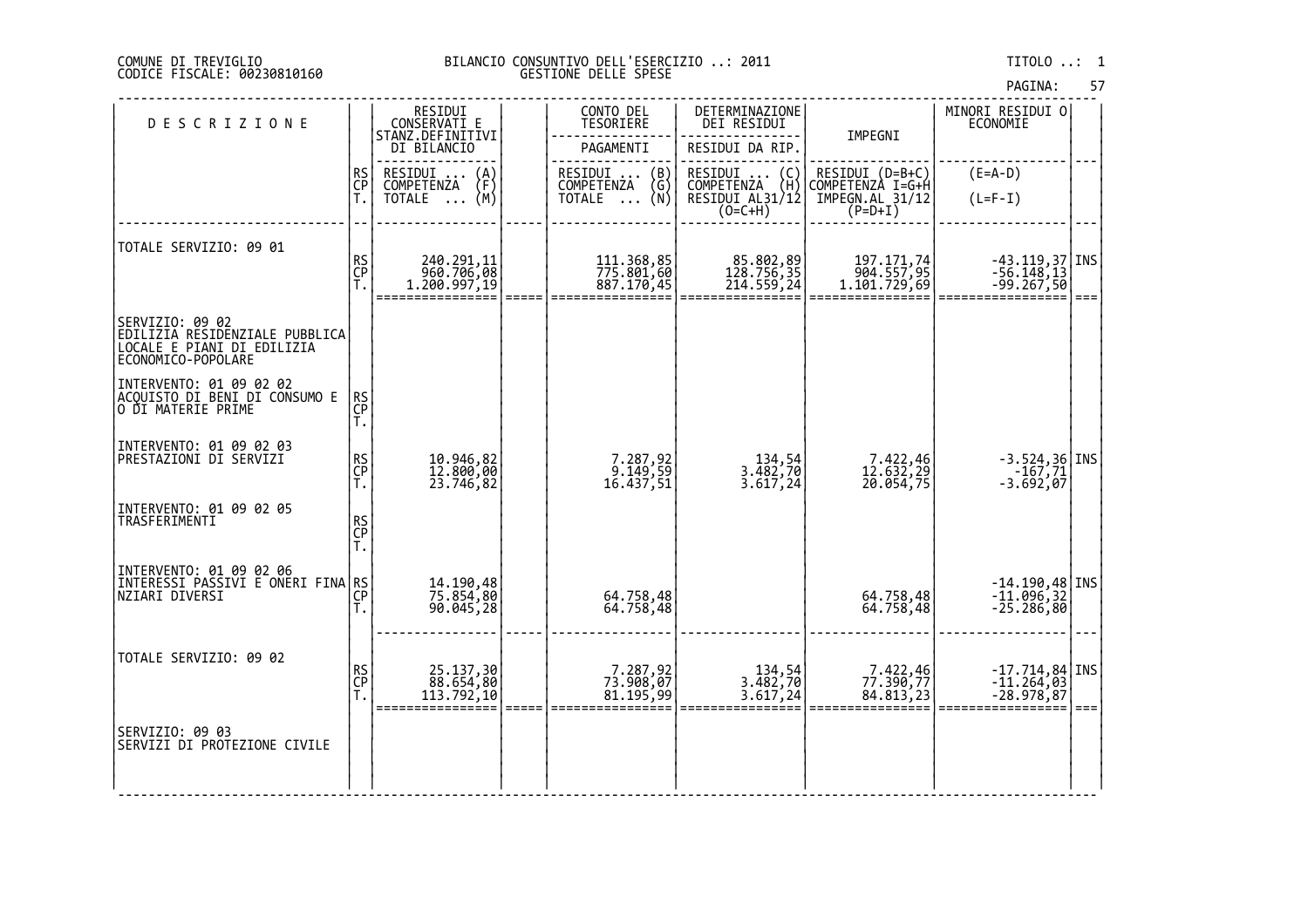# DI TREVIGLIO BILANCIO CONSUNTIVO DELL'ESERCIZIO ..: 2011 TITOLO ..: 1 FISCALE: 00230810160 GESTIONE DELLE SPESE

PAGINA: 58

| <b>DESCRIZIONE</b>                                 |                | RESIDUI<br>CONSERVATI E                                         | CONTO DEL<br><b>TESORIERE</b>                   | DETERMINAZIONE<br>DEI RESIDUI                                                                        |                                                                              | MINORI RESIDUI 0<br>ECONOMIE                                                |  |
|----------------------------------------------------|----------------|-----------------------------------------------------------------|-------------------------------------------------|------------------------------------------------------------------------------------------------------|------------------------------------------------------------------------------|-----------------------------------------------------------------------------|--|
|                                                    |                | STANZ.DEFINITIVI<br>DI BILANCIO                                 | PAGAMENTI                                       | RESIDUI DA RIP.                                                                                      | IMPEGNI                                                                      |                                                                             |  |
|                                                    | RS<br>CP<br>T. | RESIDUI<br>$\binom{A}{F}$<br><b>COMPETENZA</b><br>(M)<br>TOTALE | RESIDUI  (B)<br>COMPETENZA (G)<br>∖Ñ)<br>TOTALE | RESIDUI<br>$\begin{pmatrix} C \\ H \end{pmatrix}$<br><b>COMPETENZA</b><br>RESIDUI AL31/12<br>(O=C+H) | RESIDUI (D=B+C)<br>COMPETENZA I=G+H<br>$\tilde{T}$ MPEGN.AL 31/12<br>(P=D+I) | $(E=A-D)$<br>$(L=F-I)$                                                      |  |
| INTERVENTO: 01 09 03 03<br>PRESTAZIONI DI SERVIZI  | RS<br>CP<br>T. |                                                                 |                                                 |                                                                                                      |                                                                              |                                                                             |  |
| INTERVENTO: 01 09 03 05<br>TRASFERIMENTI           | RS<br>CP<br>Ť. | 15.801,90<br>18.050,00<br>33.851,90                             | 15.801,90<br>2.801,90<br>18.603,80              | 14.000,00<br>14.000,00                                                                               | 15.801,90<br>16.801,90<br>32.603,80                                          | $-1.248,10$<br>$-1.248,10$                                                  |  |
| TOTALE SERVIZIO: 09 03                             | RS<br>CP<br>T. | 15.801,90<br>18.050,00<br>33.851,90                             | 15.801,90<br>2.801,90<br>18.603,80              | 14.000,00<br>14.000,00                                                                               | 15.801,90<br>16.801,90<br>32.603,80                                          | $-1.248,10$<br>$-1.248,10$                                                  |  |
| SERVIZIO: 09 04<br>SERVIZIO IDRICO INTEGRATO       |                |                                                                 |                                                 |                                                                                                      |                                                                              |                                                                             |  |
| INTERVENTO: 01 09 04 03<br> PRESTAZIONI DI SERVIZI | RS<br>CP<br>T. | 26.641,82<br>27.500,00<br>54.141,82                             | 11.877,38<br>16.647,55<br>28.524,93             | 11.900,97<br>$\overline{3.681,45}$<br>15.582,42                                                      | 23.778,35<br>20.329,00<br>44.107,35                                          | $-2.863, 47$ INS<br>-7.171,00<br>10.034,47                                  |  |
|                                                    | Т.             | 228.197,59<br>228.197,59                                        | 228.197,59<br>228.197,59                        |                                                                                                      | 228.197,59<br>228.197,59                                                     |                                                                             |  |
| TOTALE SERVIZIO: 09 04                             | RS<br>CP<br>T. | 26.641,82<br>255.697,59<br>282.339,41                           | 11.877,38<br>244.845,14<br>256.722,52           | 11.900,97<br>$\frac{1}{3.681,45}$<br>15.582,42                                                       | 23.778,35<br>248.526,59<br>272.304,94                                        | $\begin{bmatrix} -2.863, 47 \\ -7.171, 00 \\ -10.034, 47 \end{bmatrix}$ INS |  |
| SERVIZIO: 09 05<br>SERVIZIO SMALTIMENTO RIFIUTI    |                |                                                                 |                                                 |                                                                                                      |                                                                              |                                                                             |  |

‐‐‐‐‐‐‐‐‐‐‐‐‐‐‐‐‐‐‐‐‐‐‐‐‐‐‐‐‐‐‐‐‐‐‐‐‐‐‐‐‐‐‐‐‐‐‐‐‐‐‐‐‐‐‐‐‐‐‐‐‐‐‐‐‐‐‐‐‐‐‐‐‐‐‐‐‐‐‐‐‐‐‐‐‐‐‐‐‐‐‐‐‐‐‐‐‐‐‐‐‐‐‐‐‐‐‐‐‐‐‐‐‐‐‐‐‐‐‐‐‐‐‐‐‐‐‐‐‐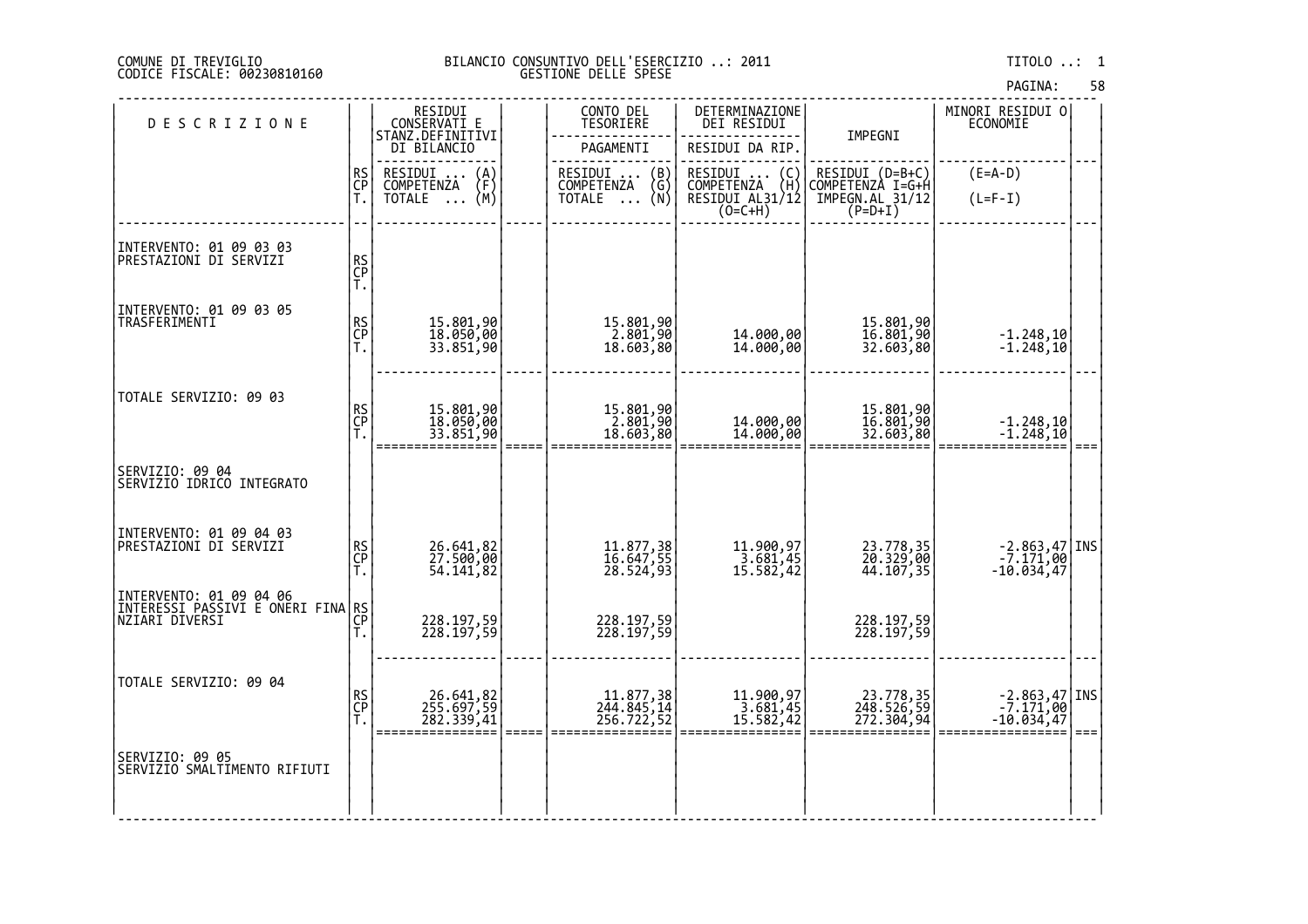# DI TREVIGLIO BILANCIO CONSUNTIVO DELL'ESERCIZIO ..: 2011 TITOLO ..: 1 FISCALE: 00230810160 GESTIONE DELLE SPESE

| <b>DESCRIZIONE</b>                                                                                                                                             |                | RESIDUI<br>CONSERVATI E                                         | CONTO DEL<br><b>TESORIERE</b>                            | DETERMINAZIONE<br>DEI RESIDUI                                                                                               |                                                                       | MINORI RESIDUI O<br>ECONOMIE                         |      |
|----------------------------------------------------------------------------------------------------------------------------------------------------------------|----------------|-----------------------------------------------------------------|----------------------------------------------------------|-----------------------------------------------------------------------------------------------------------------------------|-----------------------------------------------------------------------|------------------------------------------------------|------|
|                                                                                                                                                                |                | STANZ.DEFINITIVI<br>DI BILANCIO                                 | PAGAMENTI                                                | RESIDUI DA RIP.                                                                                                             | IMPEGNI                                                               |                                                      |      |
|                                                                                                                                                                | RS<br>CP<br>T. | RESIDUI<br>$\binom{A}{F}$<br><b>COMPETENZA</b><br>(M)<br>TOTALE | RESIDUI<br>(B)<br>COMPETENZA<br>$\binom{G}{N}$<br>TOTALE | RESIDUI<br>$\left(\begin{smallmatrix} C \\ H \end{smallmatrix}\right)$<br><b>COMPETENZA</b><br>RESIDUI AL31/12<br>$(O=C+H)$ | RESIDUI (D=B+C)<br> COMPETENZA I=G+H<br> IMPEGN.AL_31/12<br>$(P=D+I)$ | $(E=A-D)$<br>$(L=F-I)$                               |      |
| INTERVENTO: 01 09 05 02<br> ACQUISTO DI BENI DI CONSUMO E<br> O DI MATERIE PRIME                                                                               | RS<br>CP<br>T. |                                                                 |                                                          |                                                                                                                             |                                                                       |                                                      |      |
| INTERVENTO: 01 09 05 03<br>PRESTAZIONI DI SERVIZI                                                                                                              | RS<br>CP<br>Т. | 1.435.470,60<br>4.129.850,00<br>5.565.320,60                    | 1.262.720,35<br>3.051.279,66<br>4.314.000,01             | 1.025.720,34<br>1.025.720,34                                                                                                | 1.262.720,35<br>4.077.000,00<br>5.339.720,35                          | $-172.750,25$ INS<br>$-52.850,00$<br>$-225.600, 25$  |      |
| INTERVENTO: 01 09 05 06<br> INTERESSI PASSIVI E ONERI FINA RS <br> CP                                                                                          | T.             | 1.305,67<br>1.305,67                                            | 1.305,67<br>1.305,67                                     |                                                                                                                             | 1.305,67<br>1.305,67                                                  |                                                      |      |
| TOTALE SERVIZIO: 09 05                                                                                                                                         | RS<br>CP       | 1.435.470,60<br>4.131.155,67<br>5.566.626,27                    | 1.262.720,35<br>3.052.585,33<br>4.315.305,68             | 1.025.720,34<br>1.025.720,34                                                                                                | 1.262.720,35<br>4.078.305,67<br>5.341.026,02                          | $-172.750, 25$ INS<br>$-52.850, 00$<br>$-225.600,25$ | $==$ |
| <br> PARCHI E SERVIZI PER LA TUTELA<br> AMBIENTALE DEL VERDE, ALTRI<br> SERVIZI RELATIVI AL TERRITORIO <br> SERVIZI RELATIVI AL TERRITORIO <br>ED ALL'AMBIENTE |                |                                                                 |                                                          |                                                                                                                             |                                                                       |                                                      |      |
| INTERVENTO: 01 09 06 02<br> ACQUISTO DI BENI DI CONSUMO E<br>O DI MATERIE PRIME                                                                                | RS<br>CP<br>T. |                                                                 |                                                          |                                                                                                                             |                                                                       |                                                      |      |
| INTERVENTO: 01 09 06 03<br> PRESTAZIONI DI SERVIZI                                                                                                             | RS<br>CP<br>T. | 63.586,04<br>63.900,00<br>127.486,04                            | 50.832,57<br>26.505,09<br>77.337,66                      | 1.089,37<br>15.089,96<br>16.179,33                                                                                          | 51.921,94<br>41.595,05<br>93.516,99                                   | $-11.664, 10$ INS<br>$-22.304, 95$<br>$-33.969,05$   |      |
| INTERVENTO: 01 09 06 05<br>TRASFERIMENTI                                                                                                                       | RS<br>CP<br>T. |                                                                 |                                                          |                                                                                                                             |                                                                       |                                                      |      |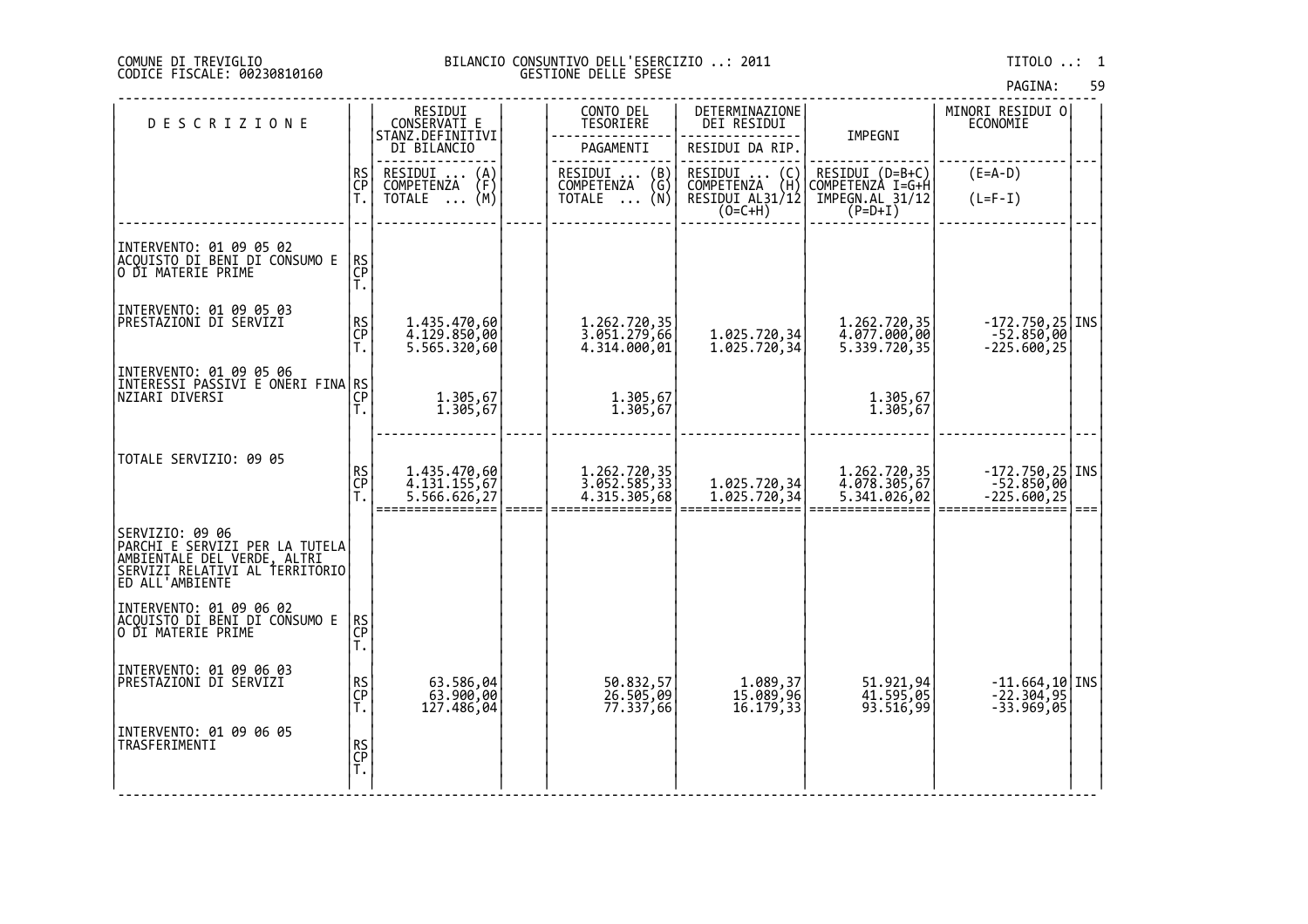| PAGINA: | 60 |
|---------|----|
|         |    |

| <b>DESCRIZIONE</b>                                                              |          | RESIDUI<br>CONSERVATI E<br>STANZ.DEFINITIVI<br>DI BILANCIO       | CONTO DEL<br>TESORIERE<br>PAGAMENTI                                         | DETERMINAZIONE<br>DEI RESIDUI<br>RESIDUI DA RIP.                           | IMPEGNI                                                             | MINORI RESIDUI O <br>ECONOMIE                              |  |
|---------------------------------------------------------------------------------|----------|------------------------------------------------------------------|-----------------------------------------------------------------------------|----------------------------------------------------------------------------|---------------------------------------------------------------------|------------------------------------------------------------|--|
|                                                                                 | RS<br>CP | RESIDUI<br>(A)<br>(F)<br>COMPETENZA<br>(M)<br>TOTALE<br>$\ddots$ | $\binom{B}{G}$<br>RESIDUI<br><b>COMPETENZA</b><br>(N)<br>TOTALE<br>$\cdots$ | RESIDUI<br>(C)<br><b>COMPETENZA</b><br>(H)<br>RESIDUI AL31/12<br>$(O=C+H)$ | $RESIDUI (D=B+C)$<br>COMPETENZÀ I=G+H<br>IMPEGN.AL 31/12<br>(P=D+I) | $(E=A-D)$<br>$(L=F-I)$                                     |  |
| INTERVENTO: 01 09 06 06<br>INTERESSI PASSIVI E ONERI FINA RS<br>INZIARI DIVERSI | СP       | 18.986,65<br>18.986,65                                           | 18.552,20<br>18.552,20                                                      |                                                                            | 18.552,20<br>18.552,20                                              | -434,45<br>-434,45                                         |  |
| TOTALE SERVIZIO: 09 06                                                          | RS<br>CP | 63.586,04<br>82.886,65<br>146.472,69                             | 50.832,57<br>45.057,29<br>95.889,86                                         | 1.089, 37<br>15.089,96<br>16.179,33                                        | 51.921,94<br>60.147, 25<br>112.069,19                               | $-11.664, 10$ INS<br>$-22.739,40$<br>$-34.403,50$          |  |
| TOTALE FUNZIONE: 09                                                             | RS<br>CP | 1.806.928,77<br>5.537.150,79<br>7.344.079,56                     | 1.459.888,97<br>4.194.999,33<br>5.654.888,30                                | 98.927,77<br>1.190.730,80<br>1.289.658,57                                  | 1.558.816,74<br>5.385.730,13<br>6.944.546,87                        | $-248.112,03$ <i>INS</i><br>$-151.420,66$<br>$-399.532,69$ |  |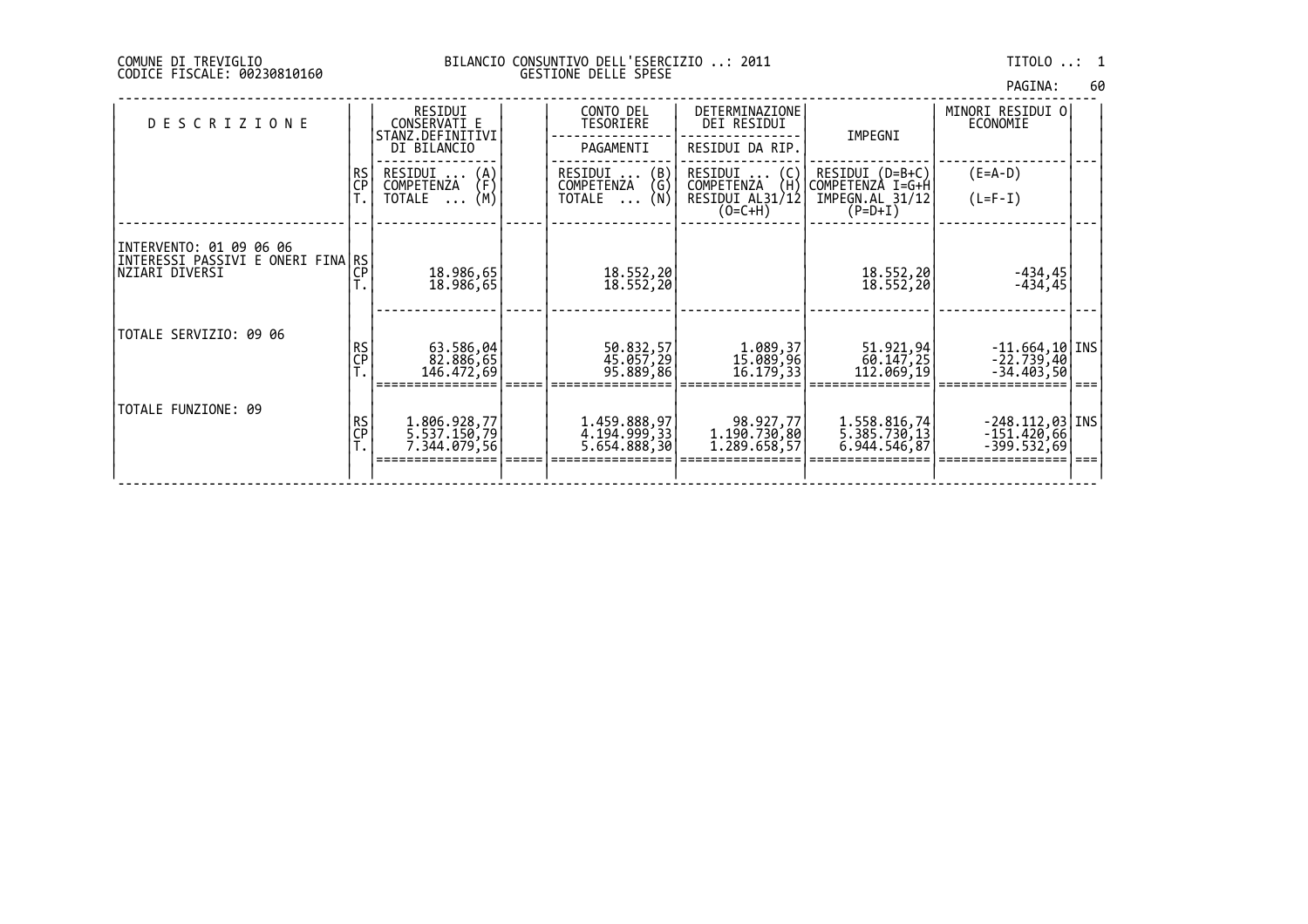# COMUNE DI TREVIGLIO BILANCIO CONSUNTIVO DELL'ESERCIZIO ..: 2011 TITOLO ..: 1 CODICE FISCALE: 00230810160 GESTIONE DELLE SPESE

| <b>DESCRIZIONE</b>                                                             |                | RESIDUI<br>CONSERVATI E<br>STANZ.DEFINITIVI | CONTO DEL<br>TESORIERE                                                   | DETERMINAZIONE<br>DEI RESIDUI           |                                            | MINORI RESIDUI O<br>ECONOMIE                                                                            |      |
|--------------------------------------------------------------------------------|----------------|---------------------------------------------|--------------------------------------------------------------------------|-----------------------------------------|--------------------------------------------|---------------------------------------------------------------------------------------------------------|------|
|                                                                                |                | DI BILANCIO                                 | PAGAMENTI                                                                | RESIDUI DA RIP                          | IMPEGNI                                    |                                                                                                         |      |
|                                                                                |                | RESIDUI<br>COMPETENZA<br>$\binom{A}{F}$     | RESIDUI<br>COMPETENZA                                                    | RESIDUI<br>COMPETENZA<br>$\binom{C}{H}$ | RESIDUI (D=B+C)<br>COMPETENZA I=G+H        | $(E=A-D)$                                                                                               |      |
|                                                                                | RS<br>CP<br>T. | (M)<br>TOTALE                               | $\begin{pmatrix} B \\ G \\ N \end{pmatrix}$<br><b>TOTALE</b><br>$\cdots$ | RESIDUI AL31/12<br>$(0=C+H)$            | IMPEGN.AL 31/12<br>$(P=D+I)$               | $(L=F-I)$                                                                                               |      |
| FUNZIONE: 10<br>FUNZIONI NEL SETTORE SOCIALE                                   |                |                                             |                                                                          |                                         |                                            |                                                                                                         |      |
| SERVIZIO: 10 01<br>ASILI NIDO, SERVIZI PER<br>L'INFANZIA'E PER I MINORI        |                |                                             |                                                                          |                                         |                                            |                                                                                                         |      |
| INTERVENTO: 01 10 01 01<br>PERSONALE                                           | RS<br>CP<br>T. | 19.260,79<br>629.620,86<br>648.881,65       | 9.706,30<br>605.791,75<br>615.498,05                                     | 2.731,85<br>14.843,62<br>17.575,47      | 12.438,15<br>620.635,37<br>633.073,52      | $\begin{bmatrix} -6.822, 64 \\ -8.985, 49 \end{bmatrix}$ INS<br>$-15.808,13$                            |      |
| INTERVENTO: 01 10 01 02<br>ACQUISTO DI BENI DI CONSUMO E<br>O DI MATERIE PRIME | RS<br>CP<br>T. | 12.643,76<br>35.865,00<br>48.508,76         | 8.980,63<br>28.273,20<br>37.253,83                                       | 3.663,12<br>5.671,32<br>9.334,44        | 12.643,75<br>33.944,52<br>46.588,27        | 01   01, -<br>  01, 020, 48. -1. -1. 920, 49. -1. 920, 49. -1. 920, 49. -1. 920, 49. -1. 920. 49. -1. 9 |      |
| INTERVENTO: 01 10 01 03<br>PRESTAZIONI DI SERVIZI                              | RS<br>CP<br>T. | 235.116,49<br>296.906,34<br>532.022,83      | 199.310,27<br>192.944,46<br>392.254,73                                   | 33.477,36<br>85.837,49<br>119.314,85    | 232.787,63<br>278.781,95<br>511.569,58     | $\begin{array}{c} -2.328,86 $ INS<br>-18.124, 39<br>-20.453, 25                                         |      |
| INTERVENTO: 01 10 01 05<br>TRASFERIMENTI                                       | RS<br>CP<br>T. | 43.408,16<br>119.900,00<br>163.308,16       | 37.804,01<br>87.800,00<br>125.604,01                                     | 3.000,00<br>24.000,00<br>27.000,00      | 40.804,01<br>111.800,00<br>152.604,01      | $\left[ -2.604, 15 \right]$ INS<br>$\left[ -8.100, 00 \right]$<br>$-10.704, 15$                         |      |
|                                                                                |                | 12.704,21<br>12.704,21                      | 12.701,21<br>12.701,21                                                   |                                         | 12.701,21<br>12.701,21                     | $-3,00$<br>$-3,00$                                                                                      |      |
| INTERVENTO: 01 10 01 07<br>IMPOSTE E TASSE                                     | RS<br>CP<br>T. | 6.940,90<br>53.922,58<br>60.863,48          | 3.394,43<br>39.871,33<br>43.265,76                                       | 14.051,25<br>14.051,25                  | 3.394,43<br>53.922,58<br>57.317,01         | $-3.546, 47$ INS<br>$-3.546, 47$                                                                        |      |
| TOTALE SERVIZIO: 10 01                                                         | RS<br>CP<br>T. | 317.370,10<br>1.148.918,99<br>1.466.289,09  | 259.195,64<br>967.381,95<br>1.226.577,59                                 | 42.872,33<br>144.403,68<br>187.276,01   | 302.067,97<br>1.111.785,63<br>1.413.853,60 | $-15.302, 13$ TNS<br>$-37.133, 36$<br>$-52.435,49$                                                      | $==$ |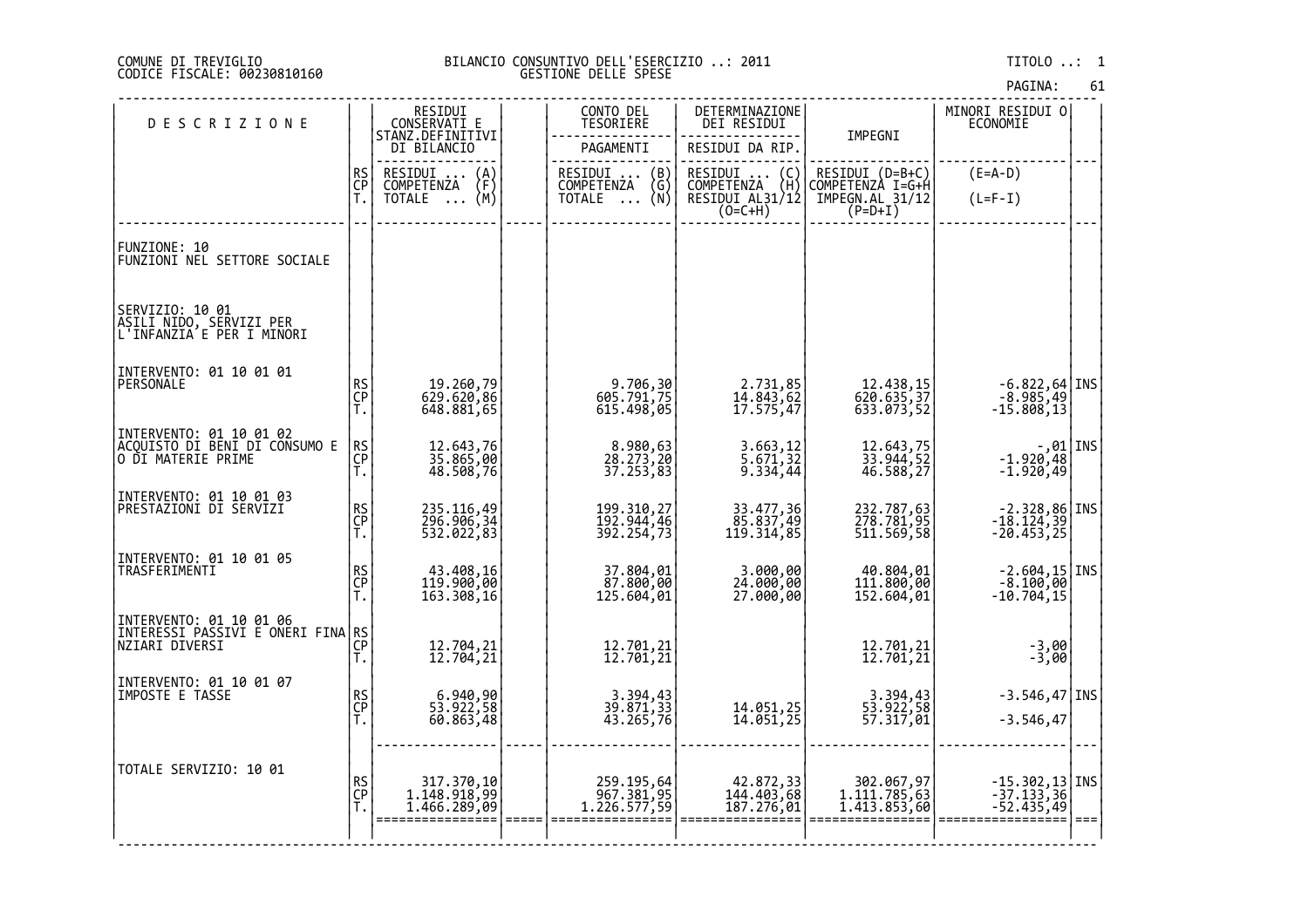# DI TREVIGLIO BILANCIO CONSUNTIVO DELL'ESERCIZIO ..: 2011 TITOLO ..: 1 FISCALE: 00230810160 GESTIONE DELLE SPESE

| <b>DESCRIZIONE</b>                                                     |                | RESIDUI<br>CONSERVATI E                        | CONTO DEL<br>TESORIERE                                                        | DETERMINAZIONE<br>DEI RESIDUI                    |                                            | MINORI RESIDUI 0<br><b>ECONOMIE</b>                                      |      |
|------------------------------------------------------------------------|----------------|------------------------------------------------|-------------------------------------------------------------------------------|--------------------------------------------------|--------------------------------------------|--------------------------------------------------------------------------|------|
|                                                                        |                | STANZ.DEFINITIVI<br>DI BILANCIO                | PAGAMENTI                                                                     | RESIDUI DA RIP.                                  | IMPEGNI                                    |                                                                          |      |
|                                                                        | RS<br>CP       | RESIDUI<br>$\binom{A}{F}$<br><b>COMPETENZA</b> | RESIDUI<br>$\begin{pmatrix} B \\ G \\ N \end{pmatrix}$<br>COMPETENZA          | RESIDUI (C)<br>COMPETENZA (H)<br>RESIDUI AL31/12 | RESIDUI (D=B+C)<br>COMPETENZÀ I=G+H        | $(E=A-D)$                                                                |      |
|                                                                        | Ť.             | (M)<br>TOTALE                                  | <b>TOTALE</b><br>$\cdots$                                                     | $(0=C+H)$                                        | IMPEGN.AL_31/12<br>$(P=D+I)$               | $(L=F-I)$                                                                |      |
|                                                                        |                |                                                |                                                                               |                                                  |                                            |                                                                          |      |
| SERVIZIO: 10 02<br>SERVIZI DI PROTEZIONE E RIABI-<br>LITAZIONE         |                |                                                |                                                                               |                                                  |                                            |                                                                          |      |
| INTERVENTO: 01 10 02 01                                                |                |                                                |                                                                               |                                                  |                                            |                                                                          |      |
| PERSONALE                                                              | RS<br>CP<br>T. |                                                |                                                                               |                                                  |                                            |                                                                          |      |
| INTERVENTO: 01 10 02 03<br>PRESTAZIONI DI SERVIZI                      |                |                                                |                                                                               |                                                  |                                            |                                                                          |      |
|                                                                        | RS<br>CP<br>T. | 3.483,99<br>11.867,92<br>15.351,91             | 2.287,24<br>7.622,25<br>9.909,49                                              | 1.790,22<br>1.986,97                             | 2.483,99<br>9.412,47<br>11.896,46          | $-1.000,00$ INS<br>$-2.455,45$<br>$-3.455,45$                            |      |
| INTERVENTO: 01 10 02 05                                                |                |                                                |                                                                               |                                                  |                                            |                                                                          |      |
| TRASFERIMENTI                                                          | RS<br>CP<br>T. | 34.848,30<br>57.000,00<br>91.848,30            | 30.000,00<br>$27.\tilde{0}\tilde{0}\tilde{0},\tilde{0}\tilde{0}$<br>57.000,00 | 4.848,30<br>30.000,00<br>34.848,30               | 34.848,30<br>57.000,00<br>91.848,30        |                                                                          |      |
|                                                                        |                |                                                |                                                                               |                                                  |                                            |                                                                          |      |
| TOTALE SERVIZIO: 10 02                                                 |                |                                                |                                                                               |                                                  |                                            |                                                                          |      |
|                                                                        | RS<br>CP<br>T. | 38.332,29<br>68.867,92<br>107.200,21           | 32.287,24<br>34.622,25<br>66.909,49                                           | 5.045,05<br>31.790,22<br>36.835,27               | 37.332,29<br>66.412,47<br>103.744,76       | $\begin{array}{c} -1.000,00 \end{array}$ INS<br>-2.455,45<br>$-3.455,45$ |      |
|                                                                        |                |                                                |                                                                               |                                                  |                                            |                                                                          | $==$ |
| SERVIZIO: 10 03<br>STRUTTURE RESIDENZIALI E DI<br>RICOVERO PER ANZIANI |                |                                                |                                                                               |                                                  |                                            |                                                                          |      |
| INTERVENTO: 01 10 03 03                                                |                |                                                |                                                                               |                                                  |                                            |                                                                          |      |
| PRESTAZIONI DI SERVIZI                                                 | RS<br>CP<br>T. | 382.065,08<br>2.135.000,00<br>2.517.065,08     | 367.923,10<br>1.714.136,90<br>2.082.060,00                                    | 6.757,00<br>401.991,09<br>408.748,09             | 374.680,10<br>2.116.127,99<br>2.490.808,09 | $-7.384,98$ INS<br>$-18.\overline{872}, \overline{01}$<br>$-26.256, 99$  |      |
| INTERVENTO: 01 10 03 04                                                |                |                                                |                                                                               |                                                  |                                            |                                                                          |      |
| UTILIZZO DI BENI DI TERZI                                              | RS<br>CP<br>T. |                                                |                                                                               |                                                  |                                            |                                                                          |      |
|                                                                        |                |                                                |                                                                               |                                                  |                                            |                                                                          |      |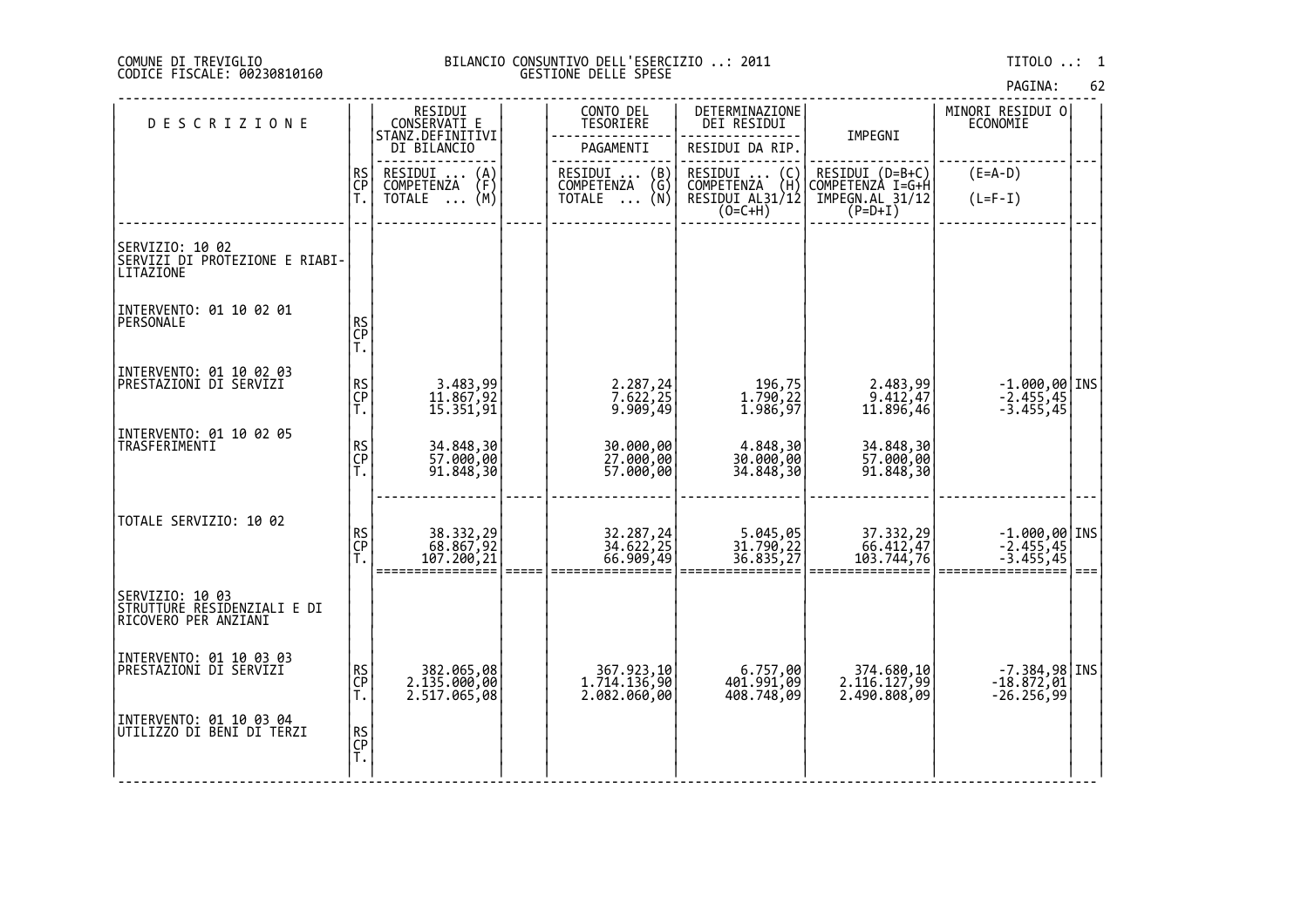| CONTO DEL<br>DETERMINAZIONE<br>MINORI RESIDUI O<br>RESIDUI<br>CONSERVATI E<br>STANZ.DEFINITIVI<br><b>DESCRIZIONE</b><br><b>TESORIERE</b><br>DEI RESIDUI<br>ECONOMIE<br>IMPEGNI                    |                                                                      |
|---------------------------------------------------------------------------------------------------------------------------------------------------------------------------------------------------|----------------------------------------------------------------------|
|                                                                                                                                                                                                   |                                                                      |
| DI BILANCIO<br>PAGAMENTI<br>RESIDUI DA RIP.                                                                                                                                                       |                                                                      |
| RS<br>CP<br>RESIDUI<br>RESIDUI (D=B+C)<br>$(E=A-D)$<br>RESIDUI<br>$\binom{B}{G}$<br>RESIDUI<br>COMPETENZA<br>$\binom{1}{1}$<br>$\binom{A}{F}$                                                     |                                                                      |
| COMPETENZA<br><b>COMPETENZA</b><br>COMPETENZA I=G+H<br>Ť.<br>(M)<br>TOTALE<br>(Ñ)<br>RESIDUI AL31/12<br>$(L=F-I)$<br>TOTALE<br>IMPEGN.AL 31/12<br>$(0=CHH)$<br>$(P=D+I)$                          |                                                                      |
|                                                                                                                                                                                                   |                                                                      |
| TOTALE SERVIZIO: 10 03<br>374.680,10                                                                                                                                                              | $-7.384,98$ INS                                                      |
| RS<br>CP<br>T.<br>367.923,10<br>1.714.136,90<br>2.082.060,00<br>6.757,00<br>401.991,09<br>408.748,09<br>382.065,08<br>2.135.000,00<br>2.517.065,08<br>2.116.127,99<br>2.490.808,09                | $-18.872,01$<br>$-26.256,99$                                         |
|                                                                                                                                                                                                   | $==$                                                                 |
| SERVIZIO: 10 04<br>ASSISTENZA, BENEFICENZA E<br>SERVIZI DIVERSI ALLA PERSONA                                                                                                                      |                                                                      |
| INTERVENTO: 01 10 04 01                                                                                                                                                                           |                                                                      |
| RS<br>CP<br>T.<br>5.975,94<br>257.726,86<br>263.702,80<br>5.976,01<br>261.828,39<br>267.804,40<br>PERSONALE<br>8.675,52<br>270.986,54<br>279.662,06<br>,07<br>4.101,53<br>4.101,60                | -2.699,51 INS<br>-9.158,15<br>-11.857,66                             |
|                                                                                                                                                                                                   |                                                                      |
| INTERVENTO: 01 10 04 02<br>ACQUISTO DI BENI DI CONSUMO E                                                                                                                                          |                                                                      |
| 1.582,81<br>1.950,00<br>3.532,81<br>RS<br>CP<br>94,54<br>1.346,76<br>1.488,27<br>435,55<br>1.923,82<br>1.582,81<br>1.782,31<br>3.365,12<br>O DI MATERIE PRIME<br>1.441,30<br>T.                   | $-167,69$                                                            |
|                                                                                                                                                                                                   | $-167,69$                                                            |
| INTERVENTO: 01 10 04 03<br>PRESTAZIONI DI SERVIZI<br>RS<br>CP<br>472.351,56<br>1.537.810,00<br>402.780,06<br>824.548,60<br>3.552,00<br>77, 660.188<br>406.332,06<br>1.484.737,37                  | $-66.019,50$ INS<br>$-53.072,63$                                     |
| T.<br>$1.\overline{2}\overline{2}\overline{7}.3\overline{2}\overline{8},\overline{6}\overline{6}$<br>663.740,77<br>1.891.069,43<br>$-119.092,13$<br>2.010.161,56                                  |                                                                      |
| INTERVENTO: 01 10 04 04<br>UTILIZZO DI BENI DI TERZI                                                                                                                                              |                                                                      |
| RS<br>CP<br>T.<br>12.680,26<br>78.800,00<br>91.480,26<br>77.173,13<br>77.173,13<br>77.173,13<br>77.173,13                                                                                         | $-12.680, 26$ INS<br>$-1.626, 87$<br>-14.307,13                      |
|                                                                                                                                                                                                   |                                                                      |
| INTERVENTO: 01 10 04 05<br>RS<br>CP<br>TRASFERIMENTI                                                                                                                                              |                                                                      |
| 383.071,68<br>1.001.975,00<br>268.776,37<br>536.957,05<br>104.146,15<br>365.405,96<br>372.922,52<br>902.363,01<br>1.275.285,53<br>Ť.<br>1.385.046,68<br>805.733,42<br>469.552,11<br>$-109.761,15$ | $\begin{array}{ c} -10.149, 16 \ \hline -99.611, 99 \end{array}$ INS |
| INTERVENTO: 01 10 04 06                                                                                                                                                                           |                                                                      |
| INTERESSI PAŠSIVI E ONERI FINA RS<br>NZIARI DIVERSI                                                                                                                                               |                                                                      |
| 72.262,48<br>72.262,48<br>70.605,25<br>70.605,25<br>70.605,25<br>70.605,25<br>Ť.                                                                                                                  | $-1.657, 23$<br>$-1.657, 23$                                         |
| INTERVENTO: 01 10 04 07<br>IMPOSTE E TASSE                                                                                                                                                        |                                                                      |
| RS<br>CP<br>T.<br>2.631,44<br>22.064,64<br>1.804,27<br>17.634,96<br>19.439,23<br>1.804,27<br>22.011,29<br>23.815,56<br>4.376,33<br>4.376,33<br>24.696,08                                          | -827,17 INS<br>-53,35<br>-880,52                                     |
|                                                                                                                                                                                                   |                                                                      |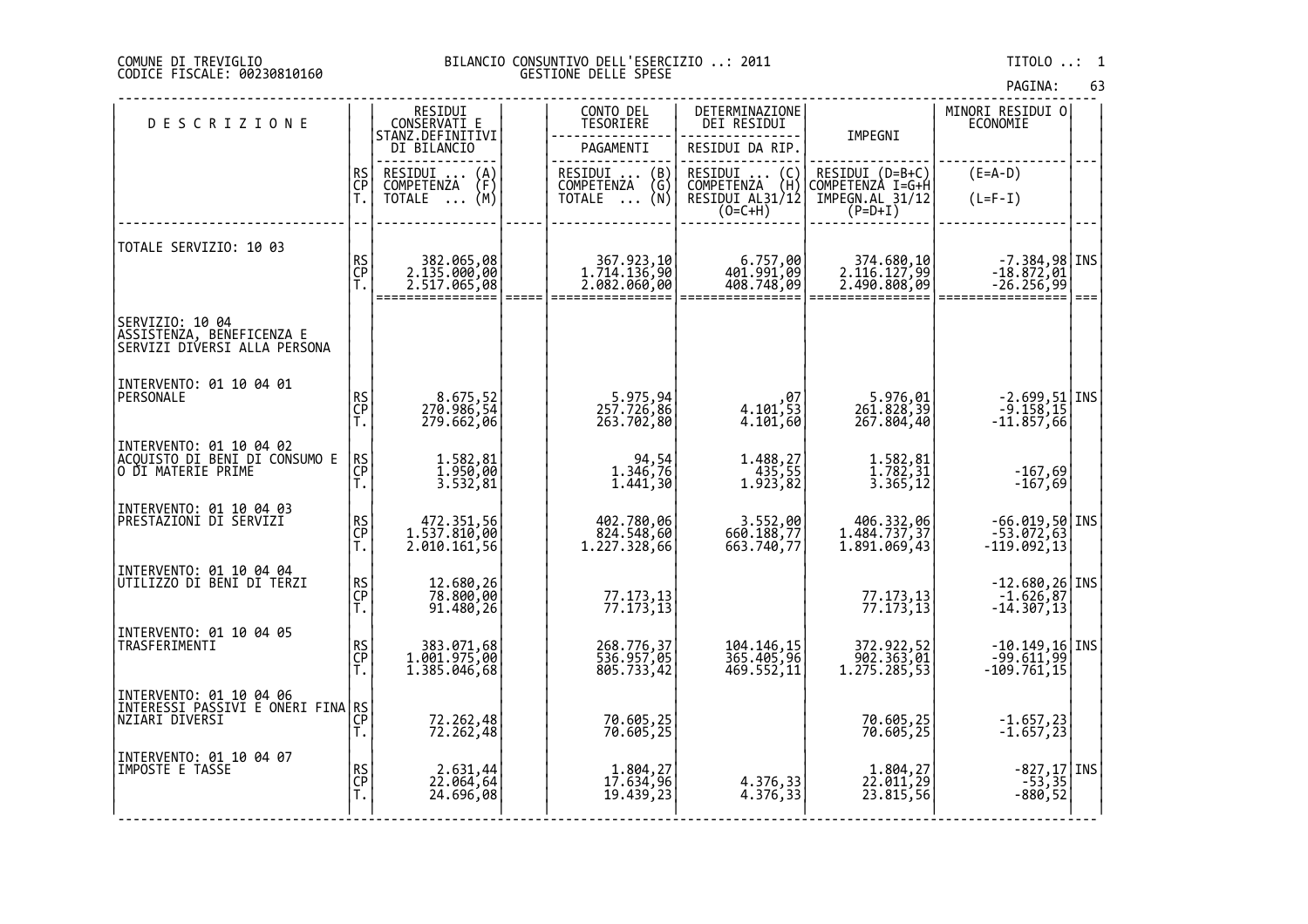#### DI TREVIGLIO BILANCIO CONSUNTIVO DELL'ESERCIZIO ..: 2011 TITOLO ..: 1 FISCALE: 00230810160 GESTIONE DELLE SPESE

| <b>DESCRIZIONE</b>                                                                          |                | RESIDUI<br>CONSERVATI E<br>STANZ.DEFINITIVI |                     | CONTO DEL<br><b>TESORIERE</b>              | DETERMINAZIONE<br>DEI RESIDUI                                                        |                                            | MINORI RESIDUI 0<br><b>ECONOMIE</b>                                   |      |
|---------------------------------------------------------------------------------------------|----------------|---------------------------------------------|---------------------|--------------------------------------------|--------------------------------------------------------------------------------------|--------------------------------------------|-----------------------------------------------------------------------|------|
|                                                                                             |                | DI BILANCIO                                 |                     | PAGAMENTI                                  | RESIDUI DA RIP.                                                                      | IMPEGNI                                    |                                                                       |      |
|                                                                                             | RS<br>CP       | RESIDUI<br>COMPETENZA<br>$\binom{A}{F}$     |                     | RESIDUI<br>COMPETENZA<br>$\binom{B}{G}$    | RESIDUI<br>COMPETENZA<br>$\left(\begin{smallmatrix} 0 \\ H \end{smallmatrix}\right)$ | RESIDUI (D=B+C)<br>COMPETENZA I=G+H        | $(E=A-D)$                                                             |      |
|                                                                                             | Ť.             | (M)<br><b>TOTALE</b><br>$\cdots$            |                     | (Ñ)<br><b>TOTALE</b><br>$\cdots$           | RESIDUI AL31/12<br>$(0=CHH)$                                                         | IMPEGN.AL 31/12<br>$(P=D+I)$               | $(L=F-I)$                                                             |      |
| TOTALE SERVIZIO: 10 04                                                                      | RS<br>CP<br>T. | 880.993,27<br>2.985.848,66<br>3.866.841,93  |                     | 679.431,18<br>1.785.992,61<br>2.465.423,79 | 109.186,49<br>1.034.508,14<br>1.143.694,63                                           | 788.617,67<br>2.820.500,75<br>3.609.118,42 | -92.375,60 INS<br>-165.347,91<br>-257.723,51                          |      |
|                                                                                             |                |                                             | $=$ $=$ $=$ $=$ $=$ |                                            |                                                                                      |                                            |                                                                       | $==$ |
| SERVIZIO: 10 05<br>SERVIZIO NECROSCOPICO E CIMI-<br><b>TERIALE</b>                          |                |                                             |                     |                                            |                                                                                      |                                            |                                                                       |      |
| INTERVENTO: 01 10 05 01<br>PERSONALE                                                        | RS<br>CP<br>Ť. | 8.055,41<br>194.737,61<br>202.793,02        |                     | 3.041,74<br>184.119,79<br>187.161,53       | 2.827,85<br>2.827,85                                                                 | 3.041,74<br>186.947,64<br>189.989,38       | -5.013,67 INS<br>-7.789,97<br>-12.803,64                              |      |
| INTERVENTO: 01 10 05 02<br>ACQUISTO DI BENI DI CONSUMO E<br>O DI MATERIE PRIME              | RS<br>CP<br>Ť. | 8.105,43<br>17.310,00<br>25.415,43          |                     | 5.694,20<br>10.710,10<br>16.404,30         | 2.379,64<br>4.103,22<br>6.482,86                                                     | 8.073,84<br>14.813,32<br>22.887,16         | -31,59 INS<br>-2.496,68<br>-2.528,27                                  |      |
| INTERVENTO: 01 10 05 03<br>PRESTAZIONI DI SERVIZI                                           | RS<br>CP<br>T. | 25.983,61<br>63.682,50<br>89.666,11         |                     | 17.549,63<br>32.619,30<br>50.168,93        | 5.381,18<br>18.003,75<br>23.384,93                                                   | 22.930,81<br>50.623,05<br>73.553,86        | -3.052,80 INS<br>-13.059,45<br>-16.112,25                             |      |
| INTERVENTO: 01 10 05 05<br>TRASFERIMENTI                                                    | RS<br>CP<br>T. | 2.942,50<br>2.942,50                        |                     | 2.942,50<br>2.942,50                       |                                                                                      | 2.942,50<br>2.942,50                       |                                                                       |      |
| <br> INTERVENTO: 01 10 05 06<br> I <u>NTERESSI PASS</u> IVI E ONERI FINA <br>NZIARI DIVERSI | RS<br>CP<br>Ť. | 7.431,06<br>7.431,06                        |                     | 7.431,06<br>7.431,06                       |                                                                                      | 7.431,06<br>7.431,06                       |                                                                       |      |
| INTERVENTO: 01 10 05 07<br>IMPOSTE E TASSE                                                  | RS<br>CP<br>T. | 4.117,14<br>15.304,32<br>19.421,46          |                     | 963,67<br>9.833,33<br>10.797,00            | 5.468,83<br>5.468,83                                                                 | 963,67<br>15.302,16<br>16.265,83           | $\begin{bmatrix} -3.153, 47 \\ -2.16 \\ -3.155, 63 \end{bmatrix}$ INS |      |
| TOTALE SERVIZIO: 10 05                                                                      | RS<br>CP<br>Ť. | 46.261,59<br>301.407,99<br>347.669,58       |                     | 27.249,24<br>247.656,08<br>274.905,32      | 7.760,82<br>30.403,65<br>38.164,47                                                   | 35.010,06<br>278.059,73<br>313.069,79      | -11.251,53 INS<br>-23.348,26<br>-34.599,79                            | $==$ |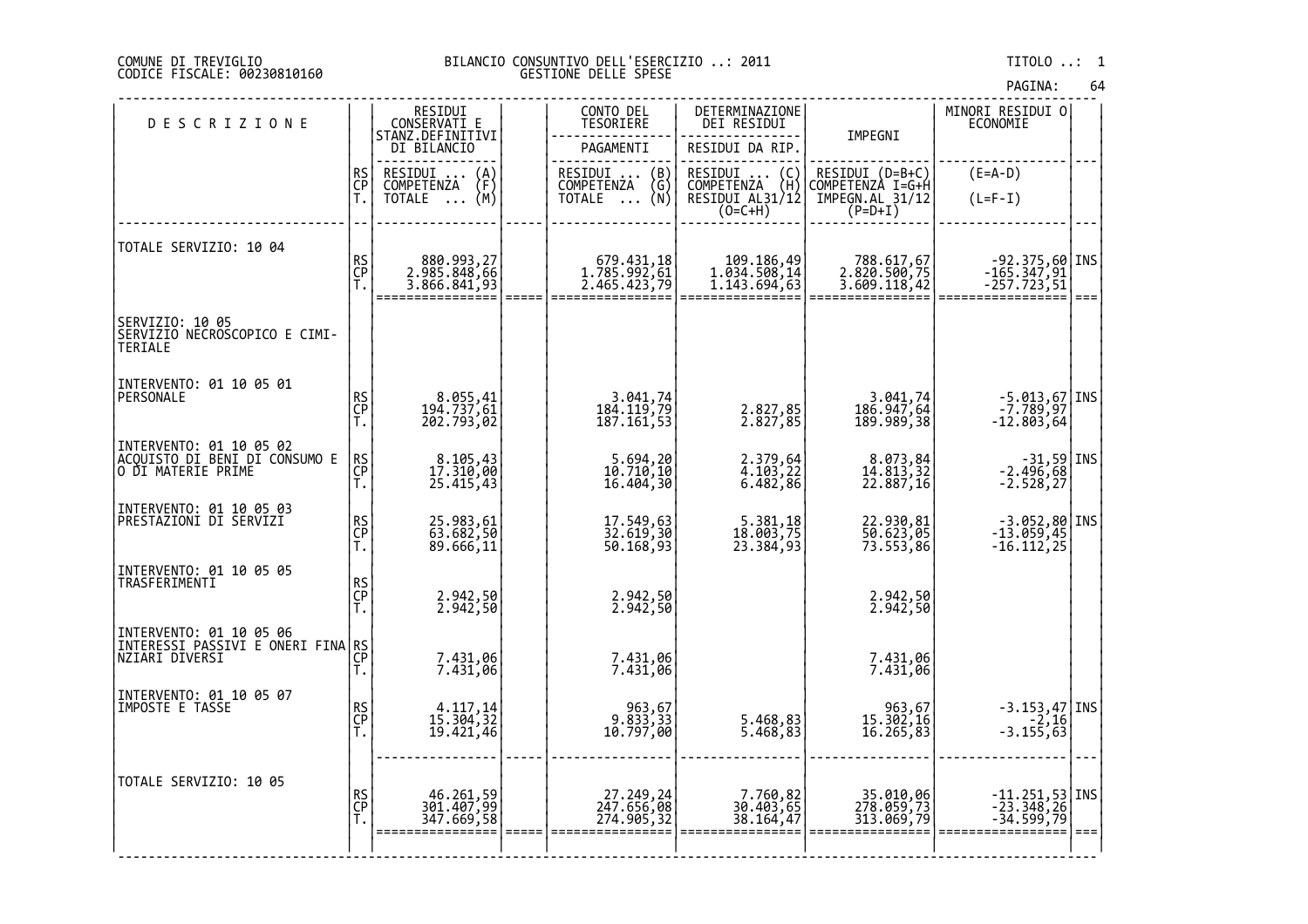| PAGINA: |  | 65 |
|---------|--|----|
|         |  |    |

| <b>DESCRIZIONE</b>  |               | RESIDUI<br>CONSERVATI E<br>STANZ.DEFINITIVI<br>DI BILANCIO                     | CONTO DEL<br>TESORIERE<br>PAGAMENTI                                            | <b>DETERMINAZIONE</b><br>DEI RESIDUI<br>RESIDUI DA RIP.             | IMPEGNI                                                           | MINORI RESIDUI O <br>ECONOMIE                       |  |
|---------------------|---------------|--------------------------------------------------------------------------------|--------------------------------------------------------------------------------|---------------------------------------------------------------------|-------------------------------------------------------------------|-----------------------------------------------------|--|
|                     | RS<br>CP<br>T | RESIDUI<br>$\begin{pmatrix} A \\ F \\ M \end{pmatrix}$<br>COMPETENZA<br>TOTALE | $\begin{pmatrix} B \\ G \\ N \end{pmatrix}$<br>RESIDUI<br>COMPETENZA<br>TOTALE | RESIDUI<br>(C)<br>COMPETENZA<br>(H)<br>RESIDUI AL31/12<br>$(O=C+H)$ | RESIDUI (D=B+C)<br>COMPETENZÀ I=G+H<br>IMPEGN.AL 31/12<br>(P=D+I) | $(E=A-D)$<br>$(L=F-I)$                              |  |
| TOTALE FUNZIONE: 10 | RS<br>CP      | 1.665.022,33<br>6.640.043,56<br>8.305.065,89                                   | 1.366.086,40<br>4.749.789,79<br>6.115.876,19                                   | 171.621,69<br>1.643.096,78<br>1.814.718,47                          | 1.537.708,09<br>6.392.886,57<br>7.930.594,66                      | $-127.314,24$   INS  <br>-247.156,99<br>-374.471,23 |  |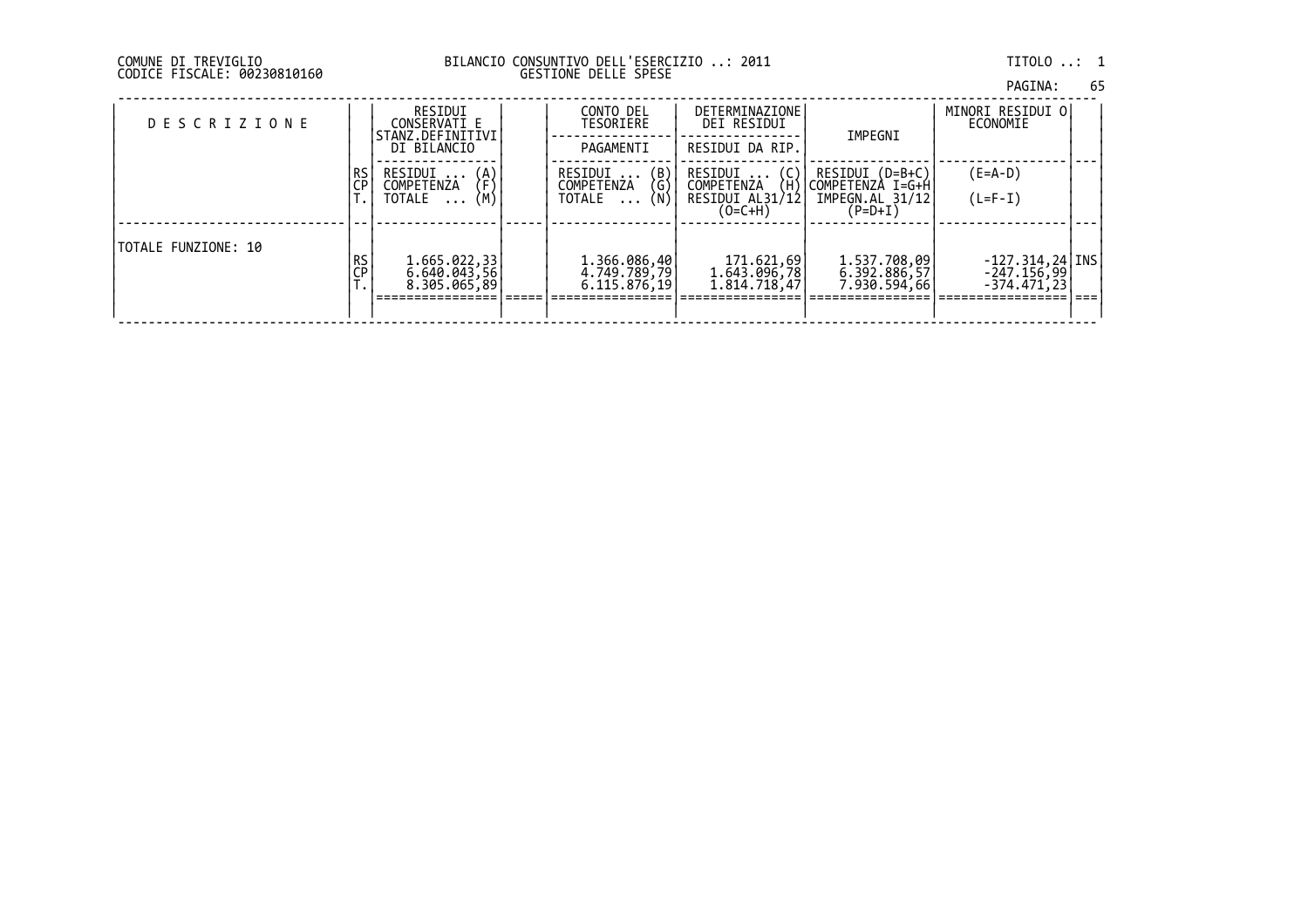| PAGINA: | 66 |
|---------|----|
|---------|----|

| <b>DESCRIZIONE</b>                                                               |                | RESIDUI<br>CONSERVATI E<br>STANZ.DEFINITIVI | CONTO DEL<br>TESORIERE                                               | DETERMINAZIONE<br>DEI RESIDUI                                  |                                     | MINORI RESIDUI O<br><b>ECONOMIE</b>     |      |
|----------------------------------------------------------------------------------|----------------|---------------------------------------------|----------------------------------------------------------------------|----------------------------------------------------------------|-------------------------------------|-----------------------------------------|------|
|                                                                                  |                | DI BILANCIO                                 | PAGAMENTI                                                            | RESIDUI DA RIP.                                                | IMPEGNI                             |                                         |      |
|                                                                                  | RS<br>CP<br>T. | RESIDUI<br>$\binom{A}{F}$<br>COMPETENZA     | RESIDUI<br>$\begin{pmatrix} B \\ G \\ N \end{pmatrix}$<br>COMPETENZA |                                                                | RESIDUI (D=B+C)<br>COMPETENZA I=G+H | $(E=A-D)$                               |      |
|                                                                                  |                | (M)<br>TOTALE                               | TOTALE                                                               | C)<br>UMPETĒNZA (H)<br>RESIDUI AL31/12<br>(O=C+H)<br>--------- | IMPEGN.AL_31/12<br>$(P=D+I)$        | $(L=F-I)$                               |      |
|                                                                                  |                |                                             |                                                                      |                                                                |                                     |                                         |      |
| FUNZIONE: 11<br> FUNZIONE NEL CAMPO DELLO<br>SVILUPPO ECONOMICO                  |                |                                             |                                                                      |                                                                |                                     |                                         |      |
| SERVIZIO: 11 02<br>FIERE, MERCATI E SERVIZI<br>CONNESSI                          |                |                                             |                                                                      |                                                                |                                     |                                         |      |
| INTERVENTO: 01 11 02 02<br> ACQUISTO DI BENI DI CONSUMO E<br> O DI MATERIE PRIME | RS<br>CP<br>T. |                                             |                                                                      |                                                                |                                     |                                         |      |
| INTERVENTO: 01 11 02 03<br>PRESTAZIONI DI SERVIZI                                | RS<br>CP<br>T. | 24.513,75<br>53.630,00<br>78.143,75         | 20.284,23<br>29.764,41<br>50.048,64                                  | 88,56<br>18.477,30<br>18.565,86                                | 20.372,79<br>48.241,71<br>68.614,50 | -4.140,96 INS<br>-5.388,29<br>-9.529,25 |      |
| INTERVENTO: 01 11 02 04<br> UTILIZZO DI BENI DI TERZI                            | RS<br>CP<br>T. | 18.000,00<br>18.000,00                      | 18.000,00<br>18.000,00                                               |                                                                | 18.000,00<br>18.000,00              |                                         |      |
| INTERVENTO: 01 11 02 05<br>TRASFERIMENTI                                         |                | 10.000,00                                   | 10.000,00                                                            |                                                                | 10.000,00                           |                                         |      |
|                                                                                  | RS<br>CP<br>T. | 10.000,00                                   | 10.000,00                                                            |                                                                | 10.000,00                           |                                         |      |
| TOTALE SERVIZIO: 11 02                                                           | RS<br>CP<br>T. | 34.513,75<br>71.630,00<br>106.143,75        | 30.284,23<br>47.764,41<br>78.048,64                                  | 88,56<br>18.477,30<br>18.565,86                                | 30.372,79<br>66.241,71<br>96.614,50 | -4.140,96 INS<br>-5.388,29<br>-9.529,25 |      |
| SERVIZIO: 11 05<br>SERVĪZĪ RELATIVI AL COMMERCIO                                 |                |                                             |                                                                      |                                                                |                                     |                                         | $==$ |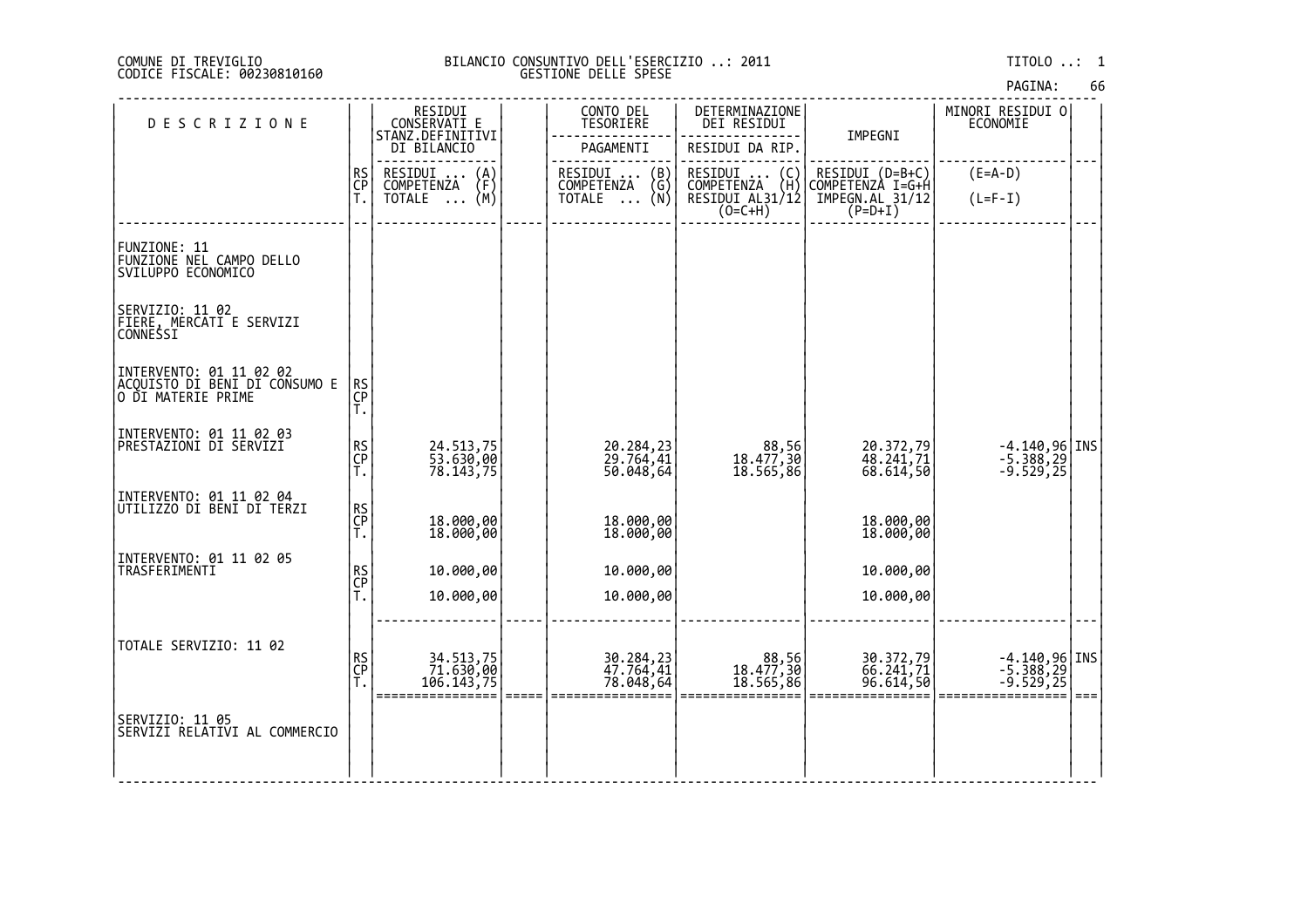|  | PAGINA: |  | 67 |
|--|---------|--|----|
|  |         |  |    |

| <b>DESCRIZIONE</b>                                                                    |                | RESIDUI<br>CONSERVATI E                                              | CONTO DEL<br>TESORIERE                                                           | DETERMINAZIONE<br><b>DEI RESIDUI</b>                                                          |                                                                  | MINORI RESIDUI 0<br>ECONOMIE |  |
|---------------------------------------------------------------------------------------|----------------|----------------------------------------------------------------------|----------------------------------------------------------------------------------|-----------------------------------------------------------------------------------------------|------------------------------------------------------------------|------------------------------|--|
|                                                                                       |                | STANZ.DEFINITIVI<br>DI BILANCIO                                      | PAGAMENTI                                                                        | RESIDUI DA RIP.                                                                               | IMPEGNI                                                          |                              |  |
|                                                                                       | RS<br>CP<br>T. | RESIDUI<br>COMPETENZA<br>$\binom{A}{F}$<br>(M)<br>TOTALE<br>$\cdots$ | RESIDUI  (B)<br>COMPETENZA (G)<br>$\overline{\left(\mathsf{N}\right)}$<br>TOTALE | RESIDUI<br>$\begin{pmatrix} C \\ H \end{pmatrix}$<br>COMPETENZA<br>RESIDUI AL31/12<br>(O=C+H) | RESIDUI (D=B+C)<br>COMPETENZA I=G+H<br>IMPEGN.AL 31/12<br>P=D+I) | $(E=A-D)$<br>$(L=F-I)$       |  |
| INTERVENTO: 01 11 05 03<br> PRESTAZIONI DI SERVIZI                                    | RS<br>CP<br>T. | 13.800,00<br>$13.805,00$<br>14.275,00                                | 13.800,00<br>13.800,00                                                           |                                                                                               | 13.800,00<br>13.800,00                                           | -475,00<br>-475,00           |  |
| INTERVENTO: 01 11 05 05<br>TRASFERIMENTI                                              | RS<br>CP<br>T. | 7.000,00<br>7.000,00                                                 |                                                                                  | 7.000,00<br>7.000,00                                                                          | 7.000,00<br>7.000,00                                             |                              |  |
| TOTALE SERVIZIO: 11 05                                                                |                |                                                                      |                                                                                  |                                                                                               |                                                                  |                              |  |
|                                                                                       | RS<br>CP<br>T. | 13.800,00<br>21.275,00                                               | 13.800,00<br>13.800,00                                                           | 7.000,00<br>7.000,00                                                                          | 13.800,00<br>7.000,00<br>20.800,00                               | -475,00<br>-475,00           |  |
| SERVIZIO: 11 06<br>SERVIZI RELATIVI ALL'ARTIGIA-<br>NATO                              |                |                                                                      |                                                                                  |                                                                                               |                                                                  |                              |  |
| INTERVENTO: 01 11 06 05<br>TRASFERIMENTI                                              | RS<br>CP<br>T. |                                                                      |                                                                                  |                                                                                               |                                                                  |                              |  |
| INTERVENTO: 01 11 06 06<br> <br> INTERESSI PAŠŠIVĪ Ĕ OŇĔRI FINA RS<br> NZIARI DIVERSI | Ť.             | 116.103,86<br>116.103,86                                             | 114.104,64<br>114.104,64                                                         |                                                                                               | 114.104,64<br>114.104,64                                         | $-1.999, 22$<br>$-1.999, 22$ |  |
| TOTALE SERVIZIO: 11 06                                                                | RS<br>CP<br>T. | 116.103,86<br>116.103,86                                             | 114.104,64<br>114.104,64                                                         |                                                                                               | 114.104,64<br>114.104,64                                         | $-1.999, 22$<br>$-1.999, 22$ |  |
| SERVIZIO: 11 07<br>SERVIZI RELATIVI ALL'AGRICOL-<br><b>TURA</b>                       |                |                                                                      |                                                                                  |                                                                                               |                                                                  |                              |  |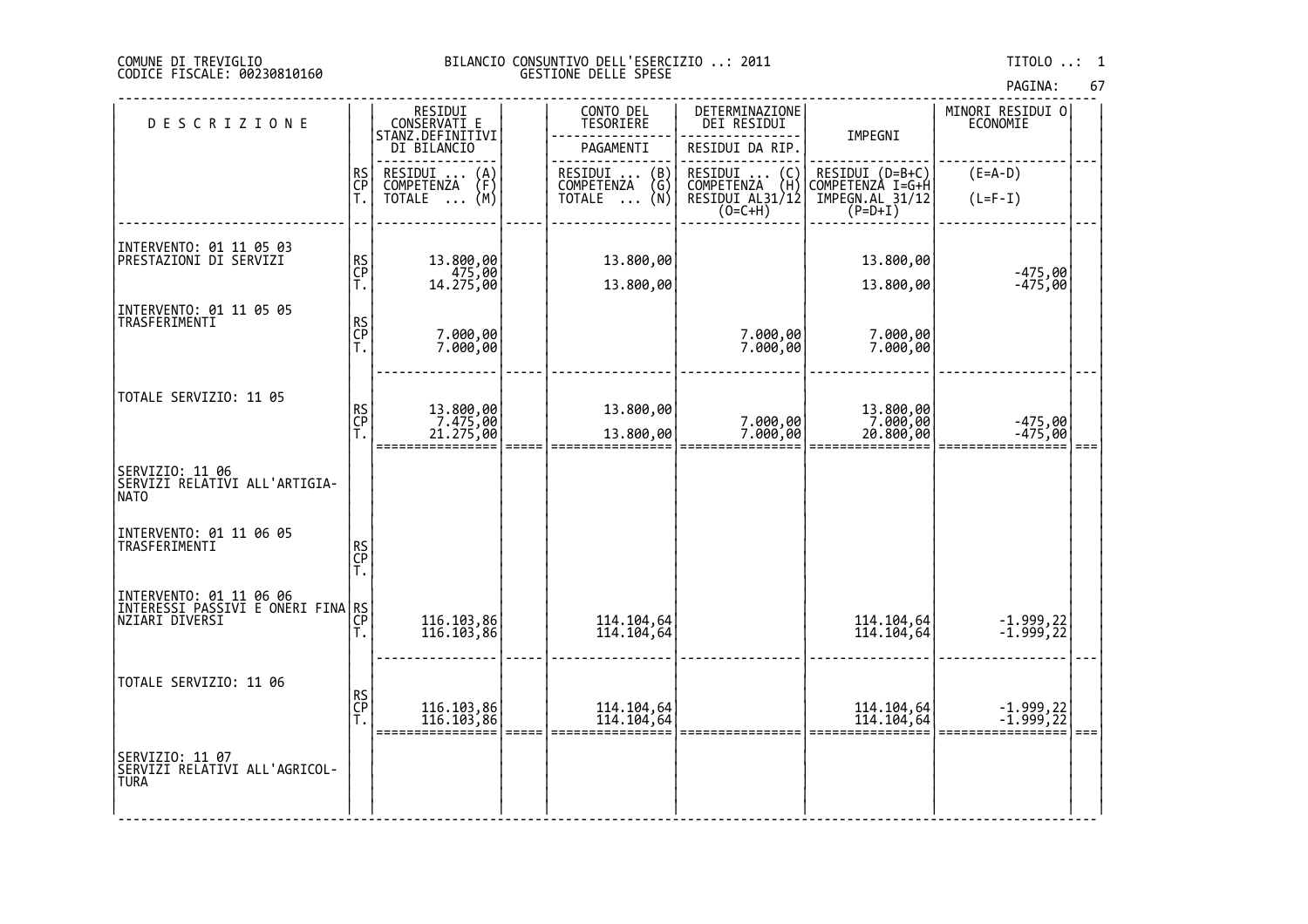| 68<br>PAGINA: |  |  |  |
|---------------|--|--|--|
|---------------|--|--|--|

| <b>DESCRIZIONE</b>                                   |                | RESIDUI<br>CONSERVATI E<br>STANZ.DEFINITIVI |      | CONTO DEL<br><b>TESORIERE</b>                                            | DETERMINAZIONE<br>DEI RESIDUI                     | IMPEGNI                               | MINORI RESIDUI O<br>ECONOMIE                                      |      |
|------------------------------------------------------|----------------|---------------------------------------------|------|--------------------------------------------------------------------------|---------------------------------------------------|---------------------------------------|-------------------------------------------------------------------|------|
|                                                      |                | DI BILANCIO                                 |      | PAGAMENTI                                                                | RESIDUI DA RIP.                                   |                                       |                                                                   |      |
|                                                      | RS<br>CP       | RESIDUI<br>$\binom{A}{F}$<br>COMPETENZA     |      | RESIDUI<br>COMPETENZA                                                    | RESIDUI  (C)<br>COMPETENZA (H)<br>RESIDUI AL31/12 | RESIDUI (D=B+C)<br>COMPETENZA I=G+H   | $(E=A-D)$                                                         |      |
|                                                      | Ť.             | (M)<br>TOTALE<br>$\cdots$                   |      | $\begin{pmatrix} B \\ G \\ N \end{pmatrix}$<br><b>TOTALE</b><br>$\cdots$ | $(O=C+H)$                                         | IMPEGN.AL 31/12<br>$(P=D+I)$          | $(L=F-I)$                                                         |      |
| INTERVENTO: 01 11 07 01                              |                |                                             |      |                                                                          |                                                   |                                       |                                                                   |      |
| PERSONALE                                            | RS<br>CP<br>T. | 1.153,80<br>30.144,39<br>31.298,19          |      | 526,23<br>29.034,36<br>29.560,59                                         | 457,36<br>457,36                                  | 526, 23<br>29.491, 22<br>30.017, 95   | $-627,57$ INS<br>$-652, 67$<br>-1.280,24                          |      |
| INTERVENTO: 01 11 07 02                              |                |                                             |      |                                                                          |                                                   |                                       |                                                                   |      |
| ACQUISTO DI BĒNĪ DI CŎÑSUMO E<br> O DI MATERIE PRIME | RS<br>CP<br>T. | 11.975,89<br>7.580,00<br>19.555,89          |      | 815,67<br>3.186,04<br>4.001,71                                           | 8.274,18<br>2.013,96<br>10.288,14                 | 9.089,85<br>5.200,00<br>14.289,85     | $-2.886,04$ INS<br>$-2.380,00$<br>$-5.266,04$                     |      |
| INTERVENTO: 01 11 07 03<br>PRESTAZIONI DI SERVIZI    |                |                                             |      |                                                                          |                                                   |                                       |                                                                   |      |
|                                                      | RS<br>CP<br>T. | 1.078,79<br>3.320,00<br>4.398,79            |      | 1.031,98<br>2.527,42<br>3.559,40                                         | 46,81<br>248,49<br>295,30                         | 1.078,79<br>2.775,91<br>3.854,70      | $-544,09$<br>$-544,09$                                            |      |
| INTERVENTO: 01 11 07 06                              |                |                                             |      |                                                                          |                                                   |                                       | $-3.873,22$ INS                                                   |      |
| ĪNTĒRESSI PAŠŠIVĪ Ē ONĒRI FINA RS<br> NZIARI DIVERSI | Ť.             | 3.873,22<br>6.804,74<br>10.677,96           |      | 6.649,03<br>6.649,03                                                     |                                                   | 6.649,03<br>6.649,03                  | $-155,71$<br>-4.028,93                                            |      |
| INTERVENTO: 01 11 07 07                              |                |                                             |      |                                                                          |                                                   |                                       |                                                                   |      |
| IMPOSTE E TASSE                                      | RS<br>CP<br>T. | 29.864,51<br>42.597,07<br>72.461,58         |      | 29.639,94<br>40.396,05<br>70.035,99                                      | 520,24<br>520,24                                  | 29.639,94<br>40.916,29<br>70.556,23   | $-224,57$ INS<br>$-1.\overline{680}$ , 78<br>$-1.905$ , 35        |      |
|                                                      |                |                                             |      |                                                                          |                                                   |                                       |                                                                   |      |
| TOTALE SERVIZIO: 11 07                               |                |                                             |      |                                                                          |                                                   |                                       |                                                                   |      |
|                                                      | RS<br>CP<br>T. | 47.946,21<br>90.446,20                      |      | 32.013,82<br>81.792,90                                                   | 8.320,99<br>3.240,05                              | 40.334,81<br>85.032,95                | $\begin{array}{c} -7.611,40 \ -5.413,25 \ -13.024,65 \end{array}$ |      |
|                                                      |                | 138.392,41                                  | ==== | 113.806,72                                                               | 11.561,04                                         | 125.367,76                            |                                                                   | $==$ |
| TOTALE FUNZIONE: 11                                  |                |                                             |      |                                                                          |                                                   |                                       |                                                                   |      |
|                                                      | RS<br>CP<br>T. | 96.259,96<br>285.655,06<br>381.915,02       |      | 76.098,05<br>243.661,95<br>319.760,00                                    | 8.409,55<br>28.717,35<br>37.126,90                | 84.507,60<br>272.379,30<br>356.886,90 | $-11.752,36$ INS<br>$-13.275,76$<br>$-25.028,12$                  |      |
|                                                      |                |                                             |      |                                                                          |                                                   |                                       |                                                                   |      |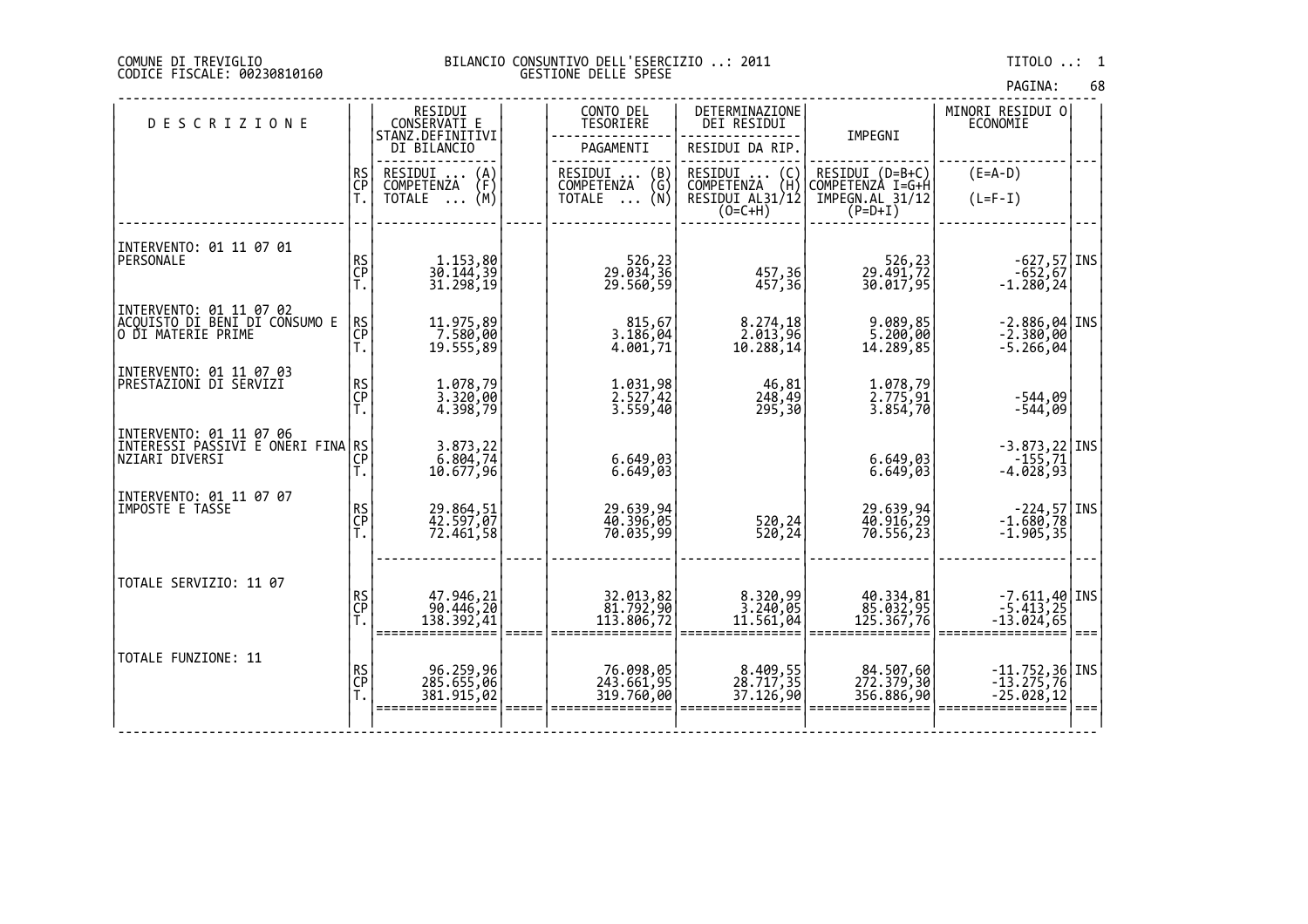## DI TREVIGLIO BILANCIO CONSUNTIVO DELL'ESERCIZIO ..: 2011 TITOLO ..: 1 FISCALE: 00230810160 GESTIONE DELLE SPESE

| <b>DESCRIZIONE</b>                                                                        |                | RESIDUI<br>CONSERVATI E                      | CONTO DEL<br>TESORIERE                       | DETERMINAZIONE<br>DEI RESIDUI                                                                                   |                                                 | MINORI RESIDUI O<br>ECONOMIE                                                     |  |
|-------------------------------------------------------------------------------------------|----------------|----------------------------------------------|----------------------------------------------|-----------------------------------------------------------------------------------------------------------------|-------------------------------------------------|----------------------------------------------------------------------------------|--|
|                                                                                           |                | STANZ.DEFINITIVI<br>DI BILANCIO              | PAGAMENTI                                    | RESIDUI DA RIP.                                                                                                 | IMPEGNI                                         |                                                                                  |  |
|                                                                                           | RS<br>CP       | RESIDUI<br>COMPETENZA<br>$\binom{A}{F}$      | RESIDUI  (B)<br>COMPETENZA (G)               | RESIDUI<br>$\left\{ \begin{smallmatrix} \mathsf{C}\ \mathsf{H} \end{smallmatrix} \right\}$<br><b>COMPETENZA</b> | RESIDUI (D=B+C)<br>COMPETENZA I=G+H             | $(E=A-D)$                                                                        |  |
|                                                                                           | Ť.             | $\overline{NOTALE} \dots (M)$                | ∖Ñ)<br>TOTALE                                | RESIDUI AL31/12<br>$(0=C+H)$                                                                                    | $\overline{IMPEGN.AL} \overline{31/12} (P=D+I)$ | $(L=F-I)$                                                                        |  |
| RIASSUNTO DEL TITOLO: 1<br>SPESE CORRENTI                                                 |                |                                              |                                              |                                                                                                                 |                                                 |                                                                                  |  |
| FUNZIONE: 01<br>FŬNZIONI GENERALI DI AMM.NE,<br>DI GESTIONE E DI CONTROLLO                | RS<br>CP<br>Ť. | 1.308.453,62<br>7.124.627,45<br>8.433.081,07 | 900.037,30<br>5.307.847,48<br>6.207.884,78   | 190.140,45<br>952.385,00<br>1.142.525,45                                                                        | 1.090.177,75<br>6.260.232,48<br>7.350.410,23    | $-218.275,87$ INS<br>$-864.394,97$<br>$-1.082.670,84$                            |  |
| FUNZIONE: 02<br>FUNZIONI RELATIVE ALLA<br><b>GIUSTIZIA</b>                                | RS<br>CP<br>Ť. | 17.096,12<br>115.273,15<br>132.369,27        | 12.346,84<br>79.819,64<br>92.166,48          | 2.720,49<br>26.334,76<br>29.055,25                                                                              | 15.067, 33<br>106.154, 40<br>121.221,73         | $\begin{bmatrix} -2.028,79 \\ -9.118,75 \end{bmatrix}$ INS<br>$-11.147,54$       |  |
| FUNZIONE: 03<br>POLIZIA LOCALE                                                            | RS<br>CP<br>T. | 291.240,31<br>1.546.199,06<br>1.837.439,37   | 257.403,18<br>1.272.962,28<br>1.530.365,46   | 13.232,77<br>156.656,01<br>169.888,78                                                                           | 270.635,95<br>1.429.618,29<br>1.700.254, 24     | $\begin{bmatrix} -20.604, 36 \\ -116.580, 77 \end{bmatrix}$ INS<br>$-137.185,13$ |  |
| FUNZIONE: 04<br>ISTRUZIONE PUBBLICA                                                       | RS<br>CP<br>T. | 491.305,25<br>1.840.189,68<br>2.331.494,93   | 326.754,73<br>1.481.701,88<br>1.808.456,61   | 131.576,43<br>306.789,49<br>438.365,92                                                                          | 458.331,16<br>1.788.491,37<br>2.246.822,53      | $-32.974,09$ INS<br>$-51.698, 31$<br>$-84.672, 40$                               |  |
| FUNZIONE: 05<br> EUNZIONI RELATIVE ALLA CULTURA RS <br> CUNZIONI RELATIVE ALLA CULTURA CP | T.             | 194.682,91<br>1.261.064,46<br>1.455.747,37   | 161.067, 33<br>1.049.727, 53<br>1.210.794,86 | 13.431,37<br>171.625,44<br>185.056,81                                                                           | 174.498,70<br>1.221.352,97<br>1.395.851,67      | $-20.184, 21$ INS<br>$-39.711, 49$<br>$-59.895,70$                               |  |
| FUNZIONE: 06<br>FUNZIONI NEL SETTORE SPORTIVO<br>E RICREATIVO                             | RS<br>CP<br>Ť. | 212.955,95<br>805.089,54<br>1.018.045,49     | 175.753,34<br>607.532,98<br>783.286,32       | 11.525,93<br>137.083,16<br>148.609,09                                                                           | 187.279,27<br>744.616,14<br>931.895,41          | $-25.676,68$ INS<br>$-60.473,40$<br>$-86.150,08$                                 |  |
| FUNZIONE: 07<br>FŪNZĪŎNĪ NĚL CAMPO TURISTICO                                              | RS<br>CP<br>T. | 27.250,00<br>27.250,00                       | 27.250,00<br>27.250,00                       |                                                                                                                 | 27.250,00<br>27.250,00                          |                                                                                  |  |
| FUNZIONE: 08<br>FUNZIONI NEL CAMPO DELLA<br>VIABILITA' E DEI TRASPORTI                    | RS<br>CP<br>Ť. | 133.639,06<br>1.066.900,82<br>1.200.539,88   | 125.534,59<br>883.735,56<br>1.009.270,15     | 1.591,02<br>144.849,16<br>146.440,18                                                                            | 127.125,61<br>1.028.584,72<br>1.155.710,33      | $\begin{bmatrix} -6.513, 45 \\ -38.316, 10 \end{bmatrix}$ INS<br>$-44.829,55$    |  |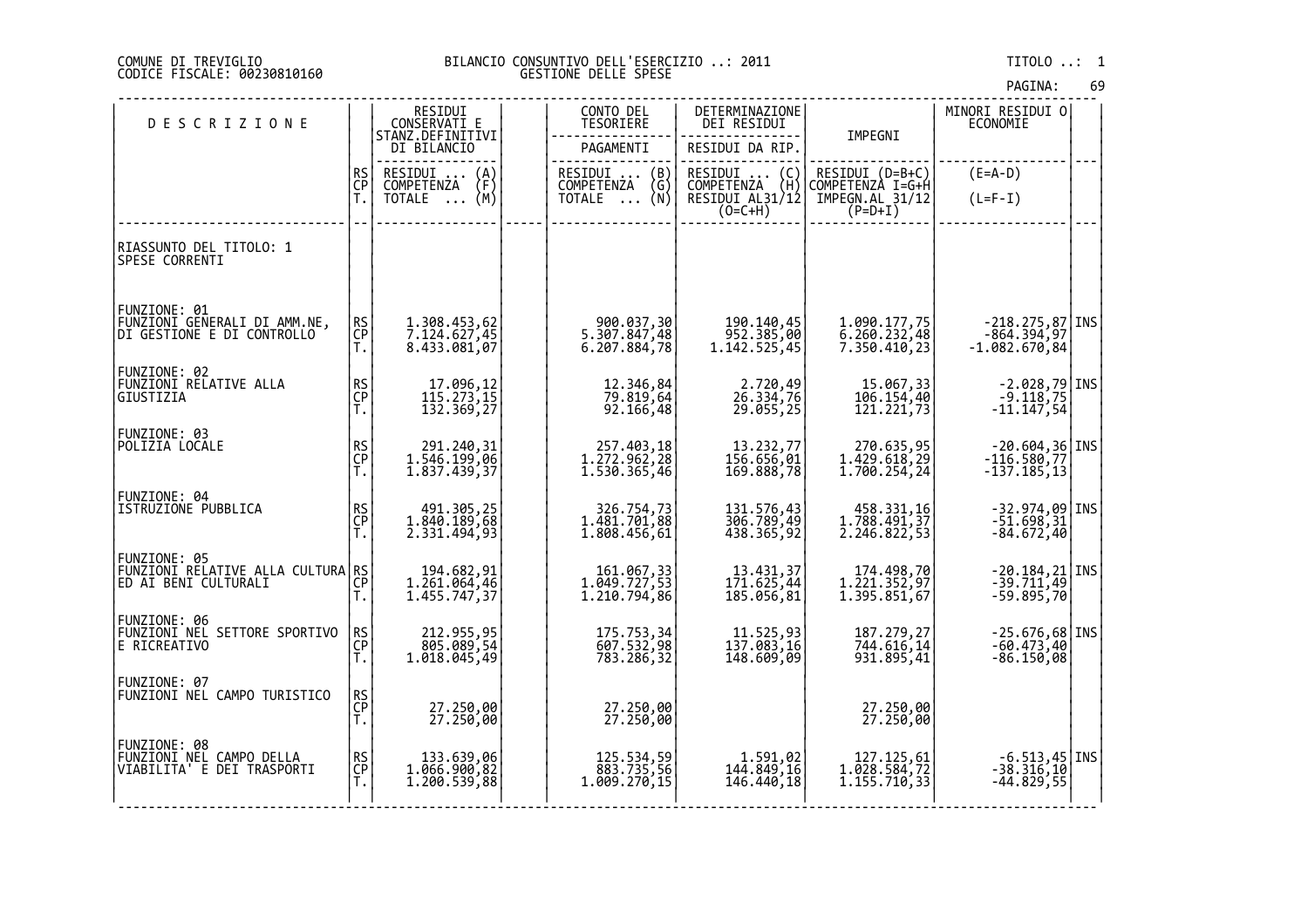|         | 70 |
|---------|----|
| PAGINA: |    |

| <b>DESCRIZIONE</b>                                                      |                        | RESIDUI<br>CONSERVATI E<br>STANZ.DEFINITIVI<br>DI BILANCIO       | CONTO DEL<br>TESORIERE<br>PAGAMENTI                      | DETERMINAZIONE<br>DEI RESIDUI<br>RESIDUI DA RIP.                    | IMPEGNI                                                               | MINORI RESIDUI O<br>ECONOMIE                                |  |
|-------------------------------------------------------------------------|------------------------|------------------------------------------------------------------|----------------------------------------------------------|---------------------------------------------------------------------|-----------------------------------------------------------------------|-------------------------------------------------------------|--|
|                                                                         | RS<br><b>CP</b>        | RESIDUI<br>(A)<br>(F)<br>COMPETENZA<br>(M)<br>TOTALE<br>$\cdots$ | $\binom{B}{G}$<br>RESIDUI<br>COMPETENZA<br>(N)<br>TOTALE | RESIDUI<br>(C)<br>(H)<br>COMPETENZA<br>RESIDUI AL31/12<br>$(O=C+H)$ | $RESIDUI (D=B+C)$<br>COMPETENZA I=G+H<br>IMPEGN.AL 31/12<br>$(P=D+I)$ | $(E=A-D)$<br>$(L=F-I)$                                      |  |
| FUNZIONE: 09<br>FUNZIONI RIGUARDANTI IL TERRI- RS<br>TORIO E L'AMBIENTE | <b>CP</b>              | 1.806.928,77<br>5.537.150,79<br>7.344.079,56                     | 1.459.888,97<br>4.194.999,33<br>5.654.888,30             | 98.927,77<br>1.190.730,80<br>1.289.658,57                           | 1.558.816,74<br>5.385.730,13<br>6.944.546,87                          | $-248.112,03$   INS<br>$-151.420,66$<br>-399.532,69         |  |
| FUNZIONE: 10<br><b>FUNZIONI NEL SETTORE SOCIALE</b>                     | <b>RS</b><br><b>CP</b> | 1.665.022,33<br>6.640.043,56<br>8.305.065,89                     | 1.366.086,40<br>4.749.789,79<br>6.115.876,19             | 171.621,69<br>1.643.096,78<br>1.814.718,47                          | 1.537.708,09<br>6.392.886, 57<br>7.930.594,66                         | $-127.314,24$ INS<br>$-247.156,99$<br>-374.471,231          |  |
| FUNZIONE: 11<br>FUNZIONE NEL CAMPO DELLO<br>SVILUPPO ECONOMICO          | $R$ S<br>CP            | 96.259,96<br>285.655,06<br>381.915,02                            | 76.098,05<br>243.661,95<br>319,760,00                    | 8.409,55<br>28,717,35<br>37.126,90                                  | 84.507,60<br>272.379,30<br>356.886,90                                 | $-11.752,36$ <i>INS</i><br>$-13.275,76$<br>$-25.028,12$     |  |
| TOTALE TITOLO: 1                                                        | <b>RS</b><br>CP        | 6.217.584,28<br>26.249.443,57<br>32.467.027,85                   | 4.860.970,73<br>19.899.028,42<br>24,759,999,15           | 643.177,47<br>4.758.267,95<br>5.401.445,42                          | 5.504.148,20<br>24.657.296,37<br>30.161.444,57                        | INS  68, 213.436, 28.<br>$-1.592.147,20$<br>$-2.305.583,28$ |  |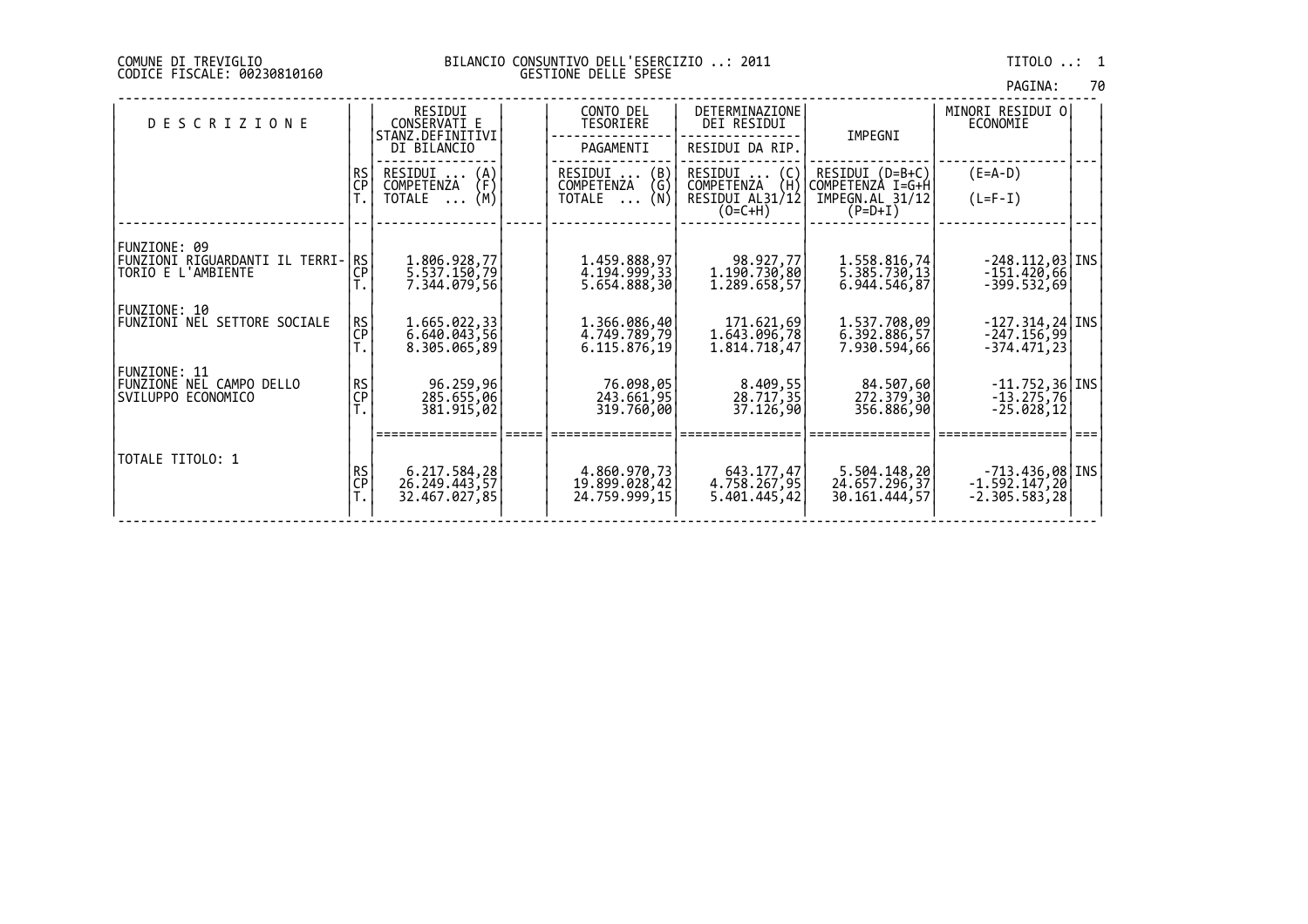| PAGINA: | 71 |
|---------|----|
|         |    |

| DESCRIZIONE                                                                                                                              |                | RESIDUI<br>CONSERVATI E                            | CONTO DEL<br>TESORIERE                                               | DETERMINAZIONE<br>DEI RESIDUI           |                                         | MINORI RESIDUI O<br>ECONOMIE                                                |  |
|------------------------------------------------------------------------------------------------------------------------------------------|----------------|----------------------------------------------------|----------------------------------------------------------------------|-----------------------------------------|-----------------------------------------|-----------------------------------------------------------------------------|--|
|                                                                                                                                          |                | STANZ.DEFINITIVI<br>DI BILANCIO                    | PAGAMENTI                                                            | RESIDUI DA RIP.                         | IMPEGNI                                 |                                                                             |  |
|                                                                                                                                          | RS<br>CP<br>T. | RESIDUI<br>$\binom{A}{F}$<br>COMPETENZA            | $\binom{B}{G}$<br>RESIDUI<br><b>COMPETENZA</b>                       | RESIDUI<br>COMPETENZA<br>$\binom{C}{H}$ | RESIDUI (D=B+C)<br>COMPETENZÀ I=G+H     | $(E=A-D)$                                                                   |  |
|                                                                                                                                          |                | (M)<br>TOTALE                                      | (Ñ)<br>TOTALE                                                        | RESIDUI AL31/12                         | IMPEGN.AL 31/12<br>$(P=D+I)$            | $(L=F-I)$                                                                   |  |
| TITOLO: 2<br>SPESE IN CONTO CAPITALE                                                                                                     |                |                                                    |                                                                      |                                         |                                         |                                                                             |  |
| FUNZIONE: 01<br>FUNZĪŎNĪ GĒNERALI DI AMM.NE,<br>DI GESTIONE E DI CONTROLLO                                                               |                |                                                    |                                                                      |                                         |                                         |                                                                             |  |
| SERVIZIO: 01 01<br>ORGANI ISTITUZIONALI                                                                                                  |                |                                                    |                                                                      |                                         |                                         |                                                                             |  |
| INTERVENTO: 02 01 01 05<br> ACQUISIZIONE DI BENI MOBILI, M RS<br> ACCHINE_ED_ATTREZZATURE TECNIC CP <br>O-SCIENTIFICHE                   |                |                                                    |                                                                      |                                         |                                         |                                                                             |  |
| TOTALE SERVIZIO: 01 01                                                                                                                   | RS<br>CP<br>T. |                                                    |                                                                      |                                         |                                         |                                                                             |  |
| SERVIZIO: 01 02<br> SEGRETERIA GENERALE, PERSONALE<br> ORGANIZZAZIONE E PROGRAMMAZIO-<br>NE.                                             |                |                                                    |                                                                      |                                         |                                         |                                                                             |  |
| INTERVENTO: 02 01 02 01<br>ACQUISIZIONE DI BENI IMMOBILI                                                                                 | RS<br>CP<br>T. | 152.789,50<br>$\frac{1}{35.000}$ ,00<br>187.789,50 | 39.428,77<br>$\begin{bmatrix} 6.303, 36 \\ 45.732, 13 \end{bmatrix}$ | 112.432,54<br>28.446,52<br>140.879,06   | 151.861, 31<br>34.749, 88<br>186.611,19 | $\left[\begin{array}{c} -928,19 \\ -250,12 \\ -1.178,31 \end{array}\right]$ |  |
| INTERVENTO: 02 01 02 05<br> ACQUISIZIONI DI BENI MOBILI, M RS<br> AC <u>CHINE ED ATT</u> REZZATURE TECNIC  <u>C</u> P <br>O-SCIENTIFICHE | Т.             | 72.053,17<br>90.000,00<br>162.053,17               | 68.267,19<br>10.770,90<br>79.038,09                                  | 1.285,98<br>7.611,87<br>8.897,85        | 69.553,17<br>18.382,77<br>87.935,94     | -2.500,00 INS<br>-71.617,23<br>-74.117,23                                   |  |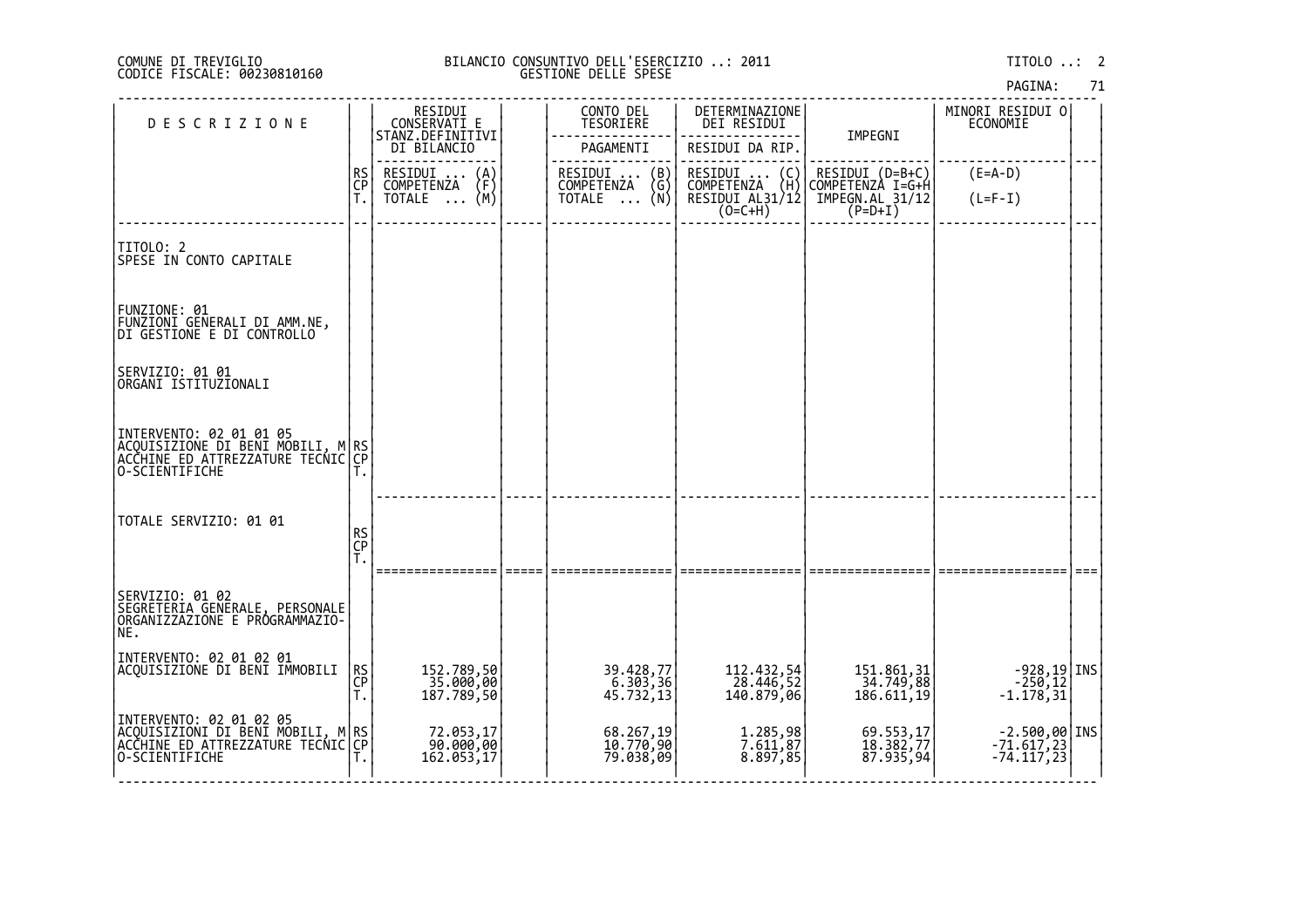# DI TREVIGLIO BILANCIO CONSUNTIVO DELL'ESERCIZIO ..: 2011 TITOLO ..: 2 FISCALE: 00230810160 GESTIONE DELLE SPESE

| <b>DESCRIZIONE</b>                                                                                                  |                | RESIDUI<br>CONSERVATI E                      | CONTO DEL<br>TESORIERE                       | DETERMINAZIONE<br>DEI RESIDUI                                                        |                                              | MINORI RESIDUI 0<br><b>ECONOMIE</b>                                                                       |      |
|---------------------------------------------------------------------------------------------------------------------|----------------|----------------------------------------------|----------------------------------------------|--------------------------------------------------------------------------------------|----------------------------------------------|-----------------------------------------------------------------------------------------------------------|------|
|                                                                                                                     |                | STANZ.DEFINITIVI<br>DI BILANCIO              | PAGAMENTI                                    | RESIDUI DA RIP.                                                                      | IMPEGNI                                      |                                                                                                           |      |
|                                                                                                                     | RS<br>CP<br>T. | RESIDUI<br>$\{A\}$<br>COMPETENZA             | RESIDUI<br>(B)<br>COMPETENZA<br>(G)          | RESIDUI<br>$\left(\begin{smallmatrix} C \\ H \end{smallmatrix}\right)$<br>COMPETENZA | RESIDUI (D=B+C)<br>COMPETENZÀ I=G+H          | $(E=A-D)$                                                                                                 |      |
|                                                                                                                     |                | (M)<br>TOTALE                                | (N)<br>TOTALE                                | RESIDUI AL31/12<br>$(O=C+H)$                                                         | IMPEGN.AL 31/12<br>$(P=D+I)$                 | $(L=F-I)$                                                                                                 |      |
| INTERVENTO: 02 01 02 06<br>INCĀRICHI PROFEŠSIONALI ESTERN RS                                                        | CP<br>T.       |                                              |                                              |                                                                                      |                                              |                                                                                                           |      |
| TOTALE SERVIZIO: 01 02                                                                                              | RS<br>CP<br>T. | 224.842,67<br>125.000,00<br>349.842,67       | 107.695,96<br>$\frac{17.074,26}{124.770,22}$ | 113.718,52<br>36.058,39<br>149.776,91                                                | 221.414,48<br>53.132,65<br>274.547,13        | $\begin{array}{c} -3.428,19 \ \textcolor{red}{\textbf{-71.867}},35 \ -75.295,54 \end{array} \textbf{INS}$ | $==$ |
| SERVIZIO: 01 05<br>GESTIONE DEI BENI DEMANIALI E<br>PATRIMONIALI                                                    |                |                                              |                                              |                                                                                      |                                              |                                                                                                           |      |
| INTERVENTO: 02 01 05 01<br>ACOUISIZIONE DI BENI IMMOBILI                                                            | RS<br>CP<br>Т. | 6.681.999,17<br>2.216.000,00<br>8.897.999,17 | 606.533,01<br>8.408,99<br>614.942,00         | 4.698.120,66<br>1.276.019,23<br>5.974.139,89                                         | 5.304.653,67<br>1.284.428,22<br>6.589.081,89 | $-1.377.345,50$ INS<br>$-531.571,78$<br>2.308.917,28                                                      |      |
| INTERVENTO: 02 01 05 02<br> ESPROPRI E SERVITU' ONEROSE                                                             | RS<br>CP       | 106.285,69                                   | 9.745,82                                     | 96.539,87                                                                            | 106.285,69                                   |                                                                                                           |      |
|                                                                                                                     |                | 106.285,69                                   | 9.745,82                                     | 96.539,87                                                                            | 106.285,69                                   |                                                                                                           |      |
| INTERVENTO: 02 01 05 05<br>ACQUISIZIONE DI BENI MOBILI, M RS<br>ACCHINE ED ATTREZZATURE TECNIC CP<br>O-SCIENTIFICHE |                | 261.963,00<br>84.883,10<br>346.846,10        | 132.856,75<br>11.200,09<br>144.056,84        | 70.718,38<br>34.070,51<br>104.788,89                                                 | 203.575,13<br>45.270,60<br>248.845,73        | $-58.387,87$ INS<br>$-39.612,50$<br>$-98.000, 37$                                                         |      |
| INTERVENTO: 02 01 05 06<br>ĬŇĊĂŔĬĊĤĬ PRŎĒEŠŜIŎŇAĽĬ ESTERN RS<br> I                                                  |                | 111.829,48                                   | 39.047,86                                    | 54.781,62                                                                            | 93.829,48                                    | $-18.000,00$ INS                                                                                          |      |
|                                                                                                                     | Т.             | 111.829,48                                   | 39.047,86                                    | 54.781,62                                                                            | 93.829,48                                    | $-18.000,00$                                                                                              |      |
| INTERVENTO: 02 01 05 07<br>TRASFERIMENTI DI CAPITALE                                                                | RS<br>CP<br>T. | 7.219,34<br>400.000,00<br>407.219,34         | 7.219,34<br>7.219,34                         |                                                                                      | 7.219,34<br>7.219,34                         | $-400.000.00$<br>$-400.000,00$                                                                            |      |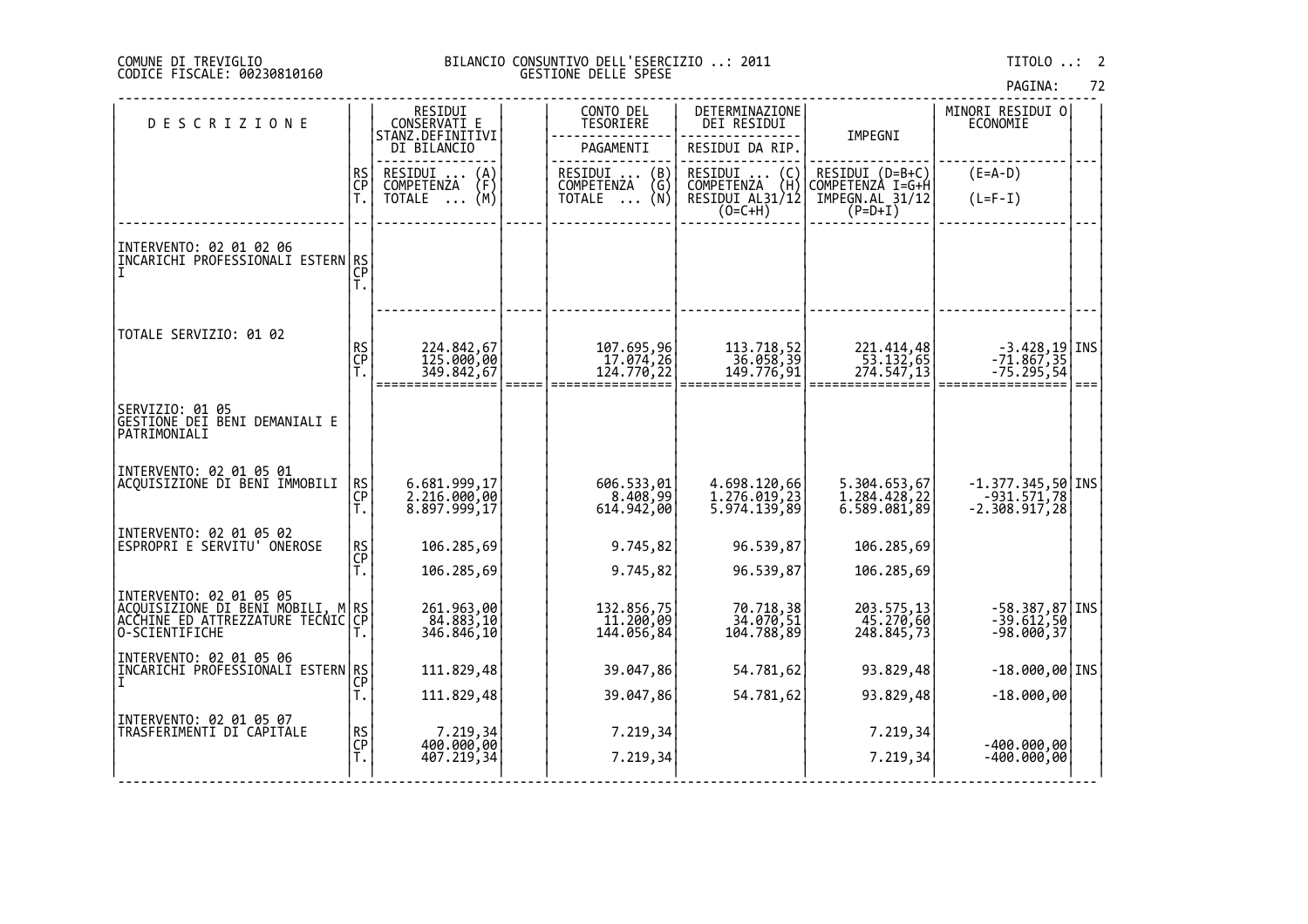|  | PAGINA: | 73 |
|--|---------|----|
|  |         |    |

| <b>DESCRIZIONE</b>                                                                                                     |                       | RESIDUI<br>CONSERVATI E<br>STANZ.DEFINITIVI<br>DI BILANCIO | CONTO DEL<br><b>TESORIERE</b><br>PAGAMENTI      | DETERMINAZIONE<br>DEI RESIDUI<br>RESIDUI DA RIP.                      | IMPEGNI                                                            | MINORI RESIDUI 0<br>ECONOMIE                        |  |
|------------------------------------------------------------------------------------------------------------------------|-----------------------|------------------------------------------------------------|-------------------------------------------------|-----------------------------------------------------------------------|--------------------------------------------------------------------|-----------------------------------------------------|--|
|                                                                                                                        | RS<br>CP<br>Τ.        | RESIDUI<br>$\binom{A}{F}$<br>COMPETENZA<br>(M)<br>TOTALE   | RESIDUI  (B)<br>COMPETENZA (G)<br>(Ñ)<br>TOTALE | RESIDUI<br>$\binom{C}{H}$<br>COMPETENZA<br>RESIDUI AL31/12<br>(O=C+H) | RESIDUI (D=B+C)<br>COMPETENZA I=G+H<br>IMPEGN.AL 31/12"<br>(P=D+I) | $(E=A-D)$<br>$(L=F-I)$                              |  |
| INTERVENTO: 02 01 05 08<br>PARTECIPAZIONI AZIONARIE                                                                    | RS<br>CP<br>T.        |                                                            |                                                 |                                                                       |                                                                    |                                                     |  |
| TOTALE SERVIZIO: 01 05                                                                                                 | RS<br>CP<br>T.        | 7.169.296,68<br>2.700.883,10<br>9.870.179,78               | 795.402,78<br>19.609,08<br>815.011,86           | 4.920.160,53<br>1.310.089,74<br>6.230.250,27                          | 5.715.563,31<br>1.329.698,82<br>7.045.262,13                       | -1.453.733,37 INS<br>-1.371.184,28<br>-2.824.917,65 |  |
| SERVIZIO: 01 06<br>UFFICIO TECNICO                                                                                     |                       |                                                            |                                                 |                                                                       |                                                                    |                                                     |  |
| INTERVENTO: 02 01 06 05<br> ACQUISIZIONE DI BENI MOBILI, M RS<br> ACCHINE ED ATTREZZATURE TECNIC CP<br> O-SCIENTIFICHE |                       |                                                            |                                                 |                                                                       |                                                                    |                                                     |  |
| INTERVENTO: 02 01 06 06<br> INCARICHI PROFESSIONALI ESTERN RS                                                          | $\overline{CP}$<br>Τ. | 25.761,40<br>30.000,00<br>55.761,40                        | 19.451,00<br>19.451,00                          | 6.310,39<br>6.310,39                                                  | 25.761,39<br>25.761,39                                             | -,01 INS<br>-30.000,00<br>-30.000,01                |  |
| TOTALE SERVIZIO: 01 06                                                                                                 | RS<br>CP<br>T.        | 25.761,40<br>30.000,00<br>55.761,40                        | 19.451,00<br>19.451,00                          | 6.310,39<br>6.310,39                                                  | 25.761,39<br>25.761,39                                             | $-30.000, 00$<br>-30.000,00<br>-30.000,01           |  |
| SERVIZIO: 01 07<br> <br> ANAGRAFE, ŠTAŤO CIVILE, ELET-<br> TORALE, LEVA E SERVIZIO STATI-<br>STIC <sub>0</sub>         |                       |                                                            |                                                 |                                                                       |                                                                    |                                                     |  |
| INTERVENTO: 02 01 07 05<br>ACQUISIZIONE DI BENI MOBILI, M RS<br>ACCHINE ED ATTREZZATURE TECNIC CP <br>O-SCIENTIFICHE   |                       |                                                            |                                                 |                                                                       |                                                                    |                                                     |  |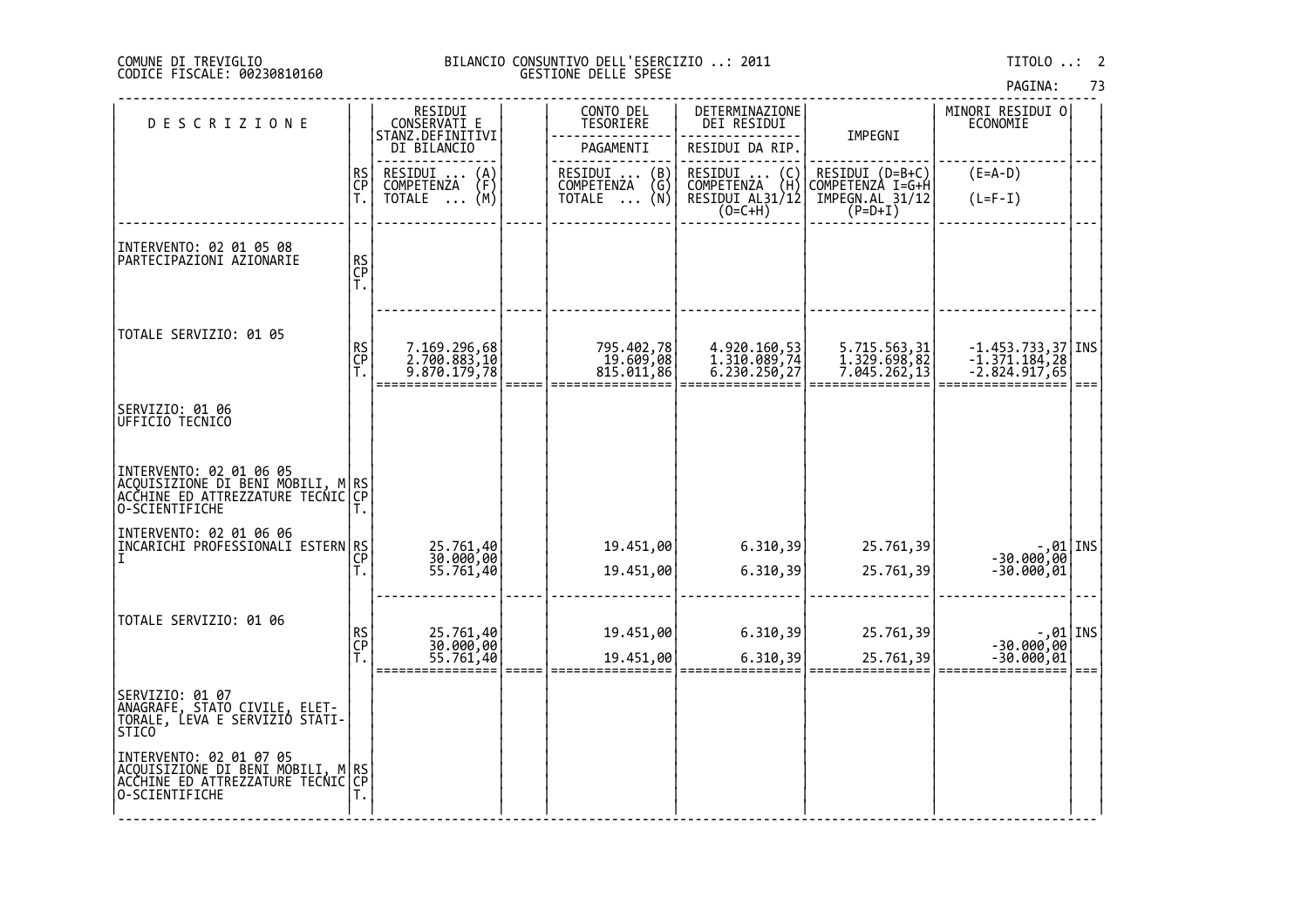|  | PAGINA: | 74 |
|--|---------|----|
|  |         |    |

| <b>DESCRIZIONE</b>                                  |                | RESIDUI<br>CONSERVATI E<br>STANZ.DEFINITIVI   | CONTO DEL<br>TESORIERE                        | DETERMINAZIONE<br>DEI RESIDUI                             | IMPEGNI                                      | MINORI RESIDUI 0<br>ECONOMIE                                     |  |
|-----------------------------------------------------|----------------|-----------------------------------------------|-----------------------------------------------|-----------------------------------------------------------|----------------------------------------------|------------------------------------------------------------------|--|
|                                                     |                | DI BILANCIO                                   | PAGAMENTI                                     | RESIDUI DA RIP.                                           |                                              |                                                                  |  |
|                                                     | RS<br>CP       | RESIDUI<br>$\binom{A}{F}$<br>COMPETENZA       | RESIDUI                                       | RESIDUI<br>$\binom{C}{H}$<br>COMPETENZA                   | RESIDUI (D=B+C)<br>COMPETENZÀ I=G+H          | $(E=A-D)$                                                        |  |
|                                                     | Ť.             | (M)<br>TOTALE                                 | RESIDUI  (B)<br>COMPETENZA (G)<br>TOTALE  (N) | RESIDUI AL31/12<br>$(O=C+H)$                              | IMPEGN.AL_31/12<br>$(P=D+I)$                 | $(L=F-I)$                                                        |  |
| TOTALE SERVIZIO: 01 07                              |                |                                               |                                               |                                                           |                                              |                                                                  |  |
|                                                     | RS<br>CP<br>T. |                                               |                                               |                                                           |                                              |                                                                  |  |
| SERVIZIO: 01 08                                     |                |                                               |                                               |                                                           |                                              |                                                                  |  |
| ALTRI SERVIZI GENERALI                              |                |                                               |                                               |                                                           |                                              |                                                                  |  |
| INTERVENTO: 02 01 08 07                             |                |                                               |                                               |                                                           |                                              |                                                                  |  |
| TRASFERIMENTI DI CAPITALE                           | RS<br>CP<br>T. | 428.428,35<br>101.000,00<br>529.428,35        | 138.769,23                                    | 260.429,24<br>76.000,00                                   | 399.198,47<br>76.000,00                      | $-29.229,88$ INS<br>$-25.000,00$<br>$-54.229,88$                 |  |
|                                                     |                |                                               | 138.769,23                                    | 336.429,24                                                | 475.198,47                                   |                                                                  |  |
| INTERVENTO: 02 01 08 09<br>CONFERIMENTI DI CAPITALE | RS<br>CP<br>T. |                                               |                                               |                                                           |                                              |                                                                  |  |
|                                                     |                |                                               |                                               |                                                           |                                              |                                                                  |  |
| TOTALE SERVIZIO: 01 08                              |                |                                               |                                               |                                                           |                                              |                                                                  |  |
|                                                     | RS<br>CP<br>T. | 428.428,35<br>101.000,00                      | 138.769,23                                    | 260.429,24<br>76.000,00                                   | 399.198,47<br>76.000,00                      | $-29.229,88$ INS<br>$-25.000,00$                                 |  |
|                                                     |                | 529.428,35                                    | 138.769,23                                    | 336.429,24                                                | 475.198,47                                   | $-54.229,88$                                                     |  |
| TOTALE FUNZIONE: 01                                 |                |                                               |                                               |                                                           |                                              |                                                                  |  |
|                                                     | RS<br>CP<br>T. | 7.848.329,10<br>2.956.883,10<br>10.805.212,20 | 1.061.318,97<br> 36.683,34<br> 1.098.002,31   | 5.300.618,68<br>1.422.148,13<br>$\overline{6.722.766,81}$ | 6.361.937,65<br>1.458.831,47<br>7.820.769,12 | $-1.486.391,45$ <i>INS</i><br>$-1.498.051,63$<br>$-2.984.443,08$ |  |
|                                                     |                |                                               |                                               |                                                           |                                              |                                                                  |  |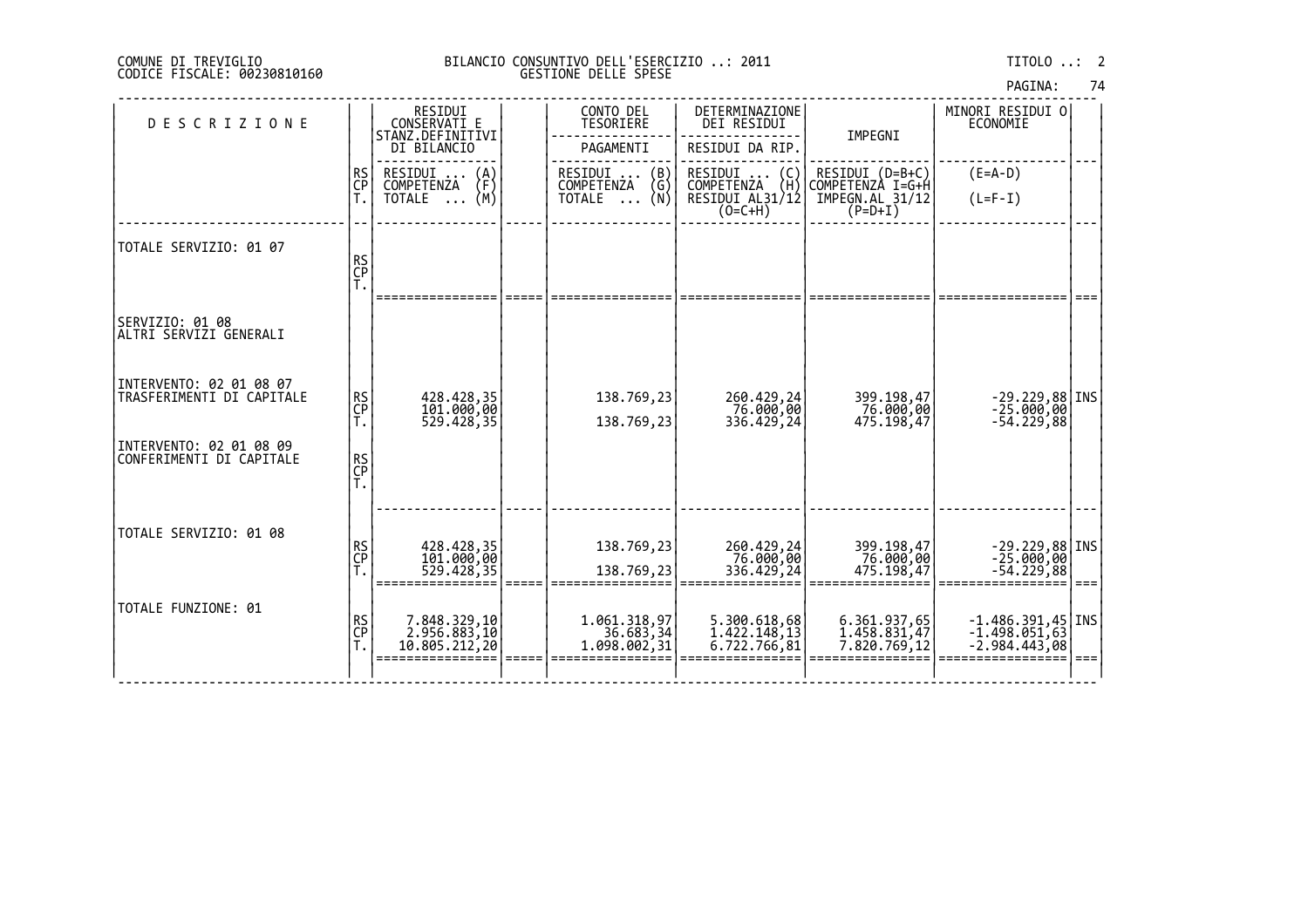|  | PAGINA: | 75 |
|--|---------|----|
|  |         |    |

| <b>DESCRIZIONE</b>                                                                                                   |                | RESIDUI<br>CONSERVATI E<br>STANZ.DEFINITIVI                       | CONTO DEL<br>TESORIERE                                                                | DETERMINAZIONE<br><b>DEI RESIDUI</b>                           | IMPEGNI                             | MINORI RESIDUI O<br>ECONOMIE                                      |  |
|----------------------------------------------------------------------------------------------------------------------|----------------|-------------------------------------------------------------------|---------------------------------------------------------------------------------------|----------------------------------------------------------------|-------------------------------------|-------------------------------------------------------------------|--|
|                                                                                                                      |                | DI BILANCIO                                                       | PAGAMENTI                                                                             | RESIDUI DA RIP.                                                |                                     |                                                                   |  |
|                                                                                                                      | RS<br>CP<br>T. | RESIDUI<br>COMPETENZA                                             | RESIDUI<br>$\begin{pmatrix} B \\ G \\ N \end{pmatrix}$<br>$\cdot \cdot$<br>COMPETENZA |                                                                | RESIDUI (D=B+C)<br>COMPETENZÀ I=G+H | $(E=A-D)$                                                         |  |
|                                                                                                                      |                | $\begin{pmatrix} A \\ F \\ M \end{pmatrix}$<br>TOTALE<br>$\cdots$ | <b>TOTALE</b><br>$\cdots$                                                             | RESIDUI  (C)<br>COMPETENZA (H)<br>RESIDUI AL31/12<br>$(O=C+H)$ | $\text{IMPEGN.AL}$ 31/12<br>(P=D+I) | $(L=F-I)$                                                         |  |
| FUNZIONE: 02<br>FUNZIONI RELATIVE ALLA<br>GIUSTIZIA                                                                  |                |                                                                   |                                                                                       |                                                                |                                     |                                                                   |  |
| SERVIZIO: 02 01<br> ŬFFICI ĞIUĎĪZIĀRI, CARCERE<br> MANDAMENTALE E ALTRI SERVIZI                                      |                |                                                                   |                                                                                       |                                                                |                                     |                                                                   |  |
| INTERVENTO: 02 02 01 01<br>ACQUISIZIONE DI BENI IMMOBILI                                                             | RS<br>CP       | 45.744,93<br>$6.500,00$<br>52.244,93                              | 27.509,44<br>5.384,70<br>32.894,14                                                    | 18.234,40<br>1.078,92<br>19.313,32                             | 45.743,84<br>6.463,62<br>52.207,46  | $\begin{array}{c} -1,09 \\ -36,38 \end{array}$ TNS<br>$-37,47$    |  |
| INTERVENTO: 02 02 01 05<br>ACQUISIZIONE DI BENI MOBILI, M RS<br> ACCHINE ED ATTREZZATURE TECNIC CP<br>O-SCIENTIFICHE |                |                                                                   |                                                                                       |                                                                |                                     |                                                                   |  |
| TOTALE SERVIZIO: 02 01                                                                                               |                |                                                                   |                                                                                       |                                                                |                                     |                                                                   |  |
|                                                                                                                      | RS<br>CP<br>T. | 45.744,93<br>6.500,00<br>52.244,93                                | 27.509,44<br>5.384,70<br>32.894,14                                                    | 18.234,40<br>1.078,92<br>19.313,32                             | 45.743,84<br>6.463, 62<br>52.207,46 | $\begin{bmatrix} -1, 09 \\ -36, 38 \end{bmatrix}$ INS<br>$-37,47$ |  |
| TOTALE FUNZIONE: 02                                                                                                  |                | 45.744,93                                                         |                                                                                       | 18.234,40                                                      | 45.743,84                           |                                                                   |  |
|                                                                                                                      | RS<br>CP<br>T. | $6.500,00$<br>52.244,93                                           | 27.509,44<br>32.894,14                                                                | $\frac{1.078}{92}$<br>19.313,32                                | 6.463, 62<br>52.207,46              | $\begin{bmatrix} -1, 09 \\ -36, 38 \end{bmatrix}$ INS<br>$-37,47$ |  |
|                                                                                                                      |                |                                                                   |                                                                                       |                                                                |                                     |                                                                   |  |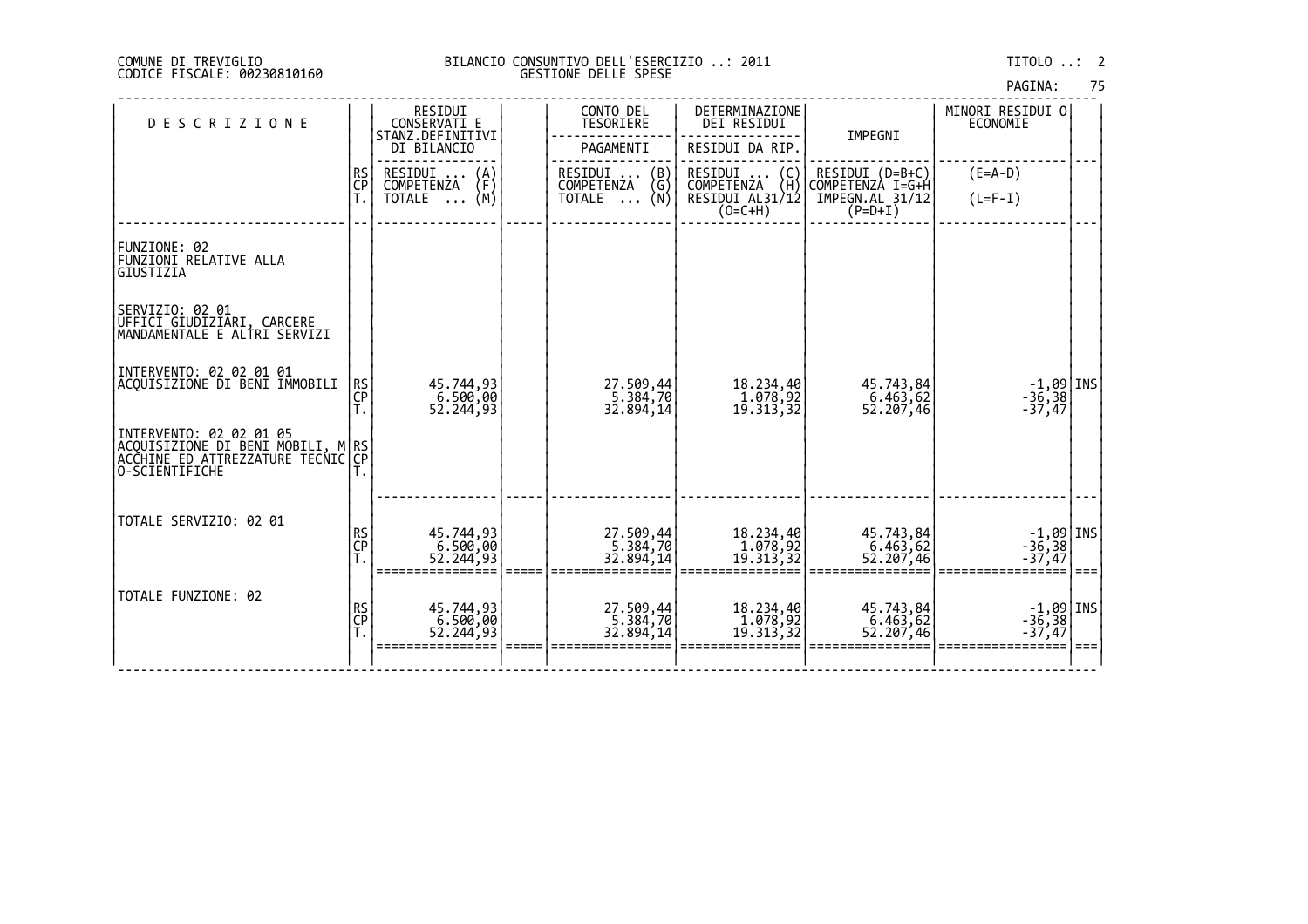| PAGINA: | 76 |
|---------|----|

| <b>DESCRIZIONE</b>                                                                                                      |                | RESIDUI<br>CONSERVATI E                 | CONTO DEL<br>TESORIERE                                                           | DETERMINAZIONE<br>DEI RESIDUI                                                      | IMPEGNI                               | MINORI RESIDUI O<br>ECONOMIE                                                   |  |
|-------------------------------------------------------------------------------------------------------------------------|----------------|-----------------------------------------|----------------------------------------------------------------------------------|------------------------------------------------------------------------------------|---------------------------------------|--------------------------------------------------------------------------------|--|
|                                                                                                                         |                | STANZ.DEFINITIVI<br>DI BILANCIO         | PAGAMENTI                                                                        | RESIDUI DA RIP.                                                                    |                                       |                                                                                |  |
|                                                                                                                         | RS<br>CP<br>T. | RESIDUI<br>$\binom{A}{F}$<br>COMPETENZA | RESIDUI<br>$\begin{pmatrix} B \\ G \\ N \end{pmatrix}$<br>$\cdots$<br>COMPETENZA | RESIDUI<br>$\begin{pmatrix} 0 \\ H \end{pmatrix}$<br>$\cdots$<br><b>COMPETENZA</b> | $RESIDUI (D=B+C)$<br>COMPETENZA I=G+H | $(E=A-D)$                                                                      |  |
|                                                                                                                         |                | (M)<br><b>TOTALE</b><br>$\ddots$        | <b>TOTALE</b><br>$\cdots$                                                        | RESIDUI AL31/12<br>$(O=C+H)$                                                       | IMPEGN.AL 31/12<br>$(P=D+I)$          | $(L=F-I)$                                                                      |  |
| FUNZIONE: 03<br>POLIZIA LOCALE                                                                                          |                |                                         |                                                                                  |                                                                                    |                                       |                                                                                |  |
| SERVIZIO: 03 01<br><b>POLIZIA MUNICIPALE</b>                                                                            |                |                                         |                                                                                  |                                                                                    |                                       |                                                                                |  |
| INTERVENTO: 02 03 01 01<br>ACOUISIZIONE DI BENI IMMOBILI                                                                | RS<br>CP       | 3.300,00<br>15.300,00<br>18.600,00      | 3.299,99<br>2.420,00<br>5.719,99                                                 | 12.609,20<br>12.609,20                                                             | 3.299,99<br>15.029,20<br>18.329,19    | $\begin{bmatrix} 01 \\ -270 \\ 80 \end{bmatrix}$ INS<br>$-270,81$              |  |
| INTERVENTO: 02 03 01 05<br> ACQUISIZIONE DI BENĪ MOBILI, M RS <br> ACCHINE ED ATTREZZATURE TECNIC CP <br>O-SCIENTIFICHE |                | 34.916,40<br>85.000,00<br>119.916,40    | 34.916,40<br>34.916,40                                                           | 68.464,90<br>68.464,90                                                             | 34.916,40<br>68.464,90<br>103.381,30  | $-16.535,10$<br>$-16.535,10$                                                   |  |
| TOTALE SERVIZIO: 03 01                                                                                                  | RS<br>CP<br>T. | 38.216,40<br>100.300,00<br>138.516,40   | 38.216,39<br>2.420,00<br>40.636,39                                               | 81.074,10<br>81.074,10                                                             | 38.216,39<br>83.494,10<br>121.710,49  | $\begin{bmatrix} . & 01 \\ -16. & 805 \\ 90 \end{bmatrix}$ TNS<br>$-16.805,91$ |  |
| TOTALE FUNZIONE: 03                                                                                                     | RS<br>CP<br>T. | 38.216,40<br>100.300,00<br>138.516,40   | 38.216,39<br>2.420,00<br>40.636,39                                               | 81.074,10<br>81.074,10                                                             | 38.216,39<br>83.494,10<br>121.710,49  | $-16.805,90$   INS<br>  16.805,90<br>$-16.805,91$                              |  |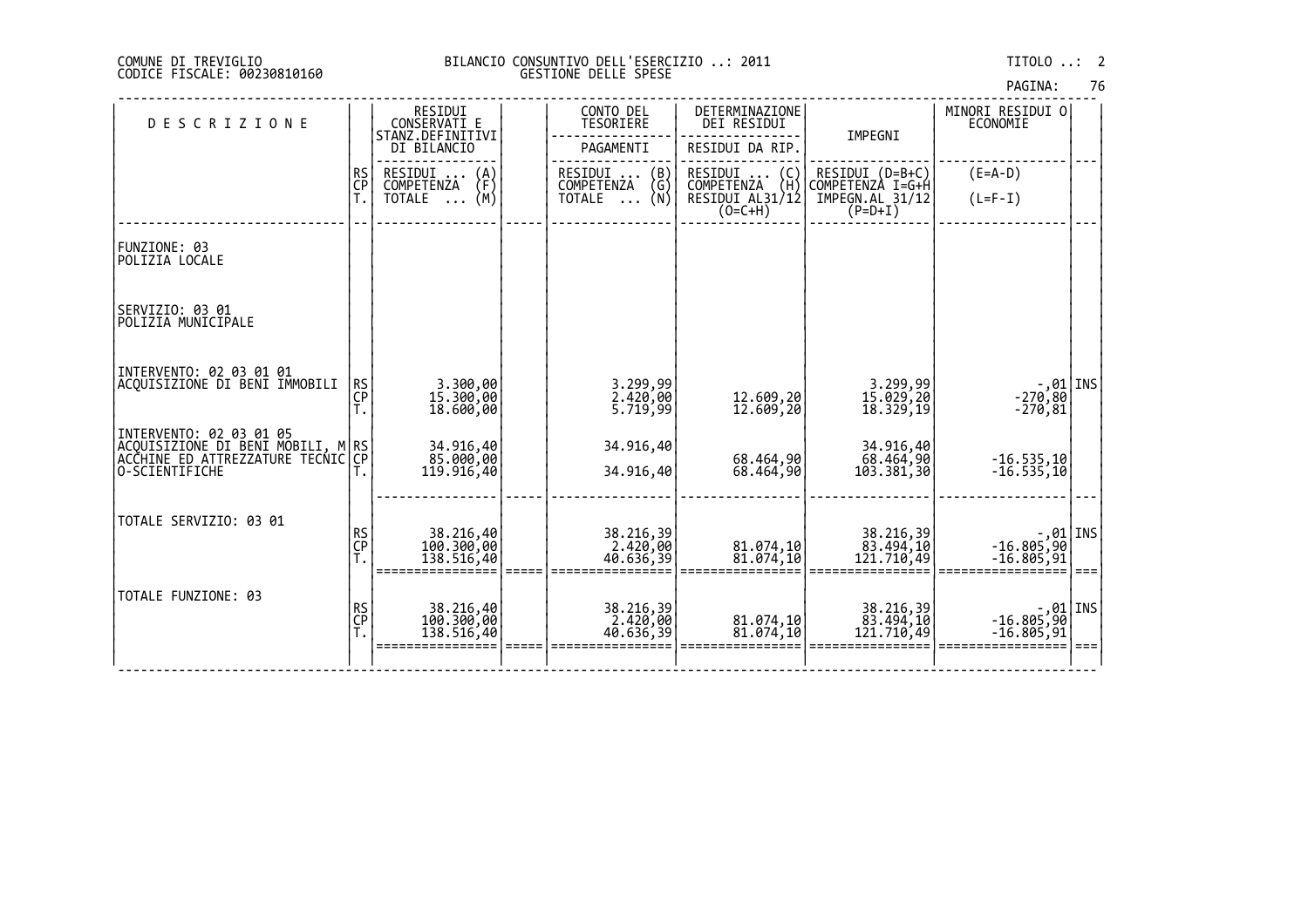| PAGINA: |  |
|---------|--|
|         |  |

| <b>DESCRIZIONE</b>                                                                                                           |                      | RESIDUI<br>CONSERVATI E                 | CONTO DEL<br>TESORIERE               | DETERMINAZIONE<br>DEI RESIDUI                                                        |                                                  | MINORI RESIDUI 0<br><b>ECONOMIE</b>              |  |
|------------------------------------------------------------------------------------------------------------------------------|----------------------|-----------------------------------------|--------------------------------------|--------------------------------------------------------------------------------------|--------------------------------------------------|--------------------------------------------------|--|
|                                                                                                                              |                      | STANZ.DEFINITIVI<br>DI BILANCIO         | PAGAMENTI                            | RESIDUI DA RIP.                                                                      | IMPEGNI                                          |                                                  |  |
|                                                                                                                              | RS<br>CP             | RESIDUI<br>$\binom{A}{F}$<br>COMPETENZA | RESIDUI<br>(B)<br>COMPETENZA<br>(G)  | RESIDUI<br>$\left(\begin{smallmatrix} C \\ H \end{smallmatrix}\right)$<br>COMPETENZA | RESIDUI (D=B+C)<br>COMPETENZÀ I=G+H              | $(E=A-D)$                                        |  |
|                                                                                                                              | Ť.                   | (M)<br>TOTALE                           | (Ñ)<br>TOTALE<br>$\cdots$            | RESIDUI AL31/12<br>$(0=C+H)$                                                         | IMPEGN.AL 31/12<br>$(P=D+I)$                     | $(L=F-I)$                                        |  |
|                                                                                                                              |                      |                                         |                                      |                                                                                      |                                                  |                                                  |  |
| FUNZIONE: 04<br>ISTRUZIONE PUBBLICA                                                                                          |                      |                                         |                                      |                                                                                      |                                                  |                                                  |  |
| SERVIZIO: 04 01<br>SCUOLA MATERNA                                                                                            |                      |                                         |                                      |                                                                                      |                                                  |                                                  |  |
| INTERVENTO: 02 04 01 01<br>ACQUISIZIONE DI BENI IMMOBILI                                                                     | R <sub>S</sub><br>CP | 82.199,56<br>158.000,00                 | 26.115,09<br>9.890,80                | 30.155,65<br>13.564,27                                                               | 56.270,74<br>23.455,07                           | $-25.928,82$ INS<br>$-134.544,93$                |  |
|                                                                                                                              | T.                   | 240.199,56                              | 36.005,89                            | 43.719,92                                                                            | 79.725,81                                        | $-160.473,75$                                    |  |
| INTERVENTO: 02 04 01 05<br> <br> ACQUISIZIONE DI BENI MOBILI, M RS <br> ACCHINE ED ATTREZZATURE TECNIC CP <br>O-SCIENTIFICHE |                      | 27.582,46<br>20.000,00<br>47.582,46     | 7.263,39<br>7.263,39                 | 17.343,07<br>$7.814,40$<br>25.157,47                                                 | 24.606,46<br>$7.\overline{814}, 40$<br>32.420,86 | $-2.976,00$ INS<br>$-12.185,60$<br>$-15.161,60$  |  |
|                                                                                                                              |                      |                                         |                                      |                                                                                      |                                                  |                                                  |  |
| TOTALE SERVIZIO: 04 01                                                                                                       |                      |                                         |                                      |                                                                                      |                                                  |                                                  |  |
|                                                                                                                              | RS<br>CP<br>T.       | 109.782,02<br>178.000,00                | 33.378,48<br>9.890,80                | 47.498,72<br>21.378,67                                                               | 80.877,20<br>31.269,47                           | $-28.904, 82$ INS<br>$-146.730, 53$              |  |
|                                                                                                                              |                      | 287.782,02                              | 43.269,28                            | 68.877,39                                                                            | 112.146,67                                       | $-175.635,35$                                    |  |
| SERVIZIO: 04 02<br>ISTRUZIONE ELEMENTARE                                                                                     |                      |                                         |                                      |                                                                                      |                                                  |                                                  |  |
|                                                                                                                              |                      |                                         |                                      |                                                                                      |                                                  |                                                  |  |
| INTERVENTO: 02 04 02 01<br>ACQUISIZIONE DI BENI IMMOBILI                                                                     | RS<br>CP<br>T.       | 160.594,66<br>60.000,00<br>220.594,66   | 99.748,35<br>5.507,16<br>105.255, 51 | 25.643,30<br>13.909,76<br>39.553,06                                                  | 125.391,65<br>19.416,92<br>144.808,57            | $-35.203,01$ TNS<br>$-40.583,08$<br>$-75.786,09$ |  |
| INTERVENTO: 02 04 02 05<br> ACQUISIZIONE DI BENI MOBILI, M RS<br> ACCHINE_ED_ATTREZZATURE TECNIC CP                          |                      |                                         |                                      |                                                                                      | 19.273,56                                        |                                                  |  |
| O-SCIENTIFICHE                                                                                                               |                      | 19.273,56<br>20.000,00<br>39.273,56     | 19.273,56<br>213,00<br>19.486,56     | 8.478,24<br>8.478,24                                                                 | 8.691,24<br>27.964,80                            | $-11.308,76$<br>$-11.308,76$                     |  |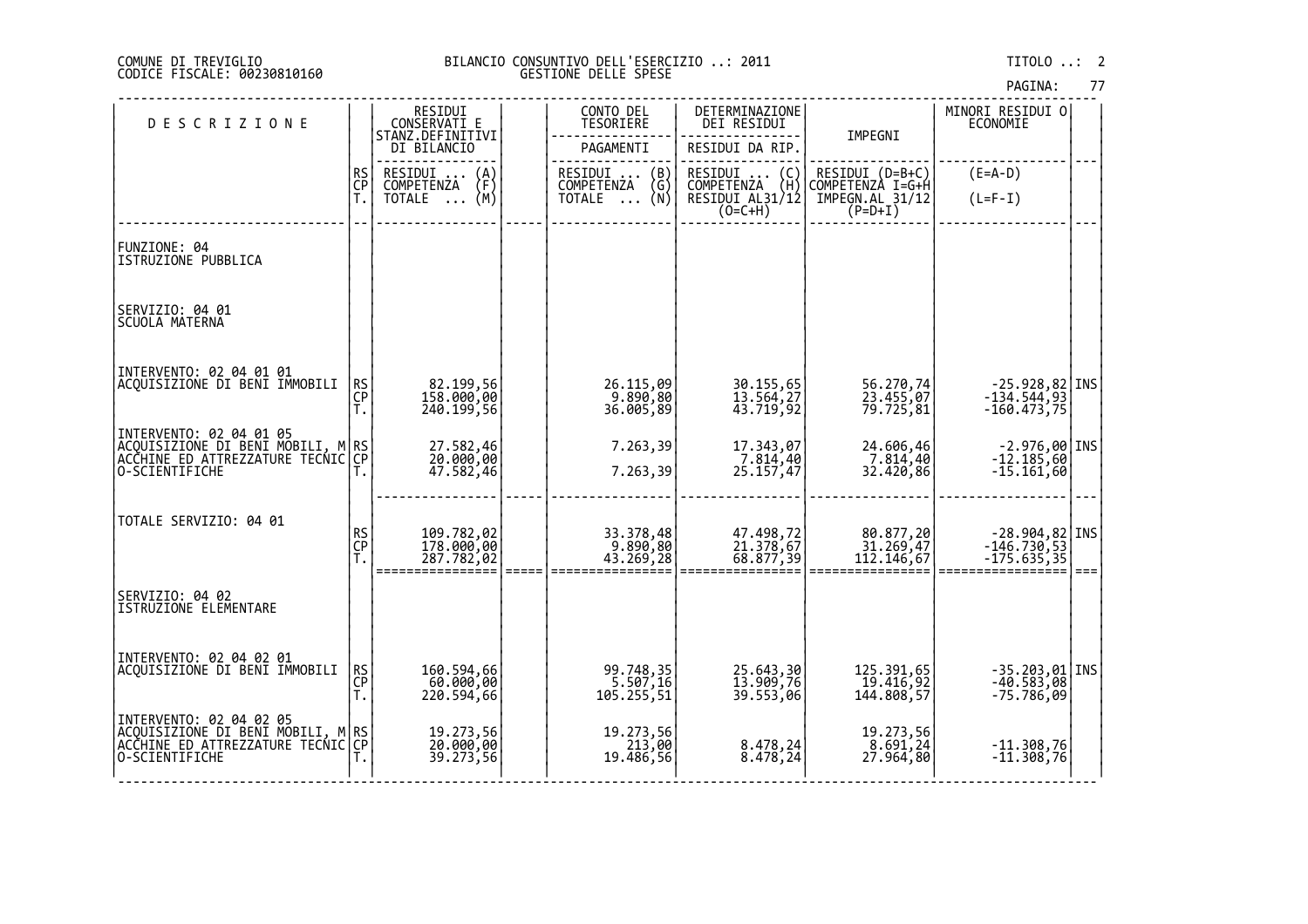# DI TREVIGLIO BILANCIO CONSUNTIVO DELL'ESERCIZIO ..: 2011 TITOLO ..: 2 FISCALE: 00230810160 GESTIONE DELLE SPESE

| <b>DESCRIZIONE</b>                                                                                                    |                      | RESIDUI<br>CONSERVATI E<br>STANZ.DEFINITIVI   | CONTO DEL<br><b>TESORIERE</b>                                        | DETERMINAZIONE<br>DEI RESIDUI                                                        | IMPEGNI                                                                                   | MINORI RESIDUI 0<br>ECONOMIE     |      |
|-----------------------------------------------------------------------------------------------------------------------|----------------------|-----------------------------------------------|----------------------------------------------------------------------|--------------------------------------------------------------------------------------|-------------------------------------------------------------------------------------------|----------------------------------|------|
|                                                                                                                       |                      | DI BILANCIO                                   | PAGAMENTI                                                            | RESIDUI DA RIP.                                                                      |                                                                                           |                                  |      |
|                                                                                                                       | RS<br>CP<br>T.       | RESIDUI<br>COMPETENZA<br>$\binom{A}{F}$       | RESIDUI<br>COMPETENZA<br>$\begin{pmatrix} B \\ G \\ N \end{pmatrix}$ | RESIDUI<br>COMPETENZA<br>$\left(\begin{smallmatrix} 0 \\ H \end{smallmatrix}\right)$ | RESIDUI (D=B+C)<br>COMPETENZA I=G+H                                                       | $(E=A-D)$                        |      |
|                                                                                                                       |                      | (M)<br><b>TOTALE</b><br>$\dddot{\phantom{0}}$ | <b>TOTALE</b><br>$\ldots$                                            | RESIDUI AL31/12<br>$(0=C+H)$                                                         | $\begin{array}{c}\n\text{IMPEGN. AL} \\ \text{IMPEGN. AL} \\ \text{(P=D+I)}\n\end{array}$ | $(L=F-I)$                        |      |
|                                                                                                                       |                      |                                               |                                                                      |                                                                                      |                                                                                           |                                  |      |
| TOTALE SERVIZIO: 04 02                                                                                                |                      | 179.868,22                                    |                                                                      | 25.643,30<br>22.388,00                                                               | 144.665,21                                                                                | $-35.203,01$ INS<br>$-51.891,84$ |      |
|                                                                                                                       | RS<br>CP<br>T.       | 80.000,00<br>259.868,22                       | 119.021,91<br>5.720,16<br>124.742,07                                 | 48.031,30                                                                            | 28.108,16<br>172.773,37                                                                   | $-87.094, 85$                    | $==$ |
| SERVIZIO: 04 03<br>ISTRUZIONE MEDIA                                                                                   |                      |                                               |                                                                      |                                                                                      |                                                                                           |                                  |      |
|                                                                                                                       |                      |                                               |                                                                      |                                                                                      |                                                                                           |                                  |      |
| INTERVENTO: 02 04 03 01<br>ACQUISIZIONE DI BENI IMMOBILI                                                              |                      | 60.946,54<br>45.000,00                        |                                                                      |                                                                                      |                                                                                           | $-721,34$ INS                    |      |
|                                                                                                                       | RS<br>CP<br>T.       | 105.946,54                                    | 46.773,78<br>3.284,64<br>50.058,42                                   | 13.451,42<br>16.212,90<br>29.664,32                                                  | 60.225,20<br>19.497,54<br>79.722,74                                                       | $-25.502,46$<br>$-26.223,80$     |      |
| INTERVENTO: 02 04 03 05<br>ACQUISIZIONE DI BENI MOBILI,                                                               |                      |                                               | 9.261,13                                                             |                                                                                      |                                                                                           |                                  |      |
| ACCHINE ED ATTREZZATURE TECNIC<br>O-SCIENTIFICHE                                                                      | _M RS<br>IC CP<br>Τ. | 9.261,13<br>20.000,00<br>29.261,13            | 9.261,13                                                             | 7.843,85<br>7.843,85                                                                 | 9.261,13<br>7.843,85<br>17.104,98                                                         | $-12.156, 15$<br>$-12.156,15$    |      |
|                                                                                                                       |                      |                                               |                                                                      |                                                                                      |                                                                                           |                                  |      |
| TOTALE SERVIZIO: 04 03                                                                                                |                      |                                               |                                                                      |                                                                                      |                                                                                           | INS -721,34<br>-37.658,61        |      |
|                                                                                                                       | RS<br>CP<br>T.       | 70.207,67<br>65.000,00<br>135.207,67          | 56.034,91<br>3.284,64<br>59.319,55                                   | 13.451,42<br>24.056,75<br>37.508,17                                                  | 69.486,33<br>27.341,39<br>96.827,72                                                       | $-38.379,95$                     |      |
| SERVIZIO: 04 05<br>ASSISTENZA SCOLASTICA,<br><b>TRASPORTO, REFEZIONE ED ALTRI</b><br>SERVIZI                          |                      |                                               |                                                                      |                                                                                      |                                                                                           |                                  |      |
| INTERVENTO: 02 04 05 05<br> ACQUISIZIONE DI BENI MOBILI, M RS<br> ACCHINE_ED_ATTREZZATURE TECNIC CP<br>O-SCIENTIFICHE |                      | 10.000,00<br>10.000,00                        | 1.673,39<br>1.673,39                                                 |                                                                                      | 1.673,39<br>1.673,39                                                                      | $-8.326,61$<br>$-8.326,61$       |      |
| TOTALE SERVIZIO: 04 05                                                                                                | RS<br>CP<br>T.       | 10.000,00<br>10.000,00                        | 1.673, 39<br>1.673, 39                                               |                                                                                      | 1.673,39<br>1.673,39                                                                      | -8.326,61<br>-8.326,61           |      |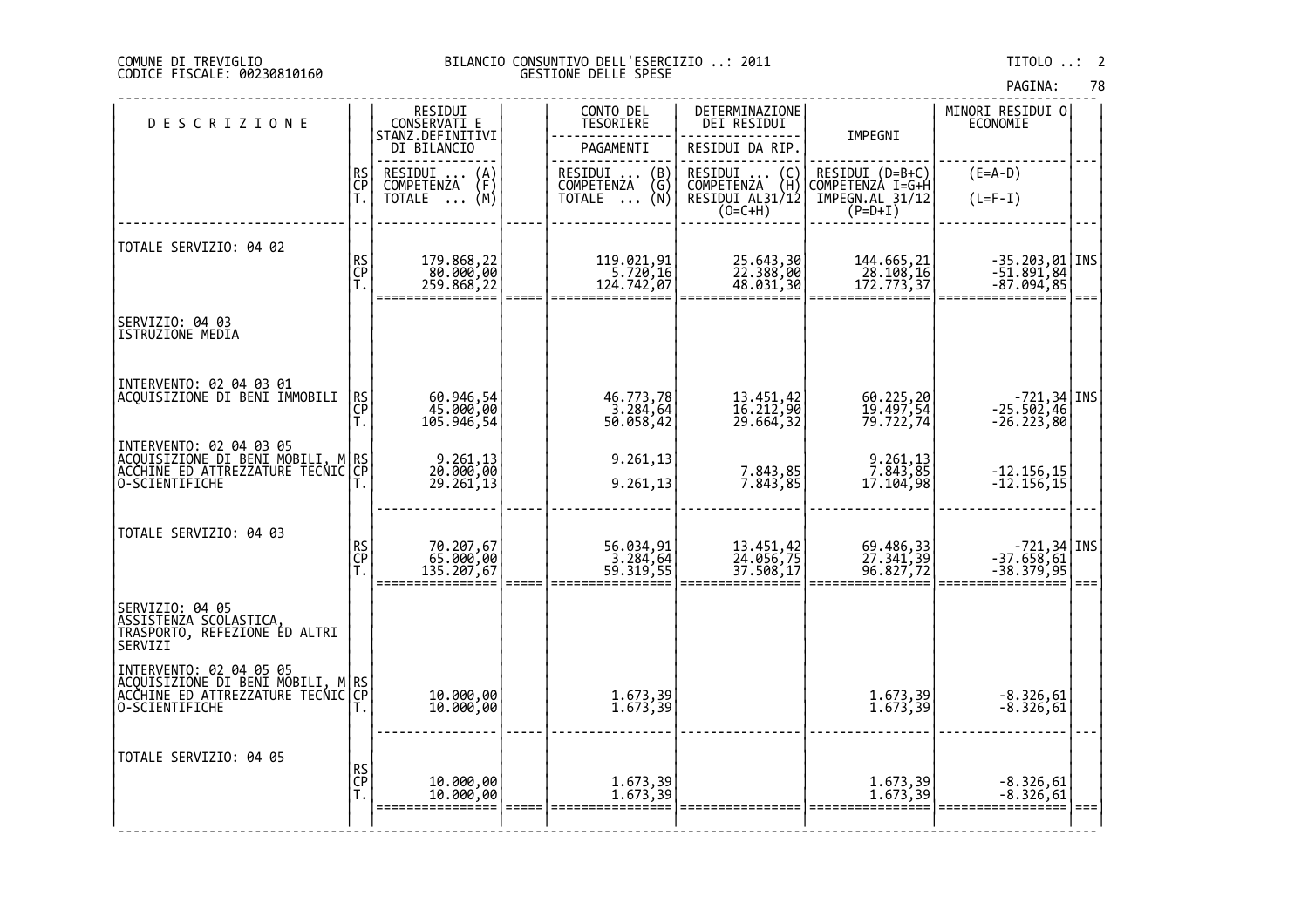|  | PAGINA: | 79 |
|--|---------|----|
|  |         |    |

| <b>DESCRIZIONE</b>  |          | RESIDUI<br>CONSERVATI E<br>STANZ.DEFINITIVI<br>DI BILANCIO                                               | CONTO DEL<br>TESORIERE<br>PAGAMENTI                  | <b>DETERMINAZIONE</b><br>DEI RESIDUI<br>RESIDUI DA RIP.             | IMPEGNI                                                           | MINORI RESIDUI O <br>ECONOMIE                       |  |
|---------------------|----------|----------------------------------------------------------------------------------------------------------|------------------------------------------------------|---------------------------------------------------------------------|-------------------------------------------------------------------|-----------------------------------------------------|--|
|                     | RS<br>CP | RESIDUI<br>$\begin{array}{c} \text{(A)} \\ \text{(F)} \\ \text{(M)} \end{array}$<br>COMPETENZA<br>TOTALE | RESIDUI<br>(B)<br>(G)<br>(N)<br>COMPETENZA<br>TOTALE | RESIDUI<br>(C)<br>COMPETENZA<br>(H)<br>RESIDUI AL31/12<br>$(O=C+H)$ | RESIDUI (D=B+C)<br>COMPETENZA I=G+H<br>IMPEGN.AL 31/12<br>(P=D+I) | $(E=A-D)$<br>$(L=F-I)$                              |  |
| TOTALE FUNZIONE: 04 | RS<br>CP | 359.857,91<br>333.000,00<br>692.857,91                                                                   | 208.435,30<br>20.568,99<br> 229.004,29               | 86.593,44<br>  67.823,42<br>  154.416,86                            | 295.028,74<br>88.392,41<br>383.421,15                             | $-64.829, 17$ INS<br>$-244.607,59$<br>$-309.436,76$ |  |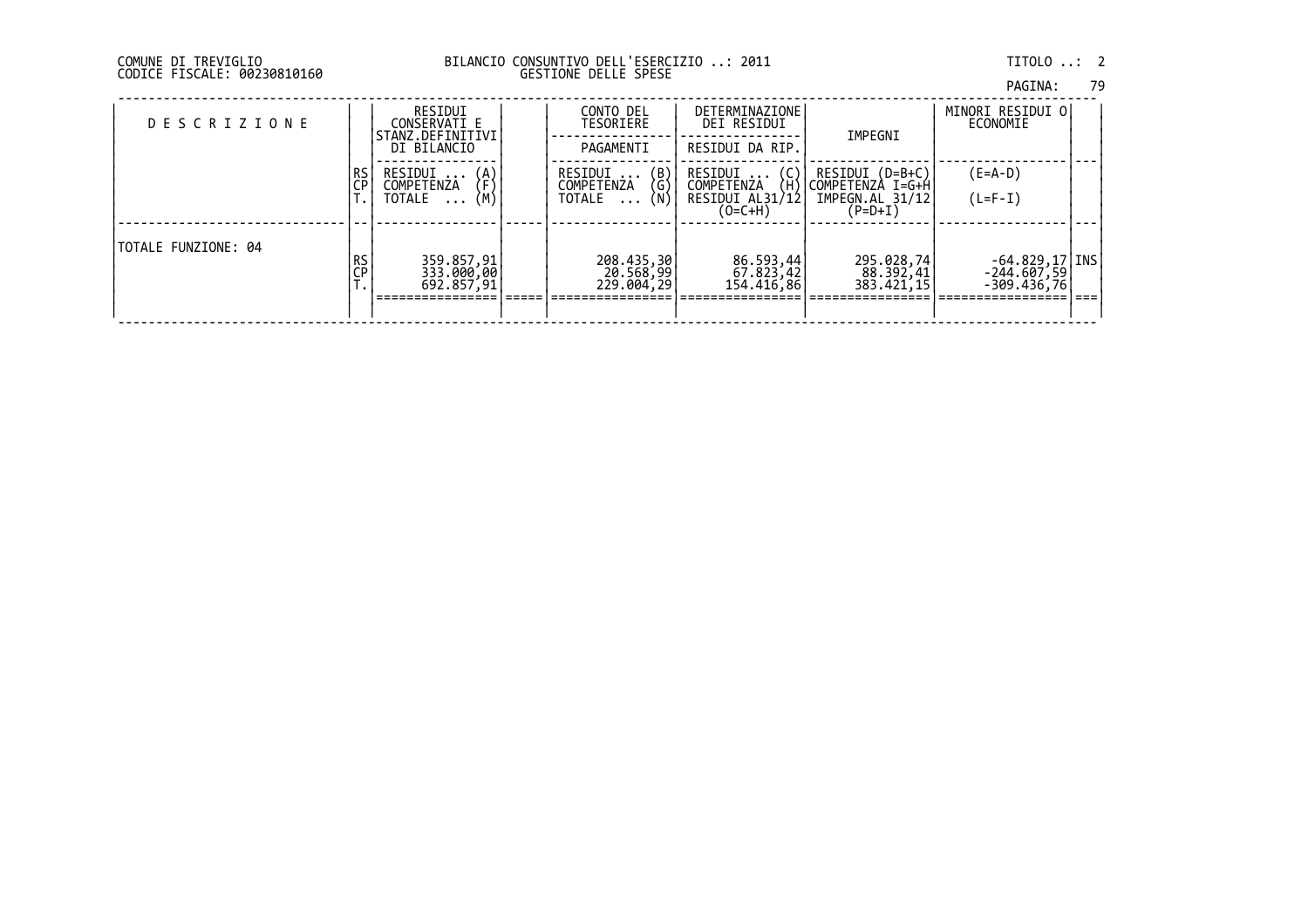| PAGINA: | 80 |
|---------|----|
|---------|----|

| <b>DESCRIZIONE</b>                                                                                                     |                | RESIDUI<br>CONSERVATI E<br>STANZ.DEFINITIVI    | CONTO DEL<br>TESORIERE                                          | DETERMINAZIONE<br>DEI RESIDUI                                                          |                                       | MINORI RESIDUI 0<br><b>ECONOMIE</b>            |      |
|------------------------------------------------------------------------------------------------------------------------|----------------|------------------------------------------------|-----------------------------------------------------------------|----------------------------------------------------------------------------------------|---------------------------------------|------------------------------------------------|------|
|                                                                                                                        |                | DI BILANCIO                                    | PAGAMENTI                                                       | RESIDUI DA RIP.                                                                        | IMPEGNI                               |                                                |      |
|                                                                                                                        | <b>RS</b>      | RESIDUI<br>$\binom{A}{F}$<br><b>COMPETENZA</b> | RESIDUI<br>$\begin{pmatrix} B \\ G \end{pmatrix}$<br>COMPETENZA | RESIDUI<br>$\left\{\begin{smallmatrix} C \\ H \end{smallmatrix}\right\}$<br>COMPETENZA | RESIDUI (D=B+C)<br>COMPETENZA I=G+H   | $(E=A-D)$                                      |      |
|                                                                                                                        | CP<br>T.       | (M)<br>TOTALE                                  | (Ñ)<br>TOTALE                                                   | RESIDUI AL31/12<br>$(0=C+H)$                                                           | IMPEGN.AL 31/12<br>$(P=D+I)$          | $(L=F-I)$                                      |      |
|                                                                                                                        |                |                                                |                                                                 |                                                                                        |                                       |                                                |      |
| FUNZIONE: 05<br>FUNZIONI RELATIVE ALLA CULTURA<br>ED AI BENI CULTURALI                                                 |                |                                                |                                                                 |                                                                                        |                                       |                                                |      |
| SERVIZIO: 05 01<br>BIBLIOTĚCHĚ, MŪSEI E PINACOTE-<br><b>CHE</b>                                                        |                |                                                |                                                                 |                                                                                        |                                       |                                                |      |
| INTERVENTO: 02 05 01 01<br>ACQUISIZIONE DI BENI IMMOBILI                                                               |                |                                                | 27.157,17                                                       |                                                                                        |                                       |                                                |      |
|                                                                                                                        | RS<br>CP<br>T. | 226.788,80<br>648.000,00<br>874.788,80         | 27.157,17                                                       | 198.935,63<br>17.116,50<br>216.052,13                                                  | 226.092,80<br>17.116,50<br>243.209,30 | $-696, 00$ INS<br>-630.883,50<br>$-631.579,50$ |      |
| INTERVENTO: 02 05 01 03                                                                                                |                |                                                |                                                                 |                                                                                        |                                       |                                                |      |
| NILLISTO DI BENI SPĒCIFICI PER  RS<br>  ACQUISTO DI BENI SPĒCIFICI PER  RS<br>   REALIZZAZIONI IN ECONOMIA             |                | 3.000,00                                       | 3.000,00                                                        |                                                                                        | 3.000,00                              |                                                |      |
|                                                                                                                        |                | 3.000,00                                       | 3.000,00                                                        |                                                                                        | 3.000,00                              |                                                |      |
| INTERVENTO: 02 05 01 05<br> ACQUISIZIONE DI BENI MOBILI, M RS<br> ACCHINE ED ATTREZZATURE TECNIC CP<br> O-SCIENTIFICHE |                |                                                |                                                                 | 4.270,00                                                                               | 115.001,40                            |                                                |      |
|                                                                                                                        |                | 115.210,53<br>155.000,00<br>270.210,53         | 110.731,40<br>24.399,43<br>135.130,83                           | 22.314,45<br>26.584,45                                                                 | 46.713,88<br>161.715,28               | -209,13 INS<br>-108.286,12<br>-108.495,25      |      |
| INTERVENTO: 02 05 01 06                                                                                                |                | 4.500,00                                       | 4.500,00                                                        |                                                                                        |                                       |                                                |      |
| ĬĨŇĹĹŇĹĹĤĬ <sup>Ŏ</sup> ŔŎĔĔŠŠIŎÑAĽĬ ESTERN RS<br> I                                                                   | Т.             | 43.000,00<br>47.500,00                         | 4.500,00                                                        | 5.000,00<br>5.000,00                                                                   | 4.500,00<br>5.000,00<br>9.500,00      | $-38.000,00$<br>$-38.000,00$                   |      |
| INTERVENTO: 02 05 01 07                                                                                                |                |                                                |                                                                 |                                                                                        |                                       |                                                |      |
| TRASFERIMENTI DI CAPITALE                                                                                              | RS<br>CP<br>T. | 994.550,00<br>994.550,00                       |                                                                 |                                                                                        |                                       | -994.550,00<br>-994.550,00                     |      |
|                                                                                                                        |                |                                                |                                                                 |                                                                                        |                                       |                                                |      |
| TOTALE SERVIZIO: 05 01                                                                                                 |                |                                                |                                                                 |                                                                                        |                                       |                                                |      |
|                                                                                                                        | RS<br>CP<br>T. | 349.499,33<br>1.840.550,00                     | 145.388,57<br>24.399,43                                         | 203.205,63<br>44.430,95                                                                | 348.594,20<br>68.830,38               | $-905,13$ INS<br>$-1.771.719,62$               |      |
|                                                                                                                        |                | 2.190.049,33                                   | 169.788,00                                                      | 247.636,58                                                                             | 417.424,58                            | $-1.772.624,75$                                | $==$ |
|                                                                                                                        |                |                                                |                                                                 |                                                                                        |                                       |                                                |      |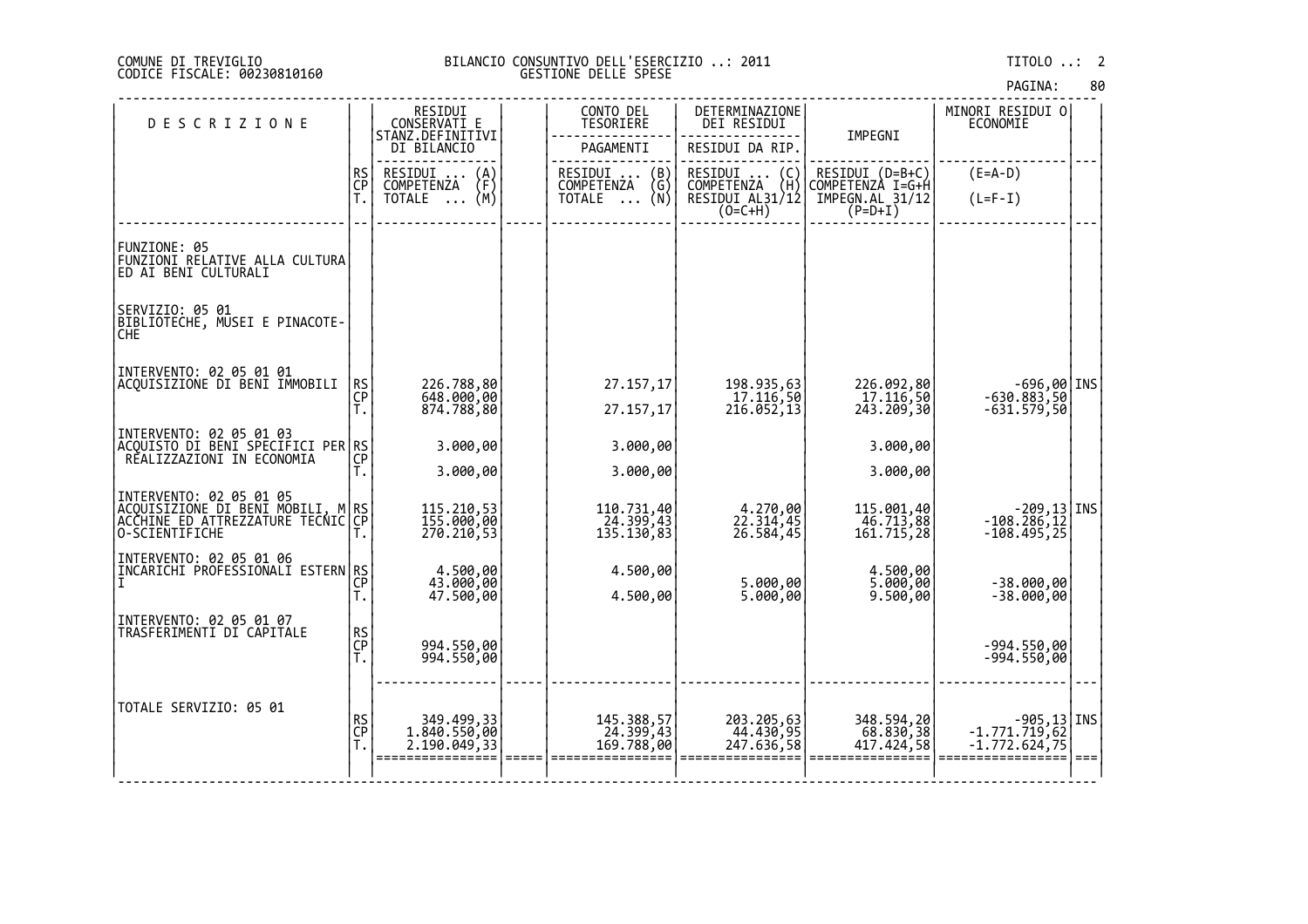DI TREVIGLIO BILANCIO CONSUNTIVO DELL'ESERCIZIO ..: 2011 TITOLO ..: 2 FISCALE: 00230810160 GESTIONE DELLE SPESE

| COMUNE DI TREVIGLIO |                             |
|---------------------|-----------------------------|
|                     | CODICE FISCALE: 00230810160 |

| <b>DESCRIZIONE</b>  |          | RESIDUI<br>CONSERVATI E<br>STANZ.DEFINITIVI<br>DI BILANCIO | CONTO DEL<br>TESORIERE<br>PAGAMENTI                                            | <b>DETERMINAZIONE</b><br>DEI RESIDUI<br>RESIDUI DA RIP.      | IMPEGNI                                                                 | MINORI RESIDUI O<br>ECONOMIE                           |  |
|---------------------|----------|------------------------------------------------------------|--------------------------------------------------------------------------------|--------------------------------------------------------------|-------------------------------------------------------------------------|--------------------------------------------------------|--|
|                     | RS<br>CP | RESIDUI<br>(A)<br>(F)<br>COMPETENZA<br>(M)<br>TOTALE       | $\begin{pmatrix} B \\ G \\ N \end{pmatrix}$<br>RESIDUI<br>COMPETENZA<br>TOTALE | RESIDUI<br>COMPETENZA<br>(H)<br>RESIDUI AL31/12<br>$(O=C+H)$ | RESIDUI (D=B+C)<br> COMPETENZÀ I=G+H <br>IMPEGN.AL 31/12<br>(P=D+I)     | $(E=A-D)$<br>$(L=F-I)$                                 |  |
| TOTALE FUNZIONE: 05 | RS<br>CP | 349.499,33<br>1.840.550,00<br>2.190.049,33                 | 145.388,57<br>$\begin{bmatrix} 24.399, 43 \\ 169.788, 00 \end{bmatrix}$        | 203.205,63<br>44.430,95<br>247.636,58                        | 348.594,20<br>$\begin{bmatrix} 68.830, 38 \\ 417.424, 58 \end{bmatrix}$ | $-905, 13$  INS <br>$-1.771.719,62$<br>$-1.772.624,75$ |  |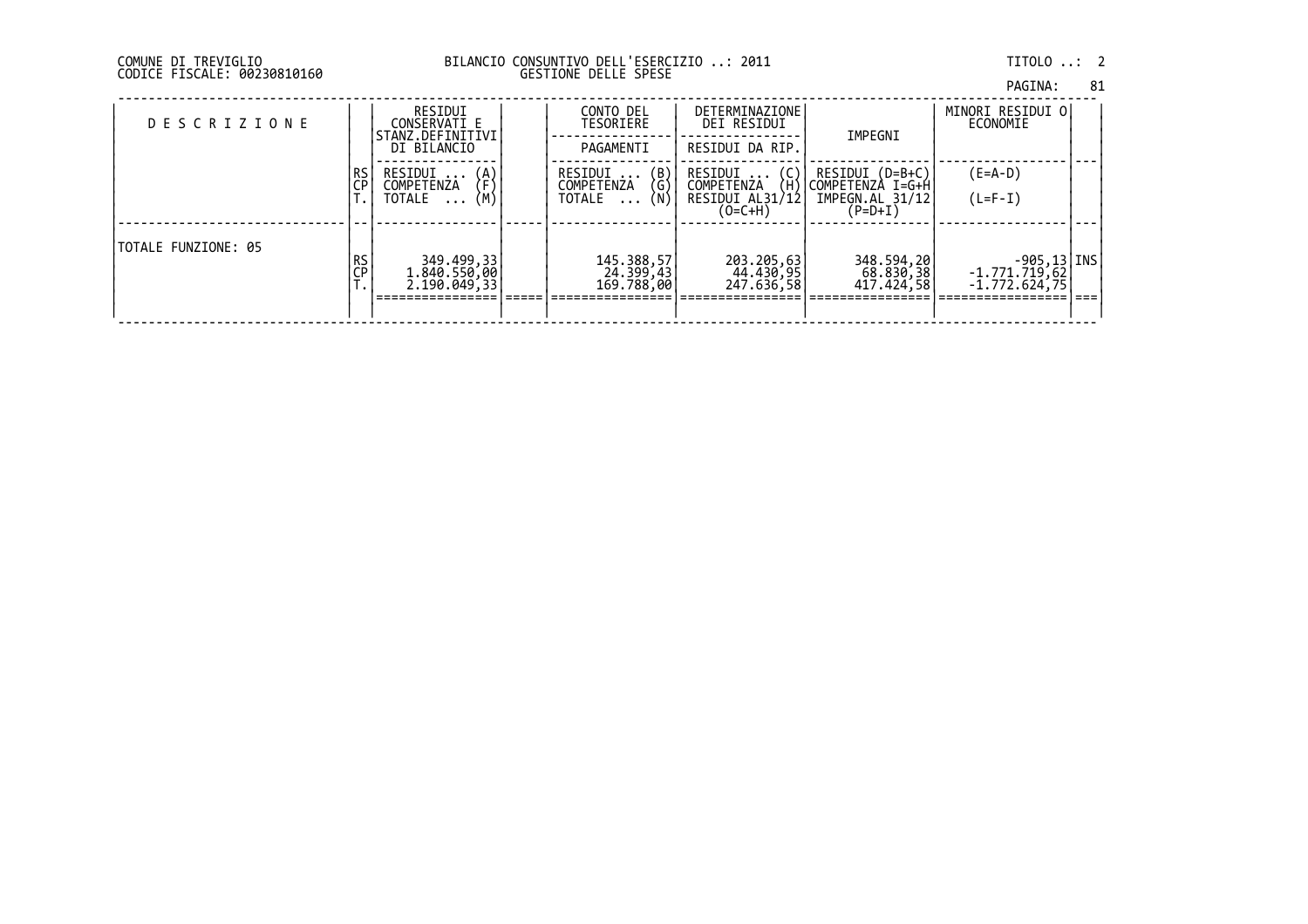| 82<br>PAGINA: |  |  |
|---------------|--|--|
|---------------|--|--|

| <b>DESCRIZIONE</b>                                                           |                | RESIDUI<br>CONSERVATI E                 |     | CONTO DEL<br>TESORIERE                         | DETERMINAZIONE<br>DEI RESIDUI                                                        |                                       | MINORI RESIDUI O<br>ECONOMIE                                                    |  |
|------------------------------------------------------------------------------|----------------|-----------------------------------------|-----|------------------------------------------------|--------------------------------------------------------------------------------------|---------------------------------------|---------------------------------------------------------------------------------|--|
|                                                                              |                | STANZ.DEFINITIVI<br>DI BILANCIO         |     | PAGAMENTI                                      | RESIDUI DA RIP                                                                       | IMPEGNI                               |                                                                                 |  |
|                                                                              | RS<br>CP<br>T. | RESIDUI<br>$\binom{A}{F}$<br>COMPETENZA |     | RESIDUI<br>$\binom{B}{G}$<br><b>COMPETENZA</b> | RESIDUI<br>COMPETENZA<br>$\left(\begin{smallmatrix} C \\ H \end{smallmatrix}\right)$ | $RESIDUI (D=B+C)$<br>COMPETENZA I=G+H | $(E=A-D)$                                                                       |  |
|                                                                              |                | (M)<br>TOTALE                           |     | TOTALE  (N)                                    | RESIDUI AL31/12<br>$(0=CHH)$                                                         | IMPEGN.AL 31/12<br>$(P=D+I)$          | $(L=F-I)$                                                                       |  |
|                                                                              |                |                                         |     |                                                |                                                                                      |                                       |                                                                                 |  |
| FUNZIONE: 06<br>FUNZIONI NEL SETTORE SPORTIVO<br>E RICREATIVO                |                |                                         |     |                                                |                                                                                      |                                       |                                                                                 |  |
| SERVIZIO: 06 01<br><b>PISCINE COMUNALI</b>                                   |                |                                         |     |                                                |                                                                                      |                                       |                                                                                 |  |
| INTERVENTO: 02 06 01 01<br>ACQUISIZIONE DI BENI IMMOBILI                     | RS<br>CP       |                                         |     |                                                |                                                                                      |                                       |                                                                                 |  |
|                                                                              | Ť.             |                                         |     |                                                |                                                                                      |                                       |                                                                                 |  |
| INTERVENTO: 02 06 01 06<br> INCARICHI PROFEŠŠIONALI ESTERN RS<br> I<br> T.   |                |                                         |     |                                                |                                                                                      |                                       |                                                                                 |  |
|                                                                              |                |                                         |     |                                                |                                                                                      |                                       |                                                                                 |  |
| TOTALE SERVIZIO: 06 01                                                       |                |                                         |     |                                                |                                                                                      |                                       |                                                                                 |  |
|                                                                              | RS<br>CP<br>T. |                                         |     |                                                |                                                                                      |                                       |                                                                                 |  |
|                                                                              |                |                                         | === |                                                |                                                                                      |                                       |                                                                                 |  |
| SERVIZIO: 06 02<br>STADIO COMUNALE, PALAZZO DELLO<br>SPORT ED ALTRI IMPIANTI |                |                                         |     |                                                |                                                                                      |                                       |                                                                                 |  |
| INTERVENTO: 02 06 02 01                                                      |                |                                         |     |                                                |                                                                                      |                                       |                                                                                 |  |
| ACQUISIZIONE DI BENI IMMOBILI                                                | RS<br>CP<br>T. | 579.654,22<br>183.000,00<br>762.654,22  |     | 225.197,05<br>4.867,32<br>230.064,37           | 351.280,55<br>422.193,08                                                             | 576.477,60<br>75.779,85<br>652.257,45 | $\begin{array}{c} -3.176,62  \text{INS} - 107.220,15   -110.396,77 \end{array}$ |  |
| <br> ACQUISIZIONE DI BENI MOBILI, M RS<br> ACCHINE ED ATTREZZATURE TECNIC CP |                |                                         |     | 336,60                                         |                                                                                      |                                       |                                                                                 |  |
| O-SCIENTIFICO                                                                |                | 83,68<br>00,000,09<br>20.336,60         |     | 336,60                                         | 1.854,93<br>1.854,93                                                                 | 336,60<br>1.854,93<br>2.191,53        | 07, 145–18.<br>18, 145–18.                                                      |  |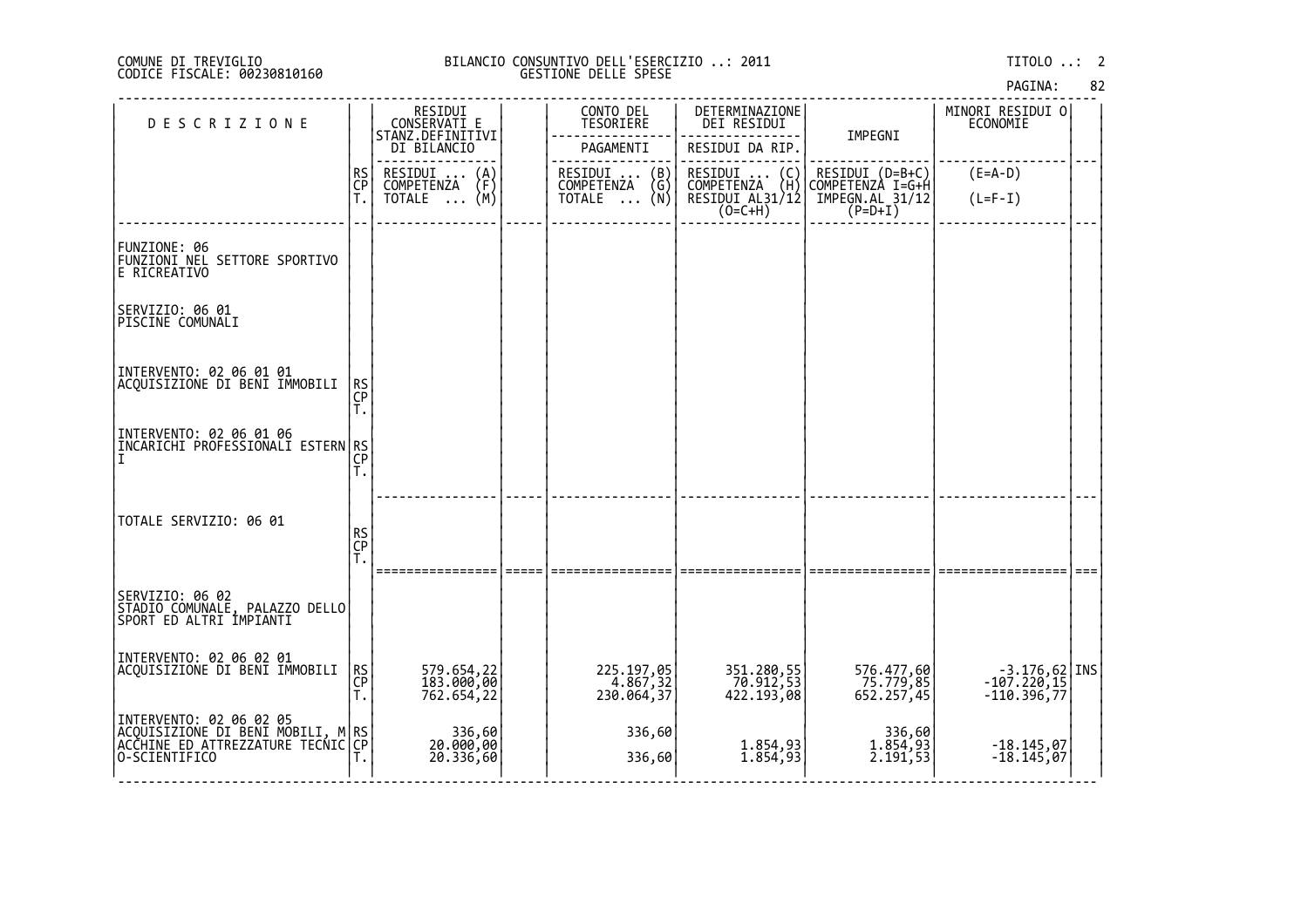| PAGINA: | 83 |
|---------|----|
|         |    |

| <b>DESCRIZIONE</b>                                           |                | RESIDUI<br>CONSERVATI E<br>STANZ.DEFINITIVI<br>DI BILANCIO       | CONTO DEL<br>TESORIERE<br>PAGAMENTI                                                                          | DETERMINAZIONE<br>DEI RESIDUI<br>RESIDUI DA RIP.                         | IMPEGNI                                                                 | MINORI RESIDUI O<br>ECONOMIE                                                                                     |      |
|--------------------------------------------------------------|----------------|------------------------------------------------------------------|--------------------------------------------------------------------------------------------------------------|--------------------------------------------------------------------------|-------------------------------------------------------------------------|------------------------------------------------------------------------------------------------------------------|------|
|                                                              | RS<br>CP       | RESIDUI<br>(A)<br>(F)<br>COMPETENZA<br>(M)<br>TOTALE<br>$\cdots$ | $\begin{pmatrix} B \\ G \end{pmatrix}$<br>$RESIDUI$ <sub></sub> .<br>COMPETENZA<br>(N)<br>TOTALE<br>$\cdots$ | RESIDUI<br>$\{C \}$<br><b>COMPETENZA</b><br>RESIDUI AL31/12<br>$(O=C+H)$ | RESIDUI (D=B+C)<br>COMPETENZÀ I=G+H<br>IMPEGN.AL 31/12<br>$(P=D+I)$     | $(E=A-D)$<br>$(L=F-I)$                                                                                           |      |
| INTERVENTO: 02 06 02 06<br>INCARICHI PROFESSIONALI ESTERN RS |                |                                                                  |                                                                                                              |                                                                          |                                                                         |                                                                                                                  |      |
| INTERVENTO: 02 06 02 07<br>TRASFERIMENTI DI CAPITALE         | RS<br>CP<br>T. | 7.000,00<br>7.000,00                                             | 7.000,00<br>7.000,00                                                                                         |                                                                          | 7.000,00<br>7.000,00                                                    |                                                                                                                  |      |
| TOTALE SERVIZIO: 06 02                                       | RS<br>CP       | 586.990,82<br>203.000,00<br>789.990,82                           | 232.533,65<br>4.867,32<br>237.400,97                                                                         | 351.280,55<br>72.767,46<br>424.048,01                                    | 583.814,20<br>$\begin{bmatrix} 77.634, 78 \\ 661.448, 98 \end{bmatrix}$ | $-3.176,62$   INS<br>$-125.365,22$<br>$-128.541,84$                                                              |      |
| TOTALE FUNZIONE: 06                                          | RS<br>CP<br>T. | 586.990,82<br>203.000,00<br>789.990,82                           | 232.533,65<br>4.867, 32<br>237.400,97                                                                        | 351.280,55<br>72.767,46<br>424.048,01                                    | 583.814,20<br>77.634,78<br>661.448,98                                   | $-3.176,62$ INS<br>$-12\overline{5}\cdot\overline{3}6\overline{5}\cdot\overline{2}\overline{2}$<br>$-128.541,84$ | $==$ |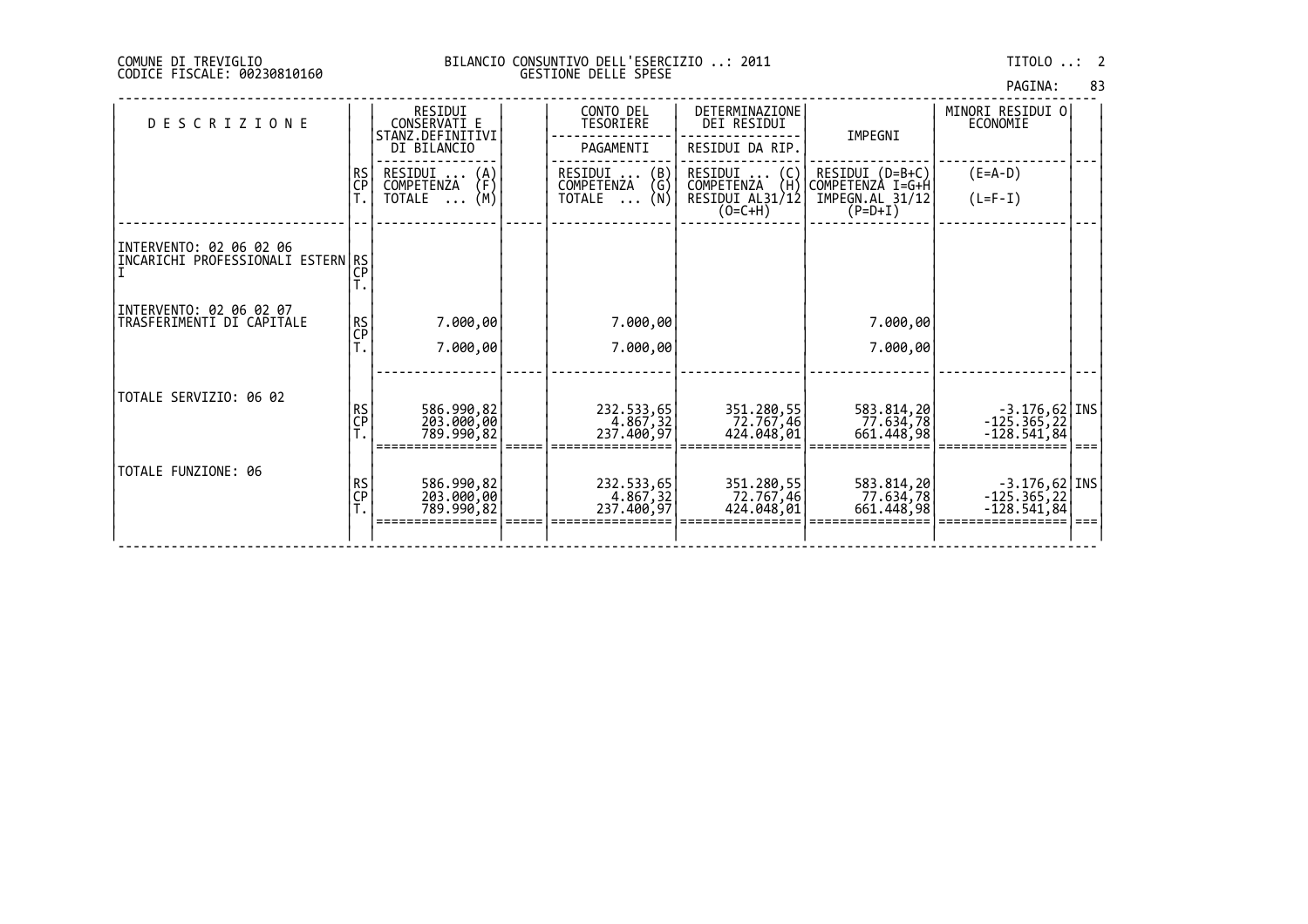| PAGINA: | 84 |
|---------|----|
|---------|----|

| <b>DESCRIZIONE</b>                                                                                                  |                | RESIDUI<br>CONSERVATI E<br>STANZ.DEFINITIVI   | CONTO DEL<br>TESORIERE                    | DETERMINAZIONE<br>DEI RESIDUI                                                        |                                              | MINORI RESIDUI 0<br>ECONOMIE                                                     |  |
|---------------------------------------------------------------------------------------------------------------------|----------------|-----------------------------------------------|-------------------------------------------|--------------------------------------------------------------------------------------|----------------------------------------------|----------------------------------------------------------------------------------|--|
|                                                                                                                     |                | DI BILANCIO                                   | PAGAMENTI                                 | RESIDUI DA RIP.                                                                      | IMPEGNI                                      |                                                                                  |  |
|                                                                                                                     | RS<br>CP       | RESIDUI<br>$\binom{A}{F}$<br>COMPETENZA       | RESIDUI<br>(B)<br>(G)<br>COMPETENZA       | RESIDUI<br>$\left(\begin{smallmatrix} C \\ H \end{smallmatrix}\right)$<br>COMPETENZA | RESIDUI (D=B+C)<br>COMPETENZÀ I=G+H          | $(E=A-D)$                                                                        |  |
|                                                                                                                     | Ť.             | (M)<br>TOTALE                                 | _ (Ñ)<br>TOTALE                           | RESIDUI AL31/12<br>$(0=C+H)$                                                         | IMPEGN.AL 31/12<br>$(P=D+I)$                 | $(L=F-I)$                                                                        |  |
|                                                                                                                     |                |                                               |                                           |                                                                                      |                                              |                                                                                  |  |
| FUNZIONE: 08<br>FUNZIONI NĚL CAMPO DELLA<br>VIABILITA' E DEI TRASPORTI                                              |                |                                               |                                           |                                                                                      |                                              |                                                                                  |  |
| SERVIZIO: 08 01<br>VIABILITA', CIRCOLAZIONE STRA-<br>DALE E SERVIZI CONNESSI                                        |                |                                               |                                           |                                                                                      |                                              |                                                                                  |  |
| INTERVENTO: 02 08 01 01<br>ACQUISIZIONE DI BENI IMMOBILI                                                            | RS<br>CP<br>Т. | 5.436.284,48<br>6.669.500,00<br>12.105.784,48 | 2.070.739,25<br>14.815,27<br>2.085.554,52 | 3.318.300,81<br>2.096.910,64<br>5.415.211,45                                         | 5.389.040,06<br>2.111.725,91<br>7.500.765,97 | $-47.244, 42$ INS<br>$-4.557.774,09$<br>$-4.605.018,51$                          |  |
| INTERVENTO: 02 08 01 03<br> ACQUISTO DI BENÍ SPECÍFICI PER RS<br>  REALIZZAZIONI IN ECONOMIA      CP                |                |                                               |                                           |                                                                                      |                                              |                                                                                  |  |
| INTERVENTO: 02 08 01 05<br>ACQUISIZIONE DI BENI MOBILI, M RS<br>ACCHINE ED ATTREZZATURE TECNIC CP<br>O-SCIENTIFICHE |                | 1.268,00<br>71.925,00<br>73.193,00            |                                           | 69.516,90<br>69.516,90                                                               | 69.516,90<br>69.516,90                       | $-1.268,00$ INS<br>$-2.\overline{408}, \overline{10}$<br>$-3.676, \overline{10}$ |  |
| INTERVENTO: 02 08 01 06<br>INCARICHI PROFESSIONALI ESTERN RS                                                        | СP<br>T.       | 20.000,00<br>128.350,00<br>148.350,00         | 2.160,00<br>2.160,00                      | 64.075,00<br>64.075,00                                                               | 2.160,00<br>64.075,00<br>66.235,00           | $-17.840,00$ INS<br>$-64.275,00$<br>$-82.115,00$                                 |  |
| INTERVENTO: 02 08 01 07<br>TRASFERIMENTI DI CAPITALE                                                                | RS<br>CP<br>T. |                                               |                                           |                                                                                      |                                              |                                                                                  |  |
| TOTALE SERVIZIO: 08 01                                                                                              | RS<br>CP<br>T. | 5.457.552,48<br>6.869.775,00<br>12.327.327,48 | 2.072.899,25<br>14.815,27<br>2.087.714,52 | 3.318.300,81<br>2.230.502,54<br>5.548.803,35                                         | 5.391.200,06<br>2.245.317,81<br>7.636.517,87 | $-66.352,42$ INS<br>$-4.624.457,19$<br>$-4.690.809,61$                           |  |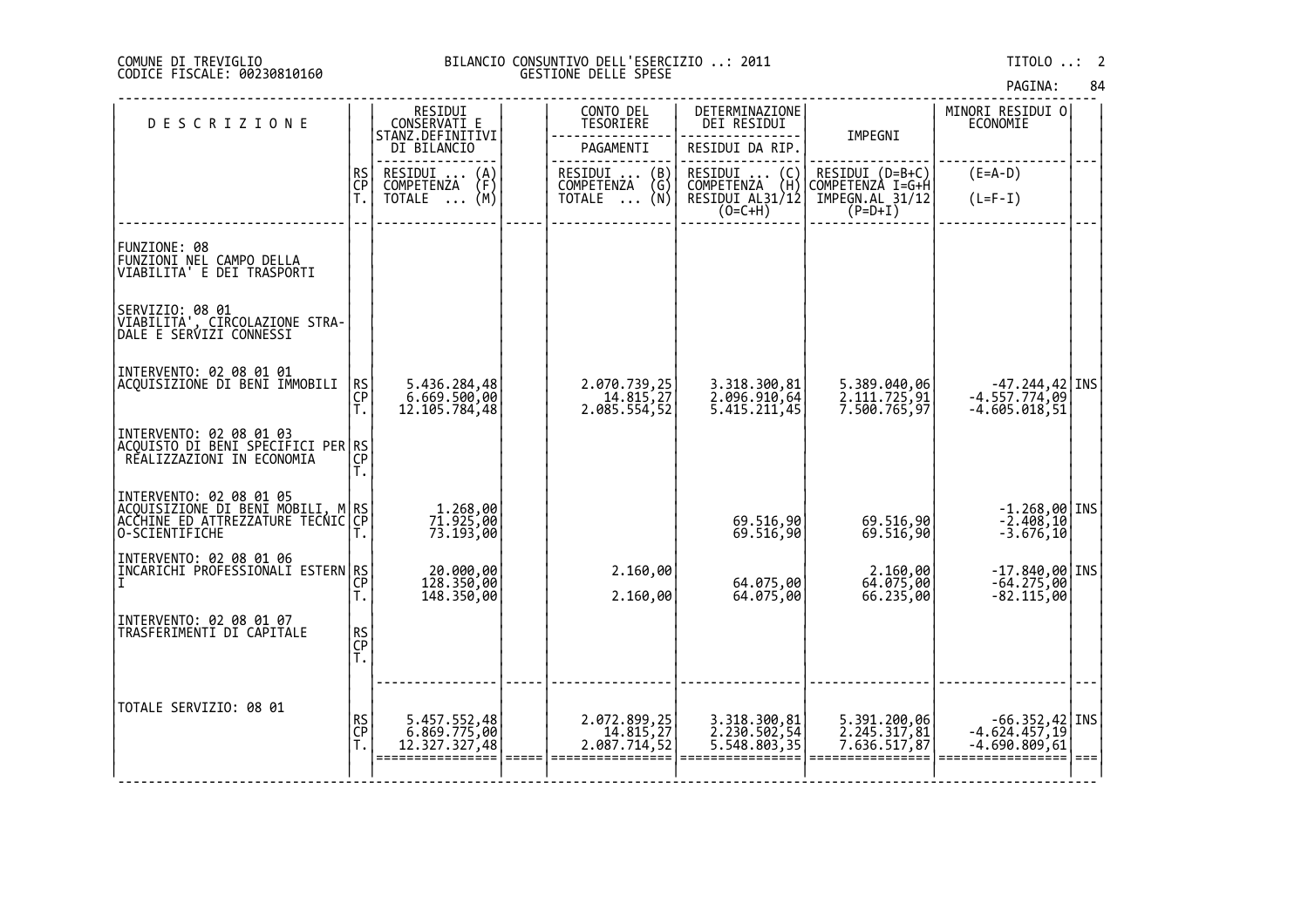| PAGINA: | 85 |
|---------|----|
|         |    |

| <b>DESCRIZIONE</b>                                                |                 | RESIDUI<br>CONSERVATI E<br>STANZ.DEFINITIVI<br>DI BILANCIO       | CONTO DEL<br>TESORIERE<br>PAGAMENTI                                  | DETERMINAZIONE<br>DEI RESIDUI<br>RESIDUI DA RIP.                    | IMPEGNI                                                             | MINORI RESIDUI 0<br>ECONOMIE                           |  |
|-------------------------------------------------------------------|-----------------|------------------------------------------------------------------|----------------------------------------------------------------------|---------------------------------------------------------------------|---------------------------------------------------------------------|--------------------------------------------------------|--|
|                                                                   | RS<br>CP        | RESIDUI<br>(A)<br>(F)<br>COMPETENZA<br>(M)<br>TOTALE<br>$\cdots$ | $\binom{B}{G}$<br>RESIDUI<br>COMPETENZA<br>(N)<br>TOTALE<br>$\cdots$ | RESIDUI<br>(C)<br>COMPETENZA<br>(H)<br>RESIDUI AL31/12<br>$(O=C+H)$ | RESIDUI (D=B+C)<br>COMPETENZÀ I=G+H<br>IMPEGN.AL 31/12<br>$(P=D+I)$ | $(E=A-D)$<br>$(L=F-I)$                                 |  |
| SERVIZIO: 08 02<br>ILLUMINAZIONE PUBBLICA E SER-<br>VIZI CONNESSI |                 |                                                                  |                                                                      |                                                                     |                                                                     |                                                        |  |
| INTERVENTO: 02 08 02 01<br>ACQUISIZIONE DI BENI IMMOBILI          | <b>RS</b><br>CP | 65.996,14<br>140.000,00<br>205.996,14                            | 39.350,03<br>39.350,03                                               | 26.646,11<br>137.726,48<br>164.372,59                               | 65.996, 14<br>137.726,48<br>203.722,62                              | $-2.273,52$<br>$-2.273,52$                             |  |
| TOTALE SERVIZIO: 08 02                                            | RS<br>CP        | 65.996,14<br>140.000,00<br>205.996,14                            | 39.350,03<br>39.350,03                                               | 26.646,11<br>137.726,48<br>164.372,59                               | 65.996, 14<br>137.726,48<br>203.722,62                              | $-2.273,52$<br>$-2.273,52$                             |  |
| TOTALE FUNZIONE: 08                                               | RS<br>CP<br>T.  | 5.523.548,62<br>7.009.775,00<br>12.533.323,62                    | 2.112.249,28<br>14.815,27<br>2.127.064,55                            | 3.344.946,92<br>2.368.229,02<br>5.713.175,94                        | 5.457.196,20<br>2.383.044,29<br>7.840.240,49                        | $-66.352,42$ INS<br>$-4.626.730,71$<br>$-4.693.083,13$ |  |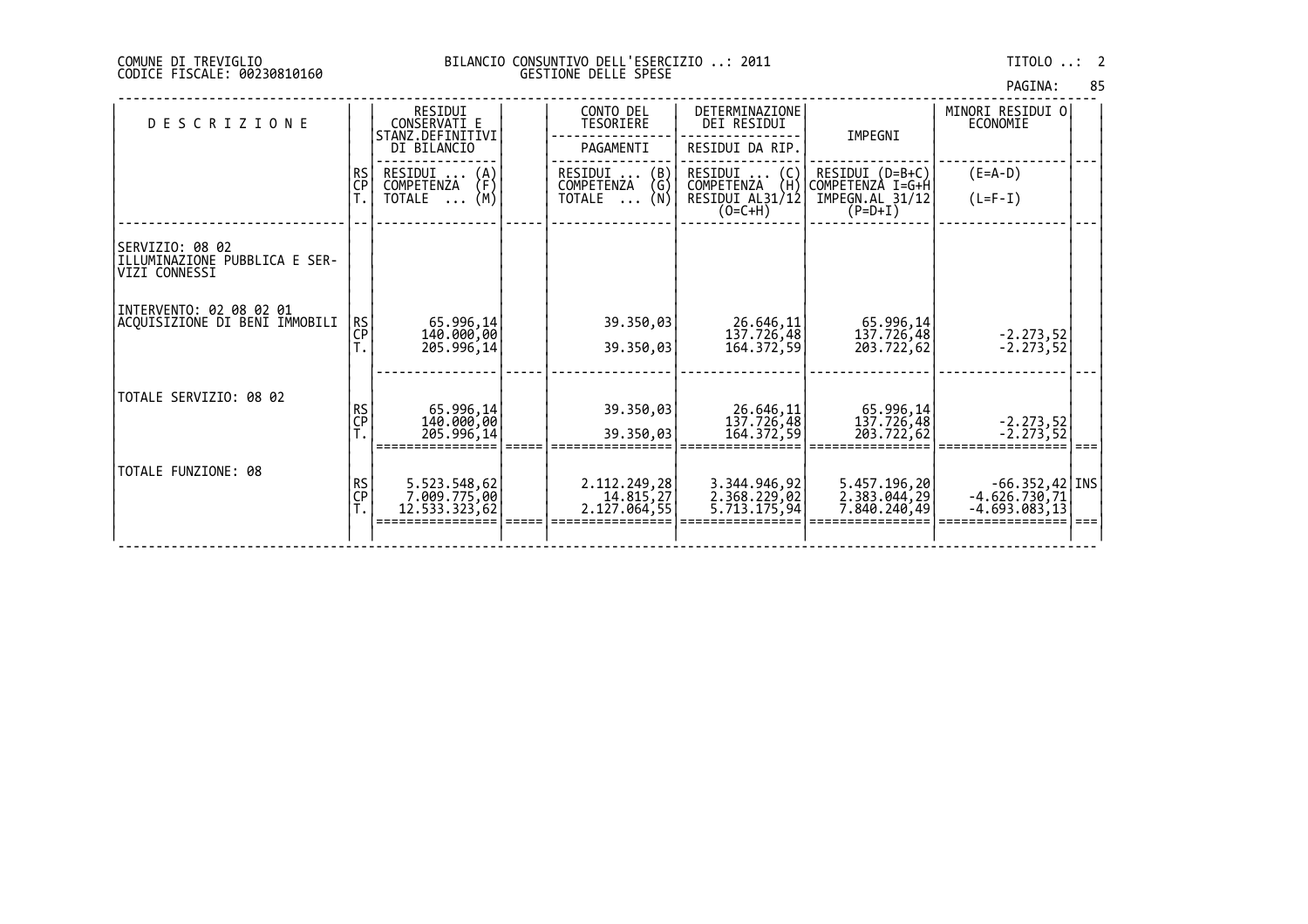| PAGINA: | 86 |
|---------|----|
|---------|----|

| <b>DESCRIZIONE</b>                                                                    |                | RESIDUI<br>CONSERVATI E                 | CONTO DEL<br>TESORIERE                 | DETERMINAZIONE<br>DEI RESIDUI                                                        |                                        | MINORI RESIDUI 0<br>ECONOMIE                 |  |
|---------------------------------------------------------------------------------------|----------------|-----------------------------------------|----------------------------------------|--------------------------------------------------------------------------------------|----------------------------------------|----------------------------------------------|--|
|                                                                                       |                | STANZ.DEFINITIVI<br>DI BILANCIO         | PAGAMENTI                              | RESIDUI DA RIP.                                                                      | IMPEGNI                                |                                              |  |
|                                                                                       | RS<br>CP<br>T. | RESIDUI<br>$\binom{A}{F}$<br>COMPETENZA | RESIDUI<br>(B)<br>COMPETENZA<br>(G)    | RESIDUI<br>$\left(\begin{smallmatrix} 0 \\ H \end{smallmatrix}\right)$<br>COMPETENZA | RESIDUI (D=B+C)<br>COMPETENZÀ I=G+H    | $(E=A-D)$                                    |  |
|                                                                                       |                | (M)<br>TOTALE                           | $\overline{\cdots}$ (N)<br>TOTALE      | RESIDUI AL31/12<br>$(O=C+H)$                                                         | IMPEGN.AL 31/12<br>$(P=D+I)$           | $(L=F-I)$                                    |  |
|                                                                                       |                |                                         |                                        |                                                                                      |                                        |                                              |  |
| <br> FUNZIONE: 09<br> FUNZIONI RIGUARDANTI IL TERRI-<br>TORIO E L'AMBIENTE            |                |                                         |                                        |                                                                                      |                                        |                                              |  |
| SERVIZIO: 09 01<br>URBANISTICA E GESTIONE TERRI-<br>TORIO                             |                |                                         |                                        |                                                                                      |                                        |                                              |  |
| INTERVENTO: 02 09 01 01<br>ACQUISIZIONE DI BENI IMMOBILI                              | RS<br>CP<br>Т. | 22.056,66<br>240.000,00<br>262.056,66   | 19.998,00<br>8.772,50<br>28.770,50     | 2.058,66<br>180.927,50<br>182,986,16                                                 | 22.056,66<br>189.700,00<br>211,756,66  | $-50.300,00$<br>$-50.300,00$                 |  |
| INTERVENTO: 02 09 01 04<br>UTILIZZO DI BENI DI TERZI PER<br>REALIZZAZIONI IN ECONOMIA | RS<br>CP       |                                         |                                        |                                                                                      |                                        |                                              |  |
| INTERVENTO: 02 09 01 05<br>ACQUISIZIONE DI BENI MOBILI, M RS                          |                | 115.000,00                              | 15.000,00                              | 98.396,40                                                                            | 113.396,40                             | $-1.603,60$ INS                              |  |
| ACCHINE ED ATTREZZATURE TECNIC<br>O-SCIENTIFICHE                                      | <b>CP</b>      | 115.000,00                              | 15.000,00                              | 98.396,40                                                                            | 113.396,40                             | $-1.603,60$                                  |  |
| INTERVENTO: 02 09 01 06<br>ĪNCĀRICHI PROFEŠŠIONALI ESTERN RS<br>I                     |                | 455.724,95<br>52.500,00                 | 121.522,61                             | 313.312,00<br>30.000,00                                                              | 434.834,61                             | -20.890,34 INS<br>-22.500,00                 |  |
|                                                                                       | T.             | 508.224,95                              | 121.522,61                             | 343.312,00                                                                           | 30.000,00<br>464.834,61                | $-43.390,34$                                 |  |
| INTERVENTO: 02 09 01 07<br>TRASFERIMENTI DI CAPITALE                                  | RS<br>CP<br>T. |                                         |                                        |                                                                                      |                                        |                                              |  |
|                                                                                       |                |                                         |                                        |                                                                                      |                                        |                                              |  |
| TOTALE SERVIZIO: 09 01                                                                | RS<br>CP<br>T. | 592.781,61<br>292.500,00<br>885.281,61  | 156.520,61<br>8.772,50<br>165, 293, 11 | 413.767,06<br>210.927,50<br>624.694,56                                               | 570.287,67<br>219.700,00<br>789,987,67 | -22.493,94 INS<br>-72.800,00<br>$-95.293,94$ |  |
|                                                                                       |                |                                         |                                        |                                                                                      |                                        |                                              |  |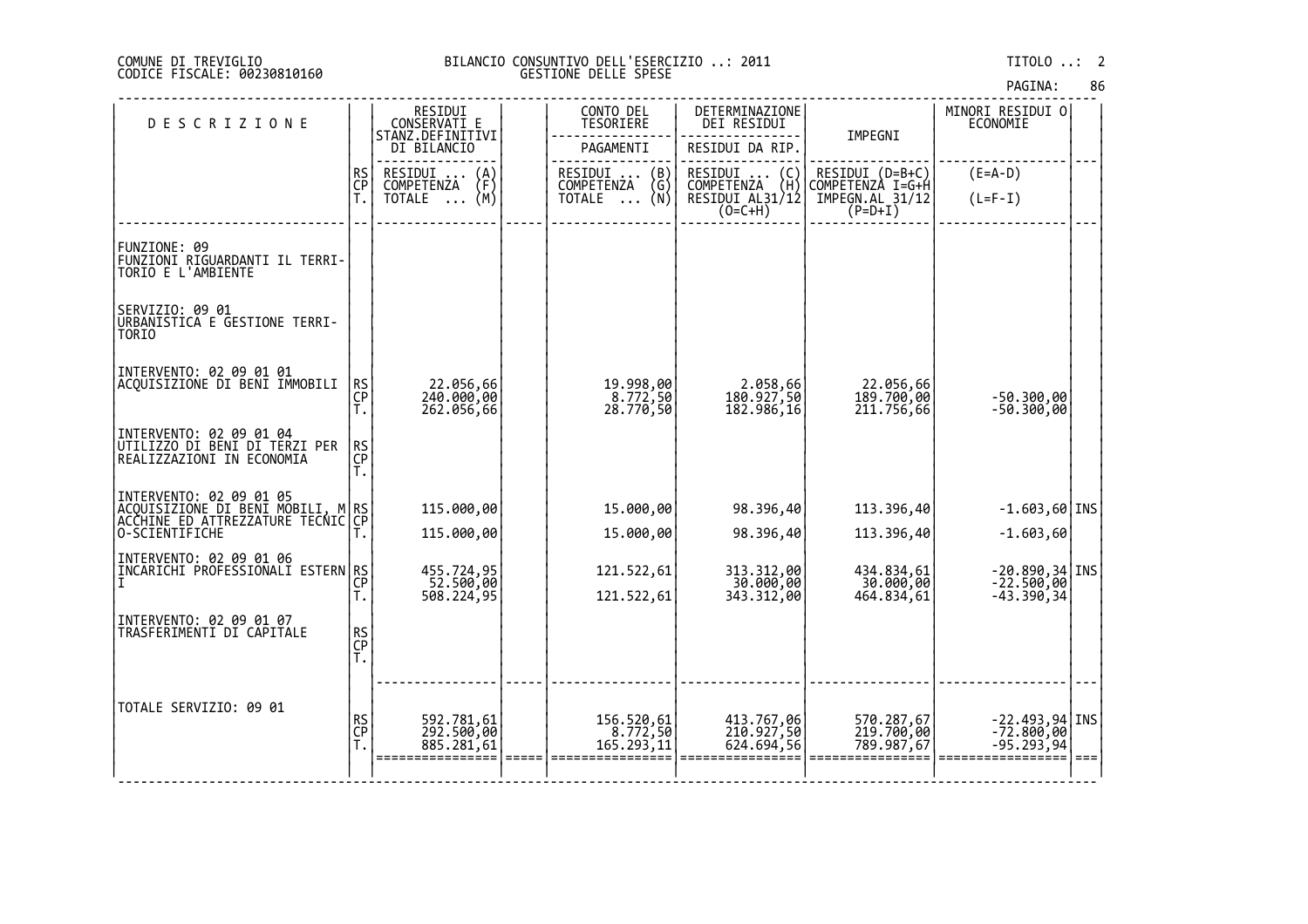|  | PAGINA: | 87 |
|--|---------|----|
|  |         |    |

| <b>DESCRIZIONE</b>                                                                                    |                | RESIDUI<br>CONSERVATI E                | CONTO DEL<br>TESORIERE               | DETERMINAZIONE<br>DEI RESIDUI                                   |                                                                   | MINORI RESIDUI O<br>ECONOMIE                    |  |
|-------------------------------------------------------------------------------------------------------|----------------|----------------------------------------|--------------------------------------|-----------------------------------------------------------------|-------------------------------------------------------------------|-------------------------------------------------|--|
|                                                                                                       |                | STANZ.DEFINITIVI<br>DI BILANCIO        | PAGAMENTI                            | RESIDUI DA RIP.                                                 | IMPEGNI                                                           |                                                 |  |
|                                                                                                       | RS<br>CP<br>T. | RESIDUI<br>COMPETENZA<br>$\{A\}$       | RESIDUI  (B)<br>COMPETENZA (G)       | $\begin{pmatrix} C \\ H \end{pmatrix}$<br>RESIDUI<br>COMPETENZA |                                                                   | $(E=A-D)$                                       |  |
|                                                                                                       |                | (M)<br>TOTALE<br>$\cdots$              | (N)<br>TOTALE                        | RESIDUI AL31/12                                                 | RESIDUI (D=B+C)<br>COMPETENZA I=G+H<br>IMPEGN.AL 31/12<br>(P=D+I) | $(L=F-I)$                                       |  |
| SERVIZIO: 09 02<br>EDILIZIA RESIDENZIALE PUBBLICA<br>LOCALE E PIANI DI EDILIZIA<br>ECONOMICO-POPOLARE |                |                                        |                                      |                                                                 |                                                                   |                                                 |  |
| INTERVENTO: 02 09 02 01<br> ACQUISIZIONE DI BENI IMMOBILI                                             | RS<br>CP<br>Т. | 270.301,51<br>226.030,00<br>496.331,51 | 268.447,47<br>5.583,58<br>274.031,05 | 1.729,64<br>77.059,05<br>78.788,69                              | 270.177,11<br>82.642,63<br>352.819,74                             | $-124,40$ INS<br>-143.387,37<br>$-143.511,77$   |  |
| INTERVENTO: 02 09 02 07<br>TRASFERIMENTI DI CAPITALE                                                  | RS<br>CP<br>T. |                                        |                                      |                                                                 |                                                                   |                                                 |  |
| TOTALE SERVIZIO: 09 02                                                                                | RS<br>CP<br>T. | 270.301,51<br>226.030,00<br>496.331,51 | 268.447,47<br>5.583,58<br>274.031,05 | 1.729,64<br>77.059,05<br>78.788,69                              | 270.177,11<br>82.642,63<br>352.819,74                             | $-124,40$ INS<br>$-143.387,37$<br>$-143.511,77$ |  |
| SERVIZIO: 09 04<br>SERVIZIO IDRICO INTEGRATO                                                          |                |                                        |                                      |                                                                 |                                                                   |                                                 |  |
| INTERVENTO: 02 09 04 01<br>ACQUISIZIONE DI BENI IMMOBILI                                              | RS<br>CP       | 4.820,74                               |                                      | 4.820,74                                                        | 4.820,74                                                          |                                                 |  |
|                                                                                                       | Τ.             | 4.820,74                               |                                      | 4.820,74                                                        | 4.820,74                                                          |                                                 |  |
| TOTALE SERVIZIO: 09 04                                                                                |                | 4.820,74                               |                                      | 4.820,74                                                        | 4.820,74                                                          |                                                 |  |
|                                                                                                       | RS<br>CP<br>T. | 4.820,74                               |                                      | 4.820,74                                                        | 4.820,74                                                          |                                                 |  |
| SERVIZIO: 09 05<br> SERVIZIO SMALTIMENTO RIFIUTI                                                      |                |                                        |                                      |                                                                 |                                                                   |                                                 |  |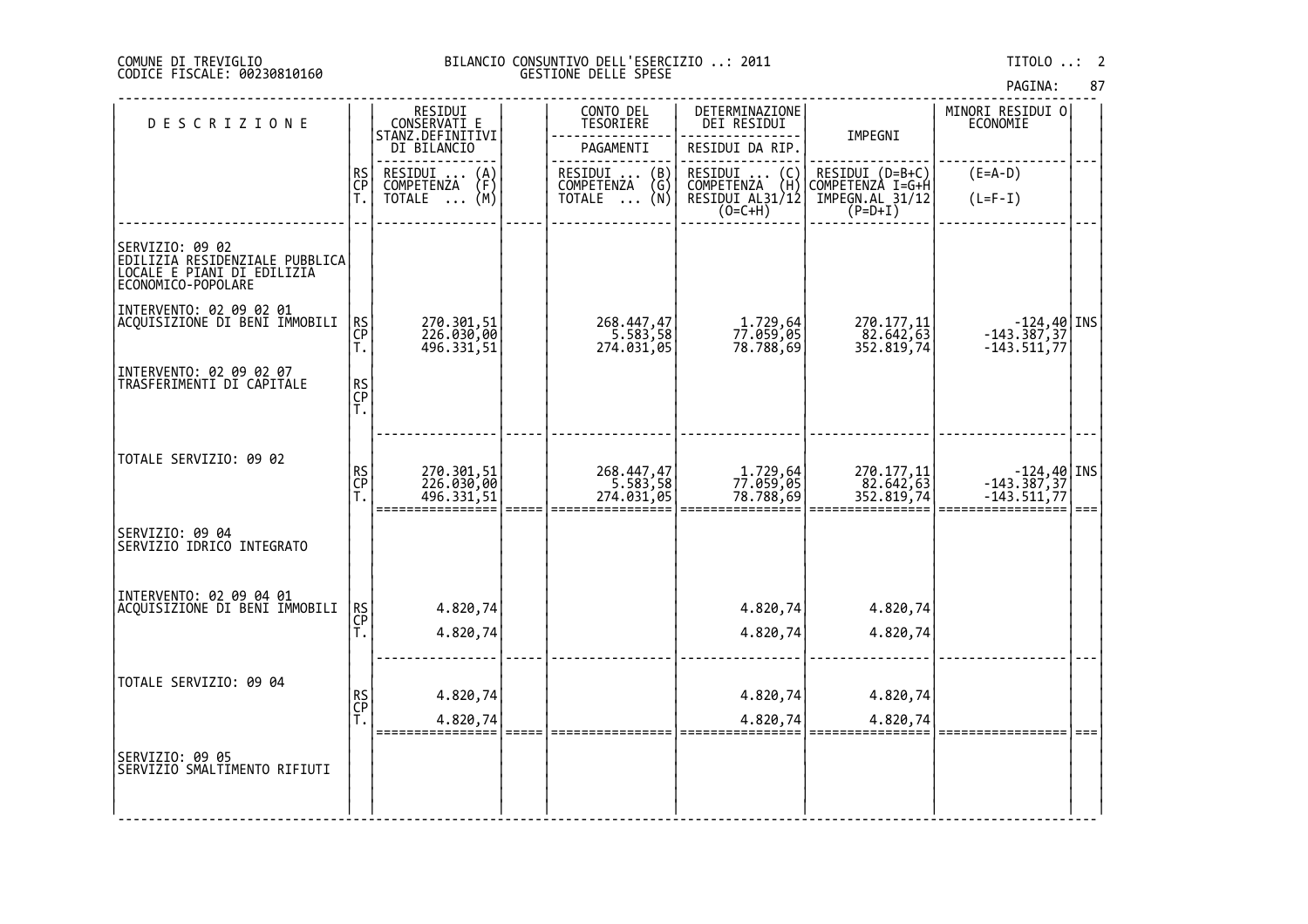# DI TREVIGLIO BILANCIO CONSUNTIVO DELL'ESERCIZIO ..: 2011 TITOLO ..: 2 FISCALE: 00230810160 GESTIONE DELLE SPESE

| <b>DESCRIZIONE</b>                                                                                                                    |                       | RESIDUI<br>CONSERVATI E                                  | CONTO DEL<br>TESORIERE                                           | DETERMINAZIONE<br>DEI RESIDUI                                    |                                                                     | MINORI RESIDUI 0<br>ECONOMIE                       |  |
|---------------------------------------------------------------------------------------------------------------------------------------|-----------------------|----------------------------------------------------------|------------------------------------------------------------------|------------------------------------------------------------------|---------------------------------------------------------------------|----------------------------------------------------|--|
|                                                                                                                                       |                       | STANZ.DEFINITIVI<br>DI BILANCIO                          | PAGAMENTI                                                        | RESIDUI DA RIP.                                                  | IMPEGNI                                                             |                                                    |  |
|                                                                                                                                       | <b>RS</b><br>CP<br>Ť. | RESIDUI<br>$\binom{A}{F}$<br>COMPETENZA<br>(M)<br>TOTALE | RESIDUI<br>(B)<br>ĒNŻA (Ğ)<br>(N)<br>COMPETENZA<br><b>TOTALE</b> | RESIDUI<br>(C)<br>COMPETENZA (H)<br>RESIDUI AL31/12<br>$(O=C+H)$ | RESIDUI (D=B+C)<br>COMPETENZA I=G+H<br>IMPEGN.AL 31/12<br>$(P=D+I)$ | $(E=A-D)$<br>$(L=F-I)$                             |  |
| INTERVENTO: 02 09 05 01<br>ACQUISIZIONE DI BENI IMMOBILI                                                                              | RS<br>CP<br>T.        | 15.523,92<br>100.000,00<br>115.523,92                    |                                                                  | 14.203,92<br>14.203,92                                           | 14.203,92<br>14.203,92                                              | $-1.320,00$ INS<br>$-100.000,00$<br>$-101.320,00$  |  |
| INTERVENTO: 02 09 05 03<br> <br> ACQUISTO DI BENI SPECIFICI PER RS<br>  REALIZZAZIONI IN ECONOMIA      CP                             | Т.                    |                                                          |                                                                  |                                                                  |                                                                     |                                                    |  |
| INTERVENTO: 02 09 05 05<br>ACQUISIZIONE DI BENI MOBILI,<br>ACCHINE ED ATTREZZATURE TECNIC<br>O-SCIENTIFICHE                           | M RS<br>IC CP         | 41.681,48<br>20.000,00<br>61.681,48                      | 10.446,00<br>10.446,00                                           | 24.503,60<br>20.000,00<br>44.503,60                              | 34.949,60<br>20.000,00<br>54.949,60                                 | $-6.731,88$ INS<br>$-6.731,88$                     |  |
| TOTALE SERVIZIO: 09 05                                                                                                                | RS<br>CP              | 57.205,40<br>120.000,00<br>177.205,40                    | 10.446,00<br>10.446,00                                           | 38.707,52<br>20.000,00<br>58.707,52                              | 49.153,52<br>20.000,00<br>69.153,52                                 | $-8.051,88$ INS<br>$-100.000,00$<br>$-108.051,88$  |  |
| SERVIZIO: 09 06<br>PARCHI E SERVIZI PER LA TUTELA<br>AMBIENTALE DEL VERDE, ALTRI<br>SERVIZI RELATIVI AL TERRITORIO<br>ED ALL'AMBIENTE |                       |                                                          |                                                                  |                                                                  |                                                                     |                                                    |  |
| INTERVENTO: 02 09 06 01<br>ACQUISIZIONE DI BENI IMMOBILI                                                                              | ŖS<br>CP              | 890.734,86<br>495.000,00<br>1.385.734,86                 | 545.020,19<br>71.804,80<br>616.824,99                            | 149.303,31<br>403.404,40<br>552.707,71                           | 694.323,50<br>475.209,20<br>1.169.532,70                            | $-196.411,36$ INS<br>$-19.790,80$<br>$-216.202,16$ |  |
| INTERVENTO: 02 09 06 05<br>ACQUISIZIONE DI BENI MOBILI,<br>ACCHINE ED ATTREZZATURE TECNIC<br>O-SCIENTIFICHE                           | M RS<br>l CP          | 4.080,00<br>15.000,00<br>19.080,00                       | 4.080,00<br>4.992,00<br>9.072,00                                 |                                                                  | 4.080,00<br>4.992,00<br>9.072,00                                    | $-10.008,00$<br>$-10.008,00$                       |  |
| INTERVENTO: 02 09 06 06<br>INLENVENI PRŎFEŠŠIŎŇAĽĬ ESTERN RS<br> T                                                                    | T.                    |                                                          |                                                                  |                                                                  |                                                                     |                                                    |  |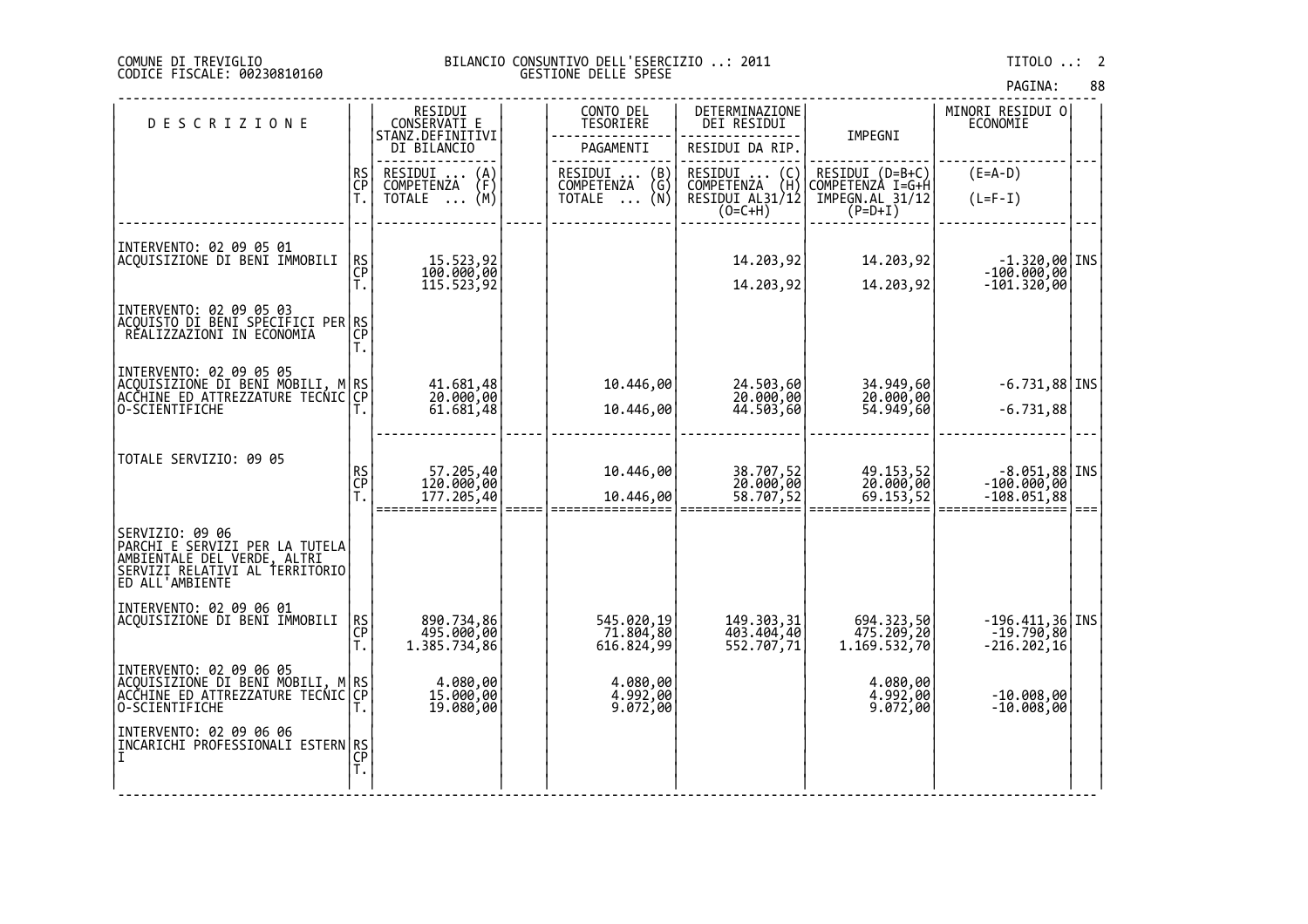| PAGINA: | 89 |
|---------|----|
|         |    |

| <b>DESCRIZIONE</b>                                   |          | RESIDUI<br>CONSERVATI E<br>STANZ.DEFINITIVI<br>DI BILANCIO           | CONTO DEL<br>TESORIERE<br>PAGAMENTI                      | DETERMINAZIONE<br>DEI RESIDUI<br>RESIDUI DA RIP.                    | IMPEGNI                                                             | MINORI RESIDUI O<br>ECONOMIE                          |  |
|------------------------------------------------------|----------|----------------------------------------------------------------------|----------------------------------------------------------|---------------------------------------------------------------------|---------------------------------------------------------------------|-------------------------------------------------------|--|
|                                                      | RS<br>CP | $\binom{A}{F}$<br>RESIDUI<br>COMPETENZA<br>(M)<br>TOTALE<br>$\cdots$ | $\binom{B}{G}$<br>RESIDUI<br>COMPETENZA<br>(N)<br>TOTALE | RESIDUI<br>(C)<br>(H)<br>COMPETENZA<br>RESIDUI AL31/12<br>$(O=C+H)$ | RESIDUI (D=B+C)<br>COMPETENZÀ I=G+H<br>IMPEGN.AL 31/12<br>$(P=D+I)$ | $(E=A-D)$<br>$(L=F-I)$                                |  |
| INTERVENTO: 02 09 06 07<br>TRASFERIMENTI DI CAPITALE | RS<br>CP |                                                                      |                                                          |                                                                     |                                                                     |                                                       |  |
| TOTALE SERVIZIO: 09 06                               | RS<br>CP | 894.814,86<br>510.000,00<br>1.404.814,86                             | 549.100,19<br>76.796,80<br>625.896,99                    | 149.303,31<br>403.404,40<br>552.707,71                              | 698.403,50<br>480.201,20<br>1.178.604,70                            | -196.411,36   INS<br>$-29.798,80$<br>-226.210,16      |  |
| TOTALE FUNZIONE: 09                                  | RS<br>CP | 1.819.924,12<br>1.148.530,00<br>2.968.454,12                         | 984.514,27<br>91.152,88<br>1.075.667,15                  | 608.328,27<br>711.390,95<br>1.319.719,22                            | 1.592.842,54<br>802.543,83<br>2.395.386,37                          | $-227.081,58$ [INS]<br>$-345.986,17$<br>$-573.067,75$ |  |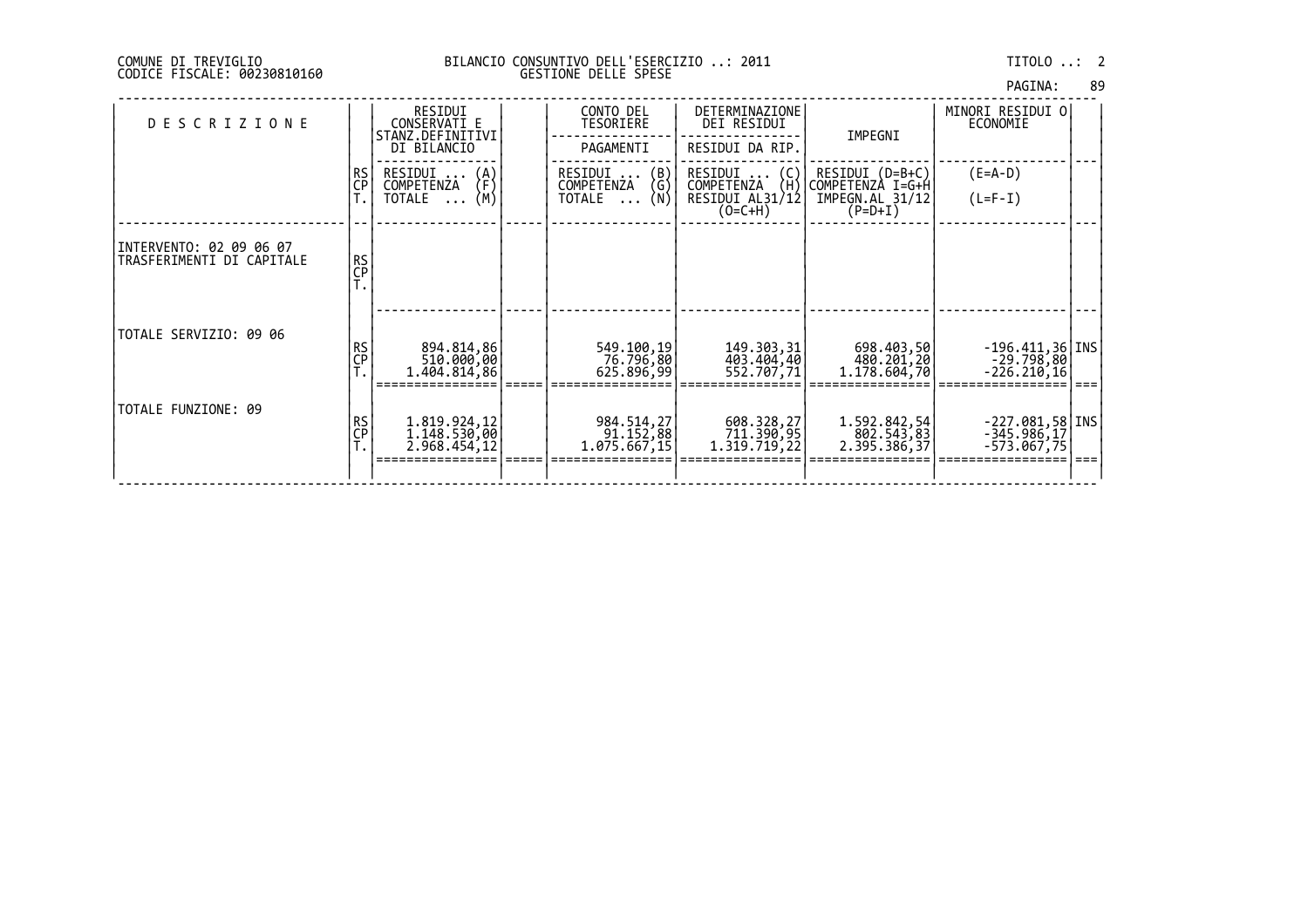# DI TREVIGLIO BILANCIO CONSUNTIVO DELL'ESERCIZIO ..: 2011 TITOLO ..: 2 FISCALE: 00230810160 GESTIONE DELLE SPESE

|  | PAGINA: | 90 |
|--|---------|----|
|  |         |    |

| <b>DESCRIZIONE</b>                                                                                                     |                | RESIDUI<br>CONSERVATI E<br>STANZ.DEFINITIVI    | CONTO DEL<br><b>TESORIERE</b>        | DETERMINAZIONE<br>DEI RESIDUI                                   | IMPEGNI                                                           | MINORI RESIDUI 0<br>ECONOMIE                                                  |  |
|------------------------------------------------------------------------------------------------------------------------|----------------|------------------------------------------------|--------------------------------------|-----------------------------------------------------------------|-------------------------------------------------------------------|-------------------------------------------------------------------------------|--|
|                                                                                                                        |                | DI BILANCIO                                    | PAGAMENTI                            | RESIDUI DA RIP.                                                 |                                                                   |                                                                               |  |
|                                                                                                                        | RS<br>CP       | RESIDUI<br>$\binom{A}{F}$<br><b>COMPETENZA</b> | RESIDUI  (B)<br>COMPETENZA (G)       | RESIDUI<br>COMPETENZA<br>$\begin{pmatrix} 0 \\ H \end{pmatrix}$ |                                                                   | $(E=A-D)$                                                                     |  |
|                                                                                                                        | Ť.             | (M)<br>TOTALE<br>$\cdots$                      | TOTALE  (N)                          | RESIDUI AL31/12<br>(O=C+H)                                      | RESIDUI (D=B+C)<br>COMPETENZA I=G+H<br>IMPEGN.AL 31/12<br>(P=D+I) | $(L=F-I)$                                                                     |  |
| FUNZIONE: 10<br>FUNZIONI NEL SETTORE SOCIALE                                                                           |                |                                                |                                      |                                                                 |                                                                   |                                                                               |  |
| SERVIZIO: 10 01<br> ASILI NIDO, SERVIZI PER<br> L'INFANZIA E PER I MINORI                                              |                |                                                |                                      |                                                                 |                                                                   |                                                                               |  |
| INTERVENTO: 02 10 01 01<br>ACQUISIZIONE DI BENI IMMOBILI                                                               | RS<br>CP<br>Т. | 263.653,32<br>18.000,00<br>281.653,32          | 254.425,81<br>1.800,00<br>256.225,81 | 3.140,01<br>5.104,37<br>8.244,38                                | 257.565,82<br>6.904,37<br>264.470,19                              | $-6.087,50$ INS<br>$-11.095,63$<br>$-17.183,13$                               |  |
| INTERVENTO: 02 10 01 05<br> ACQUISIZIONE DI BENI MOBILI, M RS<br> ACCHINE_ED_ATTREZZATURE TECNIC CP <br>O-SCIENTIFICHE |                | 2.409,00<br>11.000,00<br>13.409,00             | 2.409,00<br>1.547,54<br>3.956,54     |                                                                 | 2.409,00<br>1.547,54<br>3.956,54                                  | $-9.452,46$<br>$-9.452,46$                                                    |  |
| TOTALE SERVIZIO: 10 01                                                                                                 | RS<br>CP<br>Ť. | 266.062,32<br>29.000,00<br>295.062,32          | 256.834,81<br>3.347,54<br>260.182,35 | 3.140,01<br>5.104,37<br>8.244,38                                | 259.974,82<br>8.451,91<br>268.426,73                              | $\begin{bmatrix} -6.087, 50 \\ -20.548, 09 \end{bmatrix}$ INS<br>$-26.635,59$ |  |
| <br> SIRUTTURE_RESIDENZIALI E DI<br> SIRUTTURE_RESIDENZIALI E DI<br>RICOVERO PER ANZIANI                               |                |                                                |                                      |                                                                 |                                                                   |                                                                               |  |
| INTERVENTO: 02 10 03 01<br>ACQUISIZIONE DI BENI IMMOBILI                                                               | RS<br>CP<br>T. |                                                |                                      |                                                                 |                                                                   |                                                                               |  |
| TOTALE SERVIZIO: 10 03                                                                                                 | RS<br>CP<br>T. |                                                |                                      |                                                                 |                                                                   |                                                                               |  |
|                                                                                                                        |                |                                                |                                      |                                                                 |                                                                   |                                                                               |  |

‐‐‐‐‐‐‐‐‐‐‐‐‐‐‐‐‐‐‐‐‐‐‐‐‐‐‐‐‐‐‐‐‐‐‐‐‐‐‐‐‐‐‐‐‐‐‐‐‐‐‐‐‐‐‐‐‐‐‐‐‐‐‐‐‐‐‐‐‐‐‐‐‐‐‐‐‐‐‐‐‐‐‐‐‐‐‐‐‐‐‐‐‐‐‐‐‐‐‐‐‐‐‐‐‐‐‐‐‐‐‐‐‐‐‐‐‐‐‐‐‐‐‐‐‐‐‐‐‐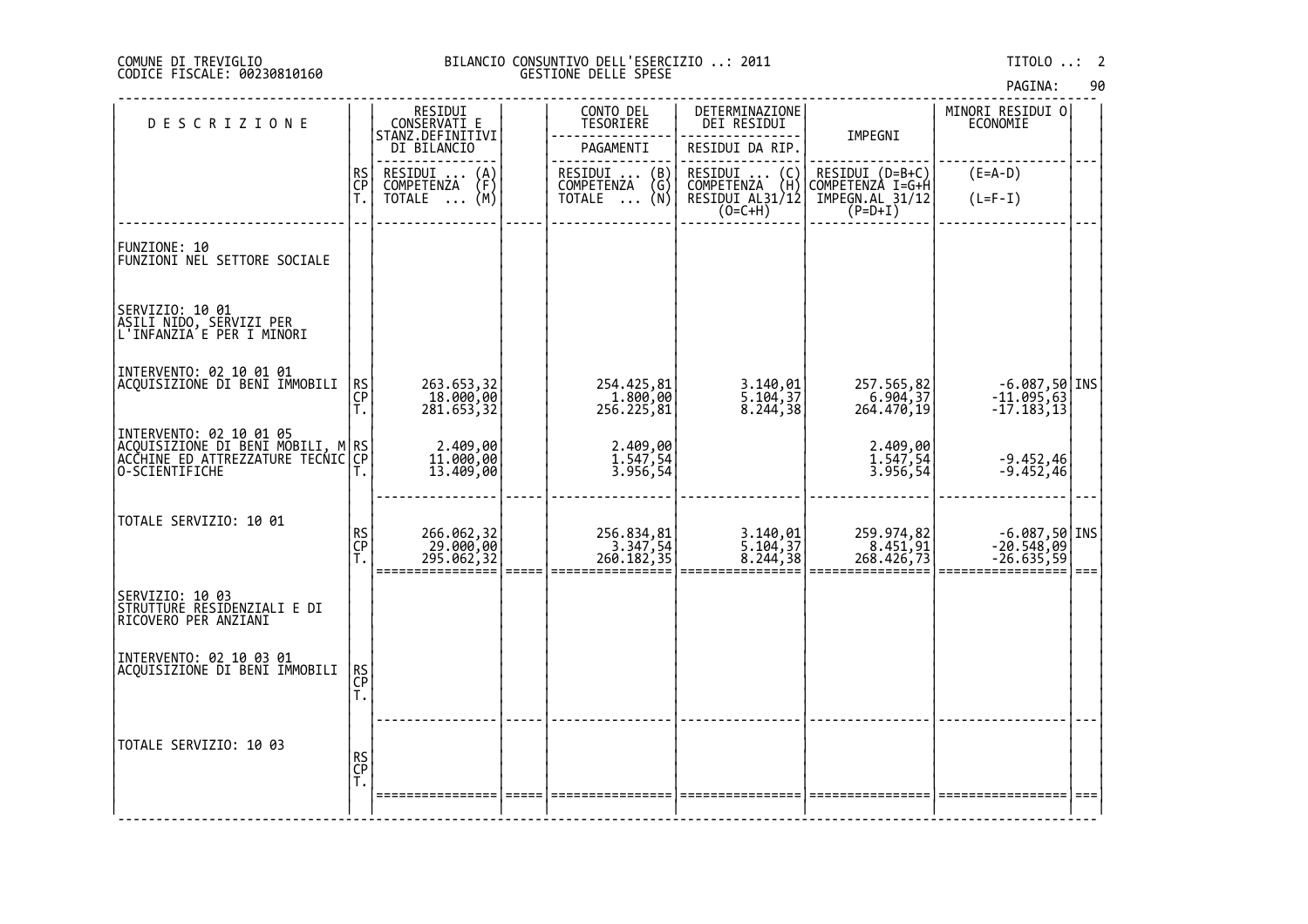|  | PAGINA: |  | 91 |
|--|---------|--|----|
|--|---------|--|----|

| <b>DESCRIZIONE</b>                                                                                                    |                | RESIDUI<br>CONSERVATI E<br>STANZ.DEFINITIVI | CONTO DEL<br>TESORIERE                  | DETERMINAZIONE<br>DEI RESIDUI                                                               |                                     | MINORI RESIDUI O<br><b>ECONOMIE</b>         |  |
|-----------------------------------------------------------------------------------------------------------------------|----------------|---------------------------------------------|-----------------------------------------|---------------------------------------------------------------------------------------------|-------------------------------------|---------------------------------------------|--|
|                                                                                                                       |                | DI BILANCIO                                 | PAGAMENTI                               | RESIDUI DA RIP.                                                                             | IMPEGNI                             |                                             |  |
|                                                                                                                       | <b>RS</b>      | RESIDUI<br>$\binom{A}{F}$<br>COMPETENZA     | RESIDUI<br>$\binom{B}{G}$<br>COMPETENZA | RESIDUI<br>$\left(\begin{smallmatrix} C \\ H \end{smallmatrix}\right)$<br><b>COMPETENZA</b> | RESIDUI (D=B+C)<br>COMPETENZA I=G+H | $(E=A-D)$                                   |  |
|                                                                                                                       | CP<br>T.       | (M)<br>TOTALE                               | (Ñ)<br>TOTALE                           | RESIDUI AL31/12<br>$(0=C+H)$                                                                | IMPEGN.AL 31/12<br>$(P=D+I)$        | $(L=F-I)$                                   |  |
| SERVIZIO: 10 04<br> ASSISTENZA, BENEFICENZA E<br>SERVIZI DIVERSI ALLA PERSONA                                         |                |                                             |                                         |                                                                                             |                                     |                                             |  |
| INTERVENTO: 02 10 04 01<br>ACQUISIZIONE DI BENI IMMOBILI                                                              | RS<br>CP<br>T. | 4.996,00<br>8.000,00<br>12.996,00           | 4.996,00<br>4.100,00<br>9.096,00        | 2.500,00<br>2.500,00                                                                        | 4.996,00<br>6.600,00<br>11.596,00   | $-1.400,00$<br>$-1.400,00$                  |  |
| INTERVENTO: 02 10 04 05<br> ACQUISIZIONE DI BENI MOBILI, M RS<br> ACCHINE ED ATTREZZATURE TECNIC CP<br>O-SCIENTIFICHE | T.             |                                             |                                         |                                                                                             |                                     |                                             |  |
| INTERVENTO: 02 10 04 07<br>TRASFERIMENTI DI CAPITALE                                                                  | RS<br>CP<br>T. |                                             |                                         |                                                                                             |                                     |                                             |  |
| TOTALE SERVIZIO: 10 04                                                                                                | RS<br>CP<br>T. | 4.996,00<br>8.000,00<br>12.996,00           | 4.996,00<br>4.100,00<br>9.096,00        | 2.500,00<br>2.500,00                                                                        | 4.996,00<br>6.600,00<br>11.596,00   | $-1.400,00$<br>$-1.400,00$                  |  |
| SERVIZIO: 10 05<br>SERVIZIO NECROSCOPICO E CIMI-<br>TERIALE                                                           |                |                                             |                                         |                                                                                             |                                     |                                             |  |
| INTERVENTO: 02 10 05 01<br>ACQUISIZIONE DI BENI IMMOBILI                                                              | RS<br>CP<br>T. | 63.831,72<br>13.000,00<br>76.831,72         | 47.309,04<br>47.309,04                  | 16.372,68<br>16.372,68                                                                      | 63.681,72<br>63.681,72              | $-150,00$ INS<br>-13.000,00<br>$-13.150,00$ |  |
| INTERVENTO: 02 10 05 05<br> ACQUISIZIONE DI BENI MOBILI, M RS<br> ACCHINE_ED_ATTREZZATURE TECNIC CP<br>O-SCIENTIFICHE |                | 16.000,00<br>16.000,00                      | 3.442,79<br>3.442,79                    | 145,70<br>145,70                                                                            | 3.588,49<br>3.588,49                | $-12.411,51$<br>$-12.411,51$                |  |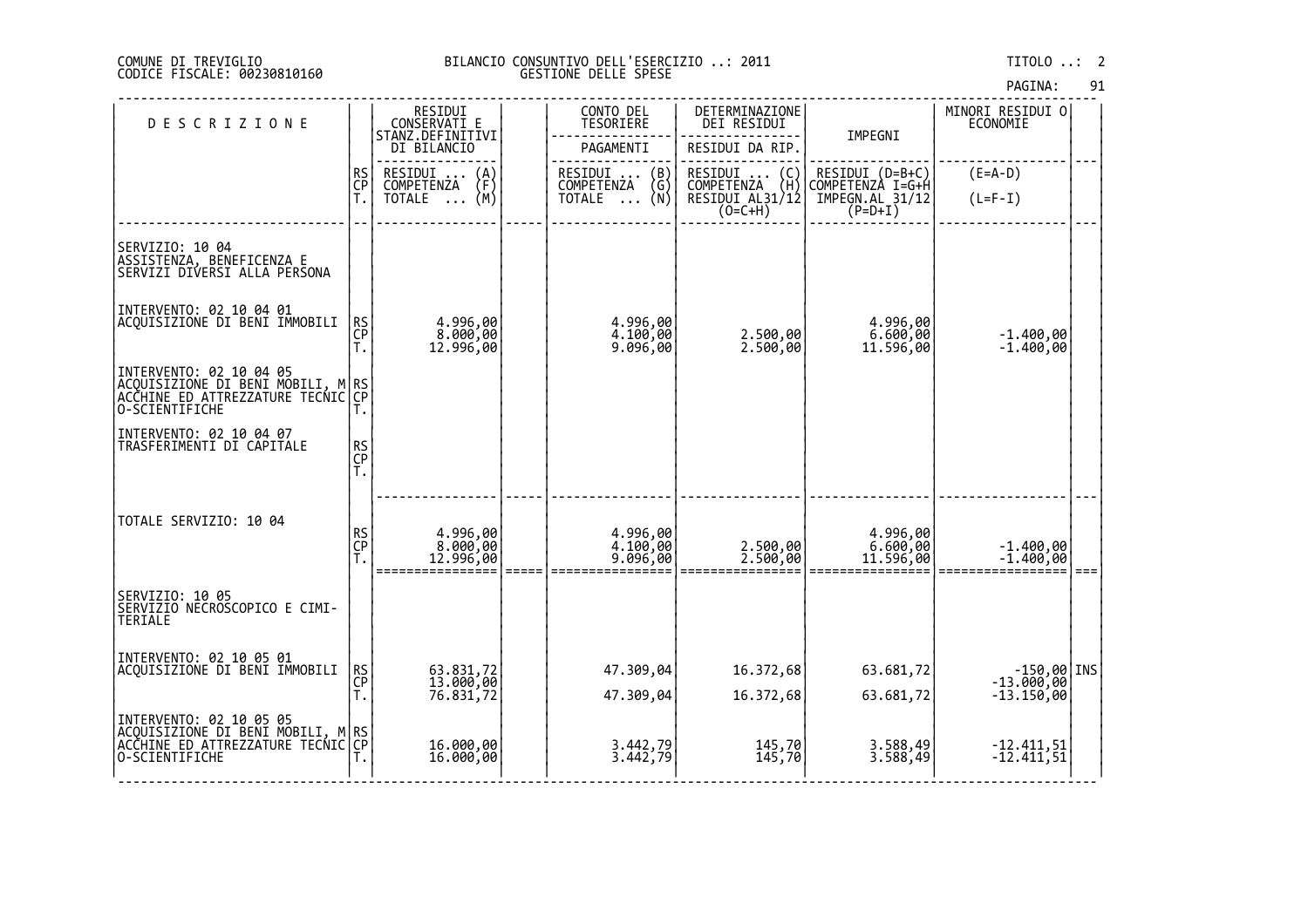| PAGINA: | 92 |
|---------|----|
|         |    |

| <b>DESCRIZIONE</b>     |                  | RESIDUI<br>CONSERVATI E<br>STANZ.DEFINITIVI | CONTO DEL<br>TESORIERE                  | DETERMINAZIONE<br>DEI RESIDUI       | IMPEGNI                             | MINORI RESIDUI OI<br>ECONOMIE |  |
|------------------------|------------------|---------------------------------------------|-----------------------------------------|-------------------------------------|-------------------------------------|-------------------------------|--|
|                        |                  | DI BILANCIO                                 | PAGAMENTI                               | RESIDUI DA RIP.                     |                                     |                               |  |
|                        | RS<br>CP         | RESIDUI<br>$\binom{A}{F}$<br>COMPETENZA     | RESIDUI<br>$\binom{B}{G}$<br>COMPETENZA | RESIDUI<br>(C)<br>COMPETENZA<br>(H) | RESIDUI (D=B+C)<br>COMPETENZÀ I=G+H | $(E=A-D)$                     |  |
|                        |                  | (M)<br>TOTALE<br>$\cdots$                   | (Ñ)<br>TOTALE<br>$\cdots$               | RESIDUI AL31/12<br>$(O=C+H)$        | IMPEGN.AL 31/12<br>(P=D+I)          | $(L=F-I)$                     |  |
|                        |                  |                                             |                                         |                                     |                                     |                               |  |
| TOTALE SERVIZIO: 10 05 | <b>RS</b>        | 63.831,72                                   | 47.309,04                               | 16.372,68                           | 63.681,72                           | -150,00 INS                   |  |
|                        | $C$ P            | 29,000,00<br>92.831,72                      | 3.442,79<br>50.751,83                   | 145,70<br>16.518,38                 | 3.588,49<br>67.270, 21              | $-25.411,51$<br>$-25.561,51$  |  |
|                        |                  |                                             |                                         |                                     |                                     |                               |  |
| TOTALE FUNZIONE: 10    | RS               | 334.890,04                                  | 309.139,85                              | 19.512,69                           | 328.652,54                          | $-6.237,50$ INS               |  |
|                        | $C_{\mathsf{F}}$ | 66.000,00<br>400.890,04                     | 10.890, 33<br>320.030,18                | 7.750,07<br>27.262,76               | 18.640,40<br>347.292,941            | $-47.359,60$<br>$-53.597,10$  |  |
|                        |                  |                                             |                                         |                                     |                                     |                               |  |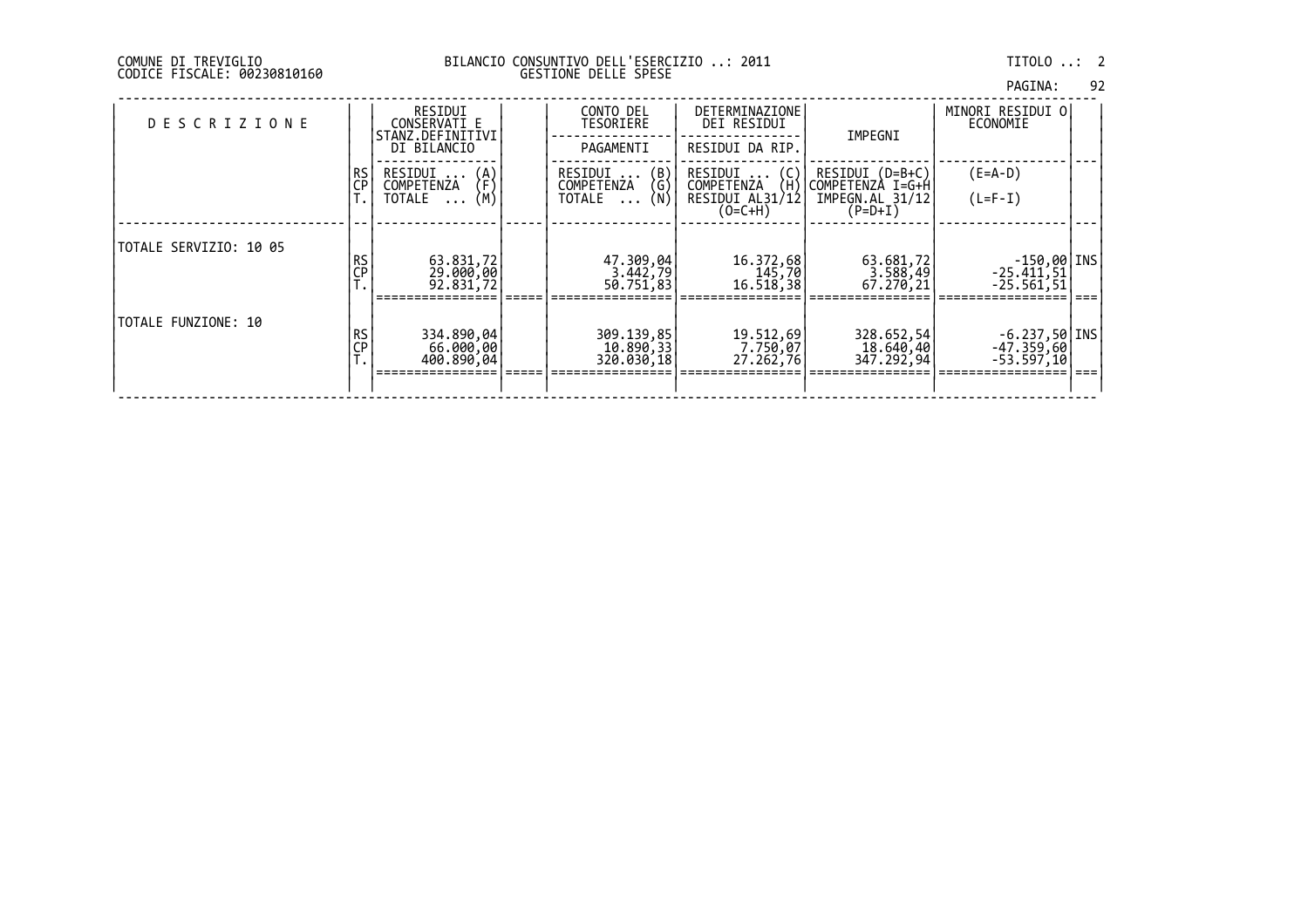# DI TREVIGLIO BILANCIO CONSUNTIVO DELL'ESERCIZIO ..: 2011 TITOLO ..: 2 FISCALE: 00230810160 GESTIONE DELLE SPESE

| <b>DESCRIZIONE</b>                                                    |                | RESIDUI<br>CONSERVATI E                 | CONTO DEL<br>TESORIERE                  | DETERMINAZIONE<br>DEI RESIDUI           |                                     | MINORI RESIDUI 0<br><b>ECONOMIE</b> |  |
|-----------------------------------------------------------------------|----------------|-----------------------------------------|-----------------------------------------|-----------------------------------------|-------------------------------------|-------------------------------------|--|
|                                                                       |                | STANZ.DEFINITIVI<br>DI BILANCIO         | PAGAMENTI                               | RESIDUI DA RIP.                         | IMPEGNI                             |                                     |  |
|                                                                       | RS<br>CP<br>T. | RESIDUI<br>$\binom{A}{F}$<br>COMPETENZA | RESIDUI  (B)<br>COMPETENZA (G)          | RESIDUI<br>COMPETENZA<br>$\binom{C}{H}$ | RESIDUI (D=B+C)<br>COMPETENZA I=G+H | $(E=A-D)$                           |  |
|                                                                       |                | (M)<br>TOTALE                           | $\overline{\left( N\right) }$<br>TOTALE | RESIDUI AL31/12<br>(O=C+H)              | IMPEGN.AL 31/12<br>P=D+I)           | $(L=F-I)$                           |  |
| FUNZIONE: 11<br> FUNZIONE NEL CAMPO DELLO<br>SVILUPPO ECONOMICO       |                |                                         |                                         |                                         |                                     |                                     |  |
| SERVIZIO: 11 01<br> AFFISSIONI E PUBBLICITA'                          |                |                                         |                                         |                                         |                                     |                                     |  |
| INTERVENTO: 02 11 01 06<br> INCARICHI PROFESSIONALI ESTERN RS <br> CP |                | 12.888,00                               |                                         | 12.888,00                               | 12.888,00                           |                                     |  |
|                                                                       | Т.             | 12.888,00                               |                                         | 12.888,00                               | 12.888,00                           |                                     |  |
|                                                                       |                |                                         |                                         |                                         |                                     |                                     |  |
| TOTALE SERVIZIO: 11 01                                                | RS<br>CP<br>T. | 12.888,00                               |                                         | 12.888,00                               | 12.888,00                           |                                     |  |
|                                                                       |                | 12.888,00                               |                                         | 12.888,00                               | 12.888,00                           |                                     |  |
| SERVIZIO: 11 02<br> FIERĒ, MĖRČĀTĬ E SERVIZI<br> CONNESSI             |                |                                         |                                         |                                         |                                     |                                     |  |
| INTERVENTO: 02 11 02 01<br>ACQUISIZIONE DI BENI IMMOBILI              |                | 957,96                                  | 880,00                                  |                                         | 880,00                              | $-77,96$ INS                        |  |
|                                                                       | RS<br>CP<br>T. | 957,96                                  | 880,00                                  |                                         | 880,00                              | $-77,96$                            |  |
|                                                                       |                |                                         |                                         |                                         |                                     |                                     |  |
| TOTALE SERVIZIO: 11 02                                                | RS<br>CP<br>T. | 957,96                                  | 880,00                                  |                                         | 880,00                              | $-77,96$ INS                        |  |
|                                                                       |                | 957,96                                  | 880,00                                  |                                         | 880,00                              | $-77,96$                            |  |
| SERVIZIO: 11 04<br> SERVIZI RELATIVI ALL'INDUSTRIA                    |                |                                         |                                         |                                         |                                     |                                     |  |
|                                                                       |                |                                         |                                         |                                         |                                     |                                     |  |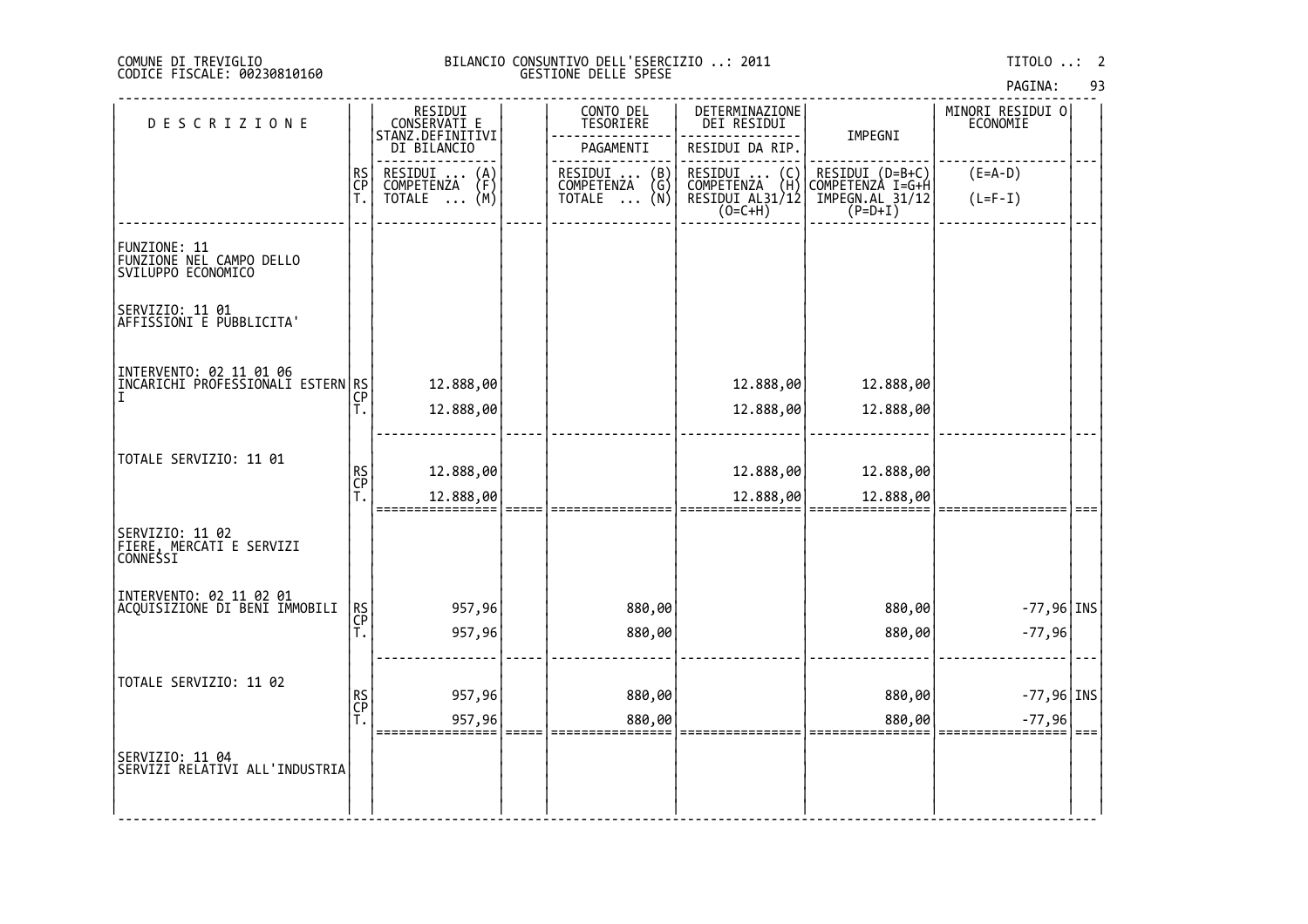# DI TREVIGLIO BILANCIO CONSUNTIVO DELL'ESERCIZIO ..: 2011 TITOLO ..: 2 FISCALE: 00230810160 GESTIONE DELLE SPESE

PAGINA: 94

| <b>DESCRIZIONE</b>                                       |                | RESIDUI<br>CONSERVATI E                        | CONTO DEL<br>TESORIERE         | DETERMINAZIONE<br>DEI RESIDUI                                                        |                                     | MINORI RESIDUI O<br>ECONOMIE |  |
|----------------------------------------------------------|----------------|------------------------------------------------|--------------------------------|--------------------------------------------------------------------------------------|-------------------------------------|------------------------------|--|
|                                                          |                | STANZ.DEFINITIVI<br>DI BILANCIO                | PAGAMENTI                      | RESIDUI DA RIP.                                                                      | IMPEGNI                             |                              |  |
|                                                          | RS<br>CP<br>T. | RESIDUI<br>$\binom{A}{F}$<br><b>COMPETENZA</b> | RESIDUI  (B)<br>COMPETENZA (G) | RESIDUI<br>$\left(\begin{smallmatrix} C \\ H \end{smallmatrix}\right)$<br>COMPETENZA | RESIDUI (D=B+C)<br>COMPETENZA I=G+H | $(E=A-D)$                    |  |
|                                                          |                | (M)<br>TOTALE                                  | (Ñ)<br>TOTALE                  | RESIDUI AL31/12<br>(O=C+H)                                                           | $\text{IMPEGN.AL}$ 31/12<br>(P=D+I) | $(L=F-I)$                    |  |
|                                                          |                |                                                |                                |                                                                                      |                                     |                              |  |
| INTERVENTO: 02 11 04 01<br>ACQUISIZIONE DI BENI IMMOBILI | RS<br>CP       | 30.000,00<br>30.000,00                         |                                | 15.675,00<br>15.675,00                                                               | 15.675,00<br>15.675,00              | -14.325,00<br>-14.325,00     |  |
|                                                          | Τ.             |                                                |                                |                                                                                      |                                     |                              |  |
| TOTALE SERVIZIO: 11 04                                   |                |                                                |                                |                                                                                      |                                     |                              |  |
|                                                          | RS<br>CP<br>T. | 30.000,00                                      |                                | 15.675,00<br>15.675,00                                                               | 15.675,00<br>15.675,00              | -14.325,00<br>-14.325,00     |  |
|                                                          |                | 30.000,00                                      |                                |                                                                                      |                                     |                              |  |
| SERVIZIO: 11 05<br>SERVIZI RELATIVI AL COMMERCIO         |                |                                                |                                |                                                                                      |                                     |                              |  |
|                                                          |                |                                                |                                |                                                                                      |                                     |                              |  |
| INTERVENTO: 02_11_05 01<br>ACQUISIZIONE DI BENI IMMOBILI |                | 12.446,13                                      |                                | 12.446,13                                                                            | 12.446,13                           |                              |  |
|                                                          | RS<br>CP<br>T. | 12.446,13                                      |                                | 12.446,13                                                                            | 12.446,13                           |                              |  |
| INTERVENTO: 02 11 05 07<br>TRASFERIMENTI DI CAPITALE     |                | 170.200,00                                     |                                | 141.082,31                                                                           | 141.082,31                          | $-29.117,69$ INS             |  |
|                                                          | RS<br>CP<br>T. | 170.200,00                                     |                                | 141.082,31                                                                           | 141.082,31                          | $-29.117,69$                 |  |
|                                                          |                |                                                |                                |                                                                                      |                                     |                              |  |
| TOTALE SERVIZIO: 11 05                                   |                | 182.646,13                                     |                                | 153.528,44                                                                           | 153.528,44                          | $-29.117,69$ INS             |  |
|                                                          | RS<br>CP<br>T. | 182.646,13                                     |                                | 153.528,44                                                                           | 153.528,44                          | $-29.117,69$                 |  |
| SERVIZIO: 11 06                                          |                |                                                |                                |                                                                                      |                                     |                              |  |
| SERVIZI RELATIVI ALL'ARTIGIA-<br> NATO                   |                |                                                |                                |                                                                                      |                                     |                              |  |
| INTERVENTO: 02_11_06 01                                  |                |                                                |                                |                                                                                      |                                     |                              |  |
| ACQUISIZIONE DI BENI IMMOBILI                            | RS<br>CP<br>T. | 2.101,38                                       |                                | 2.101,38                                                                             | 2.101,38                            |                              |  |
|                                                          |                | 2.101,38                                       |                                | 2.101,38                                                                             | 2.101,38                            |                              |  |

‐‐‐‐‐‐‐‐‐‐‐‐‐‐‐‐‐‐‐‐‐‐‐‐‐‐‐‐‐‐‐‐‐‐‐‐‐‐‐‐‐‐‐‐‐‐‐‐‐‐‐‐‐‐‐‐‐‐‐‐‐‐‐‐‐‐‐‐‐‐‐‐‐‐‐‐‐‐‐‐‐‐‐‐‐‐‐‐‐‐‐‐‐‐‐‐‐‐‐‐‐‐‐‐‐‐‐‐‐‐‐‐‐‐‐‐‐‐‐‐‐‐‐‐‐‐‐‐‐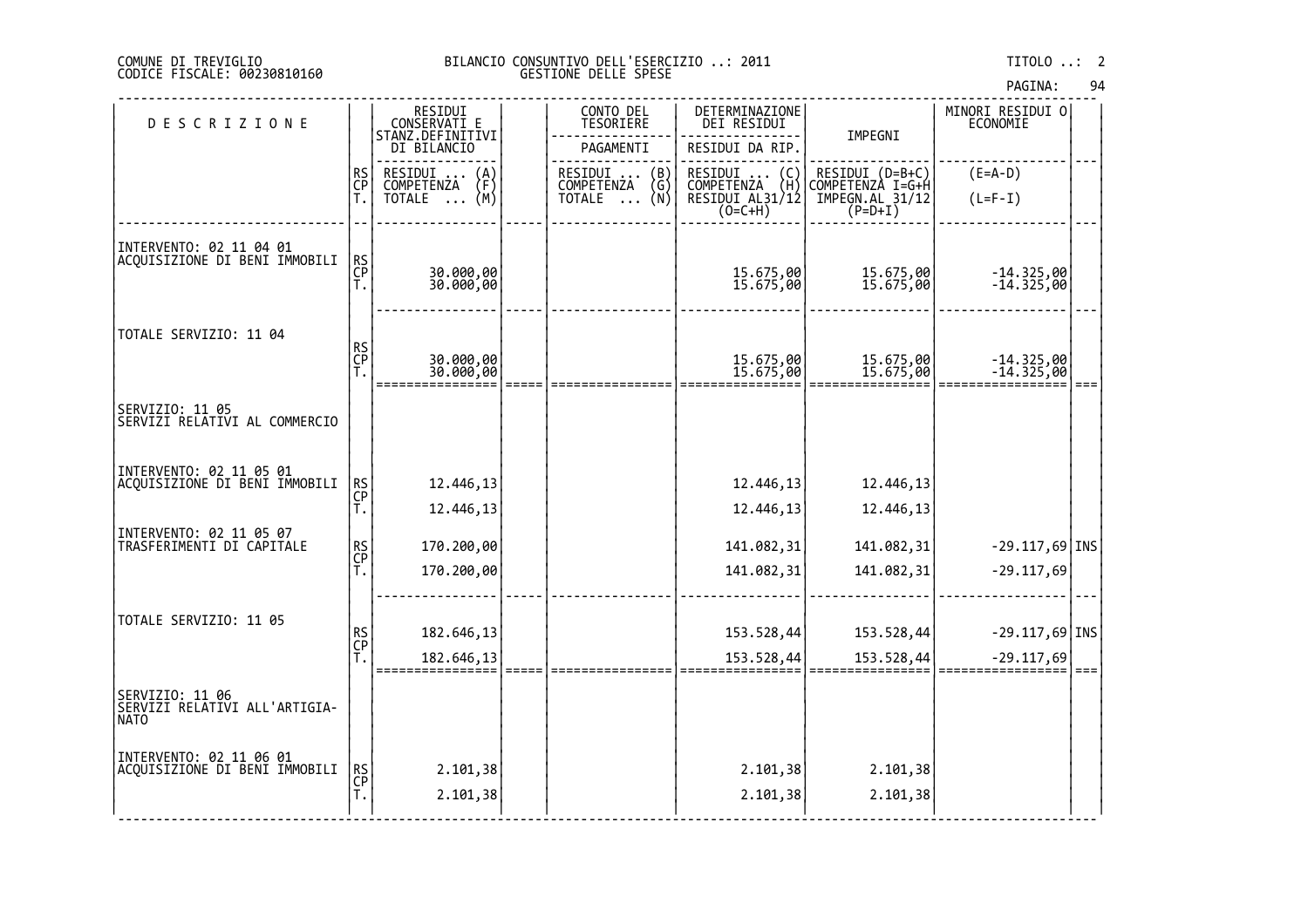| PAGINA: | 95 |
|---------|----|
|---------|----|

| <b>DESCRIZIONE</b>                                              |                | RESIDUI<br>CONSERVATI E<br>STANZ.DEFINITIVI | CONTO DEL<br><b>TESORIERE</b>                                   | DETERMINAZIONE<br>DEI RESIDUI                                  | IMPEGNI                                                | MINORI RESIDUI O<br>ECONOMIE                                             |       |
|-----------------------------------------------------------------|----------------|---------------------------------------------|-----------------------------------------------------------------|----------------------------------------------------------------|--------------------------------------------------------|--------------------------------------------------------------------------|-------|
|                                                                 |                | DI BILANCIO                                 | PAGAMENTI                                                       | RESIDUI DA RIP.                                                |                                                        |                                                                          |       |
|                                                                 | RS<br>CP       | RESIDUI<br>COMPETENZA<br>$\binom{A}{F}$     | RESIDUI<br>COMPETENZA<br>$\begin{pmatrix} B \\ G \end{pmatrix}$ |                                                                | RESIDUI (D=B+C)<br>COMPETENZA I=G+H                    | $(E=A-D)$                                                                |       |
|                                                                 |                | (M)<br>TOTALE<br>$\ddots$                   | (Ñ)<br>TOTALE                                                   | RESIDUI  (C)<br>COMPETENZA (H)<br>RESIDUI AL31/12<br>$(0=C+H)$ | $\text{IMPEGN.AL}$ $\overline{31/12}$ $(\text{P=D+I})$ | $(L=F-I)$                                                                |       |
| INTERVENTO: 02 11 06 07                                         |                |                                             |                                                                 |                                                                |                                                        |                                                                          |       |
| TRASFERIMENTI DI CAPITALE                                       | RS<br>CP<br>T. |                                             |                                                                 |                                                                |                                                        |                                                                          |       |
|                                                                 |                |                                             |                                                                 |                                                                |                                                        |                                                                          |       |
| TOTALE SERVIZIO: 11 06                                          | RS<br>CP<br>T. | 2.101,38                                    |                                                                 | 2.101,38                                                       | 2.101,38                                               |                                                                          |       |
|                                                                 |                | 2.101,38                                    |                                                                 | 2.101,38                                                       | 2.101,38                                               |                                                                          |       |
| SERVIZIO: 11 07<br>SERVIZI RELATIVI ALL'AGRICOL-<br><b>TURA</b> |                |                                             |                                                                 |                                                                |                                                        |                                                                          |       |
| INTERVENTO: 02 11 07 01<br>ACQUISIZIONE DI BENI IMMOBILI        | RS<br>CP<br>T. | 228.439,50<br>276.000,00<br>504.439,50      | 143.474,86<br>100.588,50<br>244.063,36                          | 54.122,72<br>175.404,66<br>229.527,38                          | 197.597,58<br>275.993,16<br>473.590,74                 | $\begin{bmatrix} -30.841, 92 \\ -6, 84 \\ -30.848, 76 \end{bmatrix}$ INS |       |
| TOTALE SERVIZIO: 11 07                                          | RS<br>CP<br>Ť. | 228.439,50<br>276.000,00<br>504.439,50      | 143.474,86<br>100.588,50<br>244.063,36                          | 54.122,72<br>175.404,66<br>229.527,38                          | 197.597,58<br>275.993,16<br>473.590,74                 | $-30.841,92$ INS<br>$-6,84$<br>$-30.848,76$                              |       |
|                                                                 |                |                                             |                                                                 |                                                                |                                                        |                                                                          | l === |
| TOTALE FUNZIONE: 11                                             | RS<br>CP<br>Ť. | 427.032,97<br>306.000,00<br>733.032,97      | 144.354,86<br>100.588,50<br>244.943,36                          | 222.640,54<br>191.079,66<br>413.720,20                         | 366.995,40<br>291.668,16<br>658.663,56                 | -60.037,57 INS<br>-14.331,84<br>-74.369,41                               |       |
|                                                                 |                |                                             |                                                                 |                                                                |                                                        |                                                                          |       |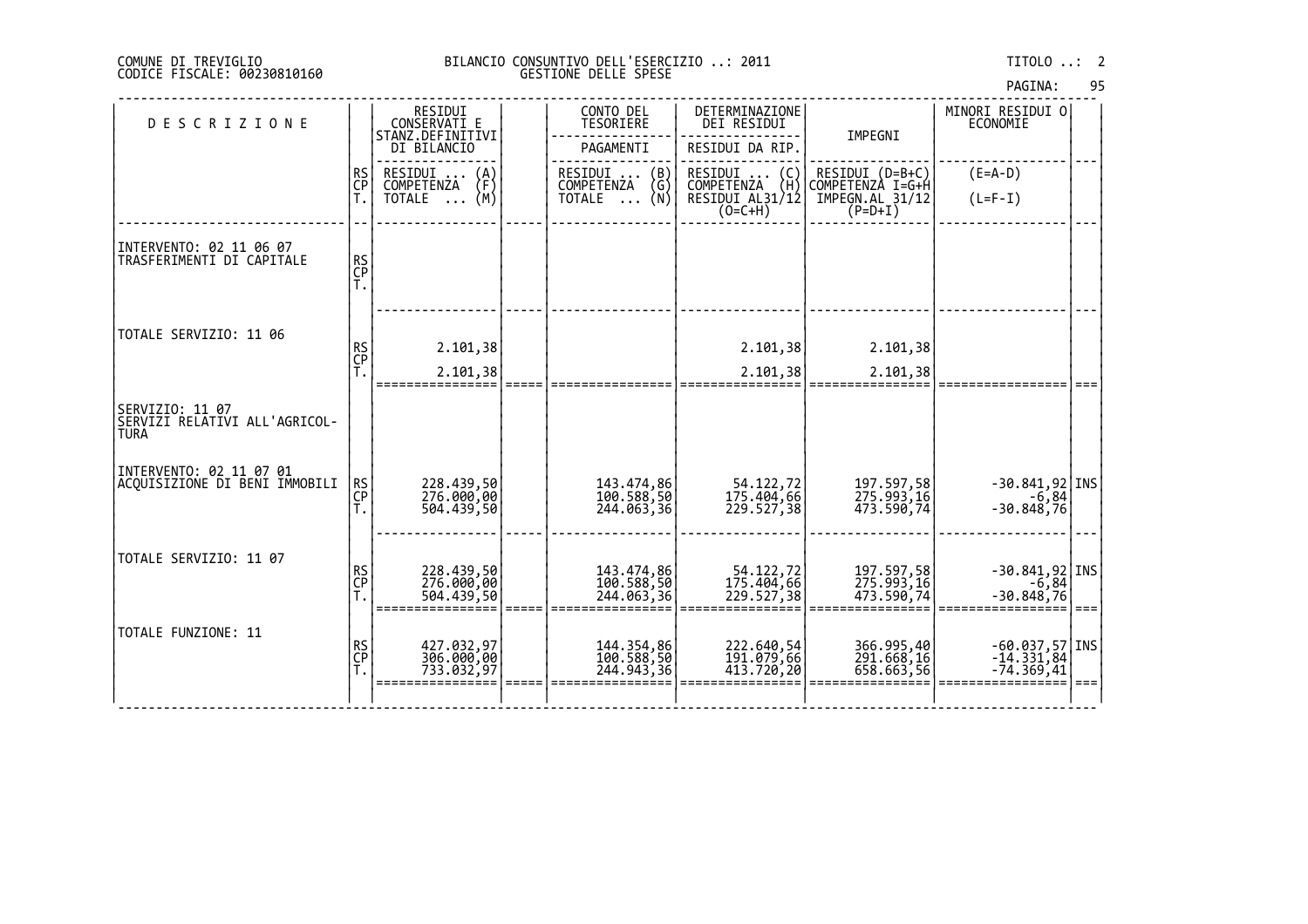# DI TREVIGLIO BILANCIO CONSUNTIVO DELL'ESERCIZIO ..: 2011 TITOLO ..: 2 FISCALE: 00230810160 GESTIONE DELLE SPESE

| <b>DESCRIZIONE</b>                                                                        |                       | RESIDUI<br>CONSERVATI E                       | CONTO DEL<br><b>TESORIERE</b>                   | DETERMINAZIONE<br>DEI RESIDUI                                                              |                                               | MINORI RESIDUI 0 <br>ECONOMIE                                 |  |
|-------------------------------------------------------------------------------------------|-----------------------|-----------------------------------------------|-------------------------------------------------|--------------------------------------------------------------------------------------------|-----------------------------------------------|---------------------------------------------------------------|--|
|                                                                                           |                       | STANZ.DEFINITIVI<br>DI BILANCIO               | PAGAMENTI                                       | RESIDUI DA RIP.                                                                            | IMPEGNI                                       |                                                               |  |
|                                                                                           | RS<br>CP              | RESIDUI<br>COMPETENZA<br>$\{A\}$              | RESIDUI  (B)<br>COMPETENZA (G)                  | RESIDUI<br>$\left(\begin{smallmatrix} C \ H \end{smallmatrix}\right)$<br><b>COMPETENZA</b> | RESIDUI (D=B+C)<br>COMPETENZA I=G+H           | $(E=A-D)$                                                     |  |
|                                                                                           | Ť.                    | $\overline{NOTALE} \dots (M)$                 | ∖Ñ)<br>TOTALE                                   | RESIDUI AL31/12<br>$(0=C+H)$                                                               | IMPEGN.AL 31/12<br>(P=D+I)                    | $(L=F-I)$                                                     |  |
| RIASSUNTO DEL TITOLO: 2<br>SPESE IN CONTO CAPITALE                                        |                       |                                               |                                                 |                                                                                            |                                               |                                                               |  |
| FUNZIONE: 01<br>FUNZIONI GENERALI DI AMM.NE,<br>DI GESTIONE E DI CONTROLLO                | RS<br>CP<br>Ť.        | 7.848.329,10<br>2.956.883,10<br>10.805.212,20 | 1.061.318,97<br>36.683,34<br>1.098.002,31       | 5.300.618,68<br>1.422.148,13<br>6.722.766,81                                               | 6.361.937,65<br>1.458.831,47<br>7.820.769,12  | $-1.486.391,45$ INS<br>$-1.498.051,63$<br>$-2.984.443,08$     |  |
| FUNZIONE: 02<br>FUNZIONI RELATIVE ALLA<br>GIUSTIZIA                                       | RS<br>CP<br>Ť.        | 45.744,93<br>6.500,00<br>52.244,93            | 27.509,44<br>32.894,14                          | 18.234,40<br>1.078,92<br>19.313,32                                                         | 45.743,84<br>6.463,62<br>52.207,46            | $\begin{bmatrix} -1,09 \\ -36,38 \\ -37,47 \end{bmatrix}$ TNS |  |
| FUNZIONE: 03<br>POLIZIA LOCALE                                                            | RS<br>CP<br>T.        | 38.216,40<br>100.300,00<br>138.516,40         | 38.216,39<br>40.636,39                          | 81.074,10<br>81.074, 10                                                                    | 38.216,39<br>83.494,10<br>121.710,49          | 01   01, -<br>  16.805, 90 -16.805<br>  16.805, 16.           |  |
| FUNZIONE: 04<br>ISTRUZIONE PUBBLICA                                                       | RS<br>CP<br>T.        | 359.857,91<br>333.000,00<br>692.857,91        | 208.435,30<br>20.568,99<br>229.004,29           | 86.593,44<br>67.823,42<br>154.416,86                                                       | 295.028,74<br>$\frac{586.392,41}{383.421,15}$ | $-64.829, 17$ INS<br>$-244.607,59$<br>$-309.436,76$           |  |
| FUNZIONE: 05<br> EUNZIONI RELATIVE ALLA CULTURA RS <br> CP                                | T.                    | 349.499,33<br>1.840.550,00<br>2.190.049,33    | 145.388,57<br>24.399,43<br>169.788,00           | 203.205,63<br>44.430,95<br>247.636,58                                                      | 348.594,20<br>68.830,38<br>417.424,58         | $-905,13$   INS<br>$-1.771.719,62$  <br>$-1.772.624,75$       |  |
| FUNZIONE: 06<br>FUNZIONI NEL SETTORE SPORTIVO<br>E RICREATIVO                             | RS<br>CP<br>Ť.        | 586.990,82<br>203.000,00<br>789.990,82        | $232.533,65$<br>4.867,32<br>237.400,97          | 351.280,55<br>72.767,46<br>424.048,01                                                      | 583.814,20<br>77.634,78<br>661.448,98         | $-3.176,62$ INS<br>-125.365,22<br>-128.541,84                 |  |
| FUNZIONE: 08<br>FUNZIONI NEL CAMPO DELLA<br>VIABILITA' E DEI TRASPORTI                    | <b>RS</b><br>CP<br>T. | 5.523.548,62<br>7.009.775,00<br>12.533.323,62 | 2.112.249,28<br>$7.714.815, 27$<br>2.127.064,55 | 3.344.946,92<br>2.368.229,02<br>5.713.175,94                                               | 5.457.196,20<br>2.383.044,29<br>7.840.240,49  | $-66.352,42$ INS<br>$-4.626.730, 71$<br>$-4.693.083, 13$      |  |
| FUNZIONE: 09<br> EUNZIONI RIGUARDANTI IL TERRI- RS <br> EUNZIONI RIGUARDANTI IL TERRI- RS | Ť.                    | 1.819.924,12<br>1.148.530,00<br>2.968.454,12  | 984.514,27<br>91.152,88<br>1.075.667,15         | 608.328,27<br>711.390,95<br>1.319.719,22                                                   | 1.592.842,54<br>802.543,83<br>2.395.386,37    | $-227.081,58$ INS<br>$-345.986,17$<br>$-573.067,75$           |  |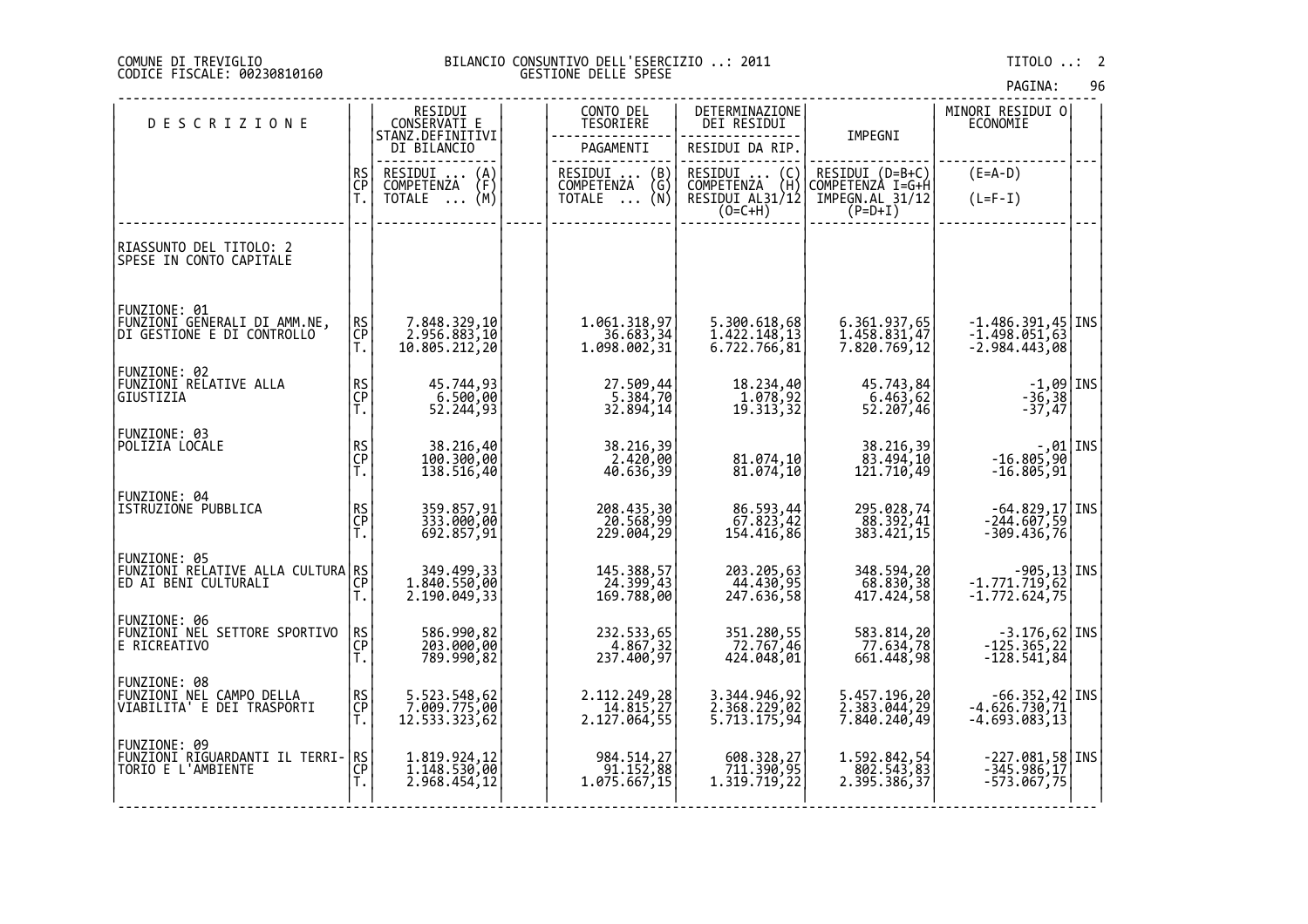# DI TREVIGLIO BILANCIO CONSUNTIVO DELL'ESERCIZIO ..: 2011 TITOLO ..: 2 FISCALE: 00230810160 GESTIONE DELLE SPESE

97

| <b>DESCRIZIONE</b>                                  |           | RESIDUI<br>CONSERVATI E<br>STANZ.DEFINITIVI | CONTO DEL<br>TESORIERE                  | <b>DETERMINAZIONE</b><br>DEI RESIDUI       | IMPEGNI                                              | MINORI RESIDUI OI<br>ECONOMIE      |  |
|-----------------------------------------------------|-----------|---------------------------------------------|-----------------------------------------|--------------------------------------------|------------------------------------------------------|------------------------------------|--|
|                                                     |           | DI BILANCIO                                 | PAGAMENTI                               | RESIDUI DA RIP.                            |                                                      |                                    |  |
|                                                     | RS<br>CP  | $\binom{A}{F}$<br>RESIDUI<br>COMPETENZA     | $\binom{B}{G}$<br>RESIDUI<br>COMPETENZA | (C)<br>RESIDUI<br>(H)<br><b>COMPETENZA</b> | $RESIDUI (D=B+C)$                                    | $(E=A-D)$                          |  |
|                                                     |           | (M)<br>TOTALE<br>$\ddots$                   | (N)<br>TOTALE                           | RESIDUI AL31/12<br>$(O=C+H)$               | COMPETENZA I=G+H<br>IMPEGN.AL 31/12<br>$($ P=D+I $)$ | $(L=F-I)$                          |  |
|                                                     |           |                                             |                                         |                                            |                                                      |                                    |  |
| FUNZIONE: 10<br><b>FUNZIONI NEL SETTORE SOCIALE</b> | <b>RS</b> | 334.890,04                                  | 309.139,85                              | 19.512,69                                  | 328.652,541                                          | $-6.237,50$ <i>INS</i>             |  |
|                                                     | CP        | 66.000,00<br>400.890,04                     | 10.890, 33<br>320.030,18                | 7.750,07<br>27.262,76                      | 18.640,40<br>347.292,941                             | $-47.359,60$<br>$-53.597,10$       |  |
| FUNZIONE: 11<br>FUNZIONE NEL CAMPO DELLO            |           |                                             |                                         |                                            | 366,995,40                                           |                                    |  |
| SVILUPPO ECONOMICO                                  | RS<br>CP  | 427.032,97<br>306.000,00                    | 144.354,86<br>100.588,50                | 222.640,54<br>191.079,66                   | 291.668,16                                           | -60.037,57 INS<br>$-14.331,84$     |  |
|                                                     |           | 733.032,97                                  | 244.943,36                              | 413.720,20                                 | 658.663,56                                           | $-74.369,41$                       |  |
|                                                     |           |                                             |                                         |                                            |                                                      |                                    |  |
| TOTALE TITOLO: 2                                    | RS<br>CP  | 17.334.034,24                               | 5.263.660,58                            | 10.155.361,12<br>4.967.772,68              | 15.419.021,70                                        | $-1.915.012,54$ INS                |  |
|                                                     |           | $\overline{13.970.538,10}$<br>31.304.572,34 | 311.770,76<br>5.575.431,341             | 15.123.133,80                              | $\left[5.279.543,44\right]$<br>20.698.565,14         | $-8.690.994.661$<br>-10.606.007,20 |  |
|                                                     |           |                                             |                                         |                                            |                                                      |                                    |  |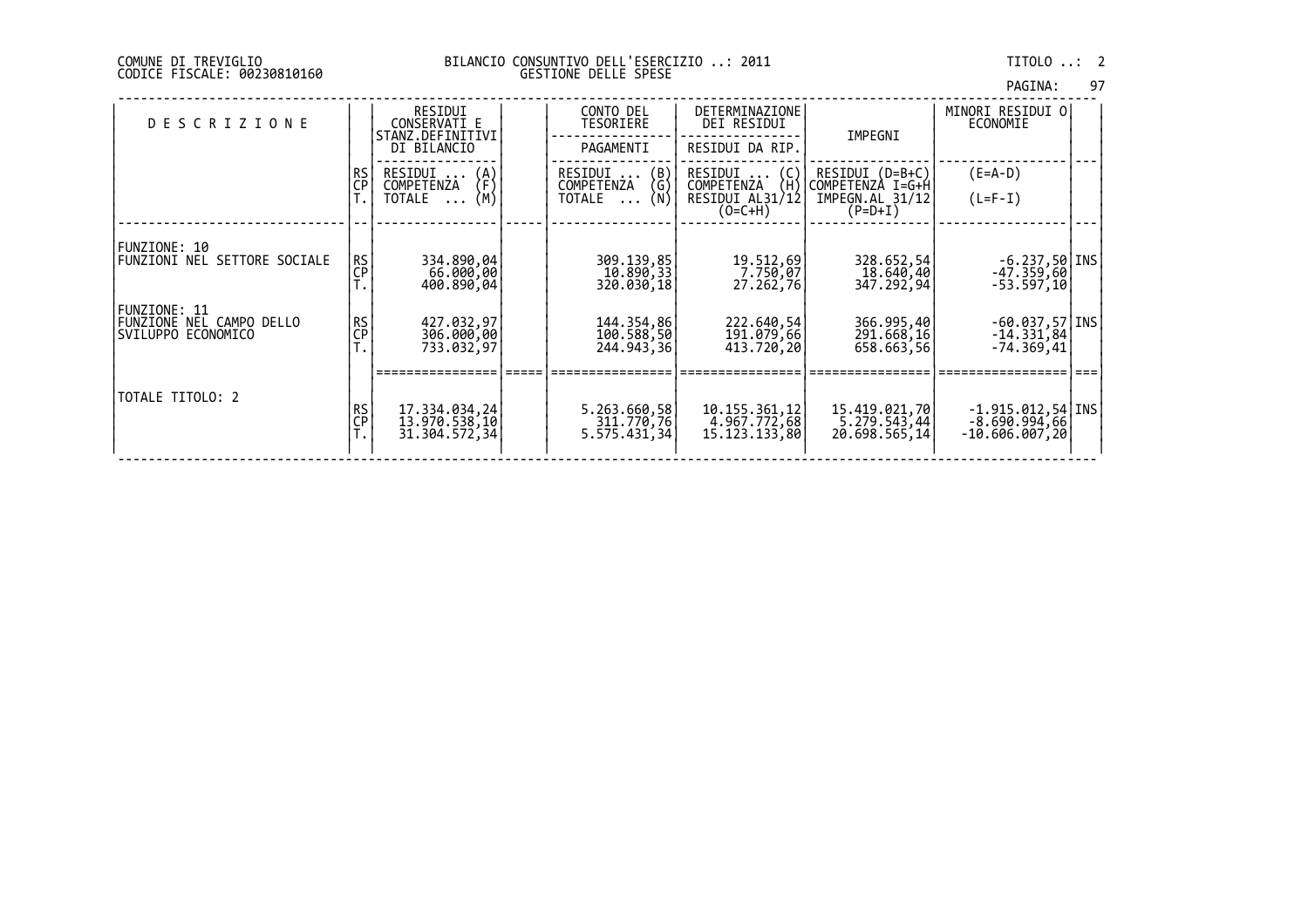|  |  | PAGINA: |  | 98 |
|--|--|---------|--|----|
|--|--|---------|--|----|

|                                                                  | RESIDUI<br>CONSERVATI E      |                                                                                                                            | CONTO DEL<br>TESORIERE       | DETERMINAZIONE<br>DEI RESIDUI |                                                                   | MINORI RESIDUI O<br>ECONOMIE                                |                              |
|------------------------------------------------------------------|------------------------------|----------------------------------------------------------------------------------------------------------------------------|------------------------------|-------------------------------|-------------------------------------------------------------------|-------------------------------------------------------------|------------------------------|
|                                                                  | DI BILANCIO                  |                                                                                                                            | PAGAMENTI                    | RESIDUI DA RIP.               |                                                                   |                                                             |                              |
|                                                                  | RESIDUI                      |                                                                                                                            | RESIDUI<br>(B)               | RESIDUI                       |                                                                   | $(E=A-D)$                                                   |                              |
|                                                                  | TOTALE $\ldots$ (M)          |                                                                                                                            | TOTALE $\ldots$ (N)          | RESIDUI AL31/12               | IMPEGN.AL 31/12                                                   | $(L=F-I)$                                                   |                              |
| SPESE PER RIMBORSO DI PRESTITI                                   |                              |                                                                                                                            |                              |                               |                                                                   |                                                             |                              |
|                                                                  |                              |                                                                                                                            |                              |                               |                                                                   |                                                             |                              |
| GESTIONE ECONOMICA,FINANZIARIA<br> PROVVEDITORATO E CONTROLLO DI |                              |                                                                                                                            |                              |                               |                                                                   |                                                             |                              |
| RS<br>CP<br>T.                                                   | 3.100.000,00<br>3.100.000,00 |                                                                                                                            |                              |                               |                                                                   | $-3.100.000,00$<br>$-3.100.000,00$                          |                              |
| RS<br>CP<br>T.                                                   | 1.376.105,79<br>1.376.105,79 |                                                                                                                            | 1.322.577,10<br>1.322.577,10 |                               | 1.322.577,10<br>1.322.577,10                                      | -53.528,69<br>-53.528,69                                    |                              |
| T.                                                               | 974.649,24<br>974.649,24     |                                                                                                                            | 974.649,24<br>974.649,24     |                               | 974.649,24<br>974.649,24                                          |                                                             |                              |
| RS<br>CP                                                         | 5.450.755,03<br>5.450.755,03 |                                                                                                                            | 2.297.226,34<br>2.297.226,34 |                               |                                                                   | -3.153.528,69<br>-3.153.528,69                              |                              |
| RS<br>CP<br>T.                                                   | 5.450.755,03<br>5.450.755,03 |                                                                                                                            | 2.297.226,34<br>2.297.226,34 |                               | 2.297.226,34<br>2.297.226,34                                      | $-3.153.528,69$<br>$-3.153.528,69$                          |                              |
|                                                                  | RS<br>CP<br>T.               | STANZ.DEFINITIVI<br>$\binom{A}{F}$<br>COMPETENZA<br> INTERVENTO: 03 01 03 04<br> RIMBORSO DI PRESTITI OBBLIGAZI RS <br> CP |                              | (Ğ)<br>COMPETENZA             | $\begin{pmatrix} C \\ H \end{pmatrix}$<br>COMPETENZA<br>$(O=C+H)$ | IMPEGNI<br>RESIDUI (D=B+C)<br>COMPETENZA I=G+H<br>$(P=D+I)$ | 2.297.226,34<br>2.297.226,34 |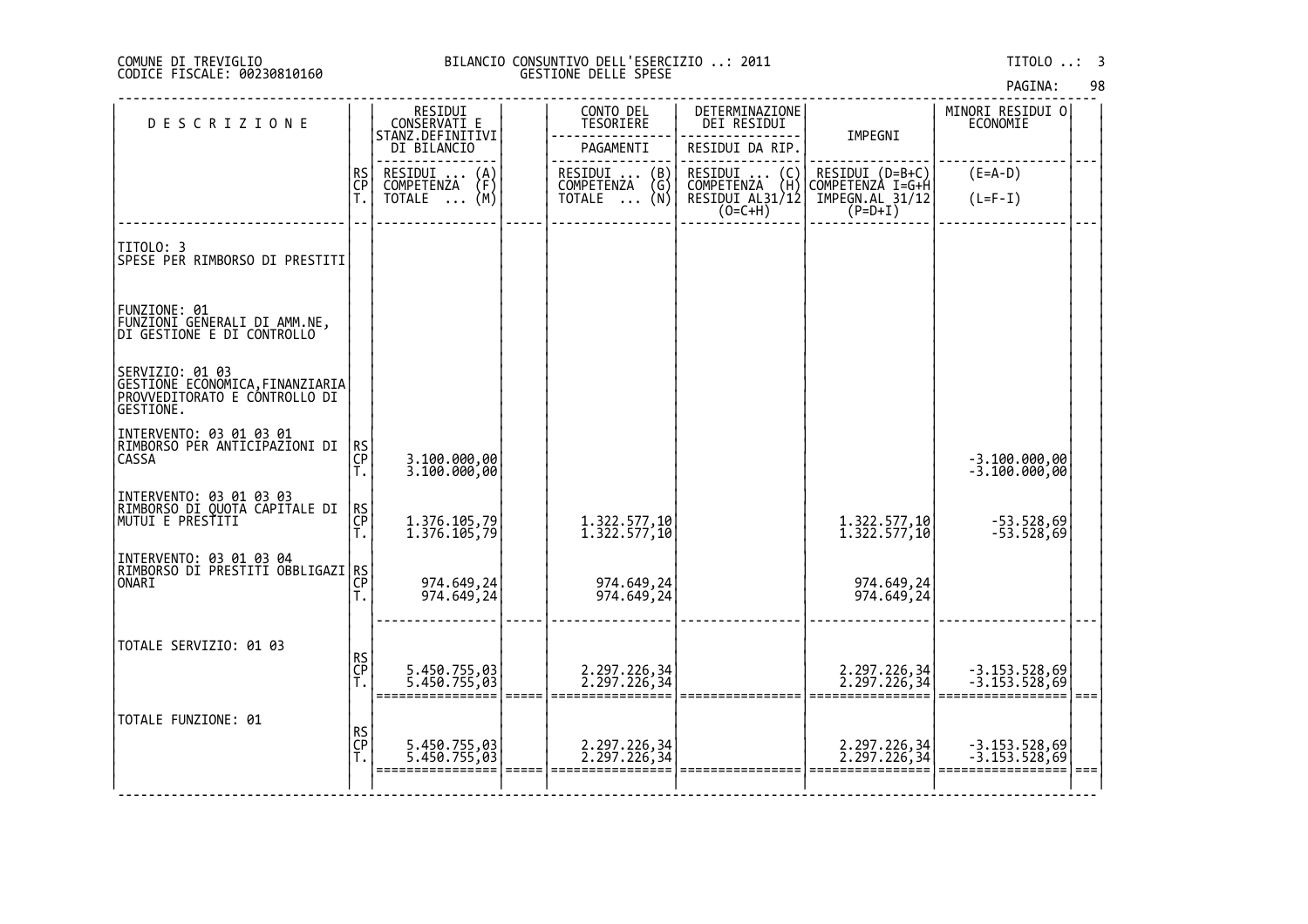| PAGINA: | 99 |
|---------|----|
|         |    |

| <b>DESCRIZIONE</b>                                                          |                 | RESIDUI<br>CONSERVATI E<br>STANZ.DEFINITIVI     | CONTO DEL<br>TESORIERE                                                       | DETERMINAZIONE<br>DEI RESIDUI                           | IMPEGNI                              | MINORI RESIDUI 0 <br>ECONOMIE      |  |
|-----------------------------------------------------------------------------|-----------------|-------------------------------------------------|------------------------------------------------------------------------------|---------------------------------------------------------|--------------------------------------|------------------------------------|--|
|                                                                             | RS<br>CP        | DI BILANCIO<br>RESIDUI<br>$\{A\}$<br>COMPETENZA | PAGAMENTI<br>$\begin{pmatrix} B \\ G \end{pmatrix}$<br>RESIDUI<br>COMPETENZA | RESIDUI DA RIP.<br>$RESIDUI$ $(C)$<br>(H)<br>COMPETENZA | RESIDUI (D=B+C)<br> COMPETENZÀ I=G+Ĥ | $(E=A-D)$                          |  |
|                                                                             |                 | (M)<br>TOTALE<br>$\cdots$                       | (N)<br>TOTALE                                                                | RESIDUI AL31/12<br>$(O=C+H)$                            | IMPEGN.AL 31/12<br>$(P=D+I)$         | $(L=F-I)$                          |  |
| RIASSUNTO DEL TITOLO: 3<br>SPESE PER RIMBORSO DI PRESTITI                   |                 |                                                 |                                                                              |                                                         |                                      |                                    |  |
| FUNZIONE: 01<br>FUNZIONI GENERALI DI AMM.NE,<br>IDI GESTIONE E DI CONTROLLO | <b>RS</b><br>CP | 5.450.755,03<br>5.450.755,03                    | 2.297.226,34<br>2, 297, 226, 34                                              |                                                         | 2.297.226,34<br>2.297.226,34         | $-3.153.528,69$<br>$-3.153.528,69$ |  |
| TOTALE TITOLO: 3                                                            | RS<br>CP        | 5.450.755,03<br>5.450.755,03                    | 2.297.226,34<br>2.297.226,34                                                 |                                                         | 2.297.226,34<br>2.297.226,34         | -3.153.528,69<br>-3.153.528,69     |  |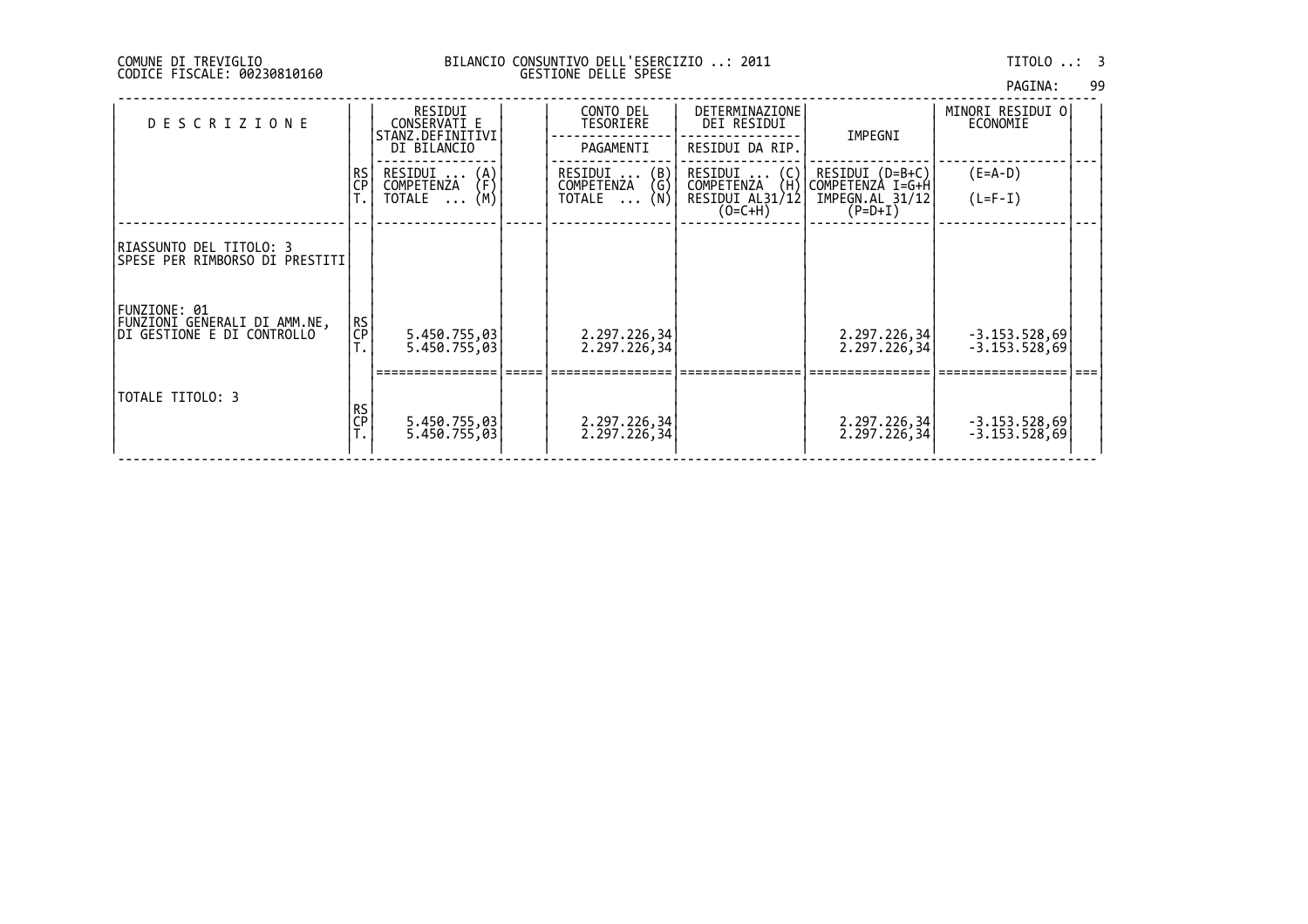| PAGINA: | 100 |
|---------|-----|
|---------|-----|

| <b>DESCRIZIONE</b>                                   |                | RESIDUI<br>CONSERVATI E                            | CONTO DEL<br>TESORIERE                         | DETERMINAZIONE<br>DEI RESIDUI                                          | IMPEGNI                             | MINORI RESIDUI 0<br>ECONOMIE                                         |  |
|------------------------------------------------------|----------------|----------------------------------------------------|------------------------------------------------|------------------------------------------------------------------------|-------------------------------------|----------------------------------------------------------------------|--|
|                                                      |                | STANZ.DEFINITIVI<br>DI BILANCIO                    | PAGAMENTI                                      | RESIDUI DA RIP.                                                        |                                     |                                                                      |  |
|                                                      | RS<br>CP       | RESIDUI<br>$\binom{A}{F}$<br>COMPETENZA            | RESIDUI<br>$\binom{B}{G}$<br><b>COMPETENZA</b> | RESIDUI<br>$\begin{pmatrix} 0 \\ H \end{pmatrix}$<br><b>COMPETENZA</b> | RESIDUI (D=B+C)<br>COMPETENZA I=G+H | $(E=A-D)$                                                            |  |
|                                                      |                | $\overline{NOTALE} \dots (M)$                      | TOTALE $\ldots$ (N)                            | RESIDUI AL31/12<br>$\overline{O}$ =C+H)                                | IMPEGN.AL 31/12<br>$(P=D+I)$        | $(L=F-I)$                                                            |  |
|                                                      |                |                                                    |                                                |                                                                        |                                     |                                                                      |  |
| TITOLO: 4<br>SPESE PER SERVIZI PER CONTO DI<br>TERZI |                |                                                    |                                                |                                                                        |                                     |                                                                      |  |
| INTERVENTO: 04 00 00 01                              |                |                                                    |                                                |                                                                        |                                     |                                                                      |  |
| RITENUTE PREVIDENZIĂLI ED assi RS<br> stenziali      |                | 49,35<br>650.000,00                                | 47,44<br>578.511,31                            | 47,40                                                                  | 47,44<br>578.558,71                 | $\begin{array}{c} -1,91 \\ -71.441,29 \\ -71.443,20 \end{array}$ INS |  |
|                                                      | T.             | 650.049,35                                         | 578.558,75                                     | 47,40                                                                  | 578.606,15                          |                                                                      |  |
| INTERVENTO: 04 00 00 02<br>RITENUTE ERARIALI         | RS<br>CP       | 130.646,24<br>$1.\overline{400}.000,\overline{00}$ | 130.626,23<br>1.137.156,26                     | 137.908,54                                                             | 130.626,23<br>1.275.064,80          | $\begin{bmatrix} -20.01 \\ -124.935,20 \end{bmatrix}$ INS            |  |
|                                                      | T.             | 1.530.646, 24                                      | 1.267.782,49                                   | 137.908,54                                                             | 1.405.691,03                        | $-124.955,21$                                                        |  |
| INTERVENTO: 04 00 00 03<br>IALTRE RITENUTE C/TERZI   |                |                                                    |                                                |                                                                        |                                     |                                                                      |  |
|                                                      | RS<br>CP<br>T. | 382,00<br>84.188,41<br>84.570,41                   | 83.763,07<br>83.763.07                         |                                                                        | 83.763,07<br>83.763,07              | -382,00 INS<br>-425,34<br>-807,34                                    |  |
| INTERVENTO: 04 00 00 04                              |                |                                                    |                                                |                                                                        |                                     |                                                                      |  |
| RESTITUZIONE DEPOSITI CAUZIONA RS<br>LI              | CP<br>T.       | 11.932,03<br>2.000,00<br>13.932,03                 | 50,00<br>150,00<br>200,00                      | 11.882,03<br>7.500,00                                                  | 11.932,03<br>7.650,00               | $+5.650,00$                                                          |  |
|                                                      |                |                                                    |                                                | 19.382,03                                                              | 19.582,03                           | $+5.650,00$                                                          |  |
| INTERVENTO: 04 00 00 05<br>SERVIZIO CONTO TERZI      | RS<br>CP<br>T. | 466.765,71<br>943.073,50                           | 214.076,47<br>533.152,49                       | 187.866,43<br>245.153,86                                               | 401.942,90<br>778.306,35            | $-64.822, 81$ INS<br>$-164.767, 15$                                  |  |
|                                                      |                | 1.409.839,21                                       | 747.228,96                                     | 433.020,29                                                             | 1.180.249,25                        | $-229.589,96$                                                        |  |
| INTERVENTO: 04 00 00 06<br>ISERVIZIO ECONOMATO       |                |                                                    |                                                |                                                                        |                                     |                                                                      |  |
|                                                      | RS<br>CP<br>T. | 21.691,19<br>21.691,19                             | 21.691,19<br>21.691,19                         |                                                                        | 21.691,19<br>21.691,19              |                                                                      |  |
| INTERVENTO: 04 00 00 07                              |                |                                                    |                                                |                                                                        |                                     |                                                                      |  |
| RËSTITUZIŎNE DEPŎSITI ĆONTRATT RS<br> UALI<br> T.    |                | 9.000,11<br>60.000,00                              | 5.215,56<br>25.690,03<br>30.905,59             | 3.784,55<br>$8.685,47$<br>12.470,02                                    | 9.000,11                            |                                                                      |  |
|                                                      |                | 69.000,11                                          |                                                |                                                                        | 34.375,50<br>43.375,61              | $-25.624,50$<br>$-25.624,50$                                         |  |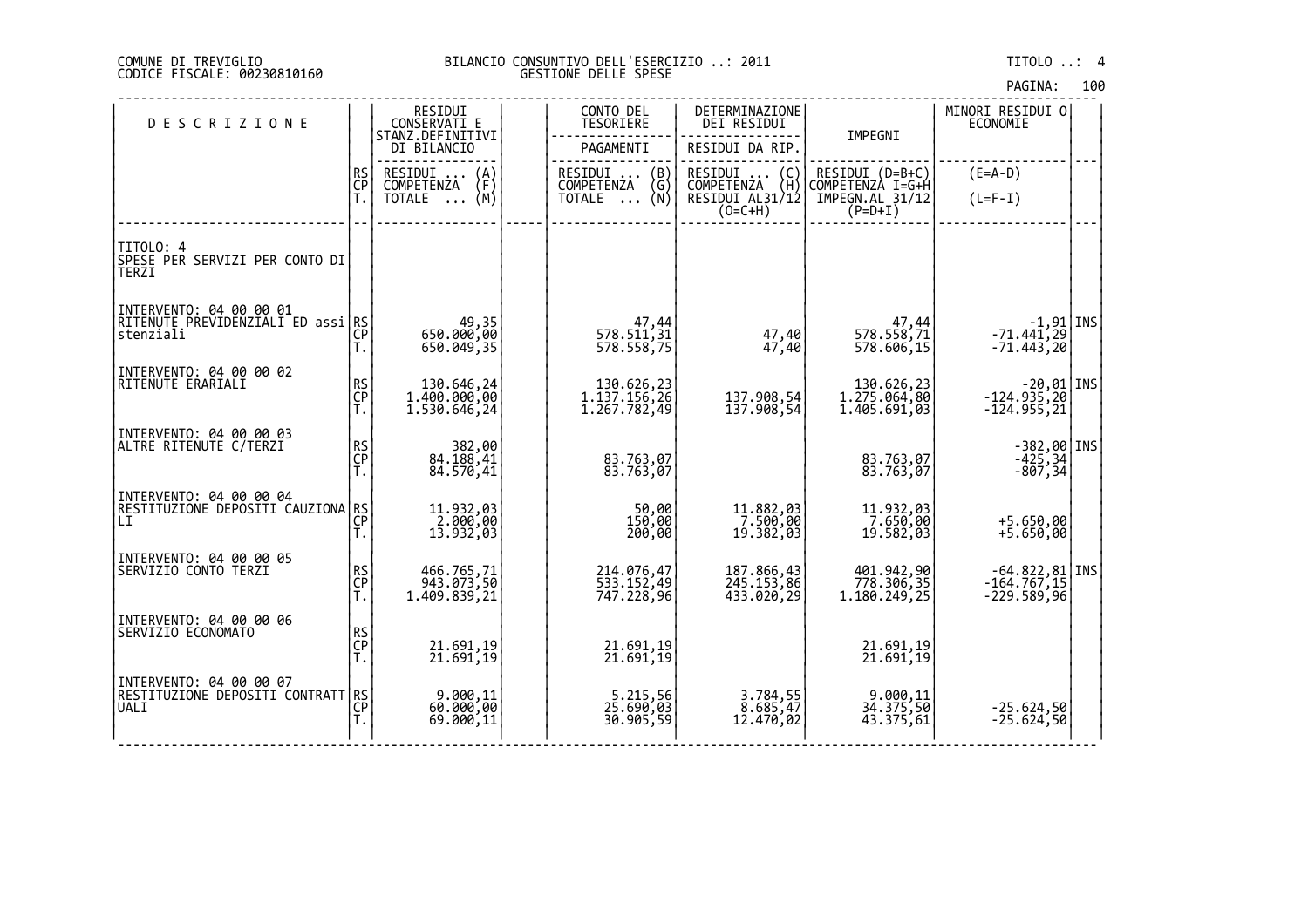| PAGINA: | 101 |
|---------|-----|
|         |     |

| <b>DESCRIZIONE</b>                                                    |          | RESIDUI<br>CONSERVATI E<br>STANZ.DEFINITIVI<br>DI BILANCIO       | CONTO DEL<br>TESORIERE<br>PAGAMENTI                                              | <b>DETERMINAZIONE</b><br>DEI RESIDUI<br>RESIDUI DA RIP.              | IMPEGNI                                                             | MINORI RESIDUI O<br>ECONOMIE                         |  |
|-----------------------------------------------------------------------|----------|------------------------------------------------------------------|----------------------------------------------------------------------------------|----------------------------------------------------------------------|---------------------------------------------------------------------|------------------------------------------------------|--|
|                                                                       | RS<br>CP | RESIDUI<br>(A)<br>(F)<br>COMPETENZA<br>(M)<br>TOTALE<br>$\cdots$ | $\begin{pmatrix} B \\ G \end{pmatrix}$<br>RESIDUI<br>COMPETENZA<br>(Ñ∖<br>TOTALE | $RESIDUI$ $(C)$<br>(H)<br>COMPETENZA<br>RESIDUI AL31/12<br>$(O=C+H)$ | RESIDUI (D=B+C)<br>COMPETENZÀ I=G+H<br>IMPEGN.AL 31/12<br>$(P=D+I)$ | $(E=A-D)$<br>$(L=F-I)$                               |  |
| IRIASSUNTO DEL TITOLO: 4<br> SPESE PER SERVIZI PER CONTO DI <br>TERZI |          |                                                                  |                                                                                  |                                                                      |                                                                     |                                                      |  |
|                                                                       |          |                                                                  |                                                                                  |                                                                      |                                                                     |                                                      |  |
| TOTALE TITOLO: 4                                                      | RS<br>CP | $618.775,44$<br>3.160.953,10<br>3.779.728,54                     | 350.015,70<br> 2.380.114,35<br>2.730.130,05                                      | 203.533,01<br>399.295,27<br>602.828,28                               | 553.548,71<br>2.779.409,62<br>3.332.958,33                          | $-65.226,73$ [INS]<br>$-381.543,48$<br>$-446.770,21$ |  |